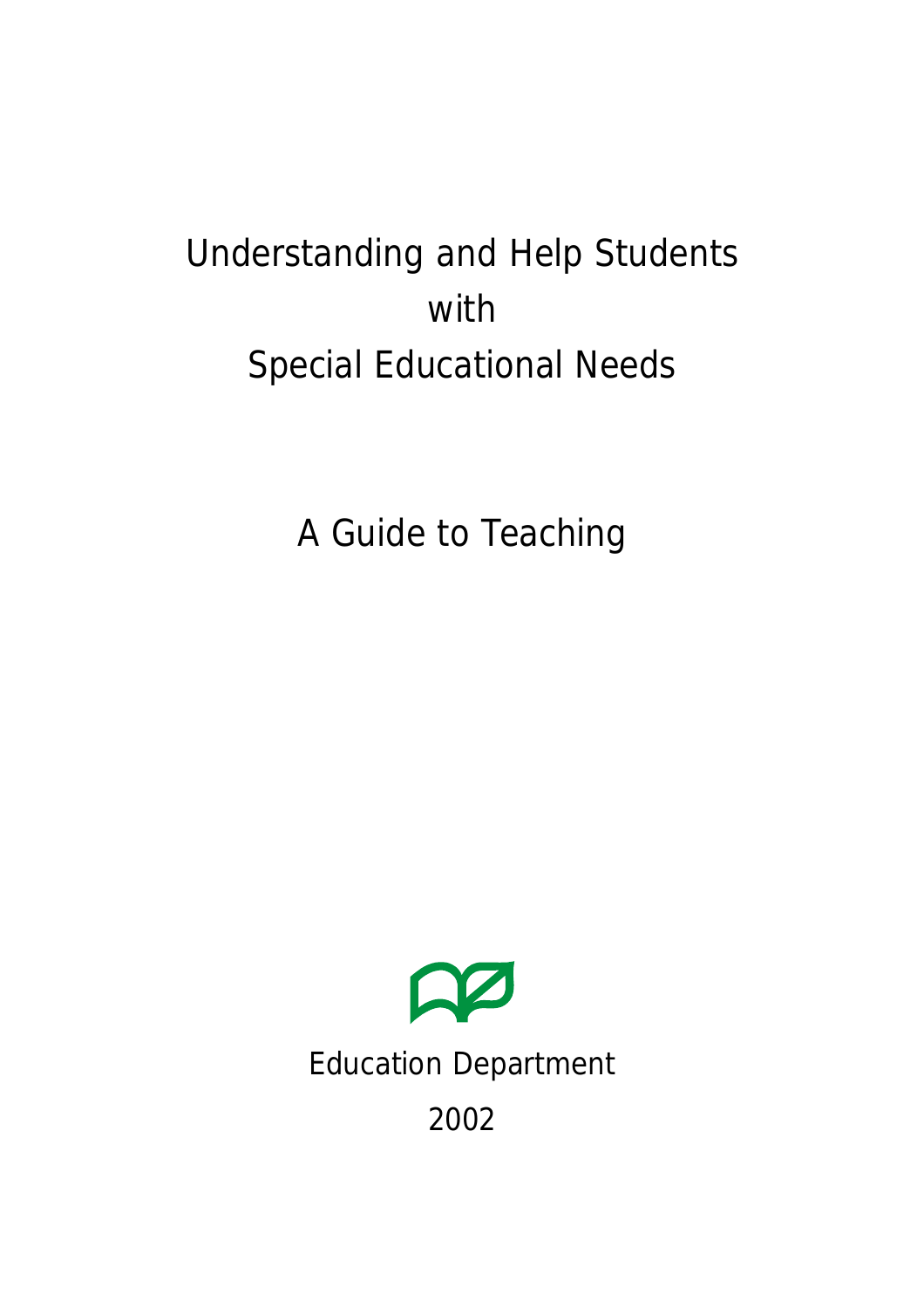### **Foreword**

The Hong Kong education policy aims at helping students with special educational needs integrate into the mainstream as far as possible to receive education with their peers. In addition, remedial and support services are provided to meet students' diversified needs. In recent years, the implementation and development of integrated education have drawn much attention and concern.

With the implementation of the Disability Discrimination Ordinance in 1996, the Equal Opportunities Commission formulated the Code of Practice on Education in 2001. The Code provides education establishments and educators with practical guidance on how to comply with the principles of equal opportunities as well as to prevent and eliminate disability discrimination in the education sector. The major issues of the Code include: provision of barrier-free school environment, reasonable arrangements in admission criteria and procedures, curriculum adaptation, teaching strategies, mode of assessment, student discipline, school facilities, etc. to cater for the diverse needs of students.

In September 2000, the Education Commission issued the Education Reform Proposal which also expressed its concern on student differences and varied needs. Emphasis has been placed on understanding their learning difficulties, providing appropriate support and guidance to develop their potential to the full. As such, teachers should understand students' special educational needs and acquire the necessary teaching skills and remedial strategies.

This Guide provides some basic teaching principles, methods and suggestions on how to handle different types of special educational needs, so as to enhance teachers' understanding of these students for early intervention and remedial support. It also aims at encouraging schools to formulate the policy of whole school approach and to cultivate in students positive attitudes in supporting students with special educational needs, to establish a school culture with emphasis on concern and support, equality and integration. Hence, students with special needs may fully develop and optimize their potentials.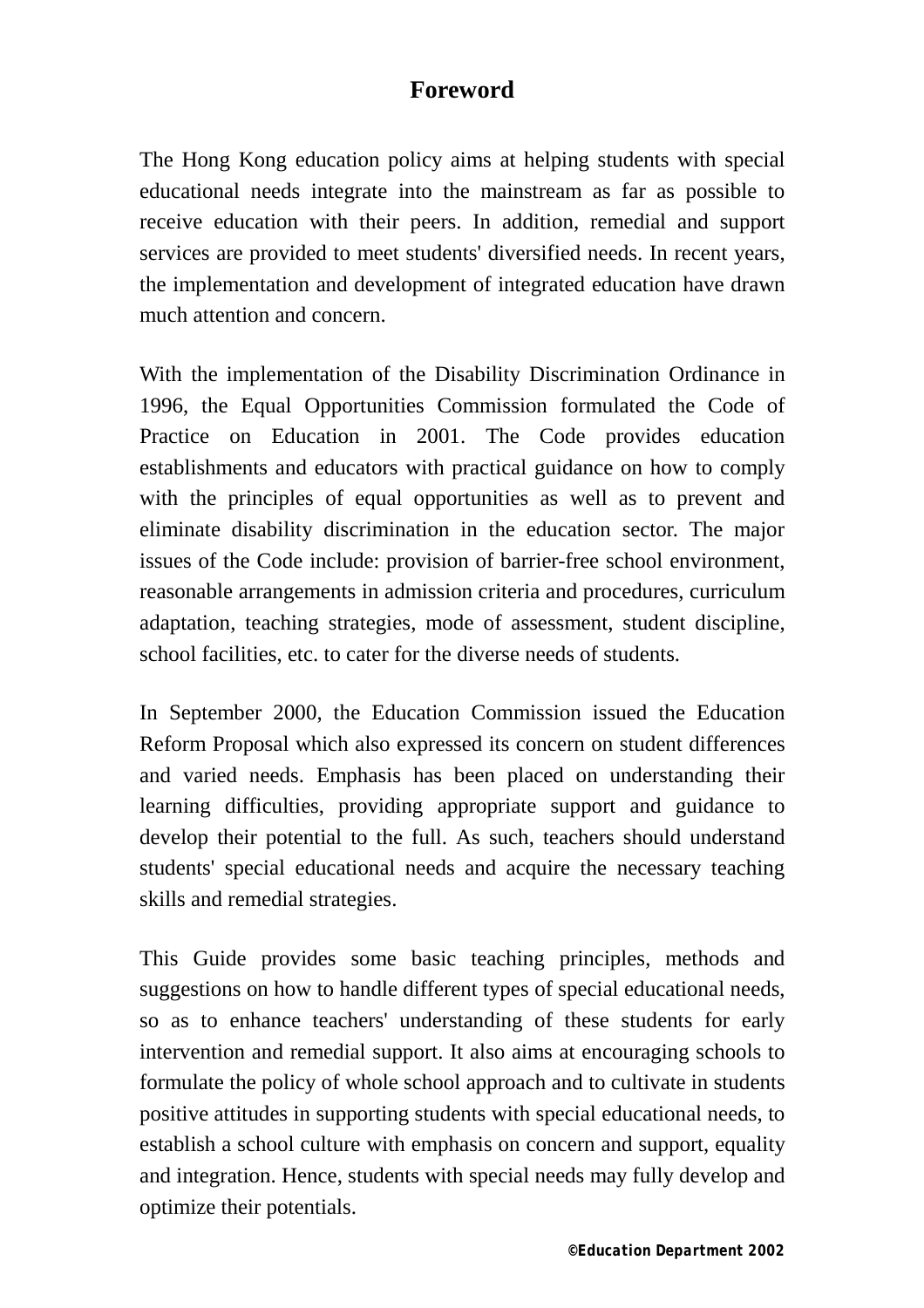### **Contents**

| <b>Foreword</b>  |                                                                                     |                                                                                |    |  |
|------------------|-------------------------------------------------------------------------------------|--------------------------------------------------------------------------------|----|--|
| <b>Chapter 1</b> | <b>Introduction</b>                                                                 |                                                                                |    |  |
| <b>Chapter 2</b> | <b>Causes and Nature of Special Educational Needs</b>                               |                                                                                |    |  |
| <b>Chapter 3</b> | <b>Positive Attitudes Towards Students with Special Educational</b><br><b>Needs</b> |                                                                                |    |  |
| <b>Chapter 4</b> | <b>Helping Students with Special Educational Needs</b>                              |                                                                                |    |  |
|                  | 4.1                                                                                 | Whole School Approach                                                          | 11 |  |
|                  | 4.2                                                                                 | <b>General Principles</b>                                                      | 14 |  |
|                  | 4.3                                                                                 | <b>Teaching Principles</b>                                                     | 16 |  |
|                  | 4.4                                                                                 | <b>Supplementary Teaching Materials and Resources</b>                          | 18 |  |
| <b>Chapter 5</b> | <b>Teaching and Remedial Strategies</b>                                             |                                                                                |    |  |
|                  | 5.1                                                                                 | Helping Students with Hearing Impairment                                       | 20 |  |
|                  | 5.2                                                                                 | Helping Students with Visual Impairment                                        | 27 |  |
|                  | 5.3                                                                                 | Helping Students with Physical Handicap                                        | 33 |  |
|                  | 5.4                                                                                 | Helping Students with Mental Handicap                                          | 38 |  |
|                  | 5.5                                                                                 | Helping Students with Emotional and Behavioural Difficulties                   | 43 |  |
|                  | 5.6                                                                                 | Helping Students with Attention Deficit and Hyperactivity Disorder             | 45 |  |
|                  | 5.7                                                                                 | Helping Students with Autism                                                   | 47 |  |
|                  | 5.8                                                                                 | Helping Students with Communication Difficulties                               | 53 |  |
|                  | 5.9                                                                                 | Helping Students with Specific Learning Difficulties in Reading and<br>Writing | 56 |  |
|                  |                                                                                     | 5.10 Helping Gifted Students                                                   | 63 |  |
| <b>Chapter 6</b> | Liaison with Specialists, School Personnel, Parents and the<br><b>Community</b>     |                                                                                | 69 |  |
| <b>Chapter 7</b> | <b>Conclusion</b>                                                                   |                                                                                | 71 |  |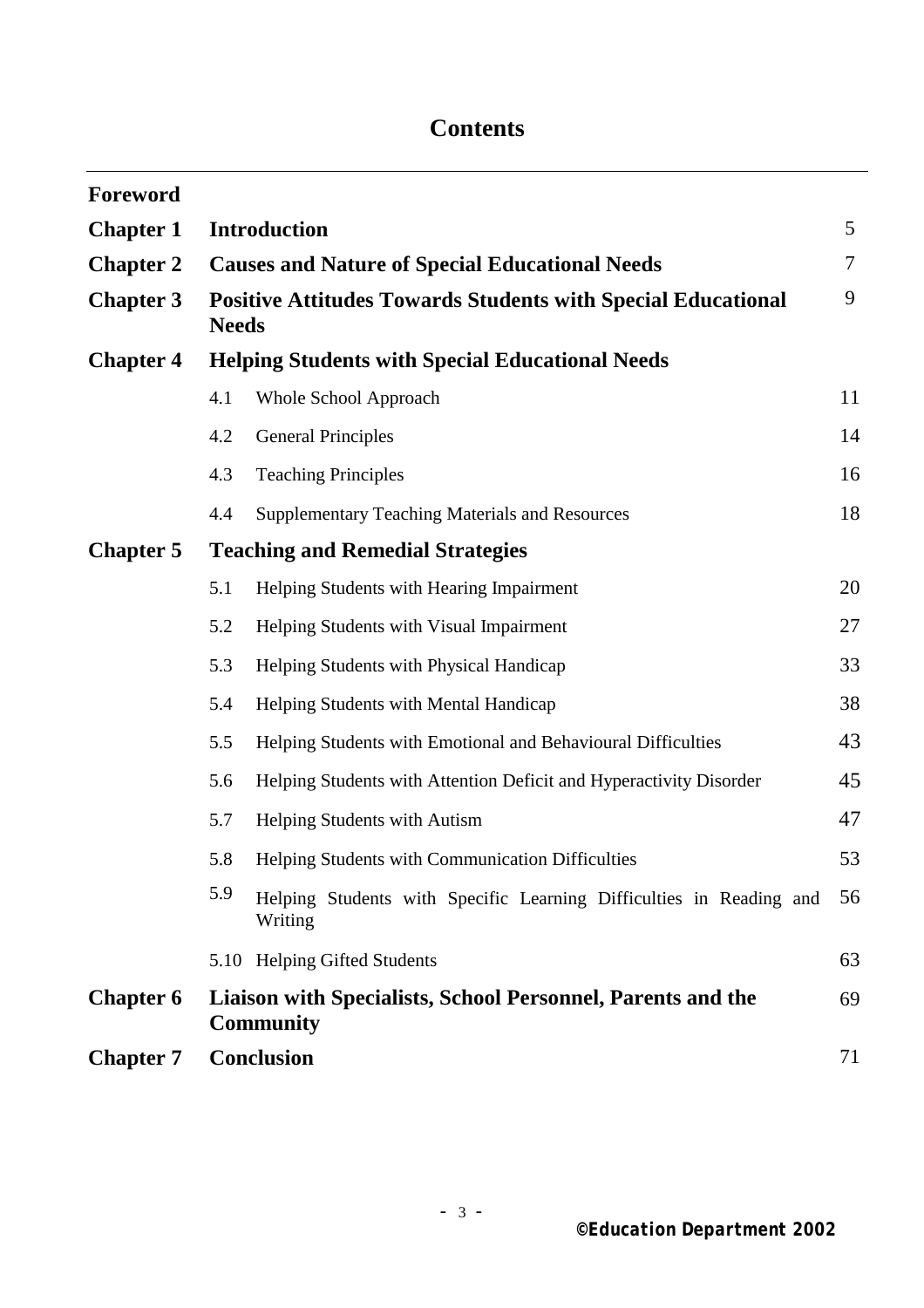| <b>References</b> |                                                                  | 78 |
|-------------------|------------------------------------------------------------------|----|
|                   | Appendix 1 Examples of Remarkable Success of Handicapped Persons | 79 |
|                   | <b>Appendix 2 Supplementary Teaching Materials and Resources</b> | 84 |
|                   | Appendix 3 Related Web Sites on Special Education                | 88 |
|                   | <b>Appendix 4 Other Reference Books</b>                          | 97 |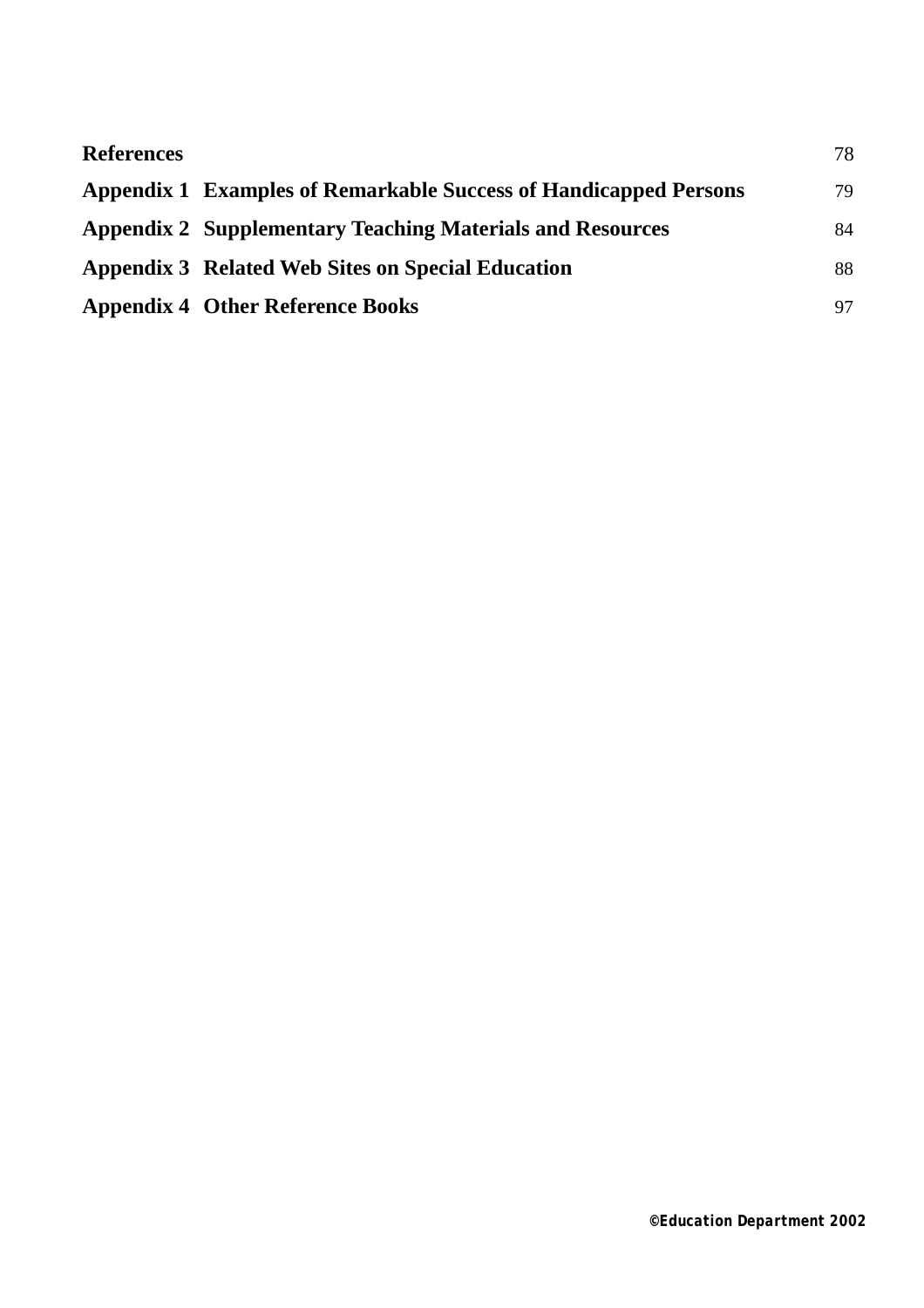## **Chapter One Introduction**

- 1.1 The *White Paper on Rehabilitation Integrating the Disabled into the Community: A United Effort* (1977) has formulated the policy on rehabilitation and raised increasing concern of the public about the disabled. Since then, more opportunities have been provided for students with special educational needs to integrate into the mainstream schools. People have also recognized the need and value of integrating such students into the regular classrooms.
- 1.2 The UNESCO World Conference on Special Needs Education was held in June 1994 in Salamanca, Spain. It called upon governments and the community to endorse integration in the schooling system and to support the development of special education as an integral part of all educational programmes.
- 1.3 In 1995, the Hong Kong Government issued the *White Paper on Rehabilitation - Equal Opportunities and Full Participation: A Better Tomorrow for All* and reaffirmed the policy of integration. In addition, the Disability Discrimination Ordinance, in force since 1996, safeguards equal opportunities for the disabled in various aspects, including education.
- 1.4 In September 1997, the Education Department launched a two-year pilot project on integration to explore an effective mode of school-based support for students with special educational needs. Participating schools adopted a whole school approach to provide an accommodating learning environment for students with special needs. The results are encouraging. The Department therefore continues to encourage schools to adopt the whole school approach for integration and provide professional support to enhance teachers' knowledge and skills in teaching and guidance.
- 1.5 In September 2000, the Education Commission advocated in its Report on *Learning for Life, Learning through Life - Reform Proposals for the Education System in Hong Kong*, that "we should not give up on any single student". Appropriate guidance should be given to students with diverse abilities and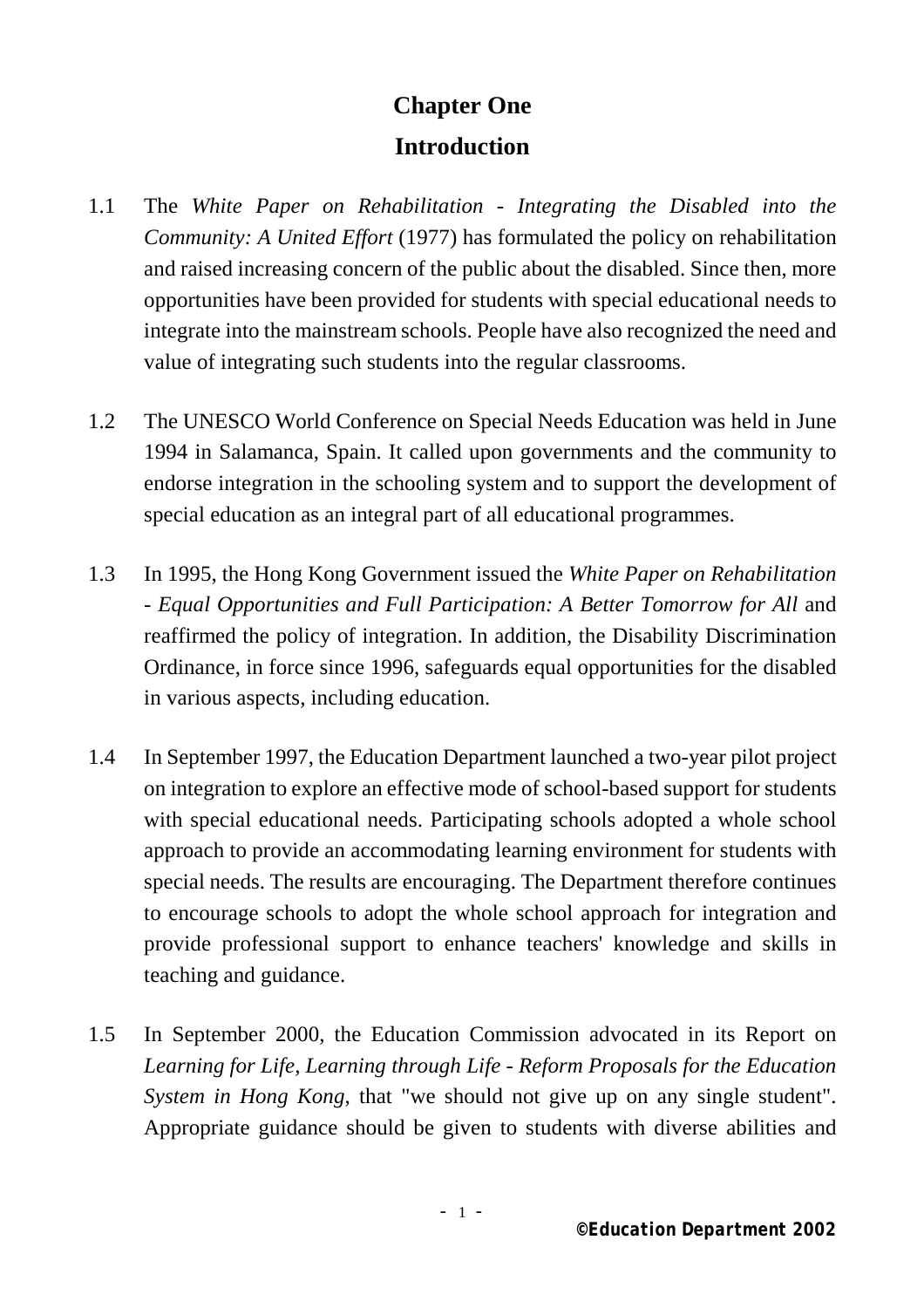learning needs (including those with learning disabilities or difficulties) to help them to learn effectively.

- 1.6 The *Disability Discrimination Ordinance Code of Practice on Education*, formulated by the Equal Opportunities Commission came into effect in July 2001. The Government, all educational establishments, teachers and other education professionals and school personnel are required to comply with the Ordinance and the Code. They should be aware of their roles and responsibilities to ensure equal opportunities in education for students with special educational needs.
- 1.7 School administrators and teachers play a key role in establishing an accommodating learning environment. Schools may adopt a whole school approach and promote home-school co-operation to instil in the students an awareness of individual differences, and a positive attitude towards their peers with special needs. Only through mutual understanding and support, and collaborative and interactive peer relationship will equality and integration be accomplished in the school.
- 1.8 Teachers should take every opportunity to attend seminars and training courses on special education to get a better understanding of the students' special needs and learning characteristics, and to acquire the teaching and guidance skills in helping these students to integrate into the school life for pleasurable and effective learning.

 *Equal Participation Peer Collaboration*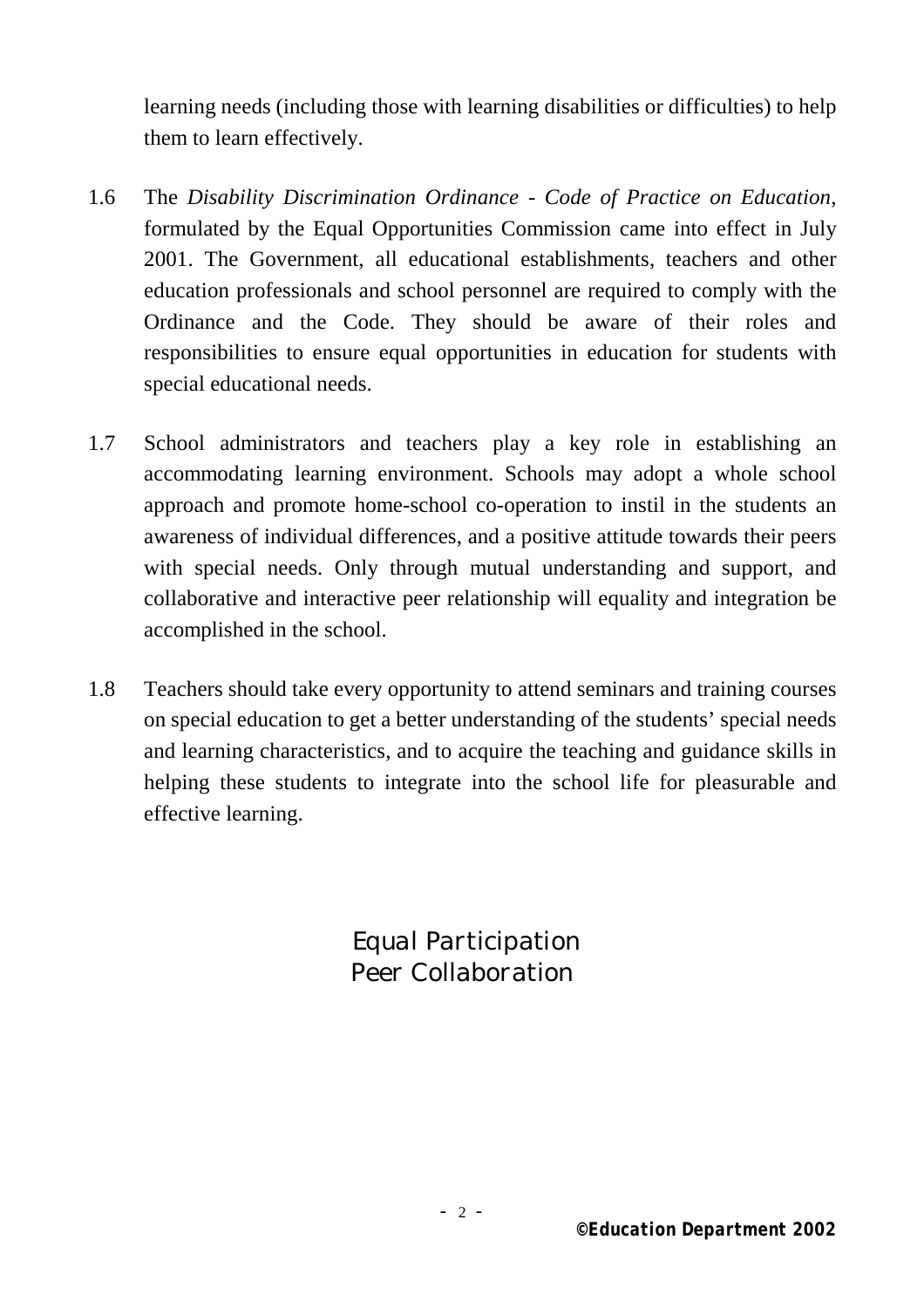### **Chapter Two**

### **Causes and Nature of Special Educational Needs**

- 2.1 Students with special educational needs are, generally speaking, those who need special educational support because they have learning difficulties in one way or other. The major types of special educational needs include:
	- hearing impairment
	- visual impairment
	- physical handicap
	- mental handicap
	- emotional and behavioural difficulties
	- attention deficit and hyperactivity disorder
	- autism
	- communication difficulties
	- specific learning difficulties in reading and writing
	- gifted
- 2.2 Different causes may account for a student's disabilities or special educational needs. Some are inborn or hereditary, others are the result of an accident or illness.
- 2.3 One of these causes is brain damage. Brain cells may be born defective, or damaged to such an extent that the individual's intellectual, motor or sensory functions are impaired. Brain damage may occur at any stage of development as a result of genetic factors, effects of drugs, infectious diseases, or injuries, etc.
- 2.4 There are also environmental causes. Students with behavioural and emotional problems, or without motivation in learning, etc. are mostly related to environmental factors. An unstimulating and deprived environment may have constraints on intellectual development. Yet a stimulating environment will normally be conducive to its development.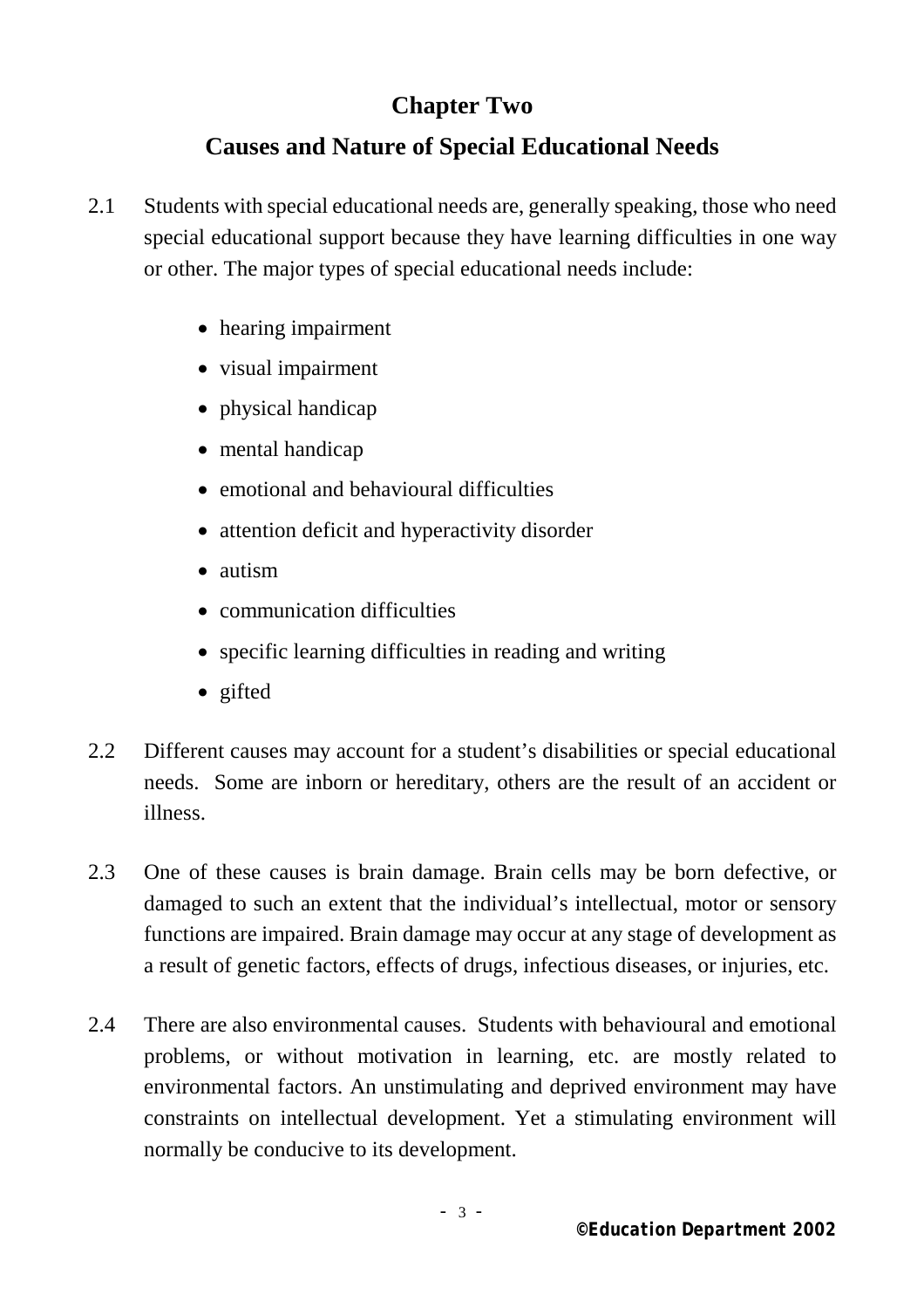- 2.5 Students with average abilities may have specific learning difficulties in reading and writing. They are considered to have special educational needs.
- 2.6 Some gifted students may also have special educational needs. They will lose their interest in learning if these needs are neglected. Only through provision of special learning programmes will their potential be developed to the full.
- 2.7 Some of the students with special educational needs are in a way 'handicapped' in their daily life, at home or in school. However, the degree of disabilities varies considerably: from the mildly handicapped with very little daily functions affected to the multi- or severely handicapped with almost every facet of the person's life affected.
- 2.8 Students with similar disabilities may react differently in similar situations and adopt different attitudes towards life. Their family life, daily living experience, and ability to adjust to the environment and their disabilities will affect their attitudes in handling problems. However, with necessary support, they can also engage in learning, pursuing hobbies and making friends.

*Boost Self-esteem Unlock Potentials*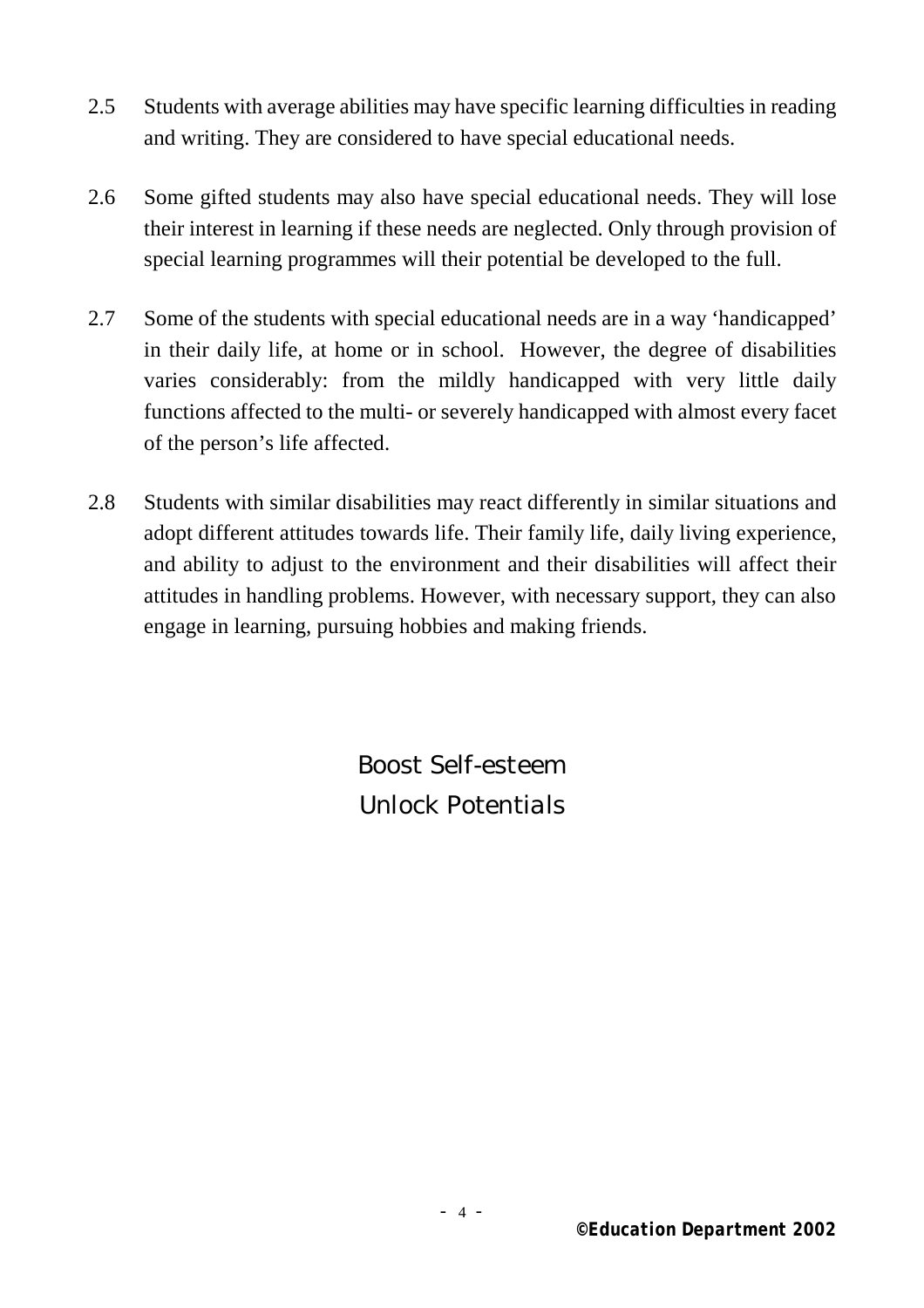### **Chapter Three**

### **Positive Attitudes towards Students with Special Educational Needs**

- 3.1 It is important to recognize and accommodate individual differences in establishing an inclusive community. Teachers should accept all students, identify their individual educational needs, and develop mutual understanding and acceptance among students.
- 3.2 For students with special educational needs, teachers should focus on what they can do instead of what they cannot. At the same time, other students should be made to realize that they also have limitations, as their peers with special needs. For instance, we may feel helpless when trying to communicate with someone who cannot understand our language. Therefore, students need to encourage and support each other in school learning and personal development.
- 3.3 If students with special educational needs are enrolled in a regular class, teachers should tell the other students not only about their disabilities but their interests, hobbies and talents. This will let them know about the uniqueness of a person's character and liking, and the strengths and weaknesses of different students.
- 3.4 Teachers can take different approaches in learning and communication to encourage students' active participation. Apart from the formal curriculum, civic education programmes and community services will also help students develop a positive attitude towards their peers with special needs.
	- (1) Topics on people with special needs are included in the formal curricula at primary and secondary levels, and in the optional curricula at the senior secondary levels. Teachers can promote acceptance of people with special needs, foster the value of care and concern, equality and integration through teaching of these topics  $<sup>1</sup>$ .</sup>

i.

<sup>1</sup> Topics on community-based services and welfare services in Hong Kong are included in General Studies, Primary 3 and 4. Social Welfare is also discussed in Economic and Public Affairs, Social Studies in Secondary 2 and Government and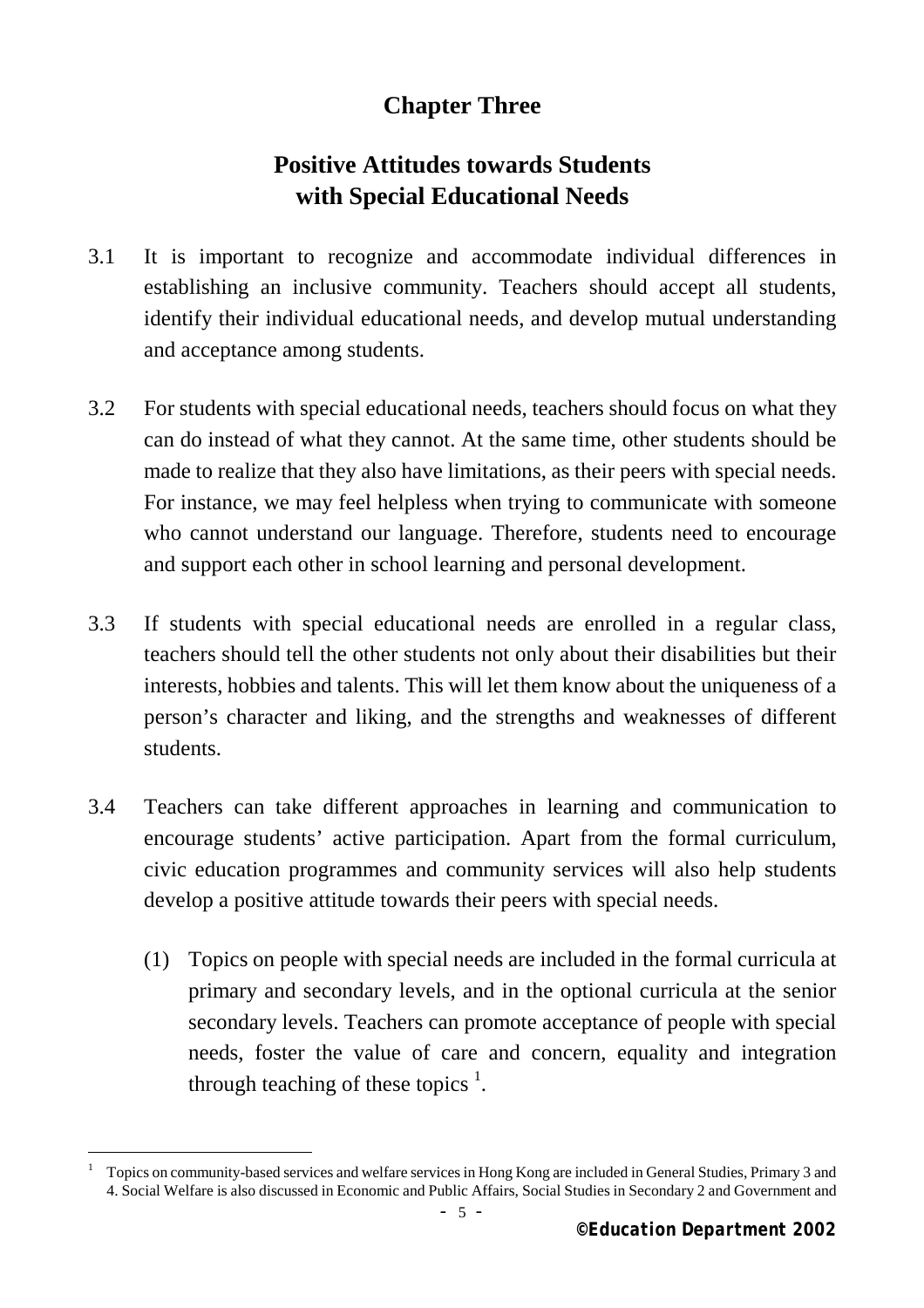- (2) Teachers may introduce anecdotes of successful handicapped persons in relevant topics to heighten students' interest in learning. This will help them understand the potentials and achievements of the handicapped, and inspire them to be strong and persistent (Please refer to Appendix 1).
- (3) Teachers may help students establish a positive attitude towards people with special needs through extra-curricular activities. With appropriate arrangements, students with special educational needs can obtain a sense of achievement through participation.
- (4) Students should be encouraged to pair up with their peers with special needs in planning and participating extra-curricular activities, such as the Lion's Sister Schools Scheme, the Community Youth Club, Hong Kong Award for Young People and Summer Youth Programme, etc.
- (5) When designing theme-based activities, debates, drama competitions, etc., teachers should provide different roles for students with diverse abilities so that everyone can have equal opportunity to participate. This will improve understanding and establish good rapport among students.
- (6) Through joint-school activities with special schools, visits to the disabled persons, and participation in related exhibitions, film shows and performances, students can enhance their understanding of, and concern for the disabled.
- (7) Teachers may arrange for students to participate in inter-school activities and competitions to enhance their communication with the disabled. Students may also participate in activities organized by government departments and non-governmental organizations, e.g. the commemorative activities of the International Day of Disabled Persons.

*Recognize Differences Forge Mutual Respect* 

i.

Public Affairs in Secondary 4 and 5. Community building - the concern for minority groups (such as the physically and mentally handicapped), is included in the AS Level Liberal Studies of the Sixth Form.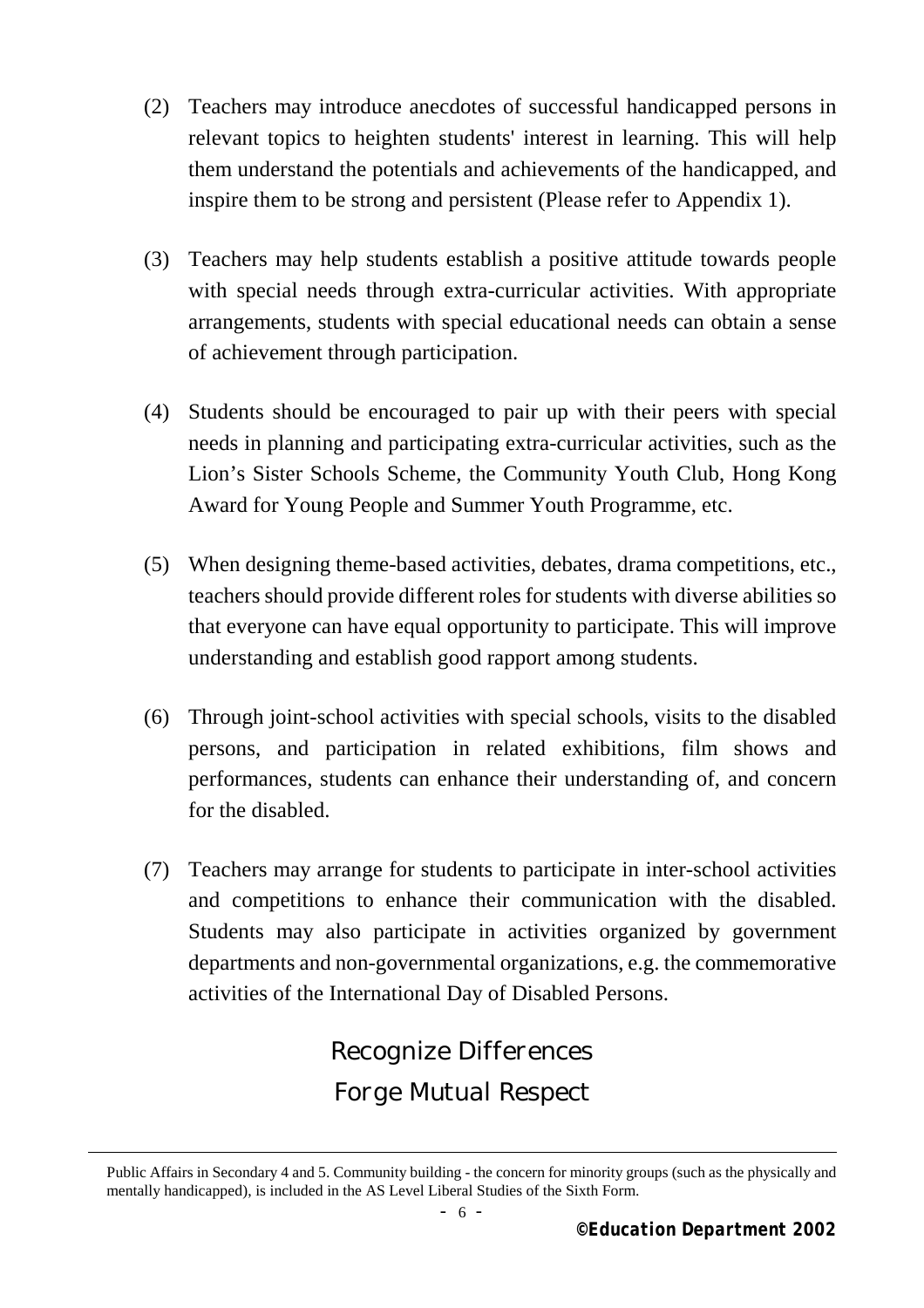### **Chapter Four**

### **Helping Students with Special Educational Needs**

### **4.1 Whole School Approach**

### **(1) Rationale**

- a. The aim of education is to help students to attain whole-person development, cultivate positive attitudes and develop life-long learning capacities. The rationale of the whole school approach is to provide learning opportunities for students in every aspect of their school life. Students with special educational needs should also have equal opportunities to participate actively in school, to learn in collaboration with their peers, and to look for further improvement.
- b. The whole school approach will enhance team spirit among teachers, and encourage other school personnel to share responsibilities in looking after students' individual differences and special needs. With the acceptance and concern from the school and their peers, and the support from other parents, students with special needs will have a stronger sense of belonging and a better environment for effective learning.

### **(2) Participants**

- a. By "Whole School Approach", we mean that all school personnel, including the school head, teachers, student guidance teacher / officer, non-teaching staff, students and parents, are willing to accept students with special needs. Hence, a harmonious environment with a caring, supportive and inclusive school culture can be established.
- b. The school head and other administrative staff are leading personnel to promote whole school approach activities. They have to work closely with other personnel of the school in formulating a whole school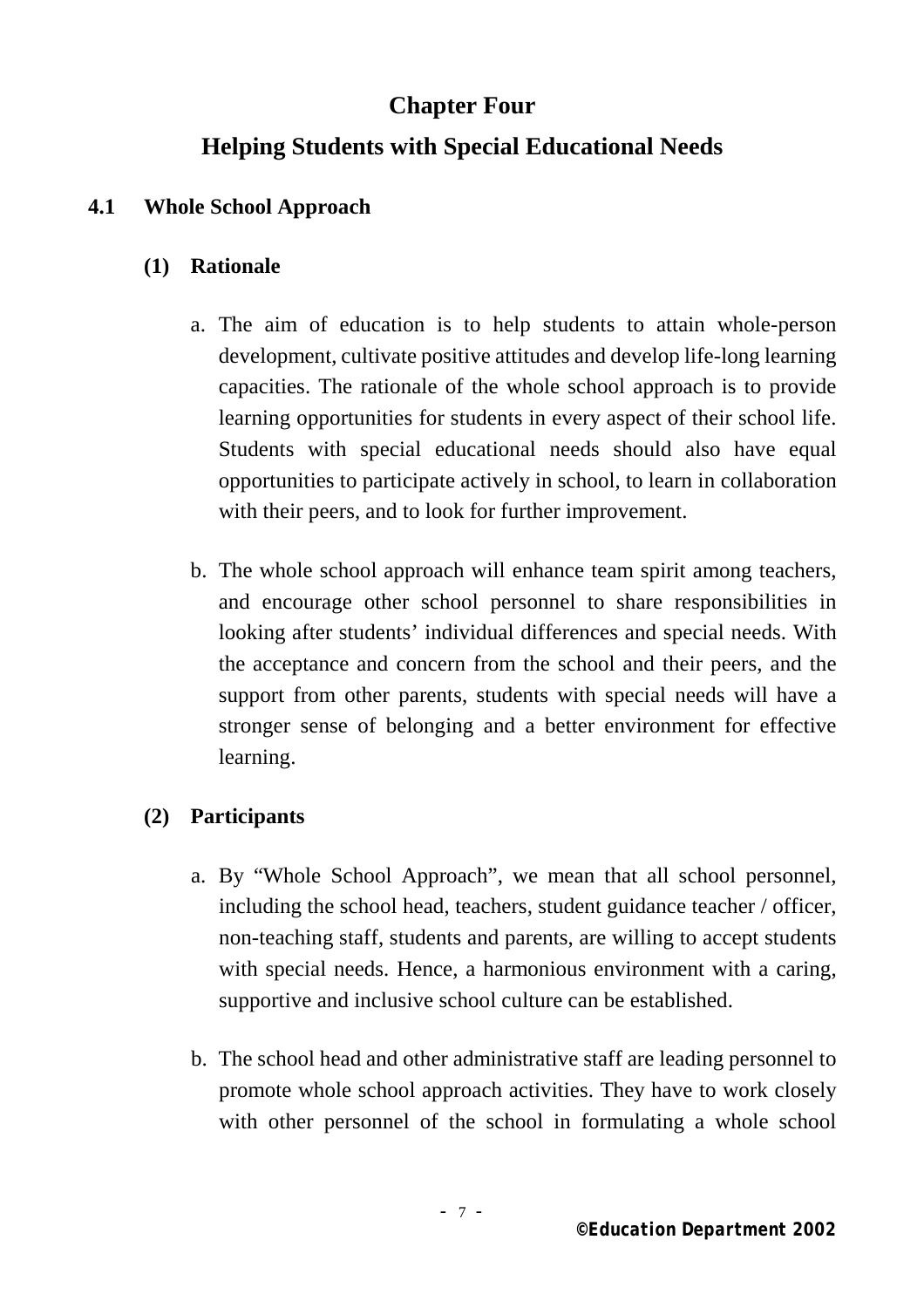approach policy, and developing a teamwork model to cater for students' special needs.

- c. Teachers should identify students with special educational needs as early as possible to find out their learning difficulties and needs. Adopting various strategies, such as collaborative teaching, curriculum adaptation, teaching techniques and assessment methods, assistive technology and cooperative learning, teachers can provide appropriate support for them.
- d. The student guidance teacher / officer and school social worker can organize tailor-made activities to enhance collaboration, self-management, and social, communicative and problem-solving skills to meet the needs of the students.
- e. Through cooperative learning, Big Brother and Big Sister Scheme, peer support or sharing groups, students can learn to interact with their counterparts who have special educational needs. Peer interaction will also facilitate students' learning and personal development.
- f. By participating in school activities, parents can understand the school policy in dealing with student diversity (including learning difficulties and special educational needs). With support from parents, the vision of home-school cooperation, integration and mutual support can be realized. Hence, the role and participation of parents are very important.

#### **(3) Implementation Strategies**

a. The whole school approach is based on a common understanding among all members of the school. To help students with special educational needs, the first step is to understand them properly. In planning strategies, schools can make good use of available resources and possible opportunities to promote whole school approach in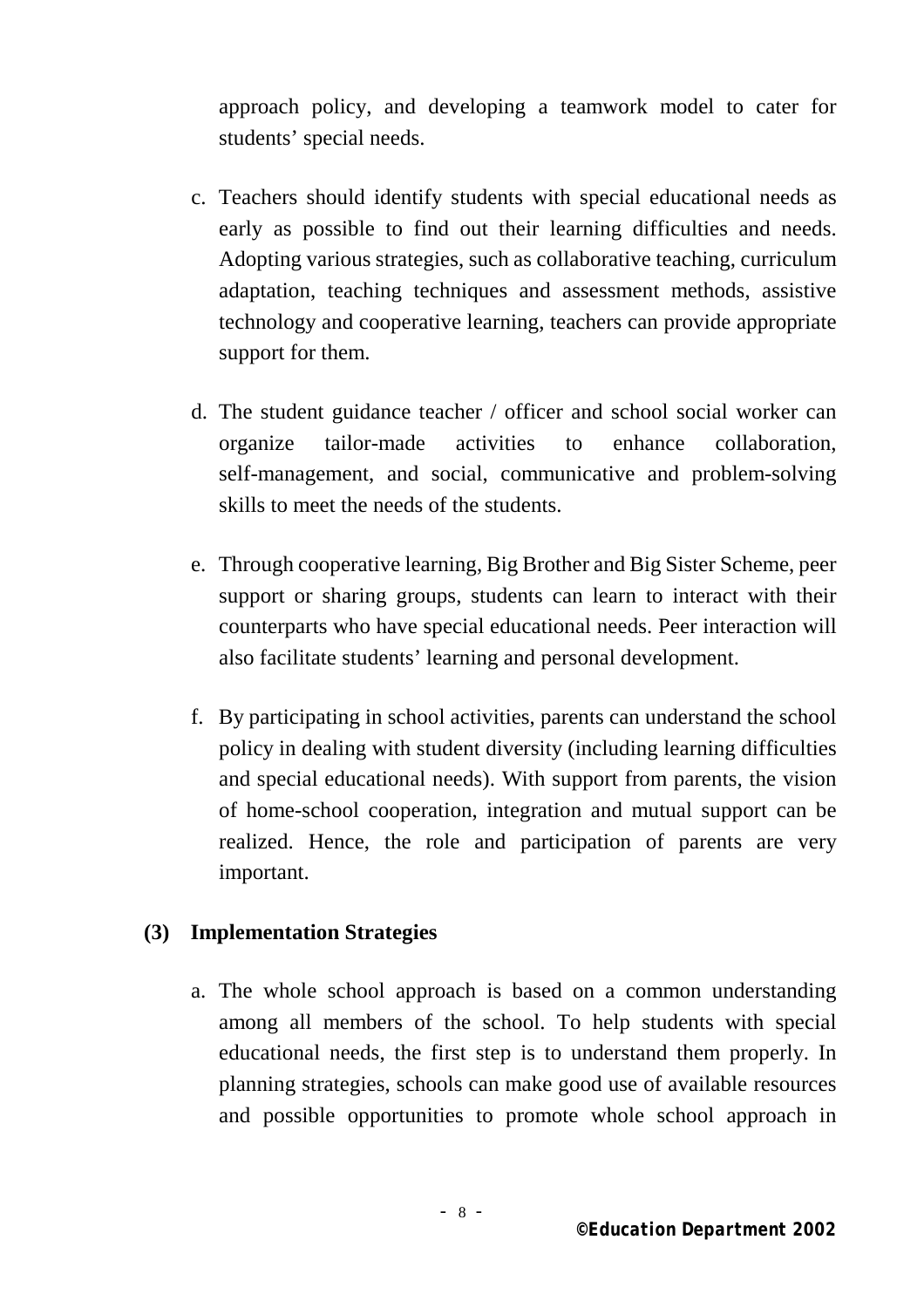learning. This will also help to create a culture of equal opportunity and inclusive learning environment.

- b. The school head may propose specific policies and measures in respect of monitoring and evaluation when setting school objectives and development plans. For example, whether special needs of students are taken care of in curriculum planning or activity arrangement may be included in the annual report of the school.
- c. Schools should provide professional training for all staff to enhance their understanding of students with special educational needs and to equip them with effective teaching skills. For example, schools can organize talks, seminars and staff development day, and encourage teachers to attend relevant training courses. In addition, staff members can share their experience, develop partnership and enhance mutual support through informal communication.
- d. Different communication channels, such as regular meetings, sharing sessions, case conferences and opinion surveys, can be used to provide staff with more collaboration and sharing opportunities so as to enhance their understanding of students. Schools can also devise more thorough plans to support students with special needs through experience sharing.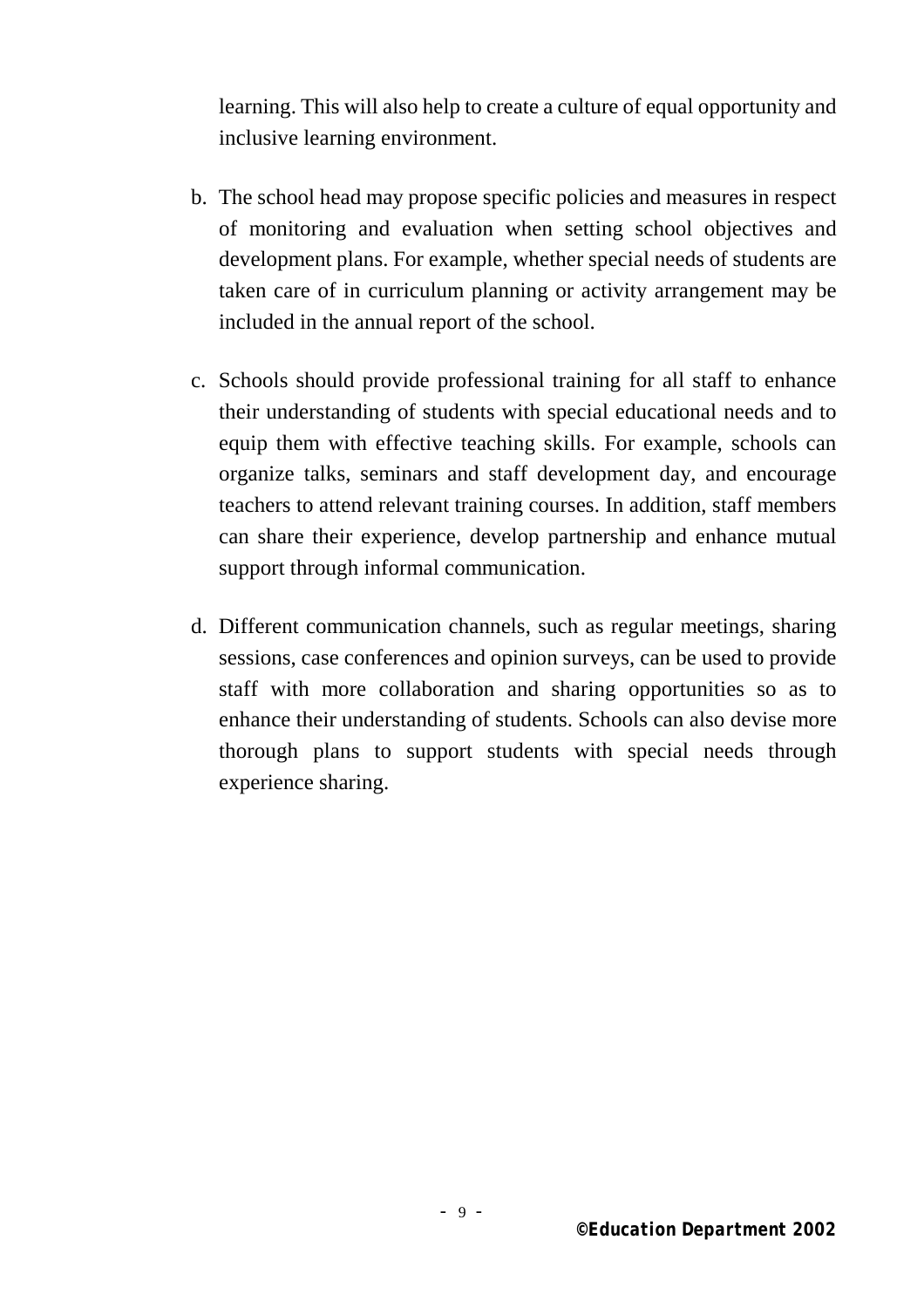#### **4.2 General Principles**

- (1) Students with special educational needs should be treated the same as their peers. Don't try to neglect them or regard them as someone to be ashamed of. It is important to know that disabilities may be caused by diseases, but the disability itself is not a disease and is therefore not contagious.
- (2) Like other students, students with special educational needs have different interest and potential. Teachers should help them understand their own abilities and strengths, set their goals and build up confidence. Furthermore, teachers should also provide them with suitable opportunities for development.
- (3) Students with special educational needs should be praised whenever they have achieved something within their capability. One needs to understand that the difficulties they encounter may stem from society's attitudes and environmental barriers rather than their own disabilities.
- (4) The same attitude should be taken towards students with special educational needs and their peers. Over-compassion and over-protection would hinder their development. If necessary, teachers should correct them as they need to know the standards of accepted behaviour.
- (5) Students with special educational needs may take a longer time in communication and doing things. Hence, we should be considerate and supportive and let them participate in assessment or learning activities at their own pace.
- (6) Appropriate guidance and support should be given to students based upon their individual special educational needs. For example, it is not necessary to use single words to talk to students in wheelchairs if they do not have difficulties in communication.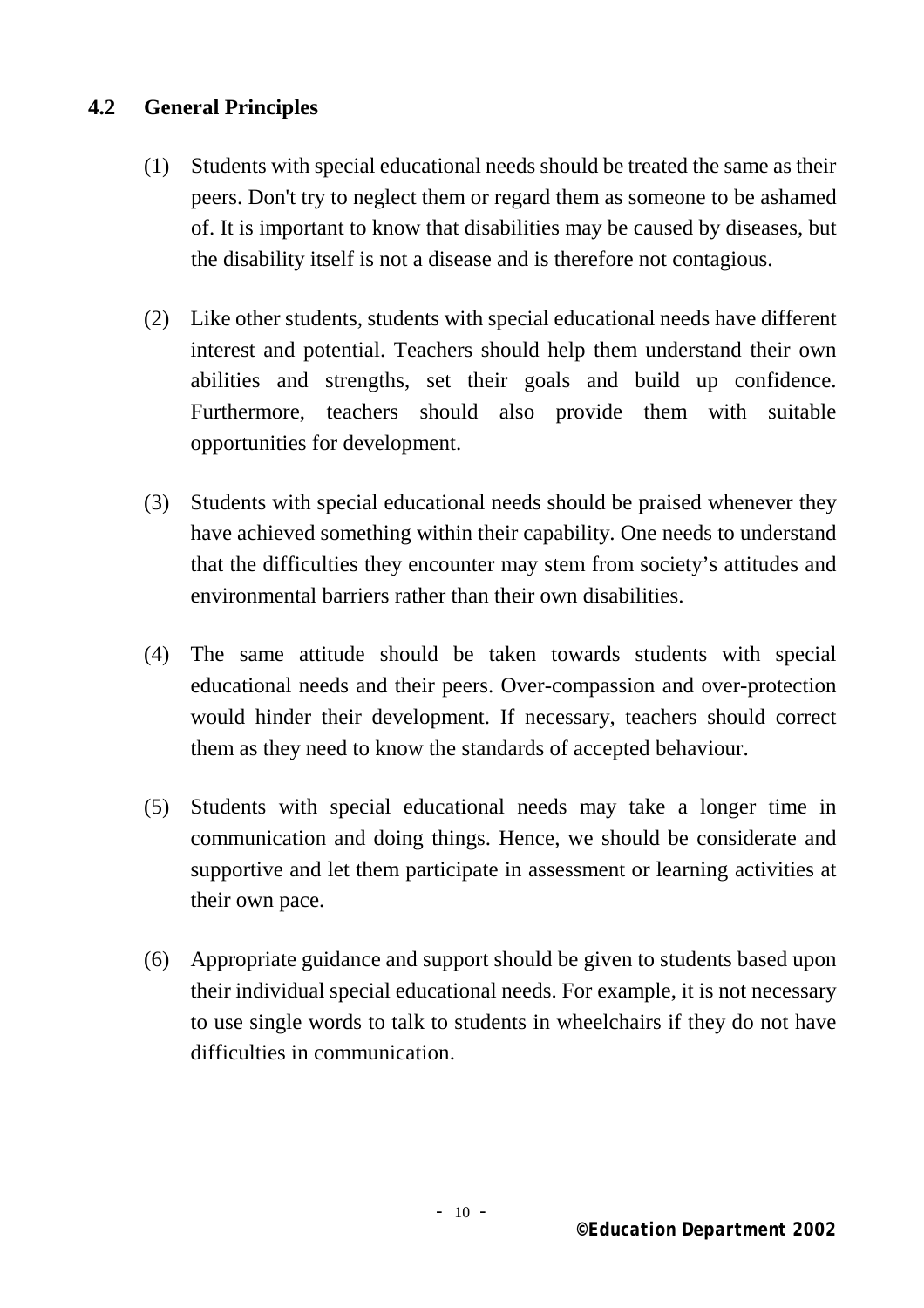- (7) Methods of teaching and assessment should be applied flexibly to enhance participation and effectiveness of learning of students with special educational needs.
- (8) Teachers should collaborate with each other in devising effective teaching and guidance strategies for students with special educational needs.
- (9) Schools should communicate more frequently with parents to enhance their understanding and acceptance of students with special educational needs.
- (10) Normally, students with special educational needs would prefer to live independently like other people. Hence, they may decline offers to help. They may also refrain from asking for help even when in need. So be patient and compassionate when offering them help. Don't give up easily, but at the same time be sensitive to their feelings and preferences.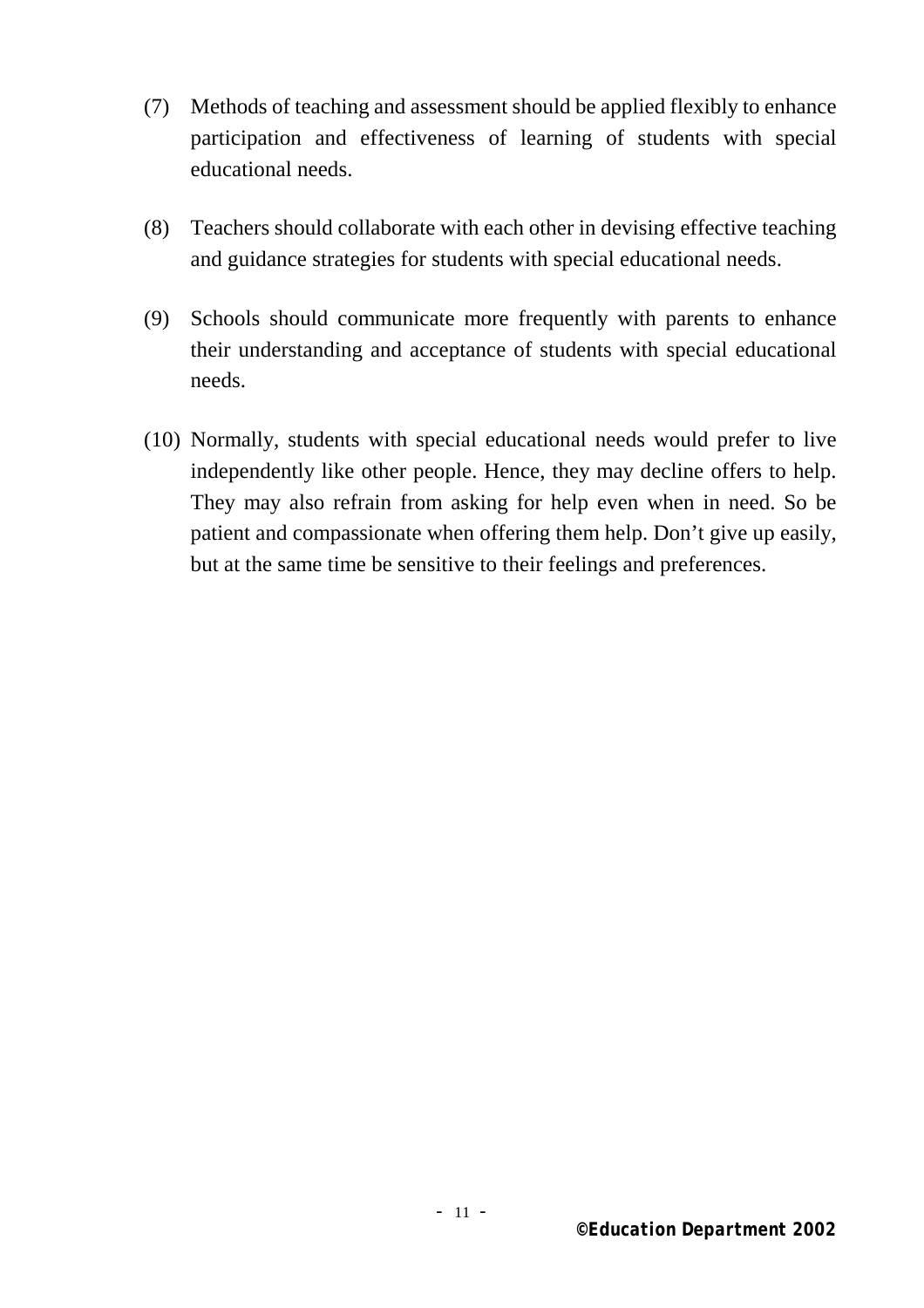### **4.3 Teaching Principles**

- (1) How teachers behave and act will have a great impact on the value and attitude of students. Since students often imitate the behaviour of adults, teachers should always set a good example to them.
- (2) Students with special educational needs may have different characters, interests and abilities. Teachers can help students to understand and accept each other through suitable seating arrangements, classroom learning and extra-curricular activities.
- (3) Primary school teachers can help students develop positive attitudes towards disabled persons through project work, role-play, special TV programmes, small group learning and discussion. Secondary school teachers can enhance students' knowledge and understanding of disabled persons through different teaching approaches and activities, such as educational visits, community services or joint functions with special schools.
- (4) Cooperative learning provides opportunities for students with special educational needs to achieve the learning targets with their peers. Teachers can encourage students to express their views on disabled persons. For instance, students can express their ideas and feelings through activities such as drawing, handicraft, songs, dramas, interviews, speeches, debates, project work, or writing, etc. They can also discuss and share their views in lessons.
- (5) If students with special educational needs require extra tuition, teachers may set up a study group where they can learn with their peers, or arrange individual guidance sessions for them. If they have difficulty in observing classroom disciplines, teachers should design a programme for them to rectify their behaviour.
- (6) All students should be treated equally. Teachers should not focus their attention only on students with special educational needs. However,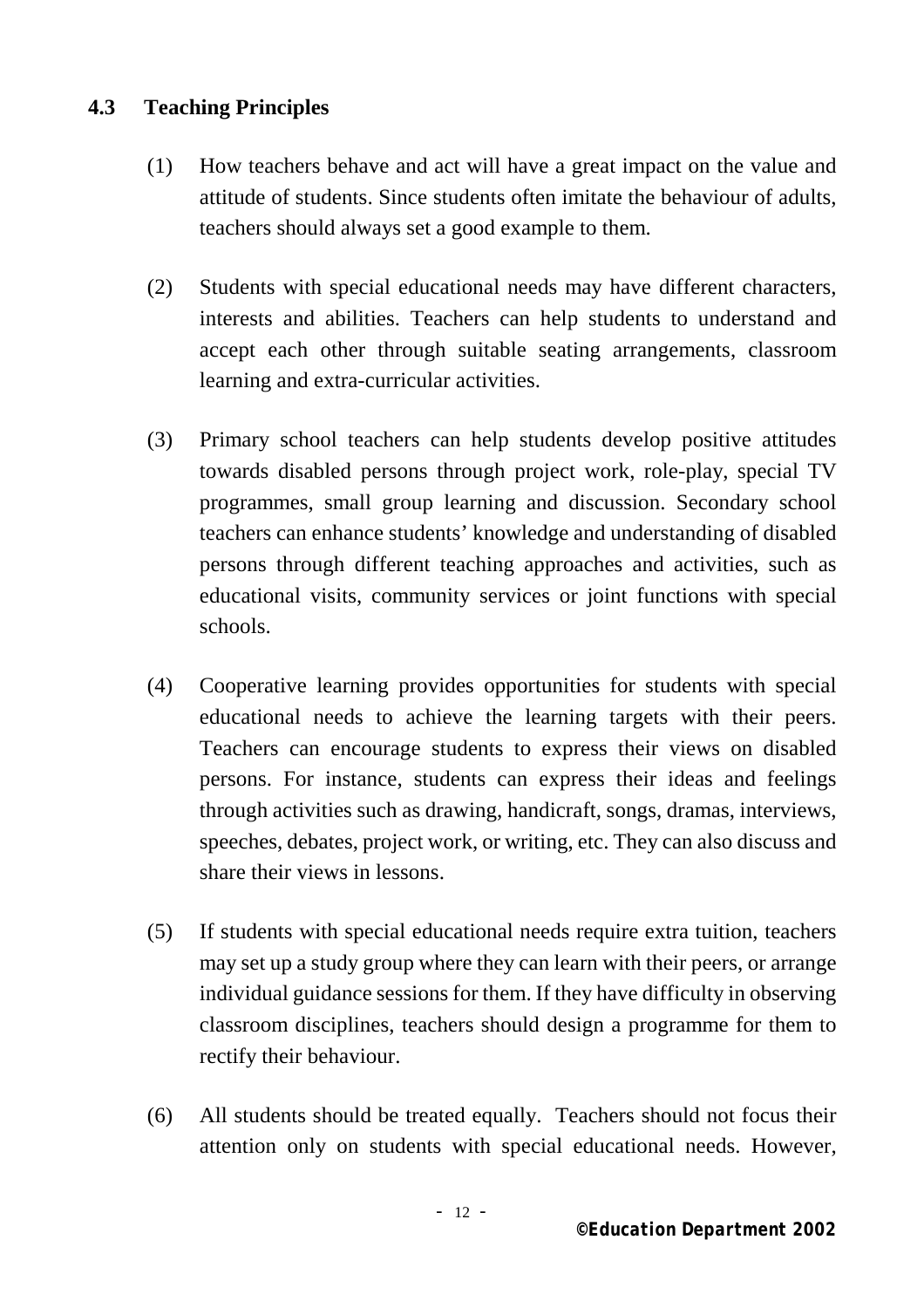given the diversity of students, different standards and expectations can be applied in regard to their individual needs.

(7) Teachers may apply various means to cater for individual differences of students and to enhance the effectiveness of teaching and learning. This will help students understand that everyone is unique, and special educational needs are only features of individual differences.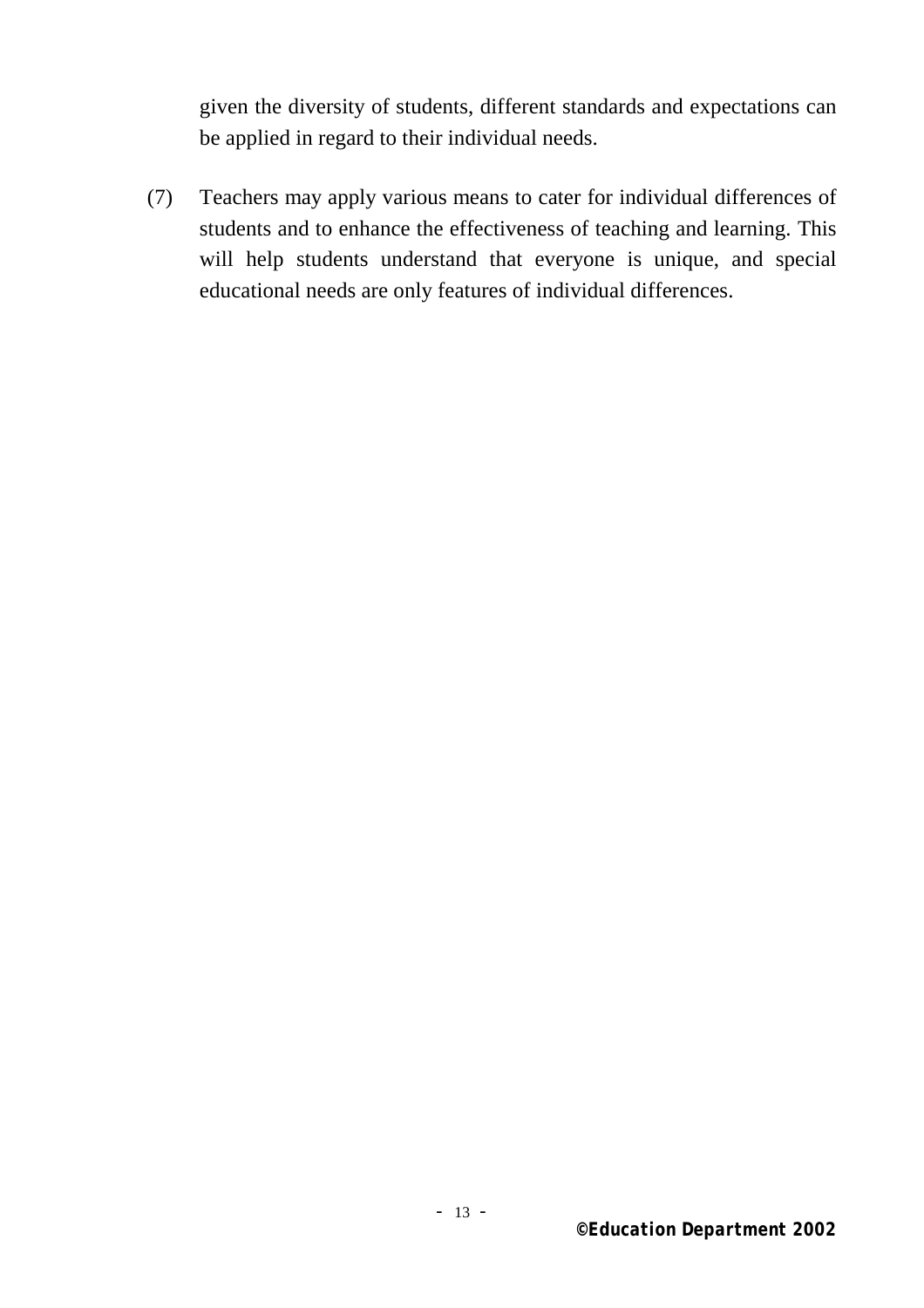#### **4.4** S**upplementary Teaching Materials and Resources**

- (1) The Education Department has published a number of leaflets and pamphlets to help teachers and parents acquire a better understanding of students with special educational needs and some basic guidance principles (Please refer to Appendix 2).
- (2) The Education Department, in collaboration with the Rehabilitation Advisory Committee and the then Health and Welfare Branch, produced two teaching packages<sup>1</sup> to promote understanding and acceptance of disabled persons. These two packages, with the theme "*Equal Opportunities and Full Participation: A Better Tomorrow for All"*, were delivered to all primary and secondary schools as teaching kits for public education on rehabilitation in 1997. Furthermore, the teaching kit on integrated education, produced by the Education Department in 1999, also suggests various activities to help students develop positive attitudes and skills to communicate with their classmates with disabilities.
- (3) Under the sponsorship of the Queen Elizabeth Foundation for the Mentally Handicapped, a VCD of the TV Documentary Series "*Life is Sparkling"* was produced by the Radio Television Hong Kong and the Health and Welfare Bureau. Copies of the VCD were distributed to all schools in early 2001. It tells the stories of five remarkable disabled persons. Teachers can, based on these genuine stories and supplemented with effective learning activities, illustrate to the students the abilities of these disabled persons and their positive attitude towards life.
- (4) Teachers may also use relevant ETV programmes and special TV programmes produced by the Education Department, the Social Welfare Department or the Radio Television Hong Kong, such as "*Treat Them Equal, Treat Them Right", "IT File II: The Challenge Ahead — Digital Divide"* and "*Hong Kong Connection: My Brother is an Angel - Lou*

i.

<sup>1</sup> Package 1 comprises winning entries of the inter-school competitions organized by the Education Department to promote public education on rehabilitation in 1994-96. The package also includes some suggested activities for teachers.

Package 2 is a folder with worksheets and games related to the video "*Under the Same Sky*" produced by the Labour Department and the Radio Television Hong Kong.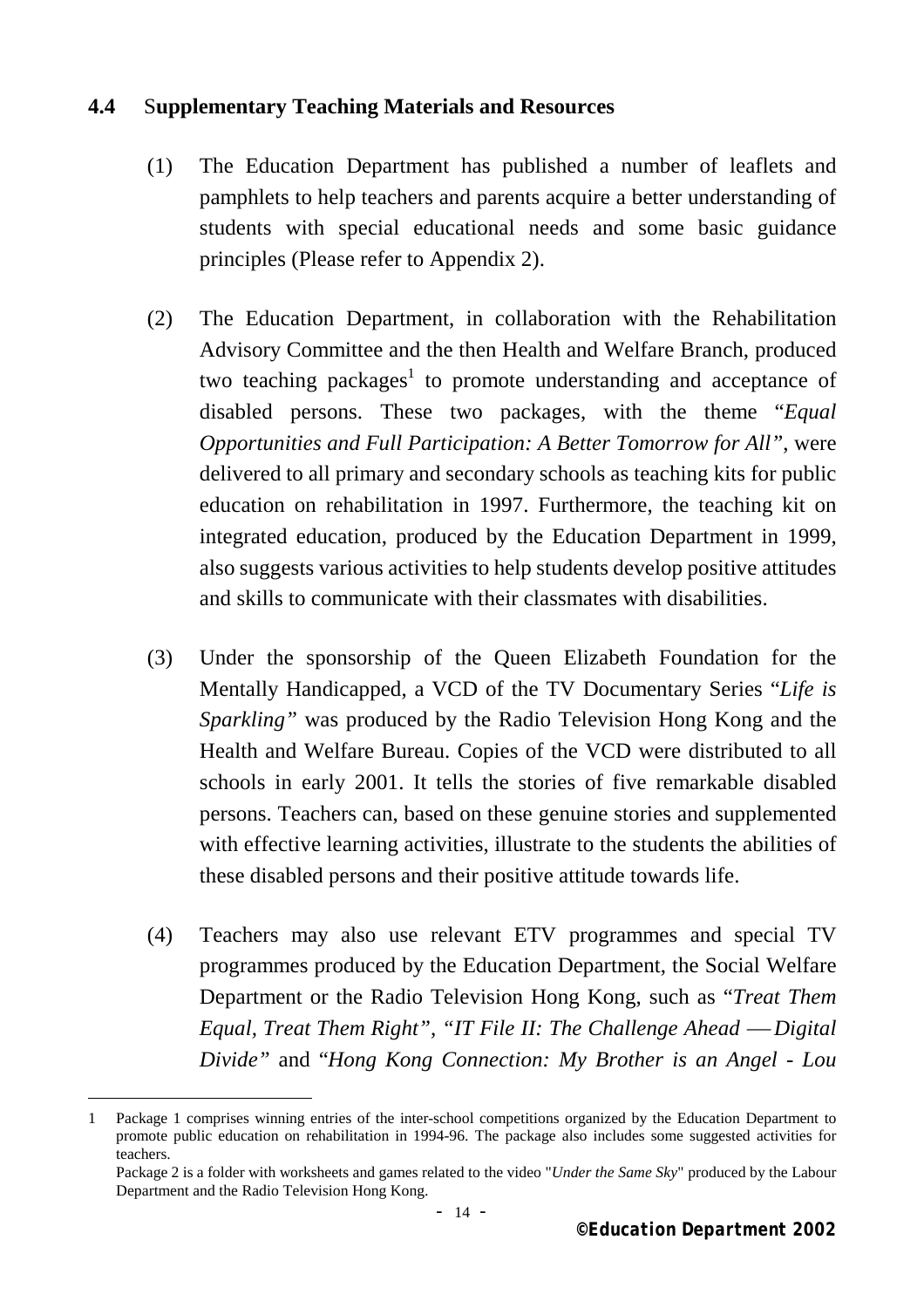*Zheng"*, to help students understand the disabled persons and their classmates with special needs.

- (5) The "*Kids on the Block*" puppet show, jointly organized by the Society for the Relief of Disabled Children and the Hong Kong Society for Rehabilitation, is an educational programme designed to help students understand and accept children suffered from illnesses or with physical or mental disabilities. Schools may invite performance of the show for their students<sup>2</sup>.
- (6) *"Commitment for Love"* is a guidebook published by the Hong Kong Society for Rehabilitation to encourage parents of disabled children to accept their children with courage and commitment. It can also serve as a reference book for teachers to enhance their understanding and acceptance of students with special educational needs.
- (7) Various publications on people with disabilities are also available for reference at the ReHabAid Centre<sup>3</sup> of the Hospital Authority.
- (8) Resources mentioned above can be used in various teaching activities, such as story-telling, painting, discussions, debates, role-play, dramas, educational visits, project work, reflection and experience sharing, etc., to help students develop positive attitudes towards disabled persons and their peers with special needs.

### *Whole School Approach to Participate*

i.

 *Integrate and Cooperate* 

<sup>2</sup> The Kids on the Block presents a series of puppetry, including "*Learning Disabilities*", "*Deafness*", "*Mental Disability*" and "*The Sibling of Disabled Child*", etc. More information is available at the web site (http://www. srdc.org.hk/kids\_e.html).

<sup>3</sup> Information on the ReHabAid Centre is accessible at the web site of the Hospital Authority (http://www.ha.org.hk).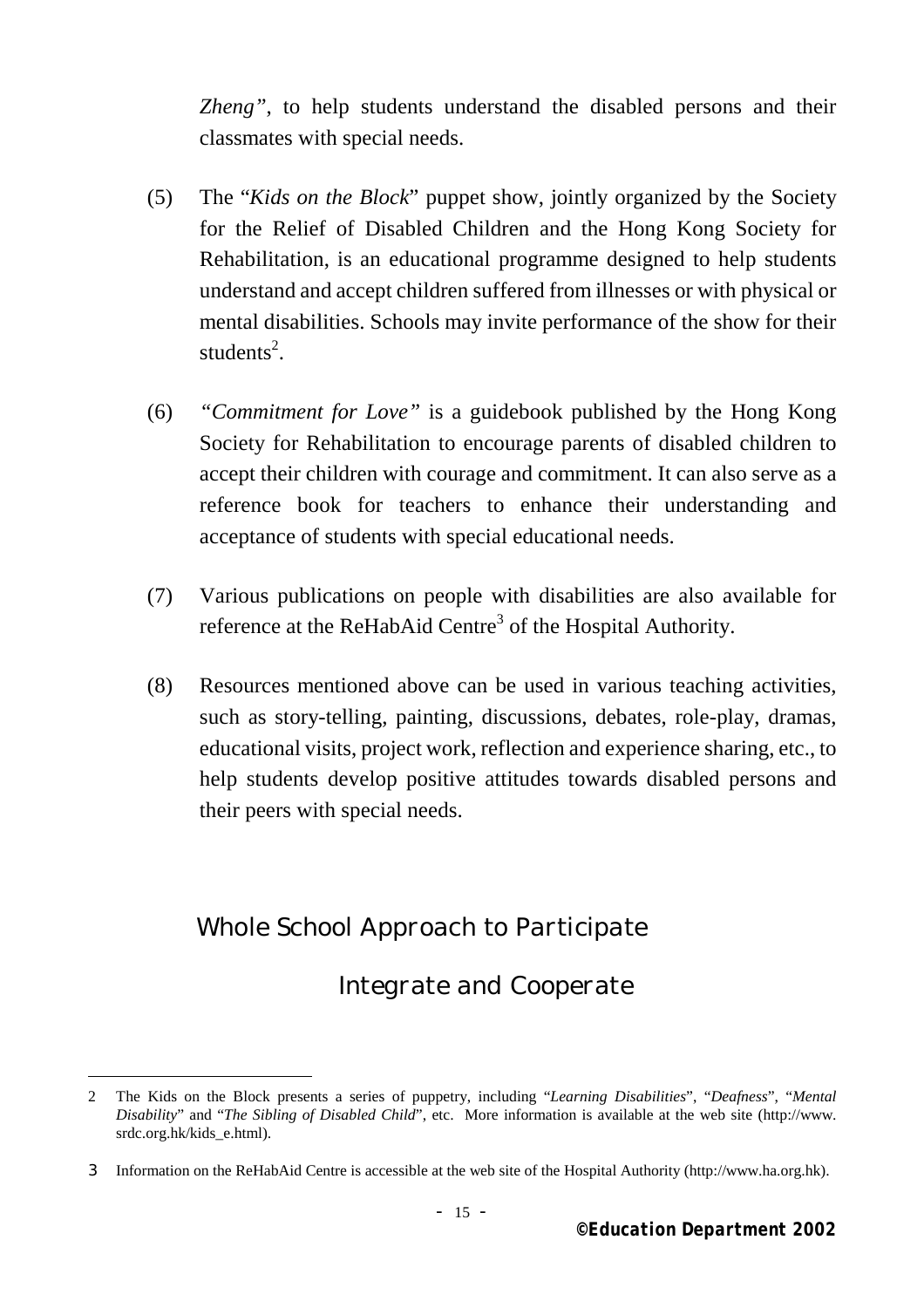### **Chapter Five**

### **Teaching and Remedial Strategies**

 Students with special educational needs have learning differences in terms of their interest, abilities, styles and experiences, like their peers. Teachers have to understand their learning characteristics and adopt various models of teaching, remedial strategies and assessment policy to reinforce their participation, and enhance learning effectiveness. The following sections provide some basic teaching principles, teaching and remedial strategies for dealing with the major types of special educational needs. Schools may refer to these principles and suggestions in developing their school-based teaching and supporting strategies to cater for individual differences and diverse needs of the students.

### **5.1 Helping Students with Hearing Impairment**

The presence of a hearing impairment would have some impact on the cognitive, speech and social development of a growing child. Some hearing impairments are hereditary, others are acquired as a result of an illness, accident, drugs or aging. A hearing impairment can be categorized into mild, moderate, moderately-severe, severe and profound, which may have different effects on the learning of hearing-impaired students.

Besides the degree of hearing impairment, the age of the onset of hearing impairment, the age when the student starts to wear the hearing aids and to receive auditory and speech training will also affect the speech and language development as well as his/her learning ability.

Therefore, it is crucial for teachers to understand fully the characteristics and the educational needs of hearing-impaired students so that they can enjoy learning and develop to their full potential.

### **(1) Learning Characteristics of Hearing-impaired Students**

a. Hearing-impaired students are, in general, weaker in speech reception. Besides the wearing of hearing aids, they also require speech reading to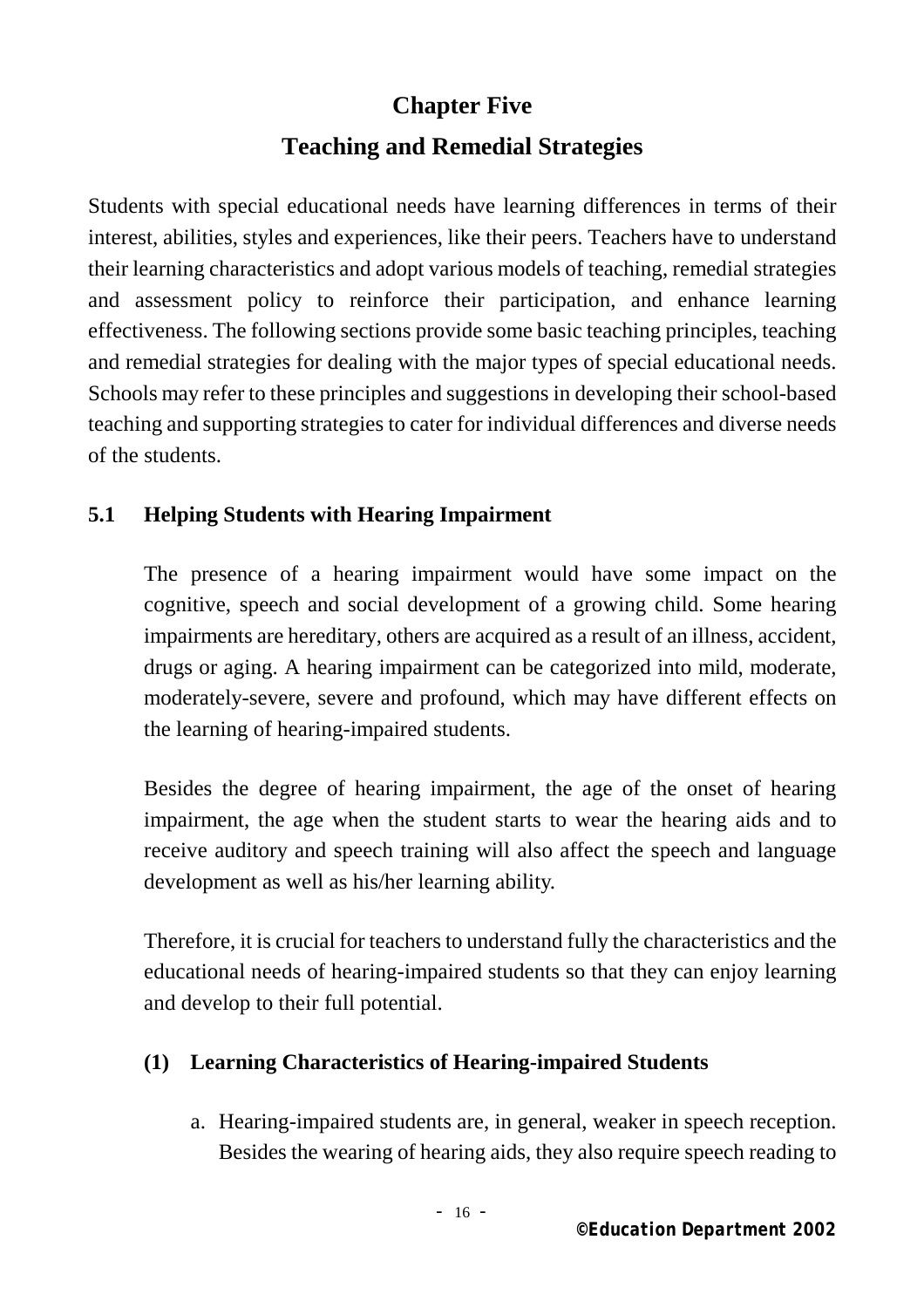help them understand our speech; they may need more prompts to help them follow teachers' instructions, group and classroom discussions.

- b. They may have difficulties in reading and understanding abstract terms, complicated sentences and unfamiliar concepts. This may affect their abilities in comprehension, reading and writing if early guidance is not available.
- c. With regard to their cognitive development, their limited language abilities may affect their abstract thinking and analytical power. Therefore, training on thinking skills is essential for them.
- d. Some hearing-impaired students may have poor pronunciation when compared with their normal hearing counterparts. Sometimes they may express themselves with inappropriate words, incomplete or unclear sentences, causing hindrance in their ability to communicate. With encouragement and appropriate training, their communication ability and confidence in social interaction can be enhanced gradually.

### **(2) General Principles**

- a. Teachers should try to provide an ideal listening environment for hearing-impaired students, encourage them to use their hearing aids and assistive listening devices, and maximize their use of residual hearing. This will improve their speech reception and enhance their learning.
- b. The process of cognitive development of hearing-impaired students is similar to that of ordinary students. Basically, they are able to follow the mainstream curriculum. However, appropriate adaptation to the curriculum materials and teaching methods of some subjects, e.g. dictation, listening, oral, music, etc. should be made to meet their specific learning needs, so as to minimize their difficulties in learning.
- c. If possible, teachers should help their colleagues and students understand the needs and difficulties of the hearing-impaired students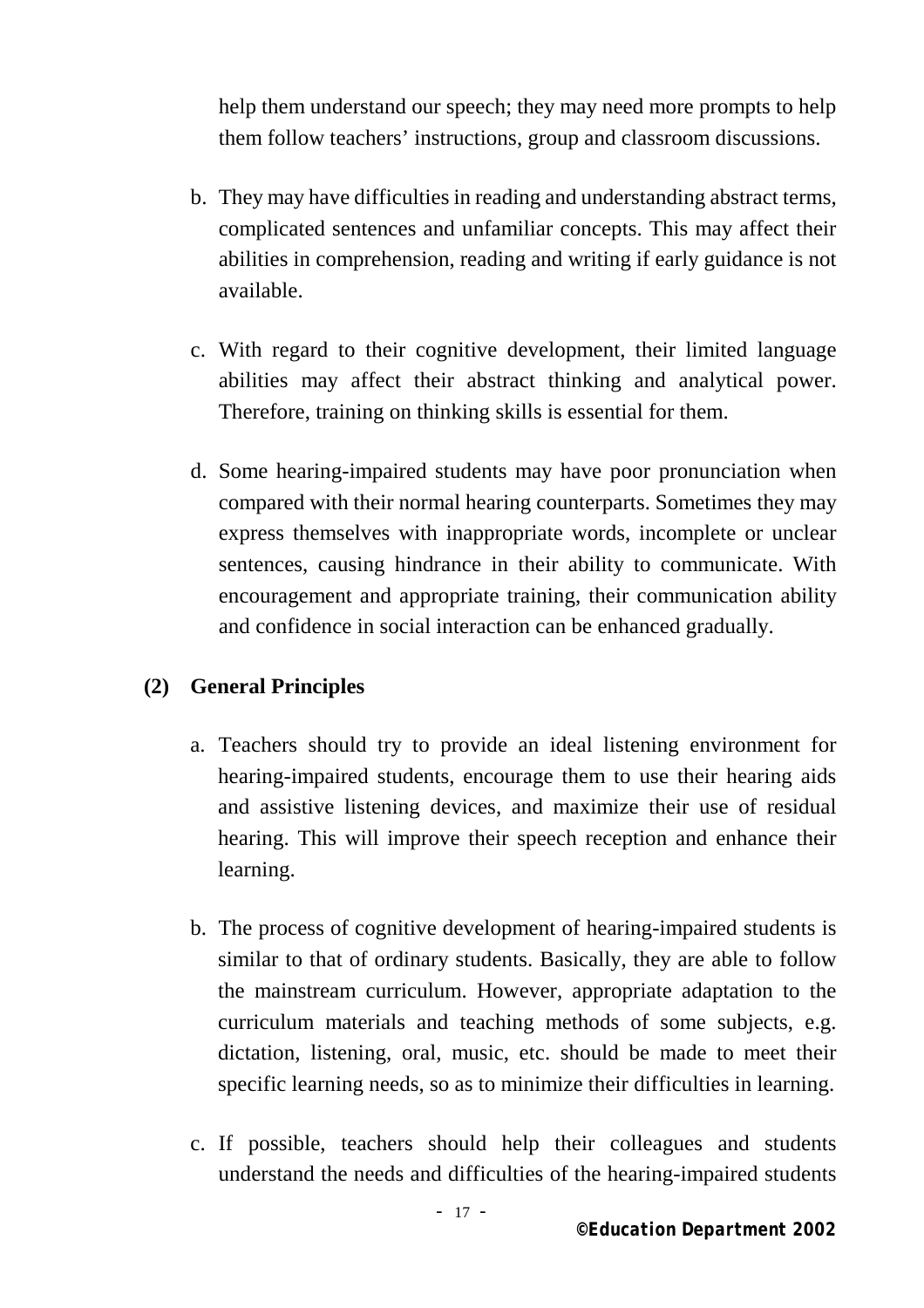through experience sharing, seminars or various school-based activities, so that they can give positive support to the integrators in school.

#### **(3) Strategies for Helping Students with Special Educational Needs**

- a. Creating a conducive listening environment
	- It is preferable to place the hearing-impaired student in the middle of the second or third row in class when making seating arrangements.
	- Teachers should always encourage hearing-impaired students to wear their hearing aids, and remind them to bring along spare batteries so that optimum amplification can always be obtained.
	- In recent years, more severely and profoundly hearing-impaired students have cochlear implants. Cochlear implant is an advanced electronic device, it converts the sound waves received to electrical signals which directly stimulate the nerve fibres within the cochlear. Most of the students with cochlear implants show much improvement in speech reception. However, similar to hearing aids, it cannot restore their hearing. They need long-term training to develop their abilities in sound reception as well as speech and communication.
	- Some of the students have to use the FM System or other amplification equipment to reduce the adverse effects caused by the distance between the student and the teacher, surrounding noises and reverberation in the classroom. Teachers should encourage the students to use the system during lessons to improve their ability in listening and communication.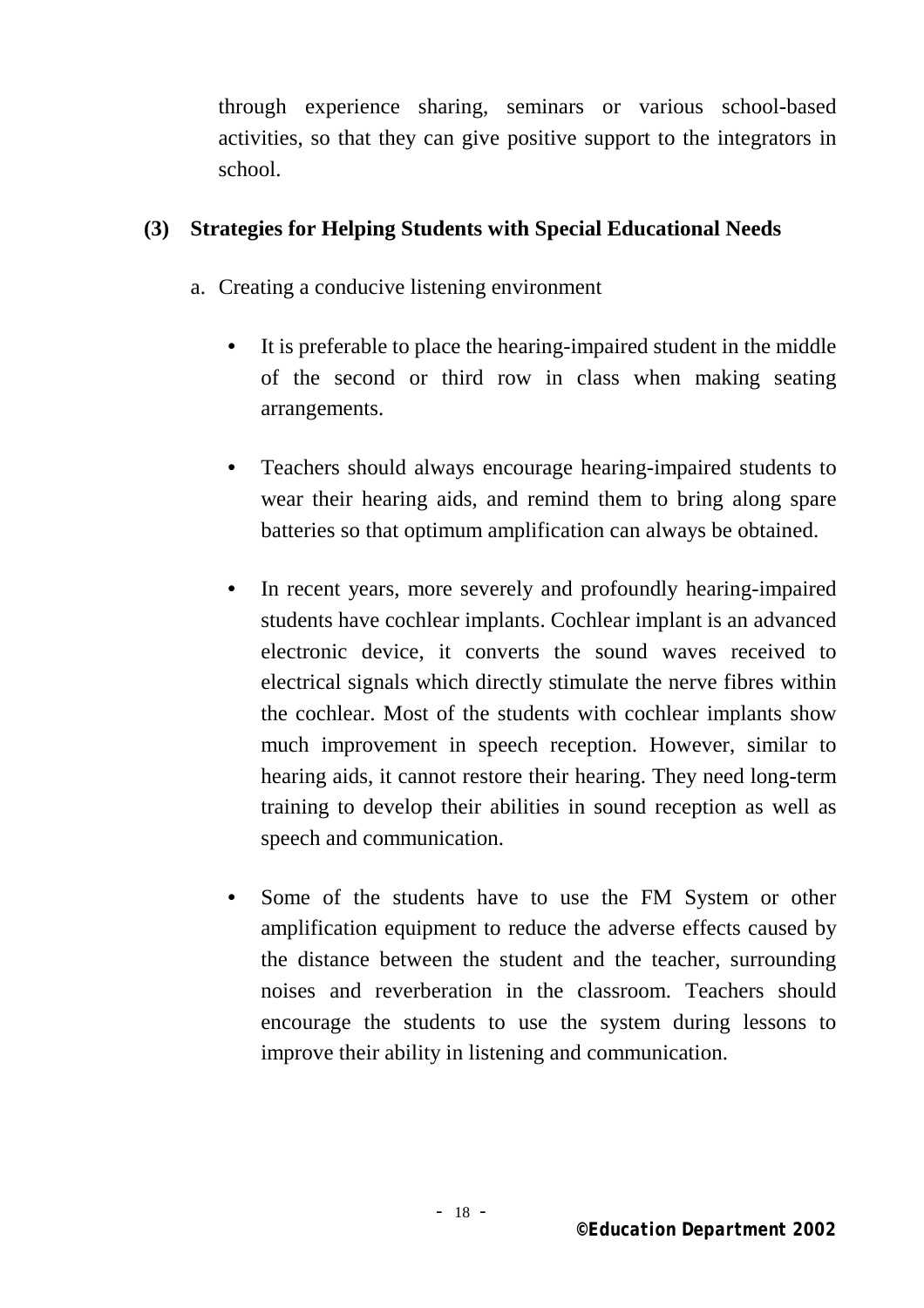- b. Using effective communication skills
	- Teachers should speak to the class from a position with the light source on their face and try not to move around when talking. Hearing-impaired students need to see the lip movements, facial expressions and gestures of the speakers to help them understand the speech.
	- Always maintain eye contact with hearing-impaired students and if necessary, draw their attention with a tap on their shoulders, a wave of hand or other gestures.
	- Speak clearly, naturally and at a normal pace. Exaggeration of lip movements should be avoided.
	- Do not speak aloud intentionally, because loud sound will be distorted after amplification through the hearing aids.
	- Rephrase your statement rather than keep repeating a question or a message if the students do not appear to understand it. Some severely and profoundly hearing-impaired students may need physical prompts or the writing of key words to facilitate better communication.
- c. Making suitable adaptations to teaching strategies
	- Some hearing-impaired students may be reluctant to read aloud or ask questions because of low confidence and defective speech. Teachers should create an accepting atmosphere and encourage them to participate in classroom activities.
	- When hearing-impaired students try to answer questions, no matter the answer is correct or not, teachers should give them positive feedback immediately to reinforce their motivation to learn.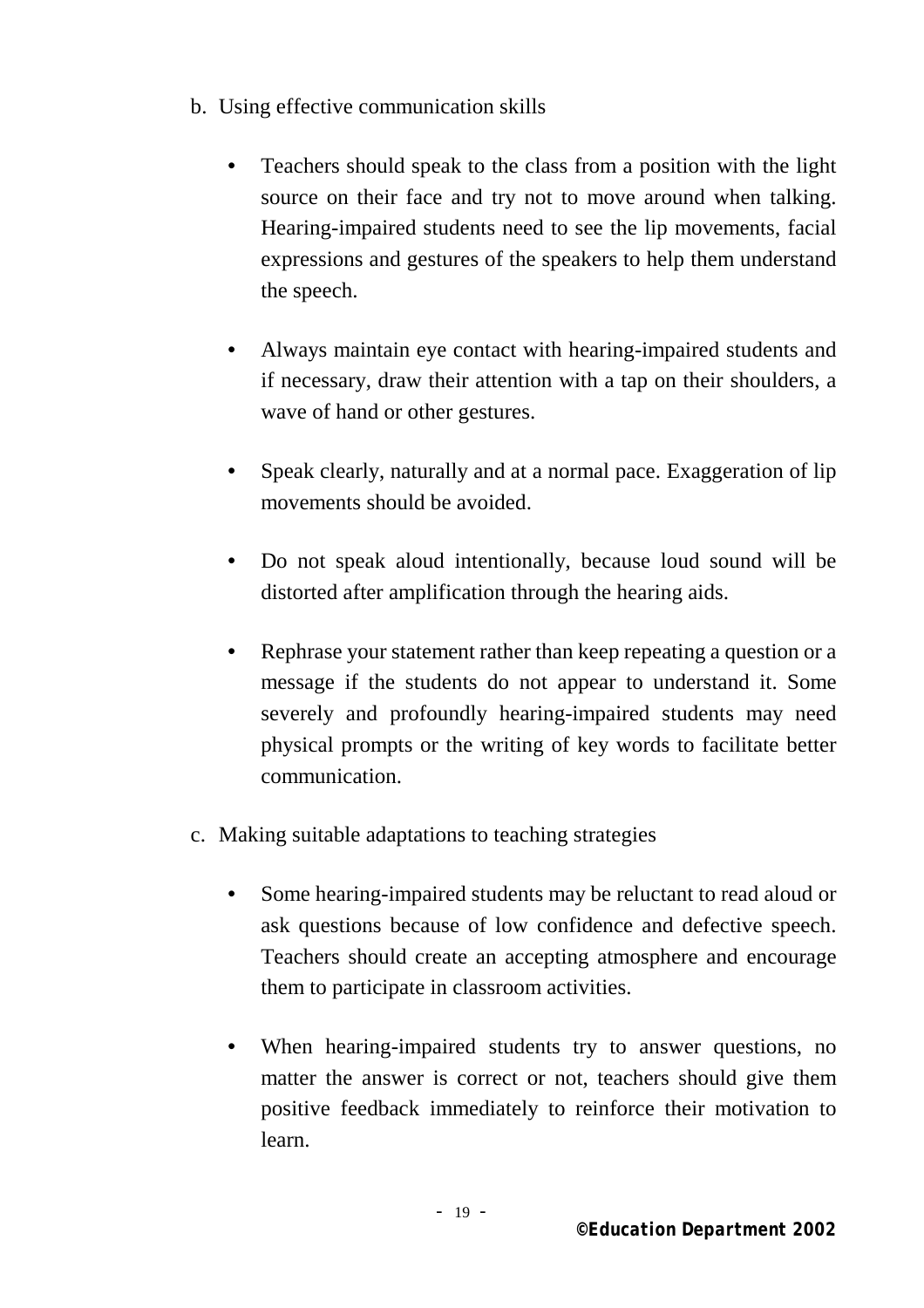- Teachers can nominate helpful and responsible students to support their hearing-impaired counterparts who may have difficulties in filling homework handbooks, taking notes, assembling after recess or participating in fire drill, etc.
- When a certain topic is changed, teachers can give appropriate clues to help the hearing-impaired students follow the lesson more closely.
- Teachers can use real objects, teaching aids, tables and charts, etc. to facilitate learning. They can also write down main points on the blackboard to reduce students' difficulty in understanding the lessons. Teachers should avoid blackboard writing while speaking, as this would create difficulty in speech reading.
- Teachers can help hearing-impaired students develop their speech and communication skills through group activities, role-playing and games.
- Hearing impairment limits the students' listening experience and exposure to speech. Teachers should encourage students to practise more on reading and writing and help them develop respective skills, gradually strengthen their speech and language abilities.
- Teachers can teach students effective learning skills such as phonics, writing skills, use of dictionaries, note-taking techniques and examination skills, etc., so as to reduce their learning difficulties.
- Teachers should communicate frequently with parents, provide them with progress of work in class, in order to facilitate preparation before lessons and revision at home.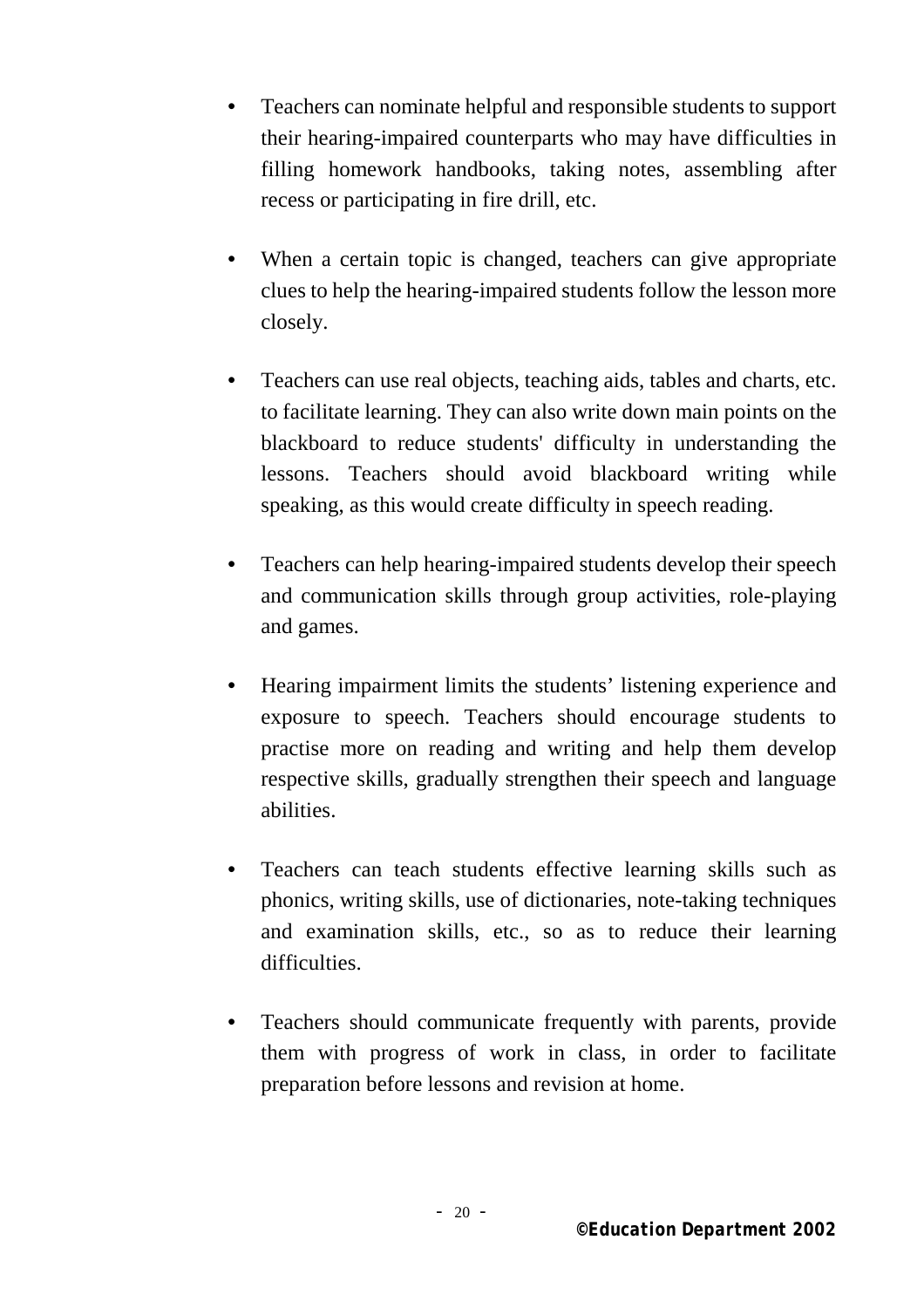• Teachers can give guidance to the students after lessons whenever necessary, or with the assistance of senior-form students, provide them remedial support.

#### **(4) Assessment for Hearing-impaired Students**

- a. Hearing-impaired students may have special difficulties in some hearing-related subjects like listening comprehension, dictation, oral, music and Putonghua. Having regard to their hearing abilities, teachers can adapt classroom activities and make accommodation in internal assessments when necessary.
- b. Provide special arrangements for hearing-impaired students in internal assessments according to the severity of their hearing impairment. Encourage them to participate in the assessments as far as possible. If necessary, teachers can make adaptations, special arrangements or exemptions. It is essential to employ different assessment methods skilfully and allow the students to display their competencies.
- c. In general, no special adaptations are required for students with mild and moderate hearing impairment, but they must sit near the teacher or the sound source. For students with a more severe and profound hearing impairment, adaptations or exemptions should be considered.
- d. When making special announcements during examinations, the invigilator should write down the main points on the blackboard and make sure that the hearing-impaired students understand the arrangements thoroughly.
- e. Encourage hearing-impaired students to wear their hearing aids during assessments, and if necessary, use the FM System or other amplification equipment to minimize communication barriers.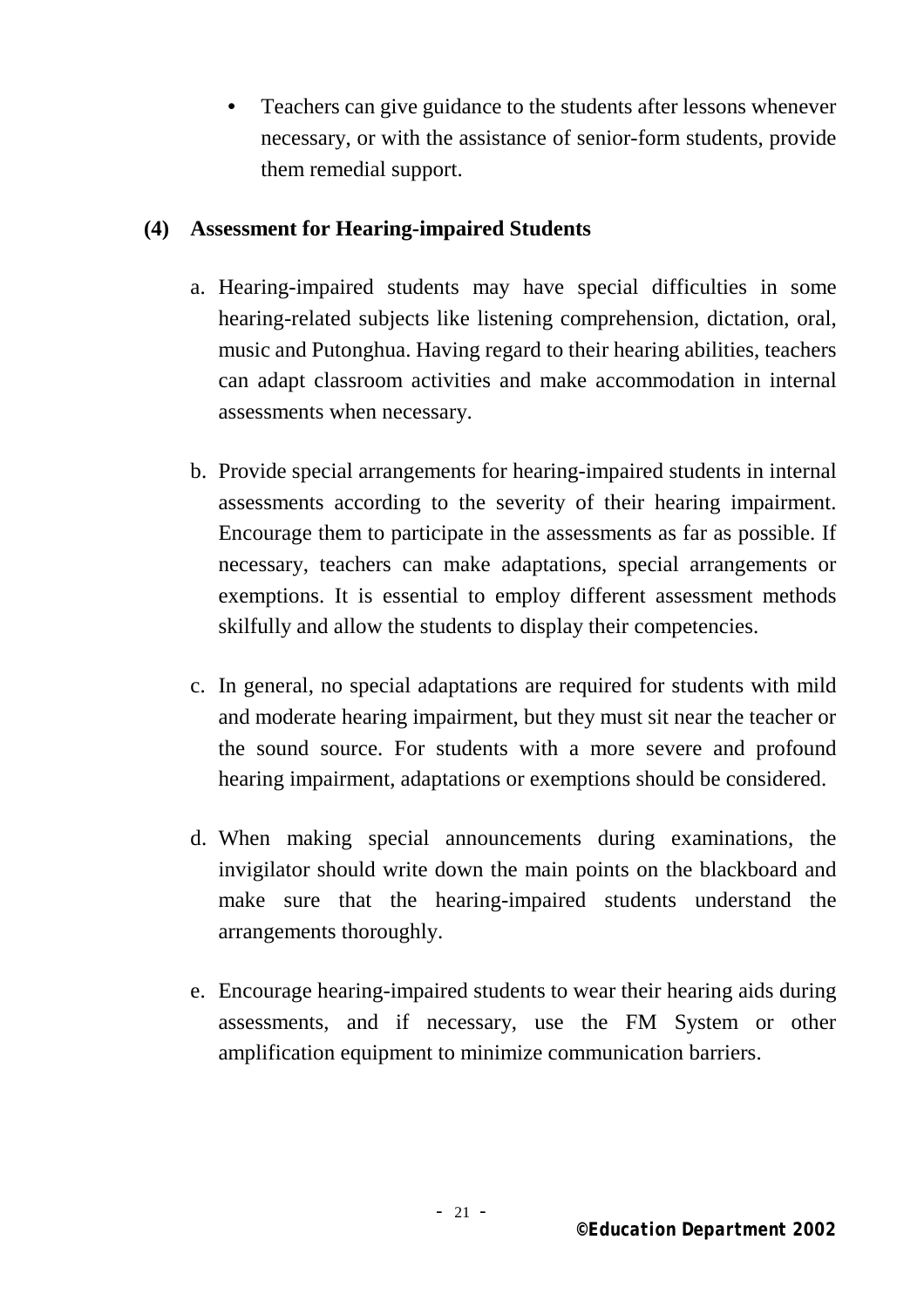- f. Teachers should discuss with parents the special examination arrangements for their children, so as to meet the needs of individual students.
- g. Teachers can contact responsible inspectors when they encounter difficulties in making special arrangements for the assessment of hearing-impaired students.

*Provide Support Improve Communication*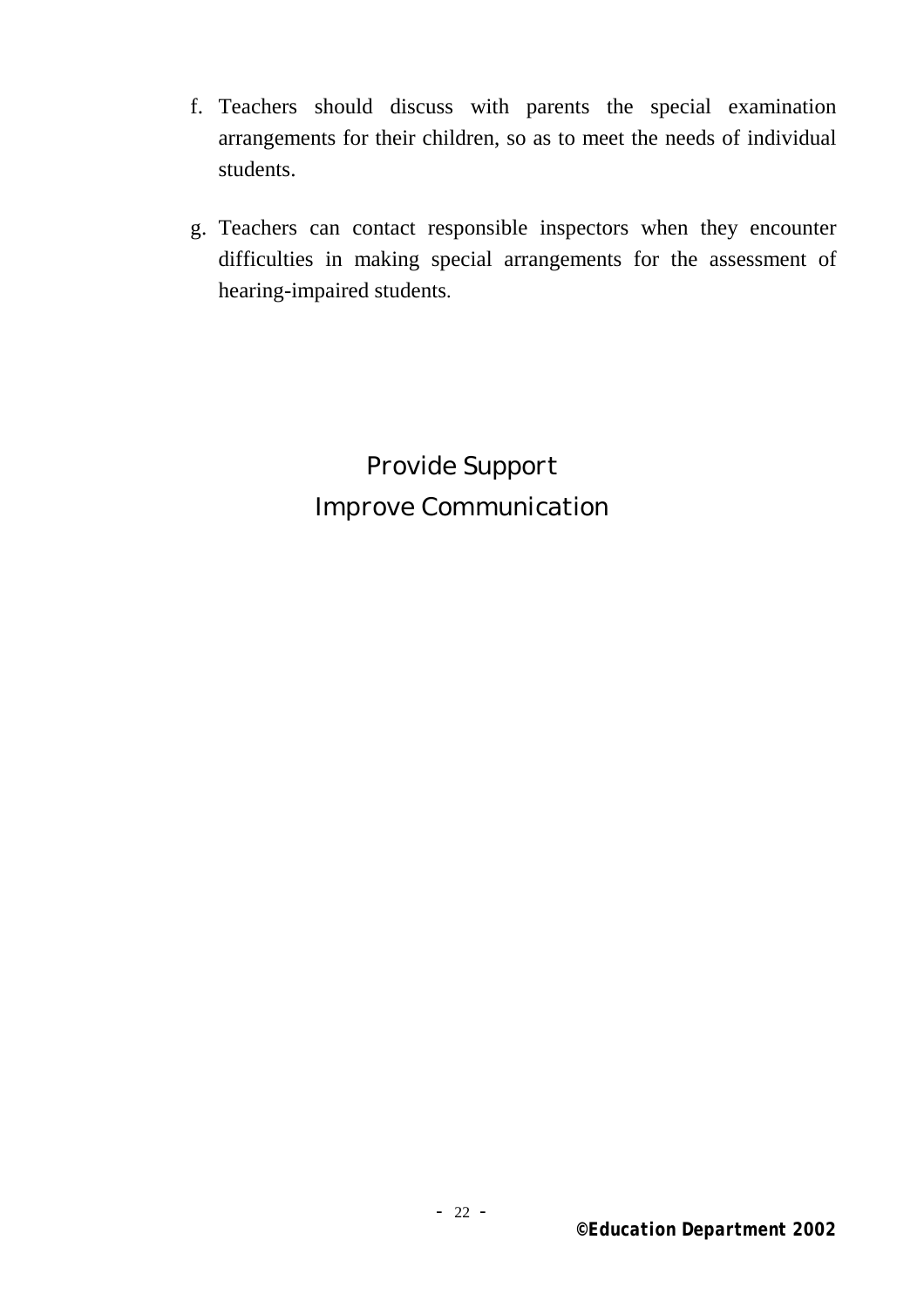### **5.2 Helping Students with Visual Impairment**

Students with visual impairment include those who are totally blind and those with low vision. Low vision varies in degree from mild, moderate, to severe, and hinders students' learning.

### **(1) Learning Characteristics of Students with Visual Impairment**

- a. The learning abilities of visually impaired students, including listening, tactility, communication, memory, analytical power and logical reasoning, etc. are in general much the same as those of their peers. For instance, they can acquire concepts like shapes and spatial concepts, but learn in a different way.
- b. These students will adopt appropriate methods, approaches and media, including braille books, audio tapes, magnifiers, computers and other aids, to help them in learning. Some students with low vision can overcome their visual impairment by using aids such as magnifiers and telescopes.
- c. Students with visual impairment will get tired easily because greater concentrate is needed in comprehending instructions or reading braille in lessons. In addition, they may have psychological obstacles and may be reluctant to ask for help. Teachers and classmates should understand their needs and consult them before offering help.
- d. Like other students, each visually impaired student may be different in character. Their motivation and ability to learn, and their life and communication skills may also be different. Teachers will be in a better position to help students develop positive attitudes and potentials if they understand individual students' characteristics and learning styles.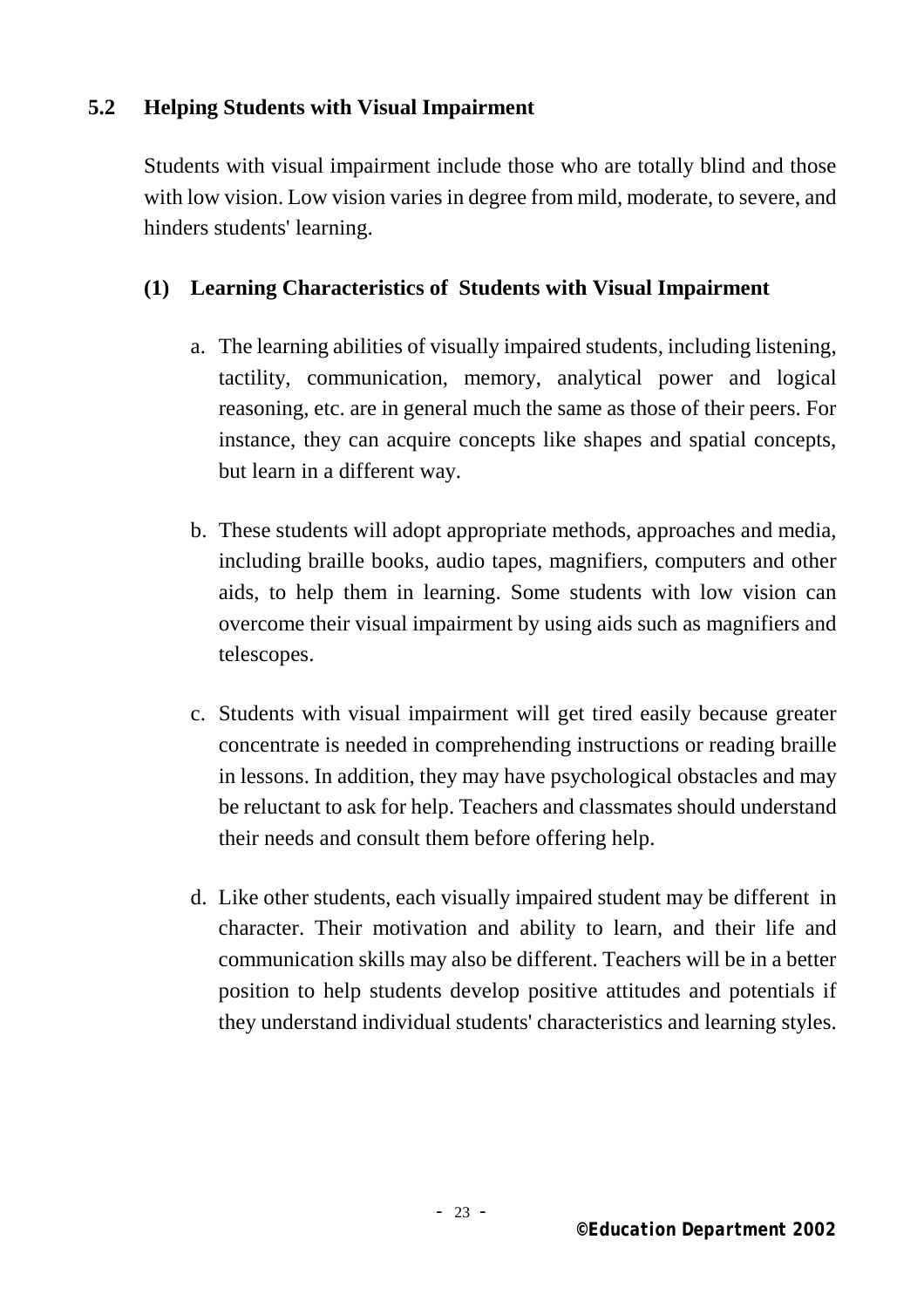### **(2) General Principles**

### a. Communication

- To communicate with the visually impaired students, the most important thing is mutual respect. They should not be treated differently. Teachers should help them integrate into the school community, so that they can participate in school activities, give suggestions and provide assistance to others as any other members of the community.
- Teachers should speak to these students in a normal tone. Call their names to start a conversation. Let them know when you want to leave or end up the conversation.
- b. Teaching and Learning
	- Teachers should identify students' individual differences and varied needs to provide them in learning, and encourage them to participate actively in school activities. For those who refuse to take part, teachers need to find out the cause and help them overcome their psychological barriers.
	- Apart from the general subjects, students with visual impairment can also attend lessons on Handicraft, Art and Design and Physical Education. Teachers may adjust the teaching programmes to accommodate their needs.
	- As these students have to rely very much on listening to acquire information, teachers should give verbal explanations and clear instructions at an appropriate tempo whenever possible in classroom teaching and demonstration of experiments, so as to enhance students' understanding and learning.
	- On seating arrangements, teachers should provide a conducive listening environment and sufficient space to accommodate the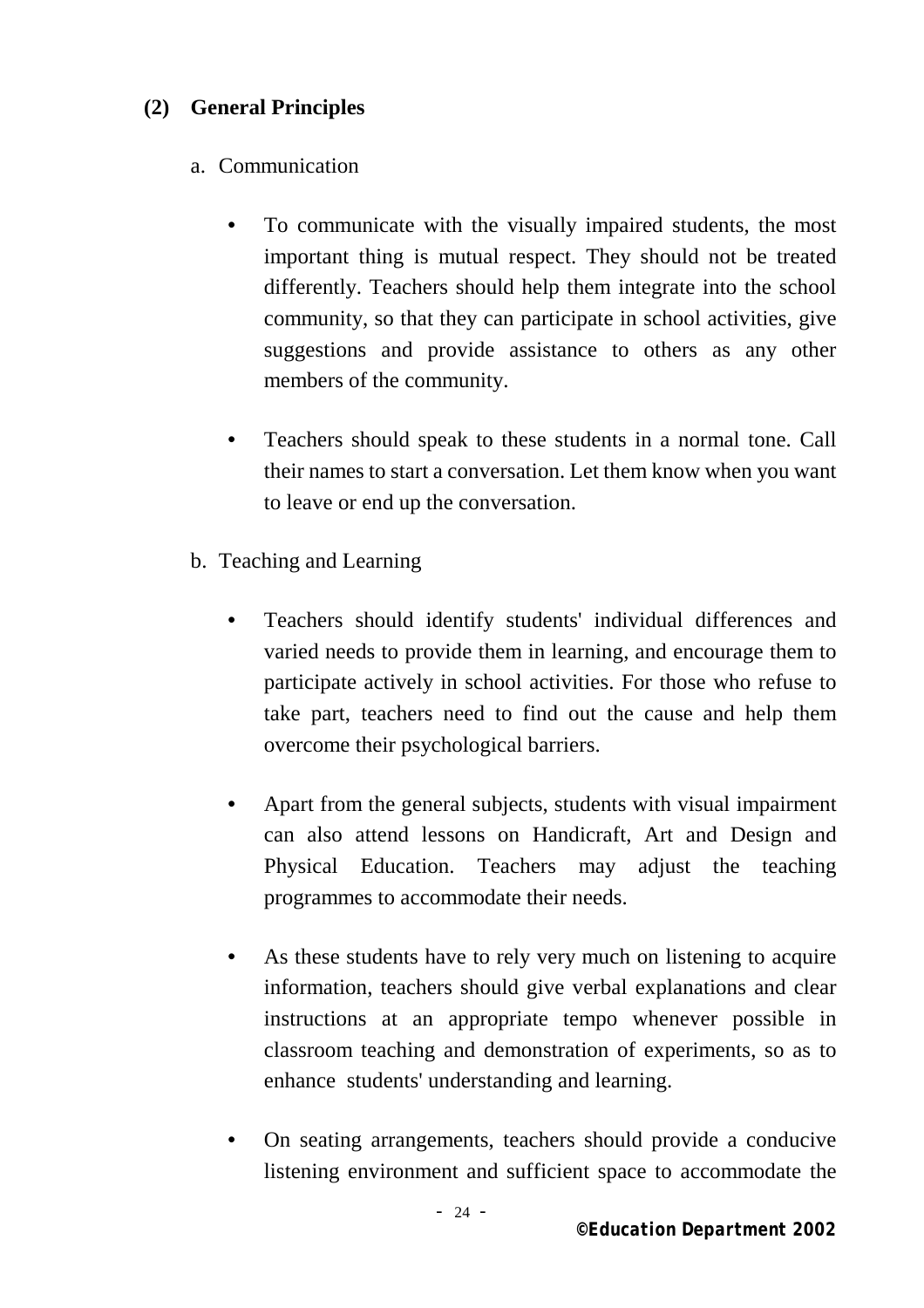learning aids, such as large print textbooks, tape recorders, three-dimensional diagrams, closed circuit television (CCTV) or computers.

- Appropriate distance should be maintained between the seat and the blackboard, for example, close to the teacher's desk, so that they can see the blackboard and teacher's demonstrations clearly. If it is necessary for them to be seated at the back, they should be allowed to move to the front to read the blackboard or use telescopes.
- Sensitivity to light intensity varies individually. Glare is generally not acceptable to most students with visual impairment. Appropriate distance should be maintained between the seat and the window so that sunlight will not fall directly on the student.
- If the visually impaired students have hearing impairment or other disabilities, learning will be much more difficult. Teachers may arrange individual or peer tutoring for them, and assign classmates sitting next to them, so as to help them participate in classroom activities, such as copying, or handling emergencies.
- Avoid overprotecting these students when helping them to overcome learning difficulties. Appropriate learning and training opportunities will help them to become more independent and to develop problem-solving skills.

#### **c. Life Skills**

• Students with visual impairment will have difficulties in adjusting themselves to a complicated environment and a proper directional or positional orientation. They may also be less alert to hazardous situations. When helping these students to move about, teachers should not grab their arms. Instead, they should be allowed to hold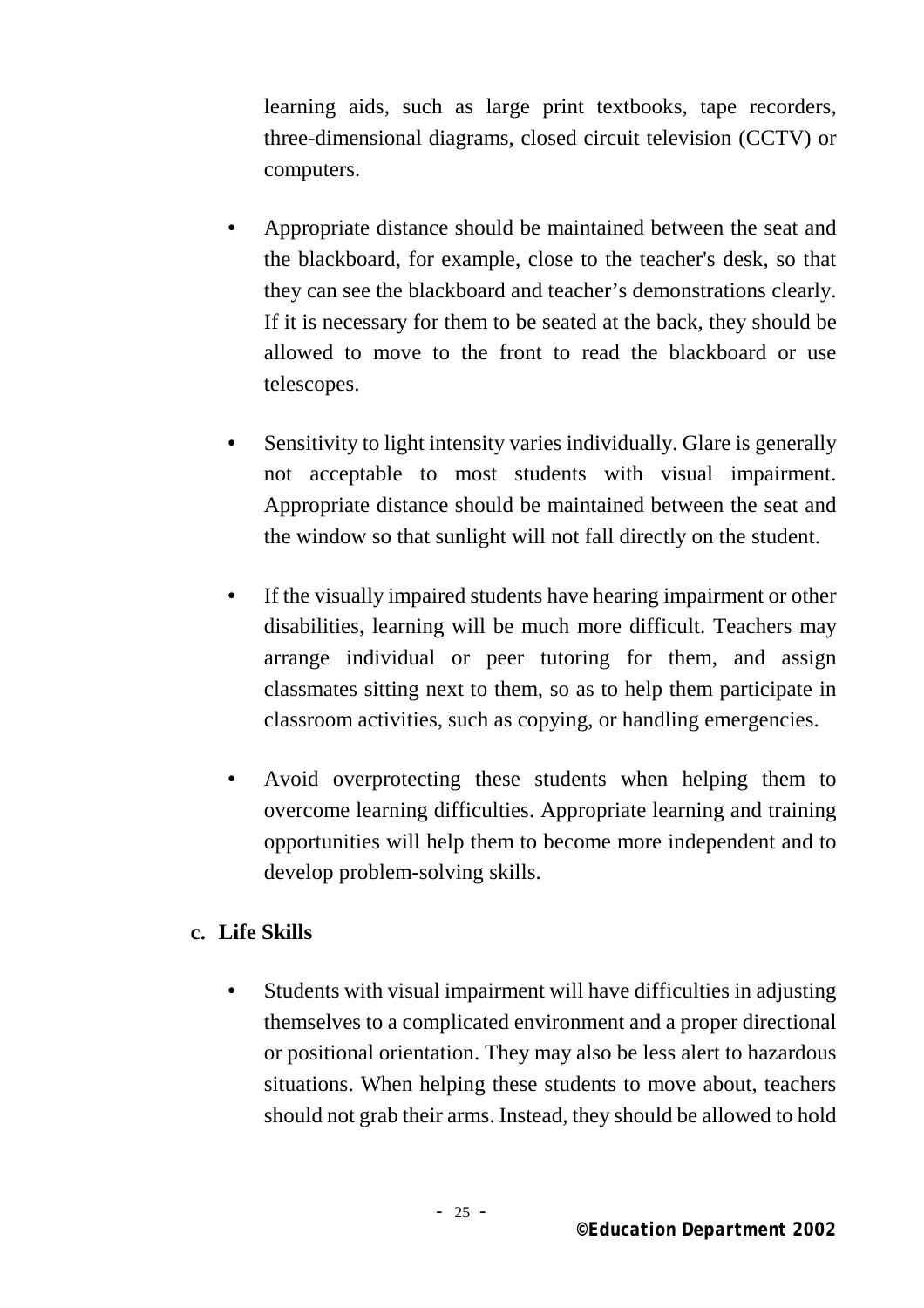their teacher's arm and follow by feeling the movement of his/her body.

- Use specific instructions such as "left" or "right" rather than "this side" or "that side". Tell them of any uneven ground surface or varied physical environment. For example, tell them "Here's a step".
- Lead them to the back of the chairs or the seats so that they will know where to sit and can be seated on their own. Their belongings should be placed in a designated area convenient for them to fetch. Let them know before any objects are moved away.
- In group activities, teachers may encourage these students to choose their partners or assign classmates to pair them up. Participation in such activities enables them to make more friends and widen their social circle.
- Like their peers, students with visual impairment also like watching television, which is itself a means to understand the world today and to get daily news and information. Suitable programmes will enhance their understanding and communication with the community.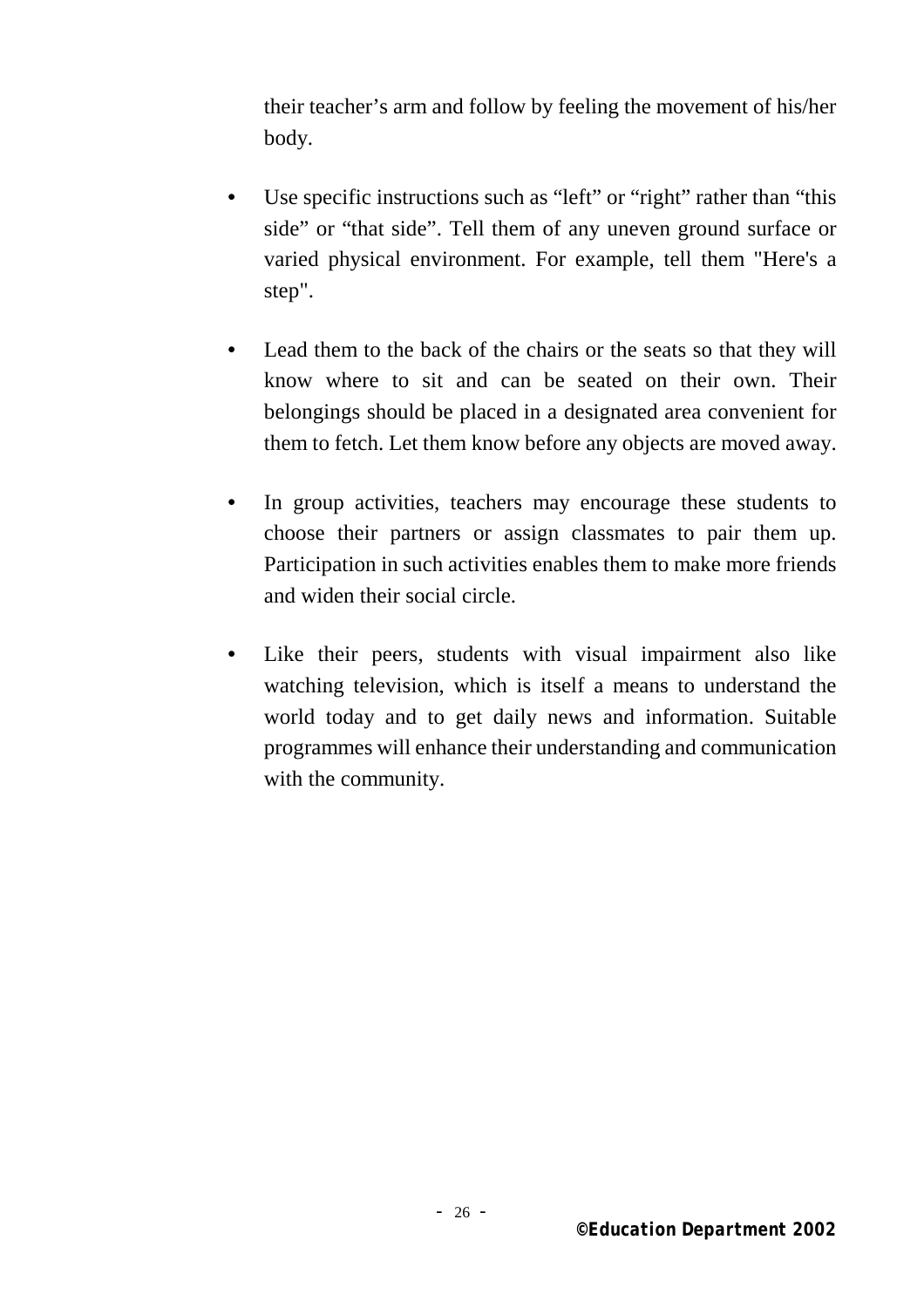### **(3) Teaching Strategies**

- a. When designing teaching materials and learning activities, attention should be given to the learning abilities and styles of the students with visual impairment. If necessary, appropriate adjustments or special arrangements should be provided in teaching and learning as well as assessment to cater for individual differences.
- b. Integrate relevant experiences into the teaching programme by adopting flexibly various teaching methods such as multi-sensory approach, experiments, visits, tactile manipulation or hands-on experience. Transform abstract terms into concrete experience so as to consolidate their understanding of subjects and concepts.
- c. Learning through tactile perception is crucial to students with visual impairment. Teachers may use colourful pictures, simple diagrams and word cards in large print, raised pictures, three-dimensional diagrams, braille maps, real objects, specimens, models, etc. to facilitate teaching and learning.
- d. Using tactile aids with contrasting colours to support teaching will facilitate students' participation in learning and reinforce the use of residual vision.
- e. Teaching materials and blackboard writing should be prepared in large print. It is preferable to have words printed in black against a white background. Teachers should supplement the presentation of teaching materials with verbal explanations or audio tapes. Using tactile aids (such as three-dimensional diagrams and braille) with individual tutoring will help these students learn together with their peers.
- f. Encourage students to use aids and equipment to enhance their interest and performance in learning. These aids include braillers, tape recorders, magnifiers or CCTV, computer with voice synthesizers and braille display, etc.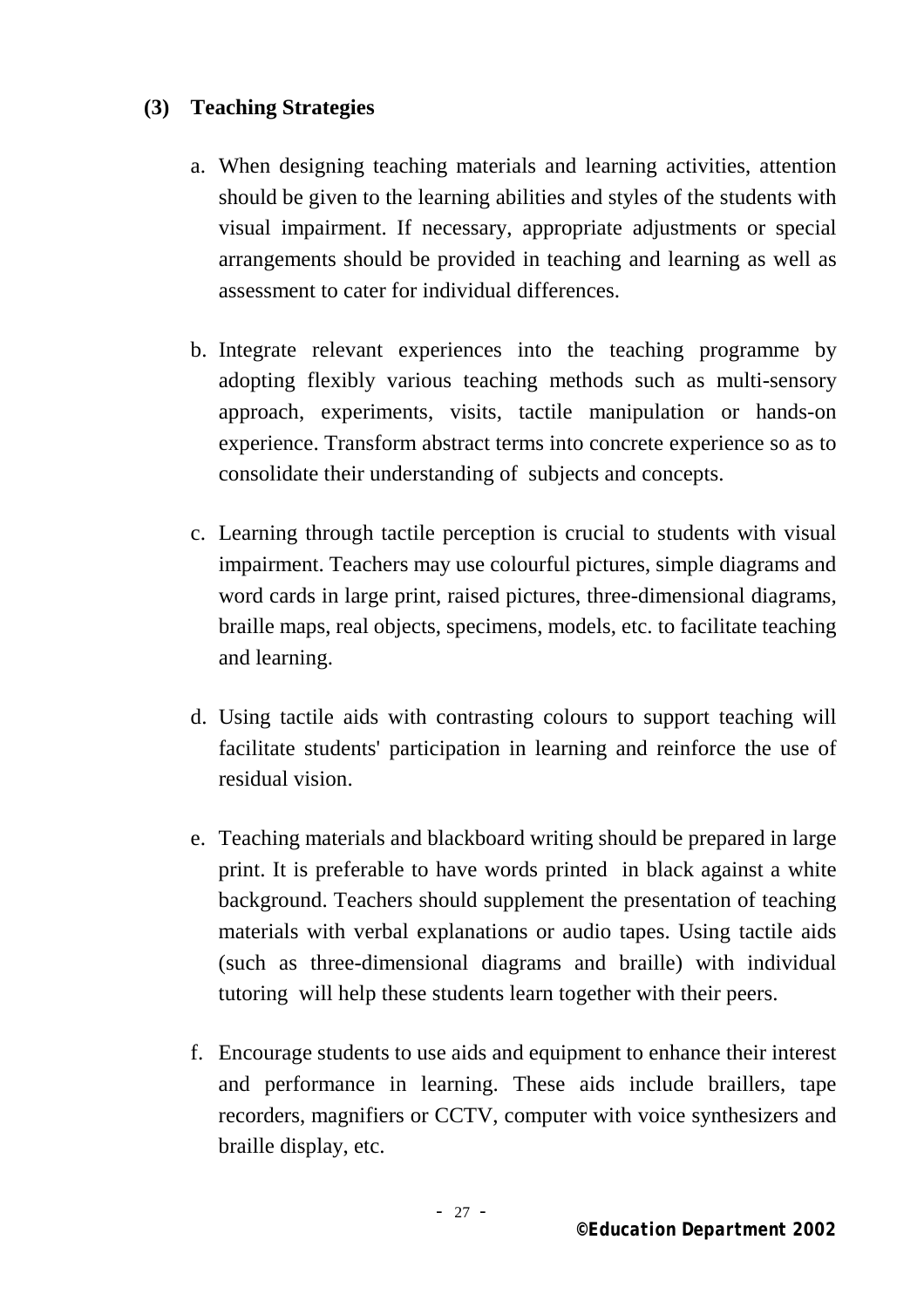- g. Apply continuous assessments. Observe students' participation in classroom learning, use questioning to assess their comprehension ability and give them feedback for improvement.
- h. In academic assessment, the standard expected of students with visual impairment should in general be the same as that of other students. The arrangements of the assessment, such as examination papers, time allocation, use of aids, etc., should, however, be adjusted to accommodate their special needs.

*Devise Multi-sensory Teaching Enrich Learning Experience*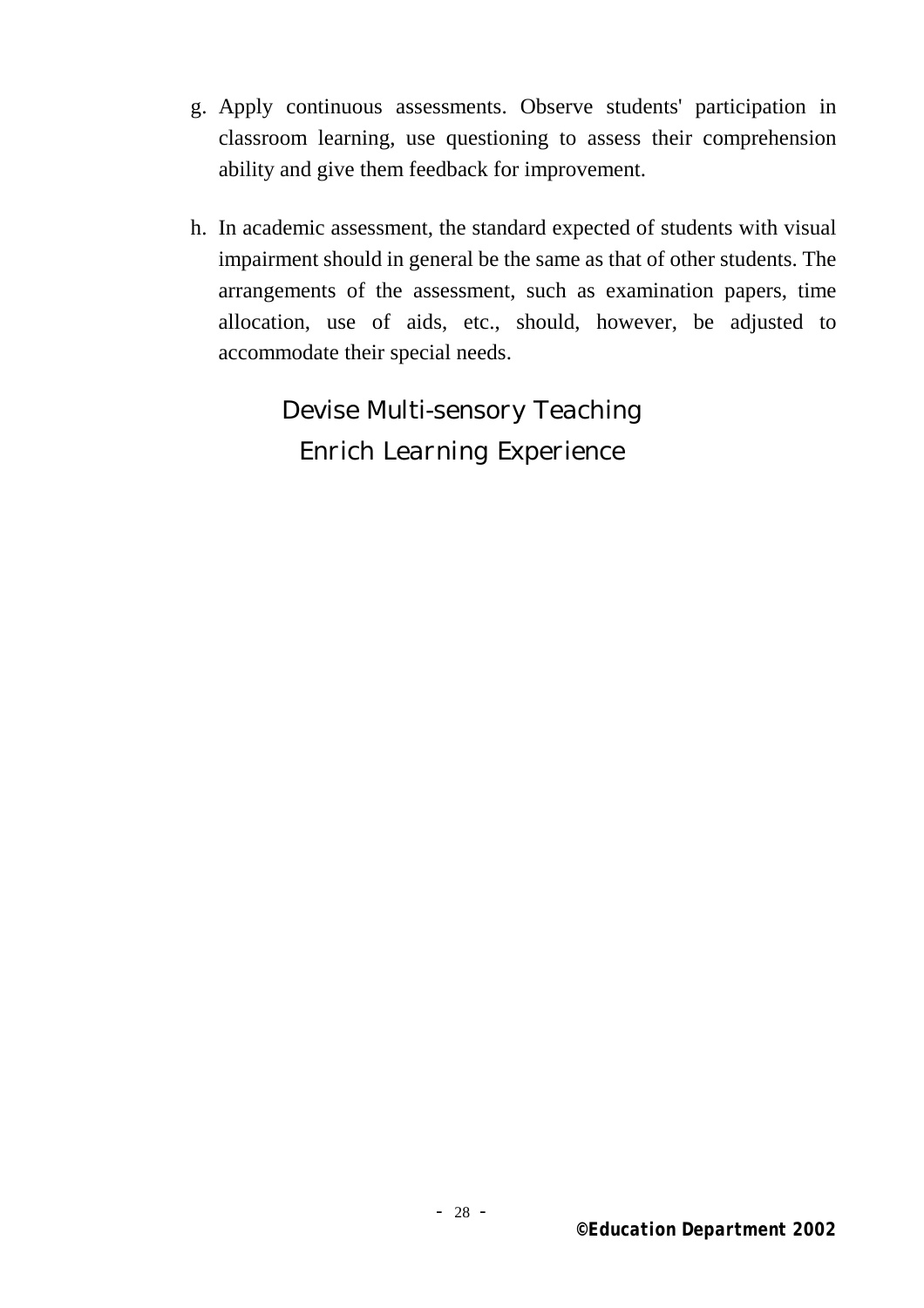### **5.3 Helping Students with Physical Handicap**

Physically handicapped students include those with crippling conditions or chronic health problems. Some may have other disabilities such as problems in hearing, vision, speech, motor coordination as well as intellectual functioning. Physical handicap ranges from mild to severe and can affect one's movement, self-care or learning.

### **(1) Implications of Students' Disabilities on Learning**

- a. Learning Abilities
	- Students with disabilities in their hands will write at a lower speed with fairly illegible handwriting owing to their physical constraints.
	- The power to control head movement is generally weak among students with physical handicap. The sitting posture and the head control may affect their abilities in perceiving things, having eye contacts and thus acquiring knowledge.
	- Students with physical handicap are generally weak in the concept of "mid-line". They are subconsciously reluctant to use their weaker hands and legs.
	- Owing to the restraints in movement, they have fewer experiences with the verbs and spatial concepts of certain words in connection with motion and space. Therefore, they are less competent to understand and acquire the meaning of the related words.
- b. Speech and Hearing Abilities

Some of the students with physical handicap may not be able to speak while some not able to hear within a certain range of frequencies. The handicap may affect their learning in the classroom.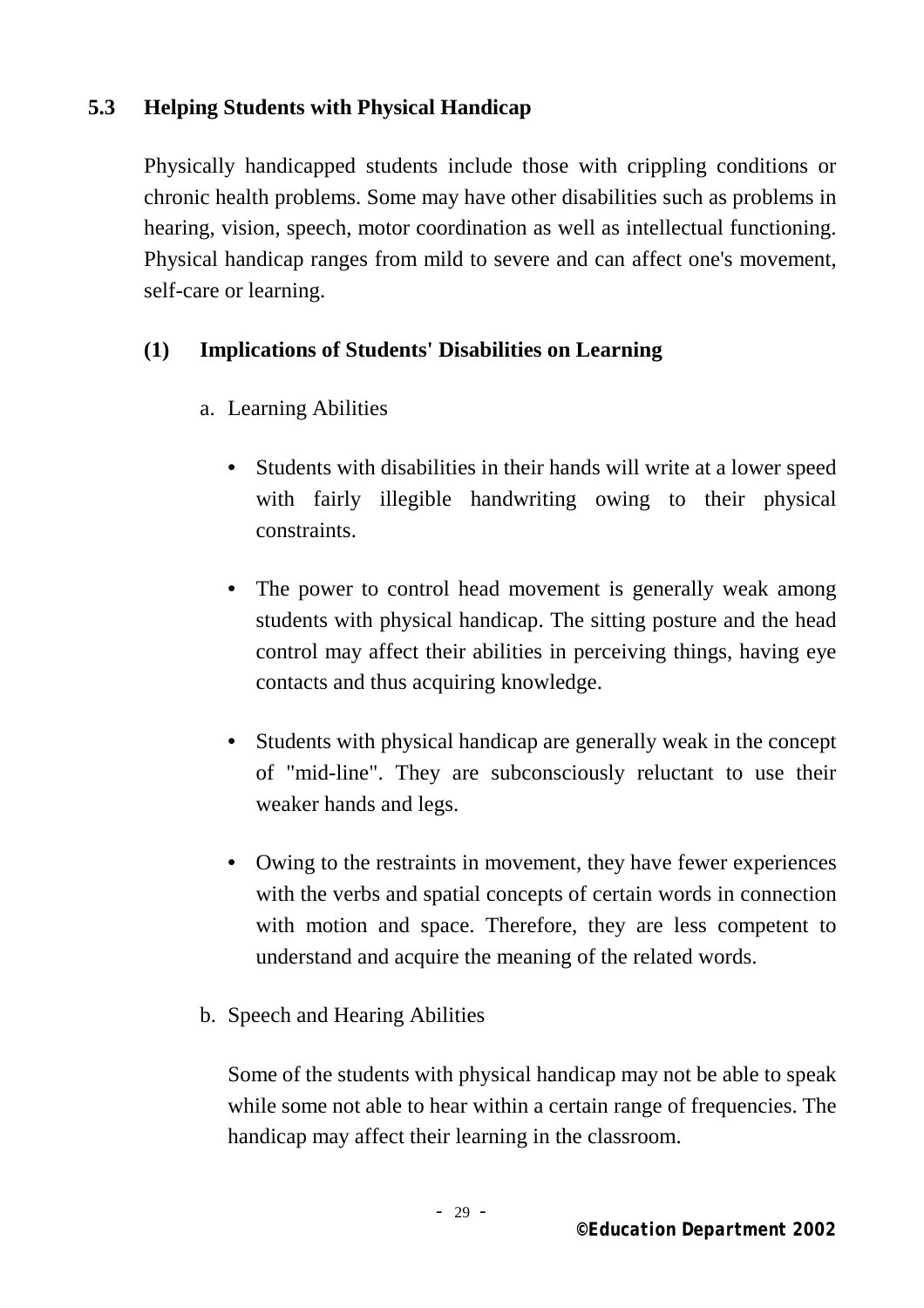### c. Attention Span

- These students generally require greater strength to maintain or improve their posture. It is therefore difficult for them to focus their attention on teachers' instructions and class activities.
- Students with brain damages may have problems in concentration and therefore are easily distracted by objects and sounds in the surroundings. They are unable to work persistently and are easily irritable and emotional. This will affect their self-confidence and self-image.
- d. Emotional Problems
	- In the learning process and daily experience, these students have to spend a lot of strength and energy to overcome their physical disabilities. Some may become timid, uncooperative and emotional because of the recurrence of these difficulties and failure.
	- Owing to the lack of motivation and self-confidence, they may try to evade taking part in learning, social or personal activities so as to avoid further failure. All these emotional problems will affect their performance in class.

#### **(2) General Principles**

- a. Teachers should avoid showing too much sympathy or care for the physically handicapped because this may hurt their self-esteem.
- b. Do not assume that all physically handicapped students have mental handicap as well. In fact, some may have average or above average intellectual ability.
- c. Teachers may encourage students to help each other to cater for their special needs. For example, they may assist in carrying heavy objects,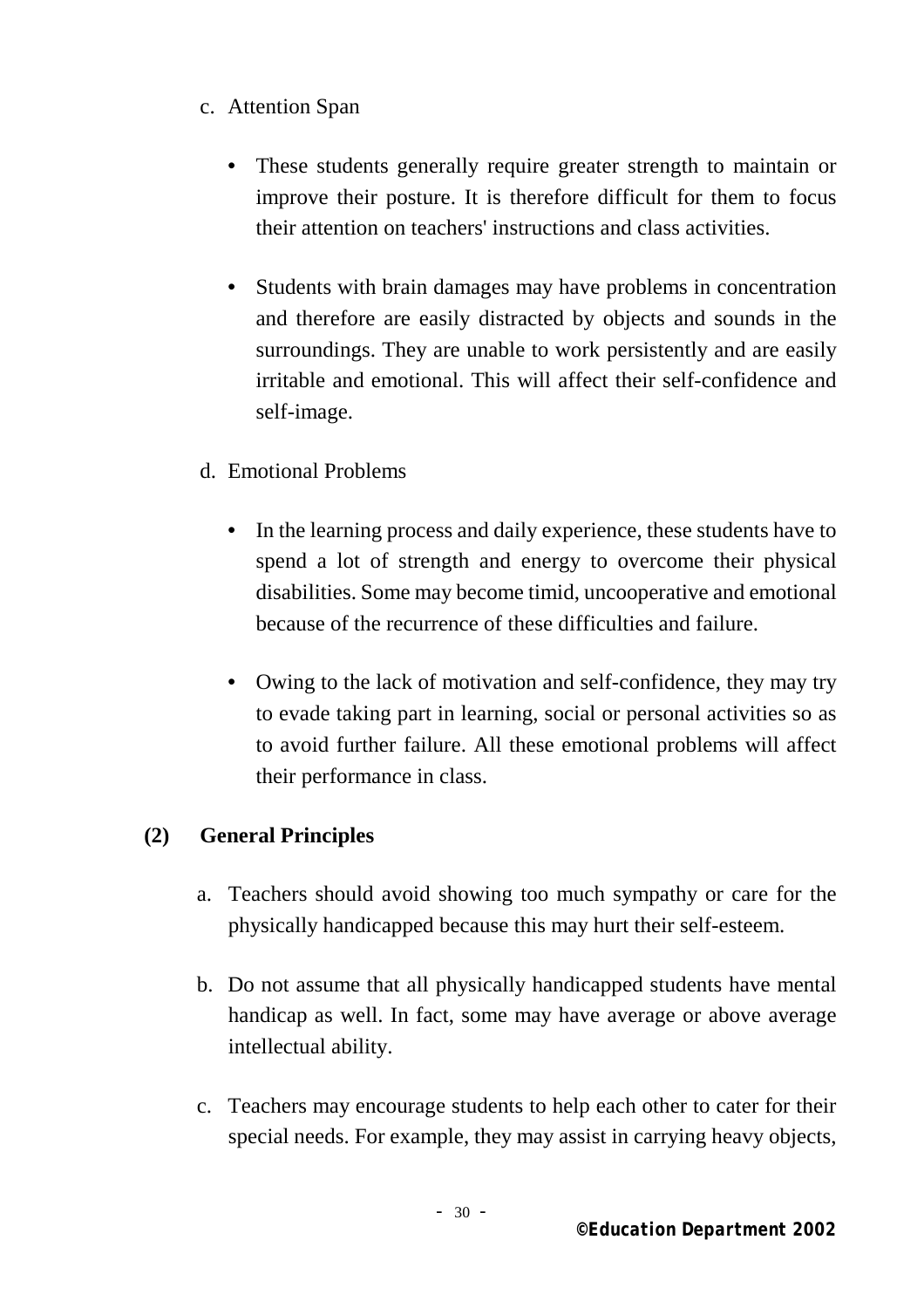filling in student handbooks, escorting their peers with special needs to use the elevator so as to establish an inclusive culture.

- d. After consulting the doctors, teachers may make arrangement for these students to participate in physical or extracurricular activities as far as possible, so as to provide opportunities to build up their physical strength and reinforce their sense of belonging to the school. If there is no specific advice from the doctors, the school should consult students and their parents to consider the scope or level of participation.
- e. Arrange students who are impaired in locomotion to sit next to the entrance of the classroom, and be aware of providing sufficient space for them to move about or place their walking aids, such as wheelchairs and crutches.
- f. Allow ample time for those who cannot move around swiftly from one classroom to another between lessons.
- g. Allow students with difficulties in using their hands for fine motor activities to make appropriate modifications to their school uniforms. For instance, replacing the buttons and zips on trousers with elastic bands and hook-and-loop fasteners, etc.
- h. If necessary, provide lockers to these students and ensure that the lockers are at a level within their reach.
- i. Places such as staircases and toilets should be fitted with handrails. For the height and the details of the handrails, school may seek advice from the professionals (such as occupational therapists).
- j. Teachers should liaise regularly with other professionals to understand students' physical disabilities and make modifications to curriculum design or school facilities to meet their special needs.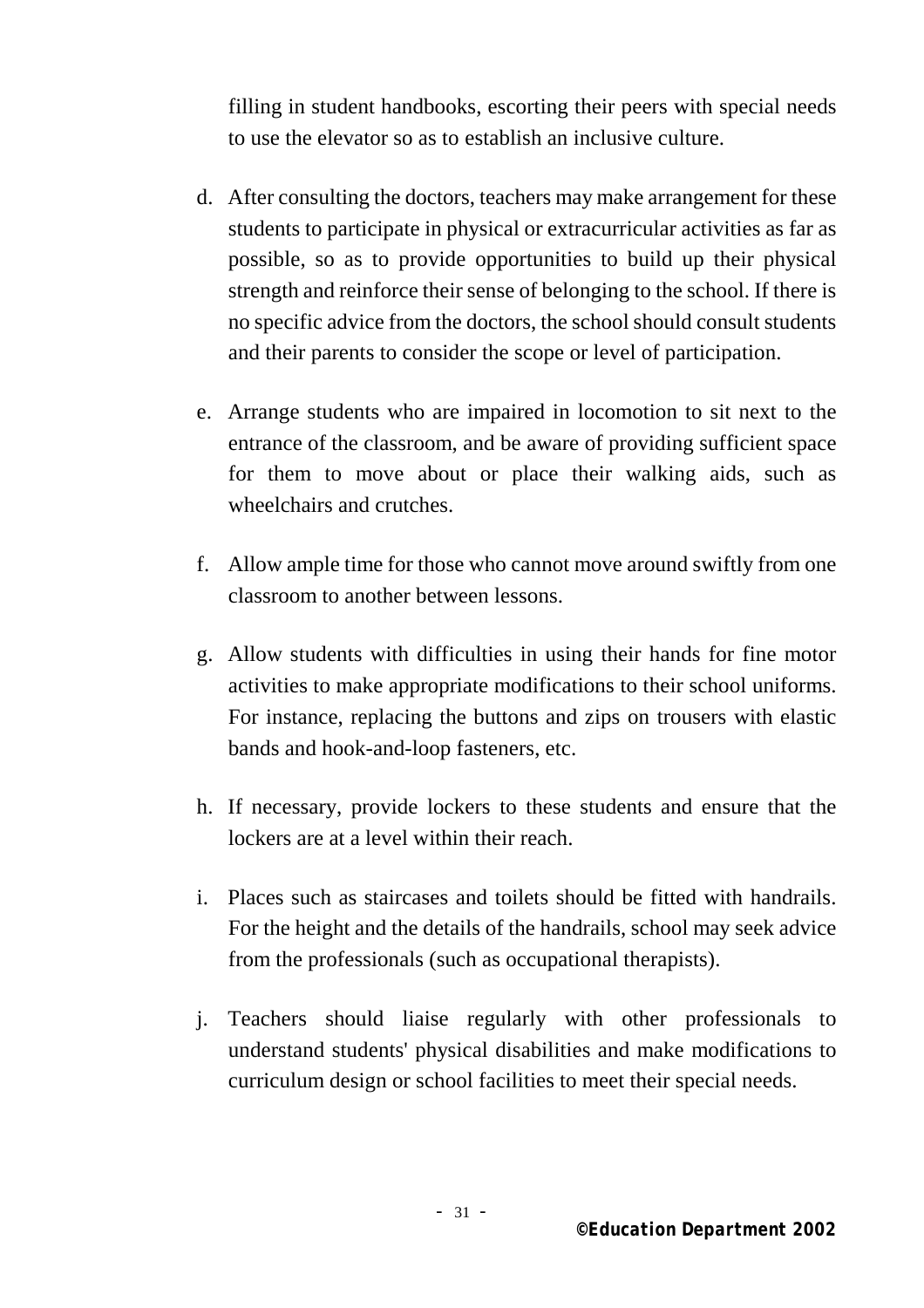#### **(3) Remedial Teaching Strategies**

Teachers should understand the various difficulties encountered by individual students in their learning, social and personal activities and provide them with appropriate assistance, care and guidance.

- a. Break down the curriculum into small parts, each with well-defined teaching targets and learning activities. Small step teaching will help students grasp the main points easily and achieve the learning target within a short time. During the learning process, a number of learning targets will continuously pose new challenges to students. They will be more attentive in their learning. In addition, successful experiences will also encourage them to pursue their studies actively.
- b. When teaching abstract concepts, teachers should demonstrate and explain in detail, and devise learning activities to provide students with first hand experience. If the students' ability of movement is limited, teachers should arrange them to take part in the activities as appropriate. This will help to enhance their interest and understanding in learning.
- c. Teachers may display or place the teaching aids in such a position that students have to move their heads to see the aids. This will enable them to practise more in controlling head movement. For example, the teacher may need to put the teaching aids in a higher position to encourage students to lift their heads more often.
- d. Provide suitable writing tools such as computers, writing pads with large grids, etc. for students with disabilities in their hands. Teachers should also adjust the amount of homework and the assessment criteria to cater for students' learning abilities. If necessary, teachers should also adjust the mode and time allocation for the tests and examinations taken by students.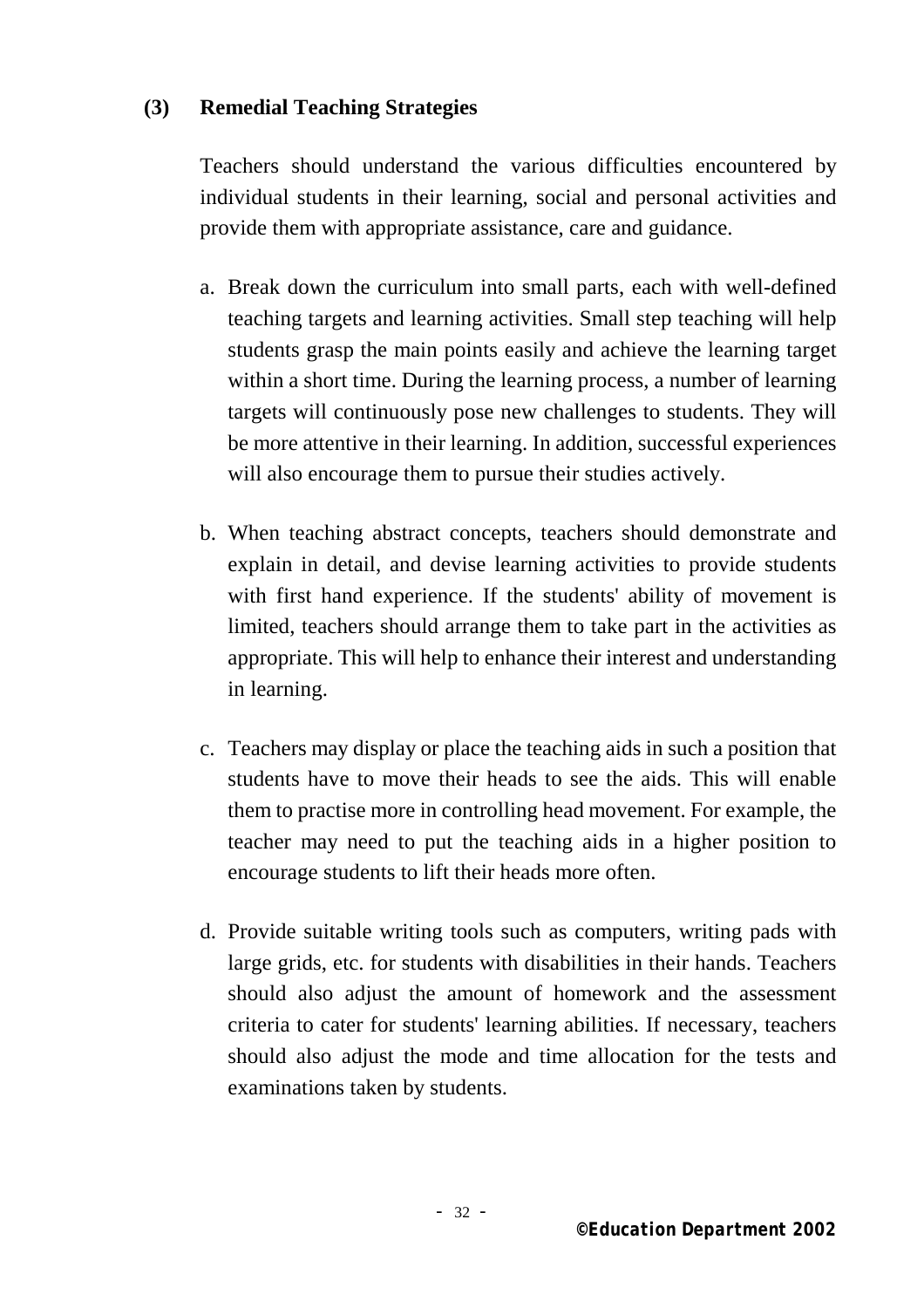- e. Encourage students to use both hands in class work and learning activities. This will enable them to exercise their weaker hands and legs, thus reinforcing their concept of mid-line.
- f. For the physically handicapped students with hearing impairment, teachers should speak in front of them in the light to facilitate their understanding of the message.
- g. If students have speech impairment, teachers should communicate with them in a way appropriate to their language ability and give them ample and diverse instructions.
- h. Pay attention to students' performance and strengths, provide chances and feedback for further development. For example, recognize their effort and achievements by giving compliments or encouragement so that students can realize their abilities and feel that they are accepted. This will increase their confidence in learning and sense of achievement.
- i. By laying down clear criteria for award and punishment, creating an environment conducive to learning, etc., teachers can help students know exactly the behaviour and learning performance expected of them.

*Address Individual Needs Develop Multiple Intelligences*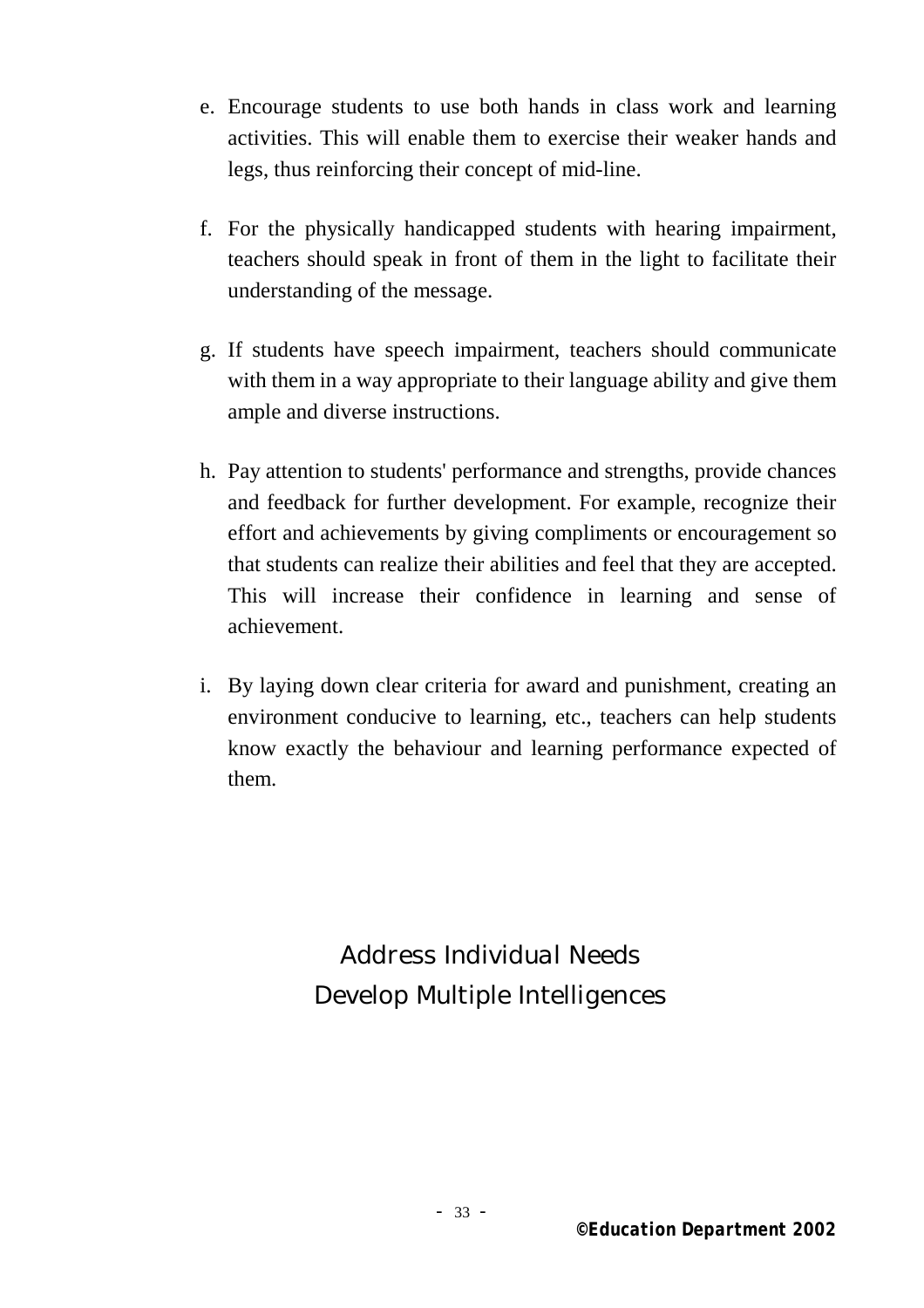### **5.4 Helping Students with Mental Handicap**

The intellectual development of students with mental handicaps lags significantly behind average students. They cannot attain the full mental capacity of normal adults even when they grow up. They usually show inadequacy in adaptive behaviour like self-care, communication and social relationship, etc. To help these students learn effectively, we should first understand their learning characteristics before working out suitable strategies.

### **(1) Learning Characteristics**

a. Thinking

Since their thinking ability is less mature than others, they will have difficulty in generalization, classification, association, abstract thinking and application. Due to their lack of flexibility, they always stick to using old ways to solve problems and cannot flexibly apply their knowledge and skills to daily life. They, therefore, may be in a flutter when facing new things and situations.

b. Memory

As these students are less competent in processing information and usually store information by rote memorization, their memory capacity is limited and the memorization process is slow. They have to rehearse repeatedly in order to remember. Also, since their comprehension is relatively weak, they usually memorize concrete information. Systematic retrieval and application of information is difficult for them.

c. Attention

Owing to their weakness in processing information, they can only focus on a small area of things. They may not even pay attention to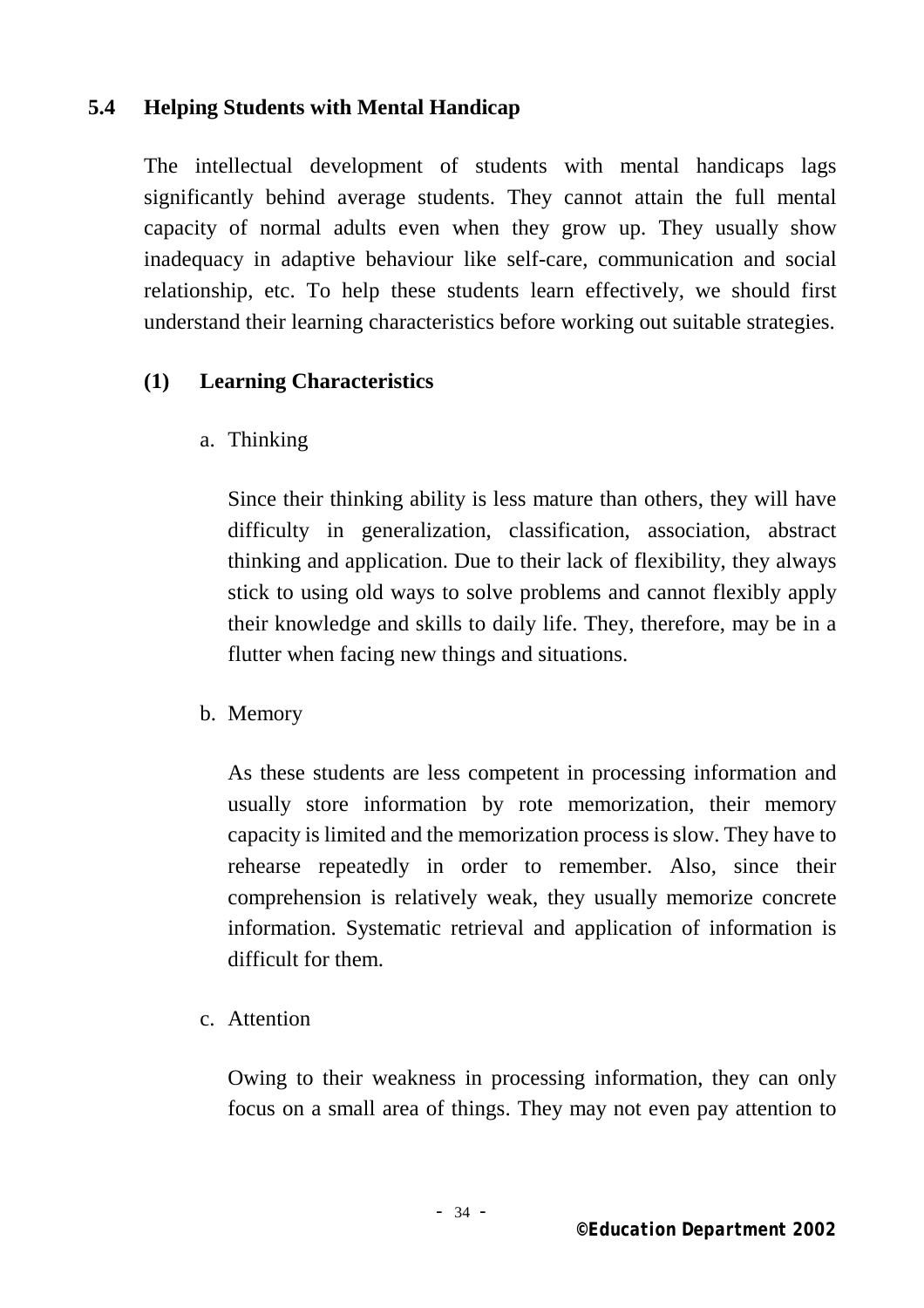some matters. Hence, they have short attention span, which makes it hard for them to concentrate on learning and be motivated to learn.

d. Perceptual Motor

Their incompetence in perceptual motor skill affects their reception of information from the external environment and aggravates the difficulty they have in cognitive learning, while their slow motor development influences the agile movements of their body and limbs as well as eye-hand coordination.

e. Language

Most of the students with mild mental handicap are slower in language development and have difficulty in comprehension and expression. The vocabulary and sentence structure they use are limited and simple. They don't often follow grammatical rules and may also have problems in articulation.

### **(2) General Principles of Teaching**

- a. Teachers should formulate teaching plans which are suitable for the whole class in general while catering for students' individual differences. Teachers may devise individualized educational programmes according to students' learning abilities and progress.
- b. The teaching content should increase its degree of difficulty gradually, so that students can make progress according to their abilities and needs. Each learning target could be broken down into a number of small targets to make them easier for students to follow and enhance their sense of achievement.
- c. The learning content should be specific and experiential to align with students' thinking ability. Appropriate teaching materials and aids should be used and situational activities (such as those related to daily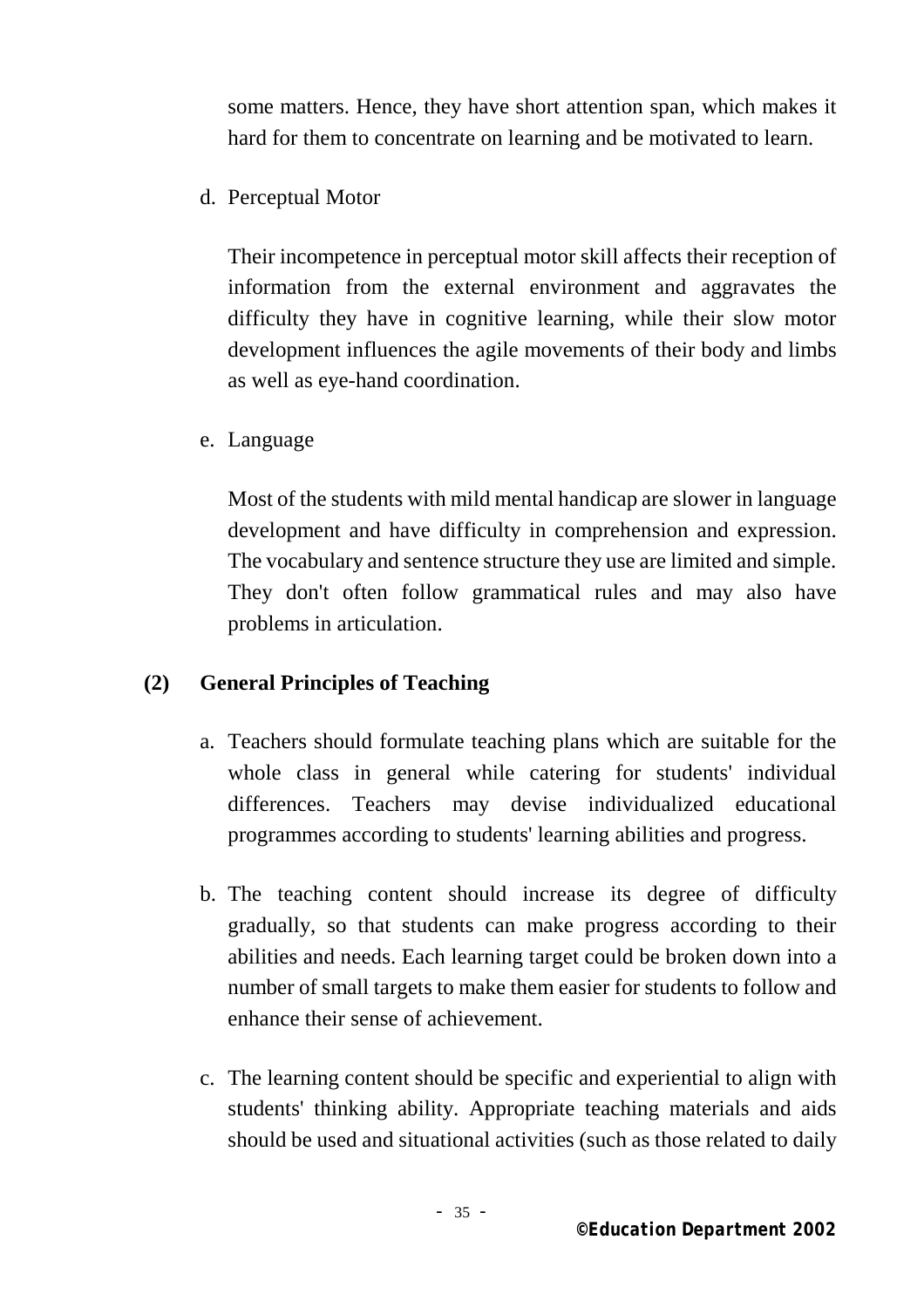life examples) should be conducted to help students understand abstract concepts.

### **(3) Class Teaching Strategies**

- a. In devising class activities, teachers should consider the arrangement of teaching procedures, approaches to demonstrations and prompting as well as assessment standards.
- b. Instructions given should be simple, specific and consistent, and the language used should be comprehensible to students with mental handicap.
- c. Suitable teaching aids such as real objects, models, pictures, video tapes and computer software, etc. as well as clear demonstrations and presentation, should be used to help students learn about the characteristics of various things and discover the connections between different things.
- d. Make use of multi-sensory training to help students perceive things by different senses (such as visual, auditory and tactile, etc.), to suit their different learning styles, and to enhance their knowledge, skills, thinking and memory. Such training can also heighten students' interest in learning and maintain their attention.
- e. During the teaching process, teachers should observe how students respond. Correct responses should be affirmed, praised and encouraged immediately while incorrect ones should be corrected. If students do not respond as expected, teachers may try different kinds of prompting including verbal, visual and physical prompts, etc. to help them learn. When they demonstrate progress in learning, prompts should be faded out systematically.
- f. Always make sure that teaching proceeds at an appropriate pace and the teaching content will not be too difficult. Review and evaluate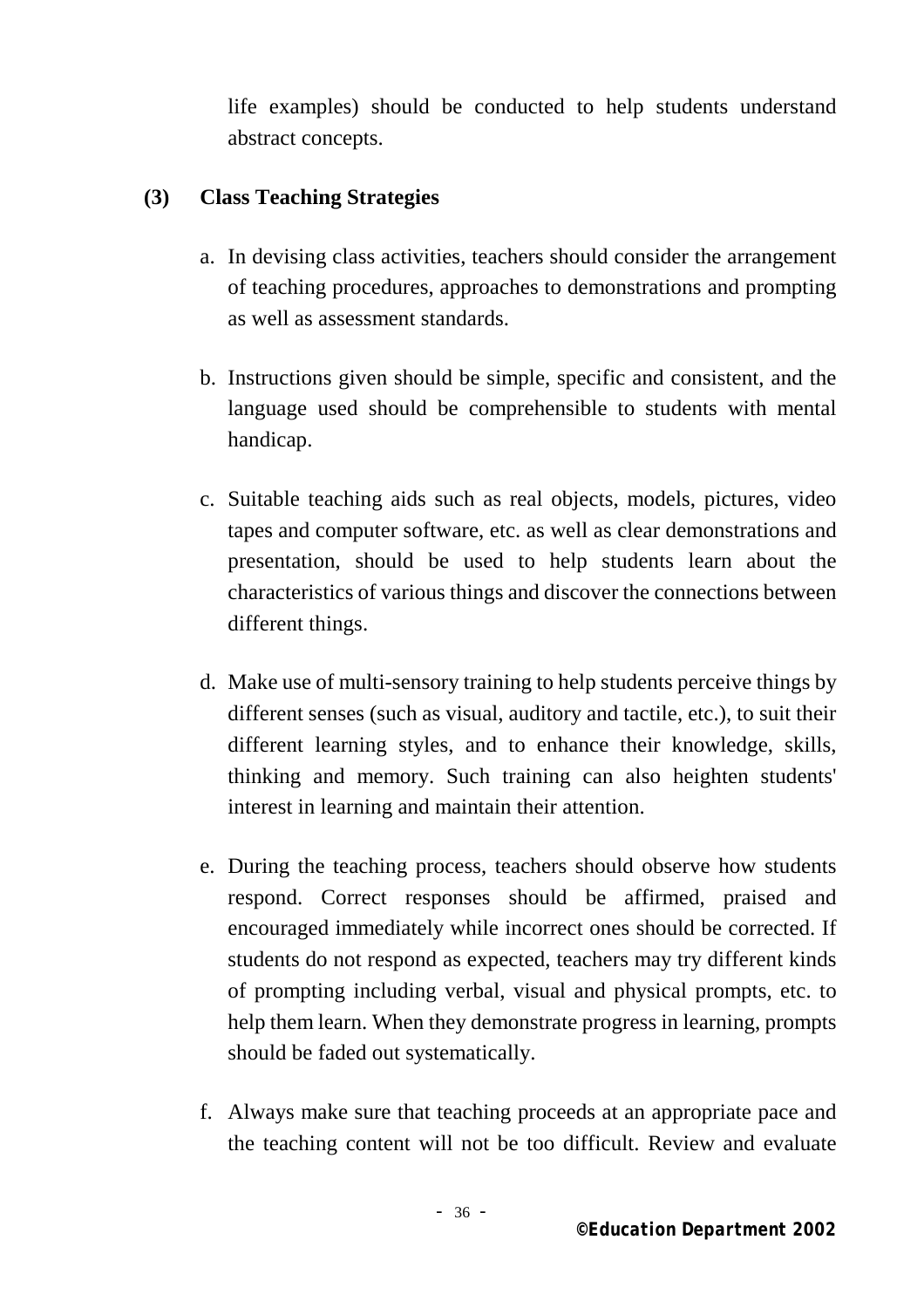teaching methods and effectiveness regularly, and adjust teaching plans accordingly.

g. Effective revision is a good remedy for poor memory. Different and varied activities can be conducted in each lesson to help students revise in order to reinforce their newly acquired knowledge and help them apply such knowledge to other learning areas and daily life.

#### **(4) Remedial Teaching Strategies**

There are several types of teaching approaches commonly used in conducting individual or group remedial teaching, such as task analysis, skills training and multi-sensory teaching. Teachers may combine and integrate these approaches skilfully to help the students to achieve the learning targets. Details of two of the approaches named above are listed below:

- a. Task Analysis
	- Dvide the learning programme into a sequence of small steps.
	- Clearly define the learning elements, performance requirements and yardstick for assessment for each step.
	- Divide the task into smaller steps if the student has difficulty in completing a particular task. For students with lower ability, the programme should be divided into even smaller steps which are easier for them to accomplish.
- b. Skills Training
	- Demonstrate all steps.
	- Give appropriate assistance and cues according to the student's capability, for instance, holding their hands to move, giving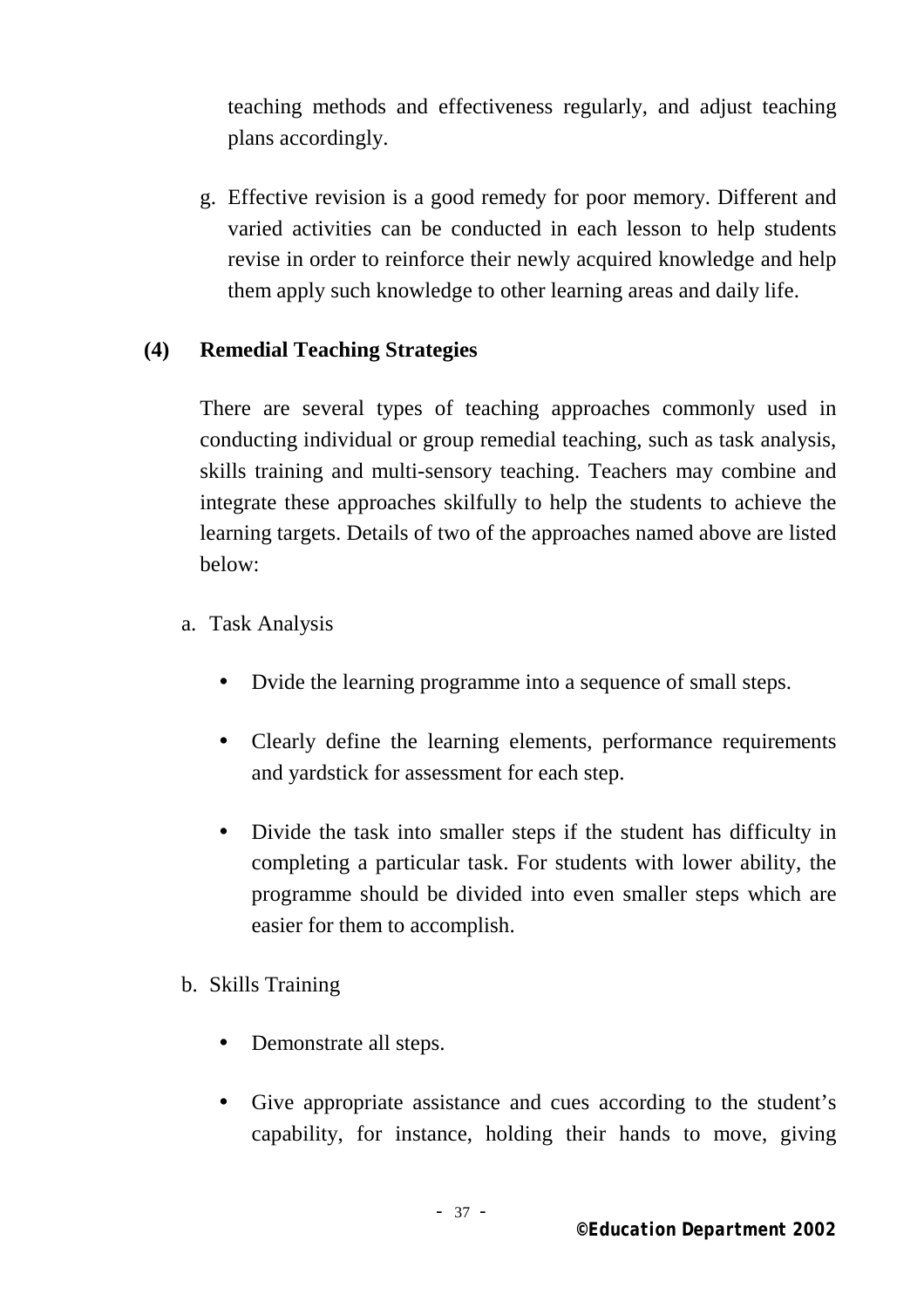gestural prompts or oral prompts, etc. to help them complete the task..

- Record their performance and give them appropriate appreciation or feedback for rectification.
- Fade out assistance and prompts gradually so as to train them to complete the tasks with their own effort.

*Offer Students Chances Guide and Inspire Them to Excel*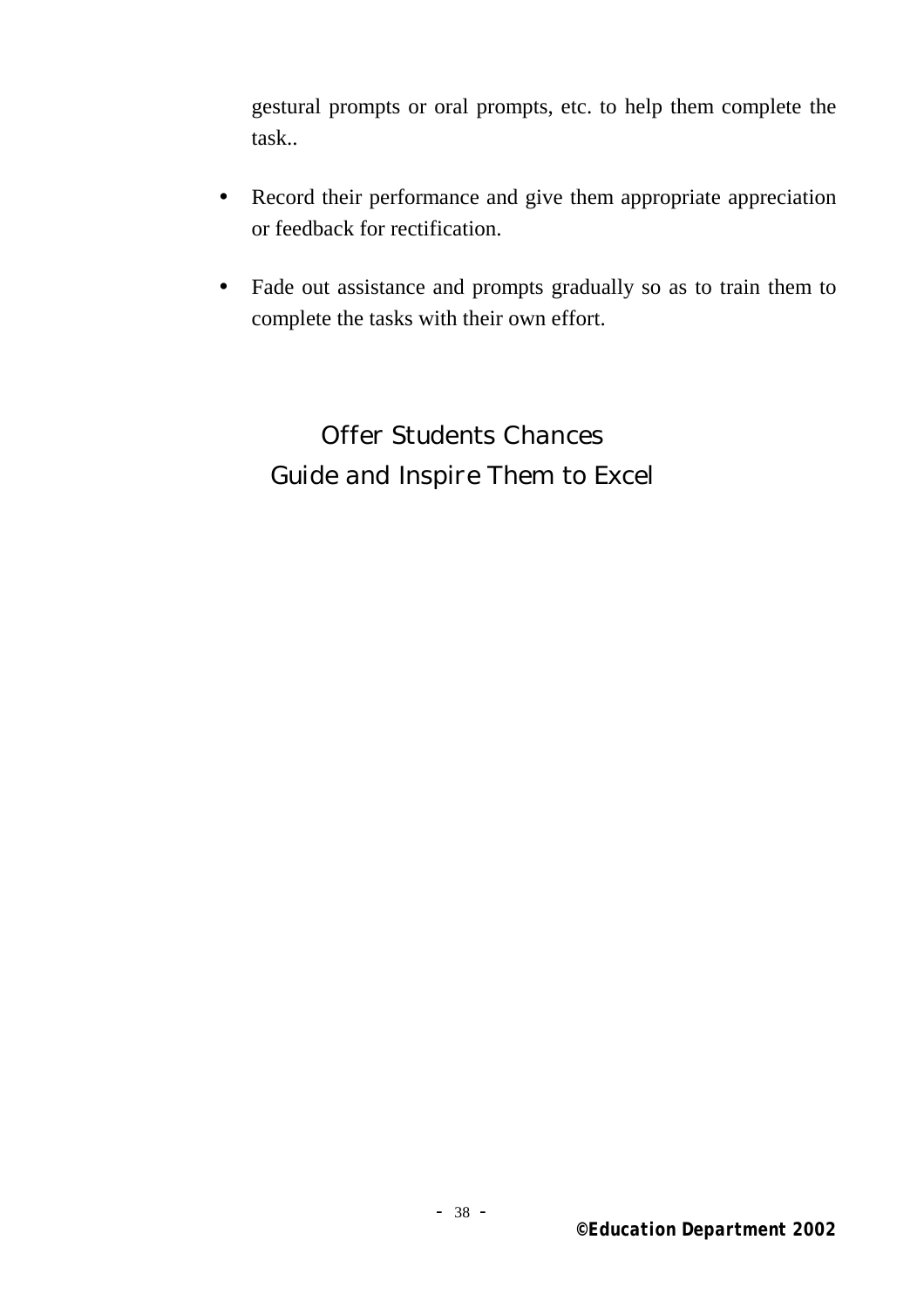### **5.5 Helping Students with Emotional and Behavioural Difficulties**

Emotional and behavioural difficulties, in varying degrees, can prevent students from enjoying social and educational experiences at home and in school. Students with such problems may find it difficult to adjust to the situations of the day. In extreme cases, and if help is not provided appropriately, these students may develop excessively nervous, withdrawn, aggressive or disruptive behaviours.

### **(1) General Principles**

- a. Student-centred teaching methods will lessen discipline and management problem. Learning tasks and activities that enlist students' participation in the lesson could help sustain their interest and sense of achievement. Teachers should tailor the curriculum to suit students' diverse needs.
- b. Teachers should be amiable and concerned but firm and consistent. Do not, for fear of being disliked, accept the students' behaviours totally and unconditionally. Help them learn the standards of acceptable behaviour and show your disapproval where necessary.
- c. In dealing with their misbehaviours, help students see how such wrong doings might harm themselves and others, and develop appropriate skills in communication with others.
- d. In encouraging the students to improve their behaviour (e.g. implementing the school regulations or any reward scheme), teachers should be fair but flexible. Students may feel stressful if they are evaluated with an absolute standard of conduct. Consider individual differences and needs when setting behavioural goals for students.

### **(2) Guidance Approaches**

a. Teachers may need to spend a little more time talking to the students with emotional and behavioural difficulties, listening and attending to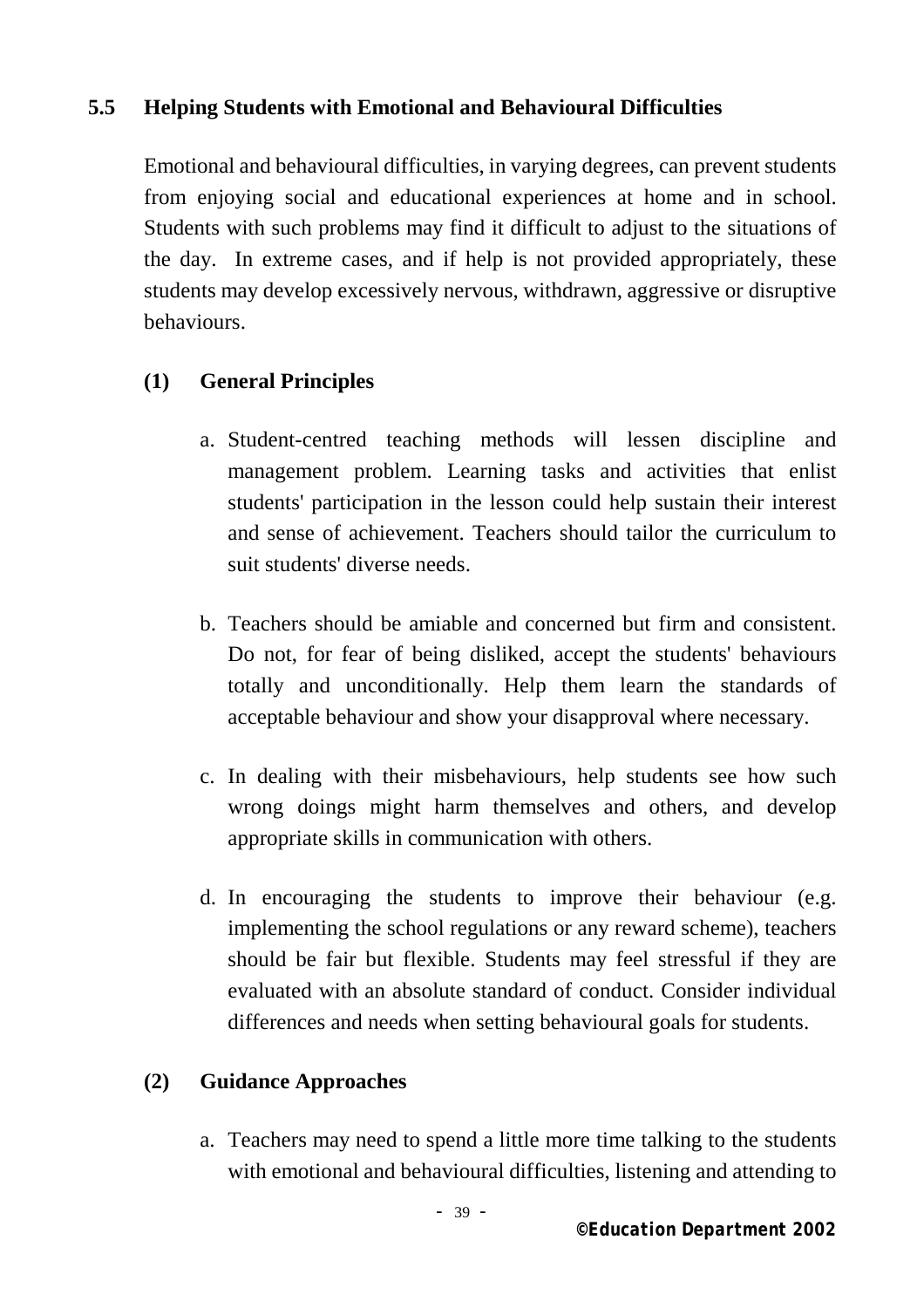them. The feeling being listened to with attention and interest will help them build up a warm and trusting relationship with you.

- b. Encourage students to talk about their feelings. Discussion of their feelings and behaviours can shed light on why they behave in such a way and help them understand how his behaviours affect others.
- c. Help students build up a positive self-image. They tend to be lacking in confidence, to believe that they are not loved, and to have experienced more failures than successes both socially and educationally. Therefore, teachers should provide opportunities for them to gain the approval of others and to experience a sense of achievement.
- d. Leave students alone in a safe environment when they fly into a temper. Teachers should keep calm and allow them time to cool off before attending to their needs or problems.
- e. Avoid confrontations with the students as such situations will only breed misunderstanding and aggravate problems.
- f. In helping these students to change a specific aspect of behaviour, direct their attention to what they should do instead of what they should not. For example, praise them for being honest instead of punishing them for telling lies.
- g. Do not attempt to change their behaviours all in one go. It helps if teachers can make a list of the things they would like the students to learn and put them in order of priority. Begin with one or two things at a time.

*Develop New Horizons Create Space for Growing Minds*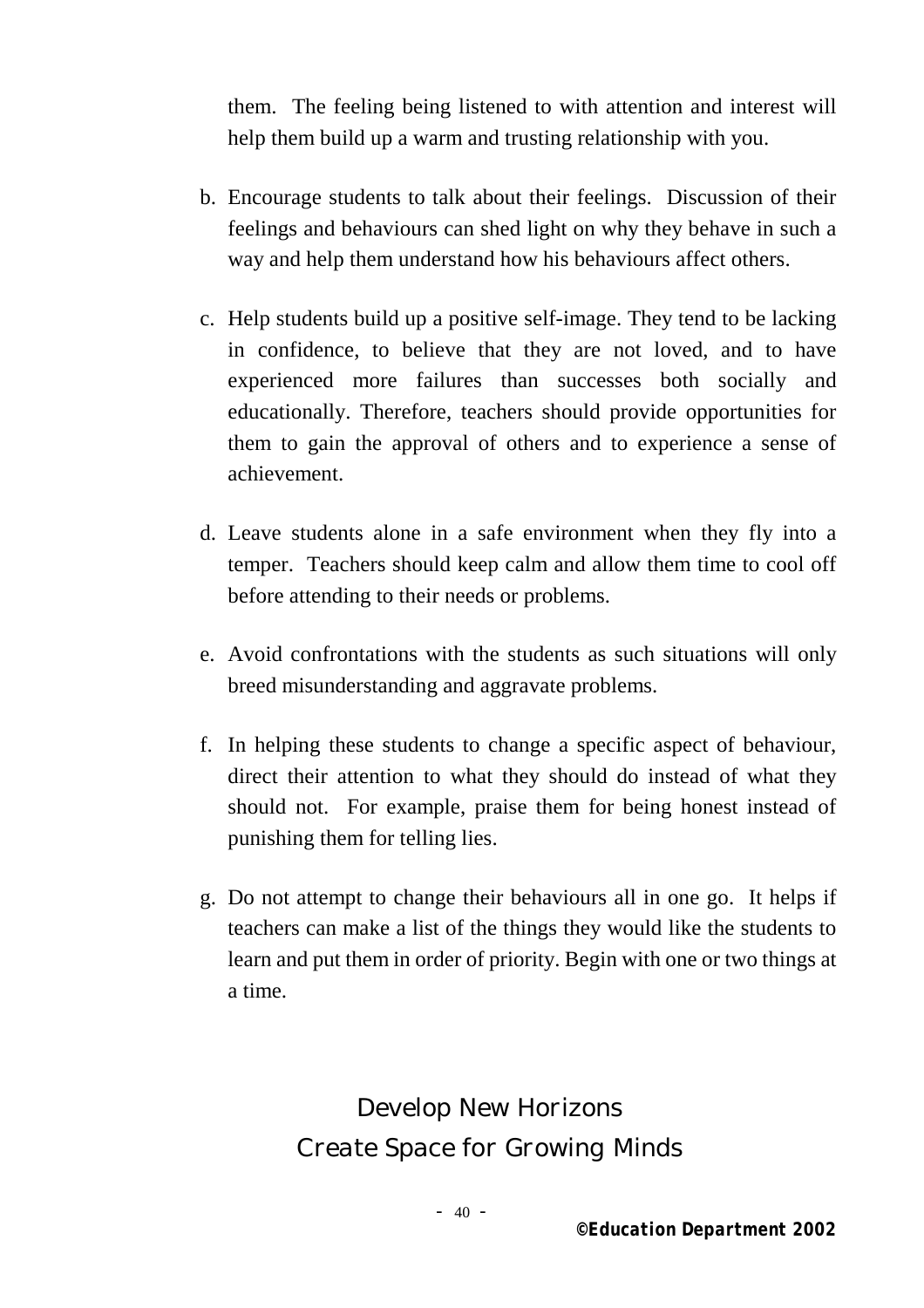### **5.6 Helping Students with Attention Deficit and Hyperactivity Disorder**

Students with attention deficit have difficulty in concentrating on things even for a short time. They may seem to be restless and daydreaming a great deal and, they may not speak out in defence of themselves. Some may also have hyperactivity disorder. They can become easily distracted by sights and sounds. Thus they usually have more problems in a group situation than when they are in a one-to-one situation. These students often have difficulty in following directions.

For those with hyperactivity, they go from one activity to another and have trouble with adhering to any one activity. They may talk excessively and would become fidgety. Students with attention deficit may have high level of intelligence and creativity. They do poorly in the classroom. Their short attention span and distractibility make it hard for them to concentrate and complete the tasks.

- (1) Teachers should arrange seating for maximum attention. This may require seating at the front of the room or at a quiet corner in the classroom to reduce external stimuli. Try to keep students' desk tops uncluttered.
- (2) Make sure they have eye contact when you talk with them. Calling them by their names, using gestures or varying your tone could help maintain their attention. Teachers may ask students to repeat directions to ensure their understanding.
- (3) Give clear and specific instructions step by step. Do not give too many instructions at one time and repeat them when required. Teachers must note that the students may often misunderstand what people say.
- (4) Give short assignments. Teachers should give assignments one at a time and in small parts.
- (5) Alternate desk work with other activities to allow for movement.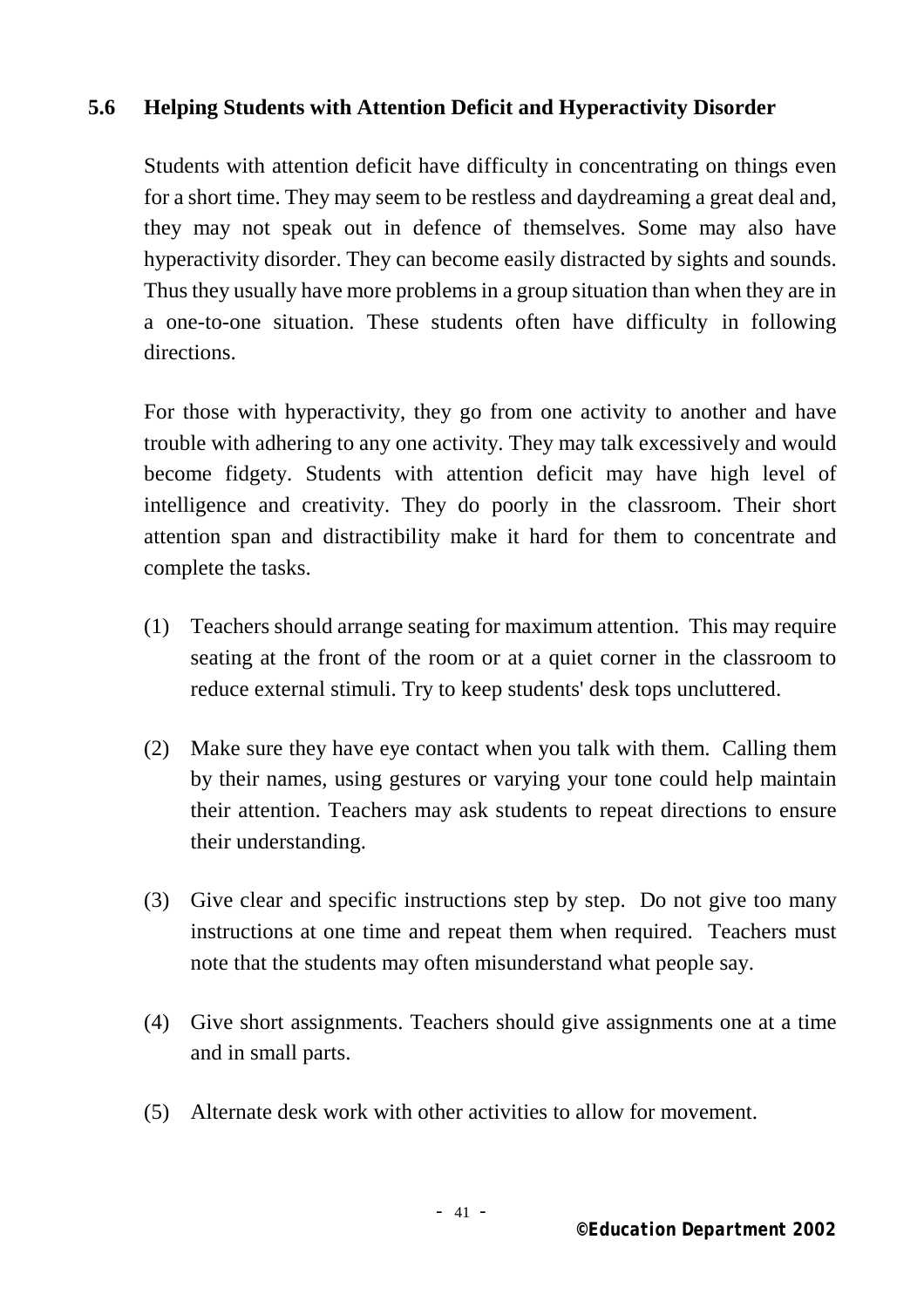- (6) Follow up after the students begin a task if necessary.
- (7) When correcting papers, state specifically what they have missed and why.
- (8) Try to avoid correcting the students in an embarrassing manner. They may not be sensitive to the feelings of others, but they are sensitive to their own.
- (9) Teachers should maintain close contact with parents to ensure consistency in management method, and monitor the effect of medication prescribed if necessary.

*Facilitate Active Learning Give Appropriate Guidance*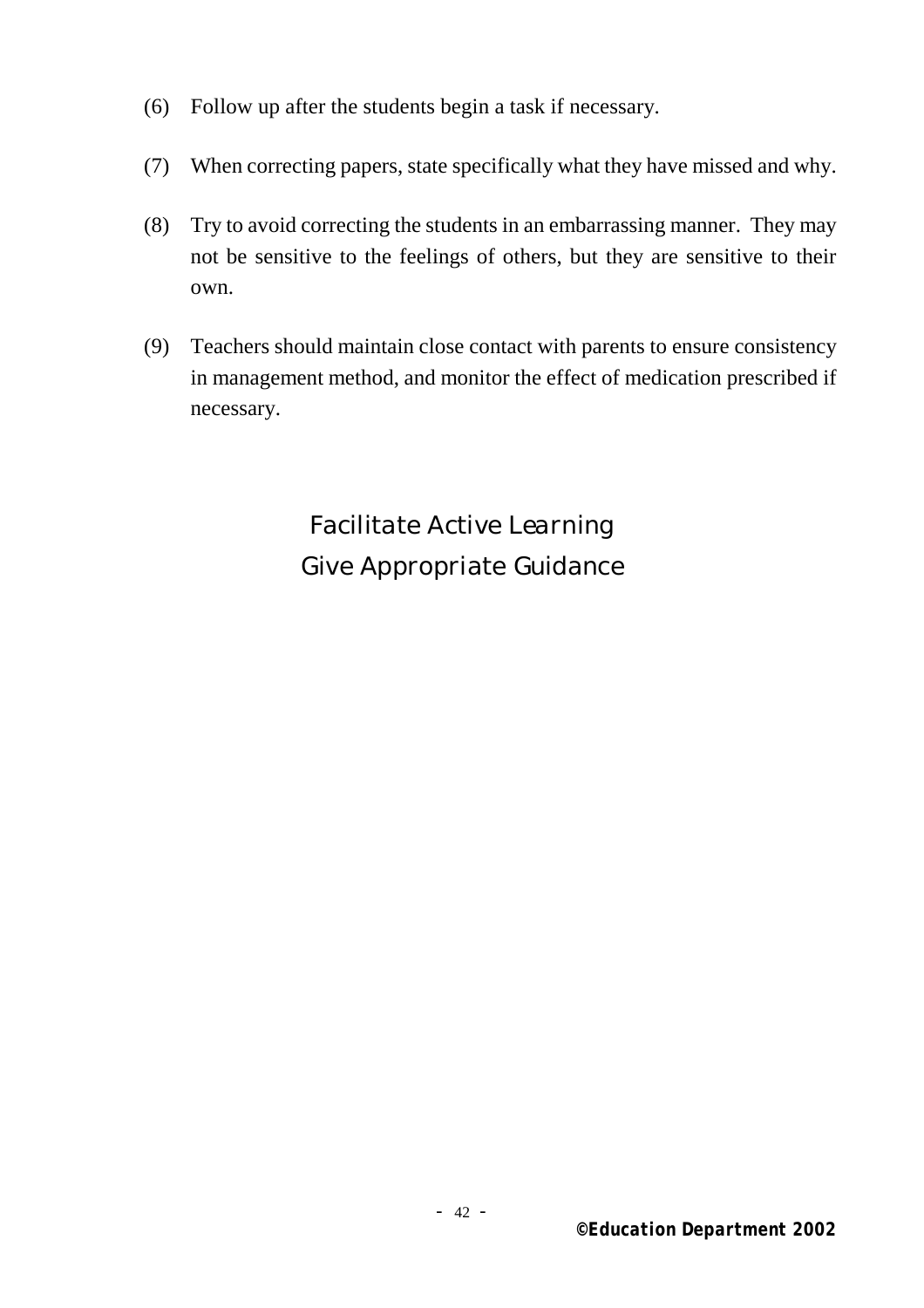### **5.7 Helping Students with Autism**

Autism is a kind of developmental disorder caused by congenital defect that affects the function of the brain. Generally, symptoms can be identified before the age of three. In their daily life, autistic children experience difficulties in three aspects: impairment of social relationships, impairment of social communication and impairment of social adaptive behaviours.

- (1) Learning Characteristics of Students with Autism
	- a. Cognitive Ability

Students with autism have difficulty in understanding the interrelations of matters: In general, they do not readily understand the meaning of their life experience. Their world is made up of many independent sessions. They may not be able to link up these sessions to form a meaningful concept and therefore fail to understand the interrelations among the sessions. Once trained, some students can process the information in sequence. However, as it is not easy for them to understand relatively complicated relations, they always have difficulties in cognition.

- b. Thinking Ability
	- Students with autism find it easier to understand concrete concepts: Owing to the disorder in some functions of the brain, they may be less competent in processing linguistic symbols and integrating meanings. They can understand concrete concepts and have difficulties in the comprehension of abstract concepts or metaphors. Usually, visual images rather than language can catch their attention.
	- Processing piecemeal information: When processing information, these students usually pay attention to part of the information. They may not be able to understand the picture as a whole.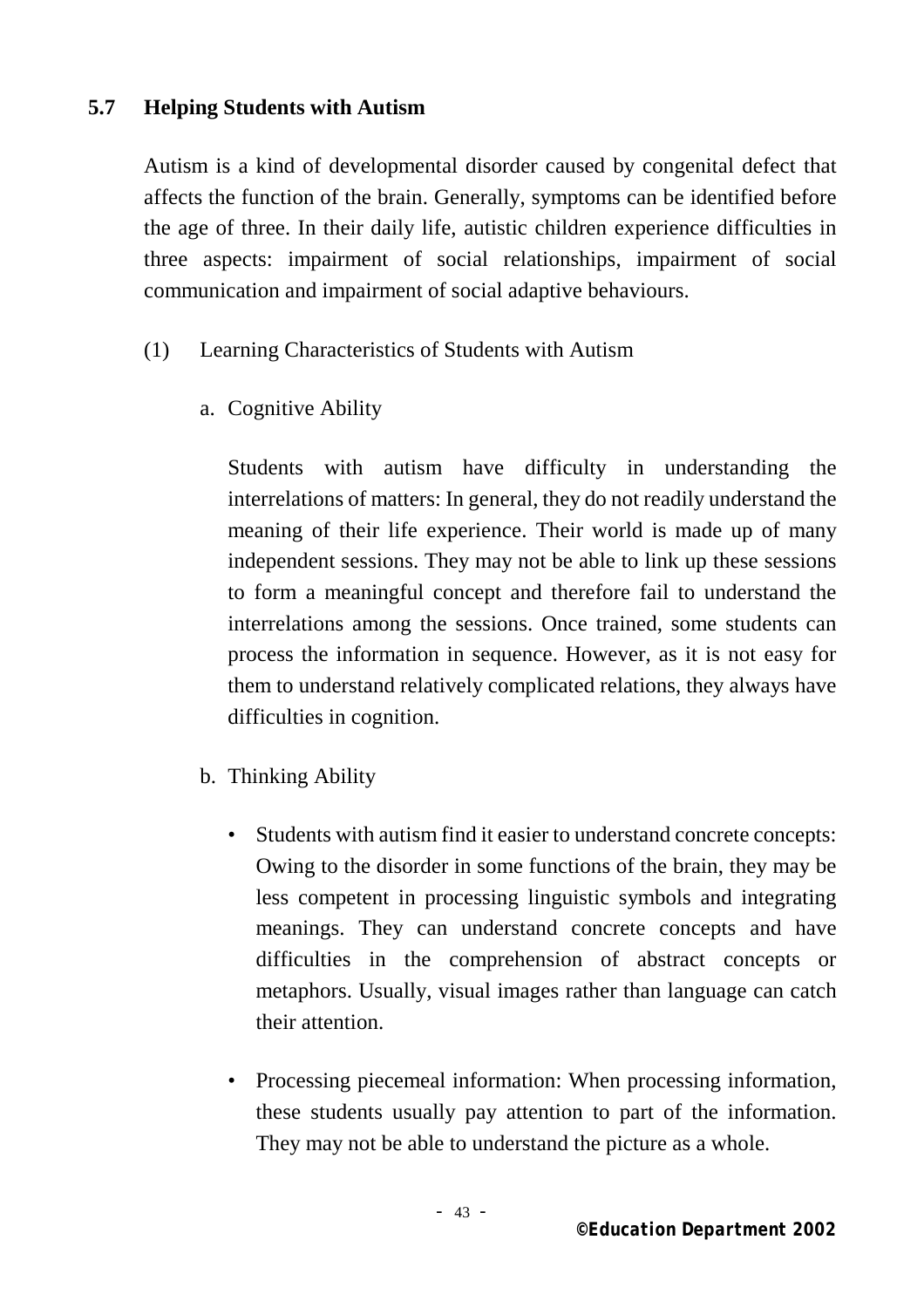- Difficulty in processing multiple information at the same time: Students with autism find it difficult to process multiple information at the same time and they are relatively weak in completing tasks in sequence. Usually, they will react to the situation in a specific way. It is relatively difficult for them to apply the concepts they know to different situations.
- c. Attention

Over-focusing on unimportant parts of a matter: Students with autism tend to over-focus on the unimportant parts of a matter while overlooking the important part. Some of them demonstrate a relatively high degree of visual awareness. They will misplace their attention on some trivial matters around them and ignore the normal classroom learning. For example, such students may be totally attracted by the movement of an insect at the corner of the wall and ignore what the teacher is teaching. Moreover, most students with autism are sensitive to sounds. Even light sounds may distract them from paying attention to what the teacher is saying.

d. Concentration

Students with autism are usually weaker in concentration. They react unusually to sensory stimuli. For instance, they selectively attend to what others are saying and would ignore what is happening around them. But they are exceptionally sensitive to certain sounds. These adverse reactions will be a handicap to their normal learning.

### **(2) Behavioural Characteristics of Students with Autism**

Some autistic students may have the following behavioural characteristics:

a. In general, they are rather passive and easily distracted by external stimuli. Usually, they are over-dependent and often need others to teach them how to react.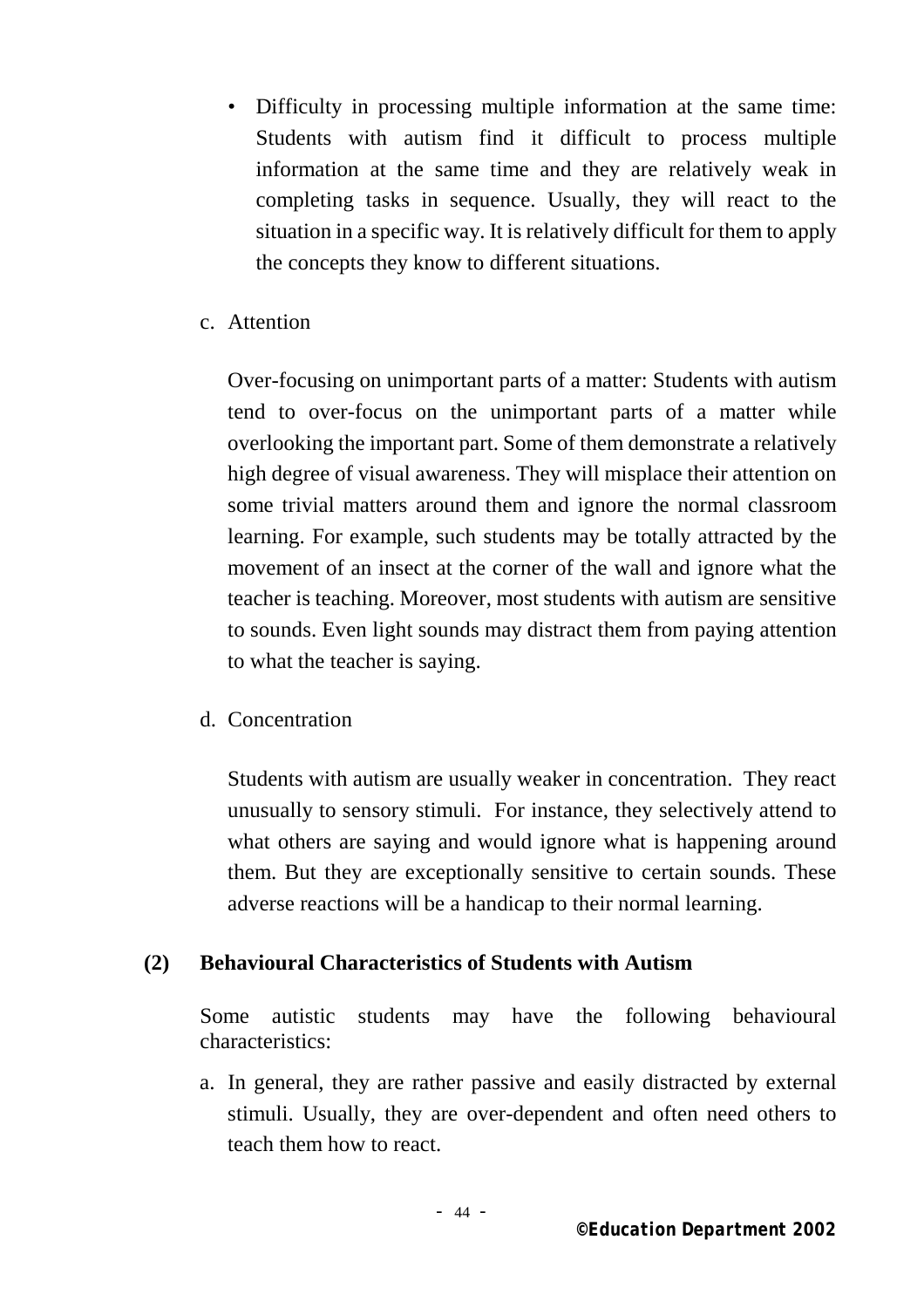- b. Some students may react unusually to external stimuli. They may laugh, cry, yell or lose temper in response to surrounding changes. Their reaction to sound, light and tactile stimulations may vary from hyposensitive to hypersensitive. These adverse reactions hinder them from paying attention to their surroundings and thus affect their learning.
- c. When they cannot comprehend the changes in their surrounding, they will become emotionally unstable.
- d. For some students, certain harmless things may arouse their fear. For example, they may yell on hearing a specific kind of sound or they may be afraid of seeing a specific object. However, they will show no reaction to real danger.
- e. These students often lack skills in playing games and fail to follow rules. They always play in their own way and find it difficult to understand or follow the rules of the game. They seldom participate in group games.
- f. They sometimes behave in a self-centred manner. For example, once they see their favourite food, they will snatch it.

### **(3) General Principles of Teaching Students with Autism**

- a. In order to teach students with autism effectively, teachers normally need to arrange learning activities in a structured environment and develop individualized teaching strategies to cater for students' needs. They have to make a lot of efforts and regular evaluations, which could be quite tiresome. Therefore, teachers concerned are advised to form a support group to solve problems and design teaching programmes collaboratively, as well as to ensure consistency in their way of dealing with students' difficulties.
- b. Strategies to cater for students with diverse abilities, in general, also apply to students with autism. e.g. grouping strategy, diverse teaching arrangements, curriculum adaptation and assessment accommodation, etc. As every teaching strategy has its own merits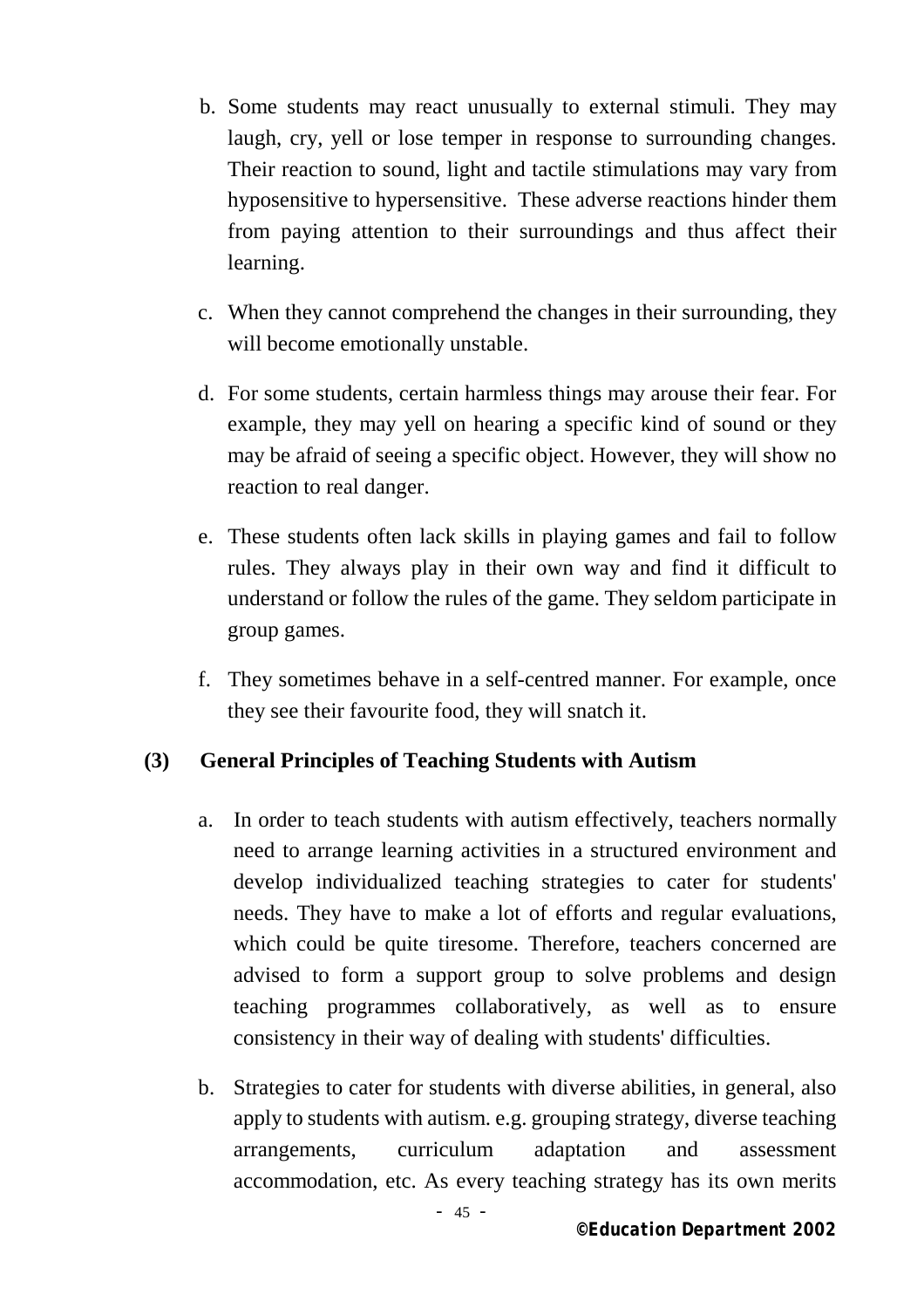and limitations, we have to weigh up the advantages and the disadvantages of each strategy and apply the strategies in a complementary and comprehensive manner. Besides, it is necessary for teachers to share their experiences with each other to enhance teaching effectiveness.

c. On the basis of students' needs, behavioural modes and factors underlying their behaviours, teachers can develop an initial teaching plan to help students achieve their learning targets. However, in actual implementation, even the most comprehensive plan may still encounter variables. For example, the noise caused by road repair works may have adverse effects on students' attention and emotion. Teachers, therefore, should often act as an interpreter to understand students' difficulties and needs by putting themselves in their place, so as to help them comprehend the rules and appropriate behavioural modes under various circumstances.

#### **(4) Classroom Strategies to Teach Students with Autism**

 As students with autism have difficulties in various aspects, including comprehension, communication and cognition, etc., teachers are advised to make the following arrangements in ordinary lessons:

- a. To provide a stable and structured learning environment since students with autism have difficulty in adapting to changes. Prior to making any changes, teachers are advised to inform these students with autism of the changes and reasons for the changes.
- b. As the world in the eyes of these students is made up of various independent parts, they are not capable of understanding the causal relationship between various matters. Neither can they explain why something has happened. Therefore, in helping students understand the topics being taught, teachers should try their best to guide students to study the subject from different angles, say, using the "6 Ws" method:

 What Why Who When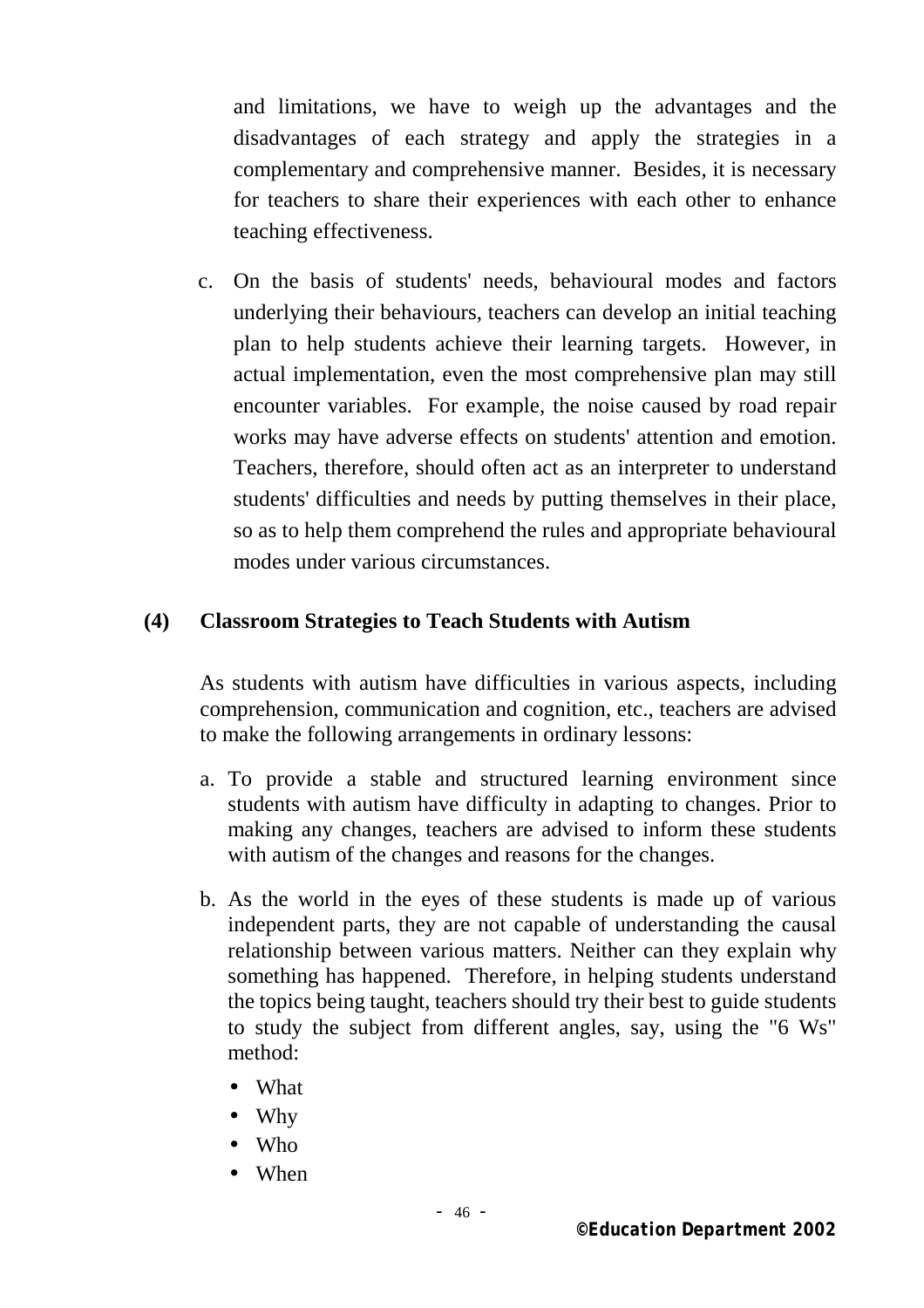Where How

- c. Topics which students with autism are interested in may be different from that of ordinary students. Integration of information into learning activities that interest students can heighten their interest and enhance their effectiveness in learning. For example, teachers may bring out the theme by means of diagrams, music or melodies that interest the students.
- d. Make good use of multi-sensory learning activities to enhance experiential learning and comprehension.
- e. Teaching plans should be designed in the form of separate activities which students can manage so that they may move from one stage to another and achieve various targets step by step.
- f. These students have difficulties in understanding abstract concepts. They may repeat certain information verbally if they are puzzled. Teachers, therefore, should not assume that the students have understood the concepts if they are merely repeating the information verbally. Specific examples should be provided to help them understand abstract concepts.
- g. As students may not be able to grasp the key points of the tasks, teachers are advised to let them know the steps for completing the tasks.
- h. As students may not be able to process multiple information, teachers are advised to give one message at a time and give another instruction only after they have finished the previous task.
- i. Teachers can make good use of students' obsessive behaviour and design activities in relation to such behaviour to enhance students' motivation in learning.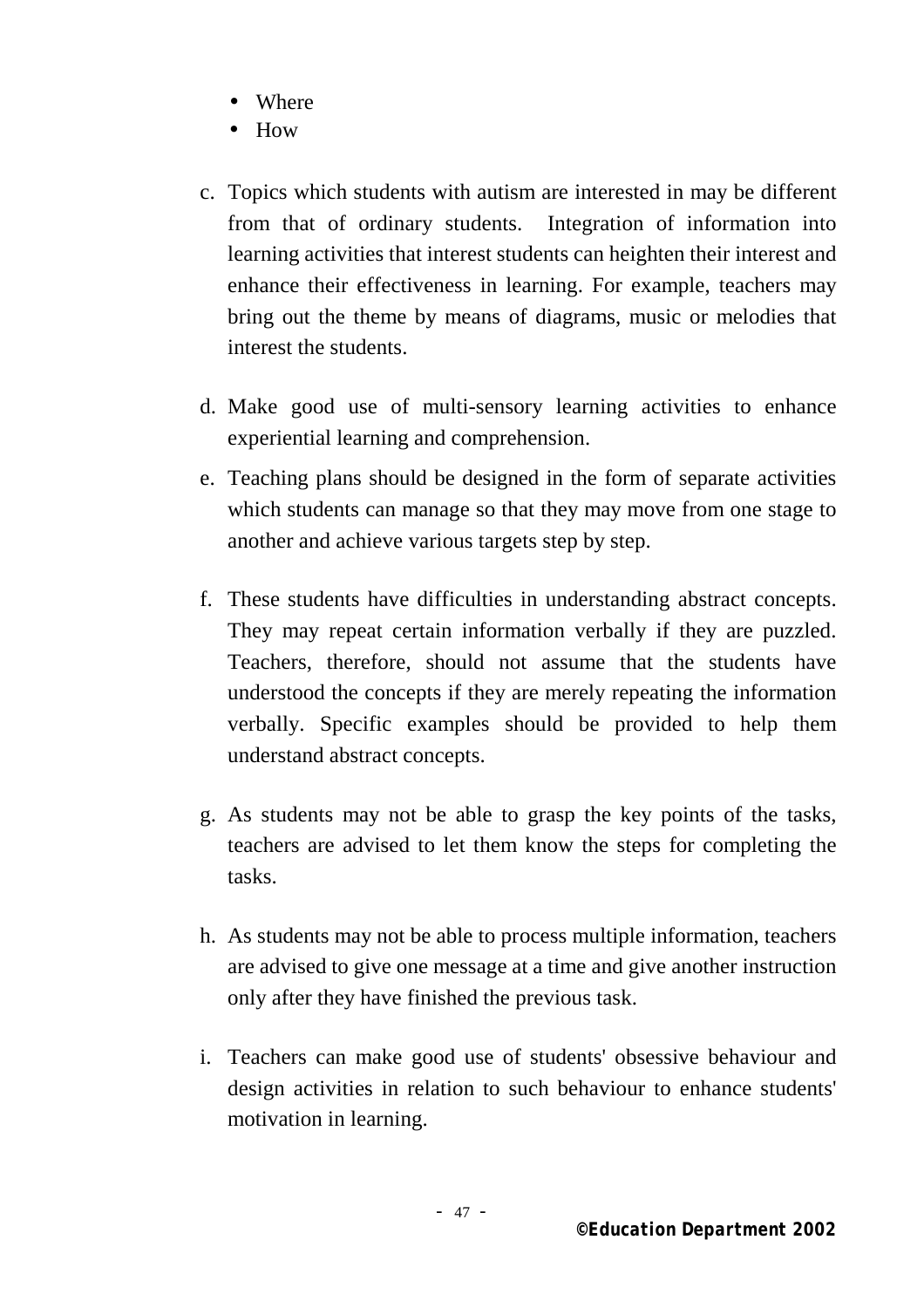- j. In order to facilitate students to master the rules and procedures of school and classroom, teachers are advised to provide students with visual aids, such as daily schedules, charts, signs, task organizers, and waiting instructions, etc.
- k. Whenever students encounter problems or failure in learning, immediate assistance should be offered. As they may over-react to failure, prompt assistance can prevent such problems from getting worse.
- l. Make active use of rewards and encouragement to reinforce students' good performance.

*Match Teaching Approaches with learning characteristics*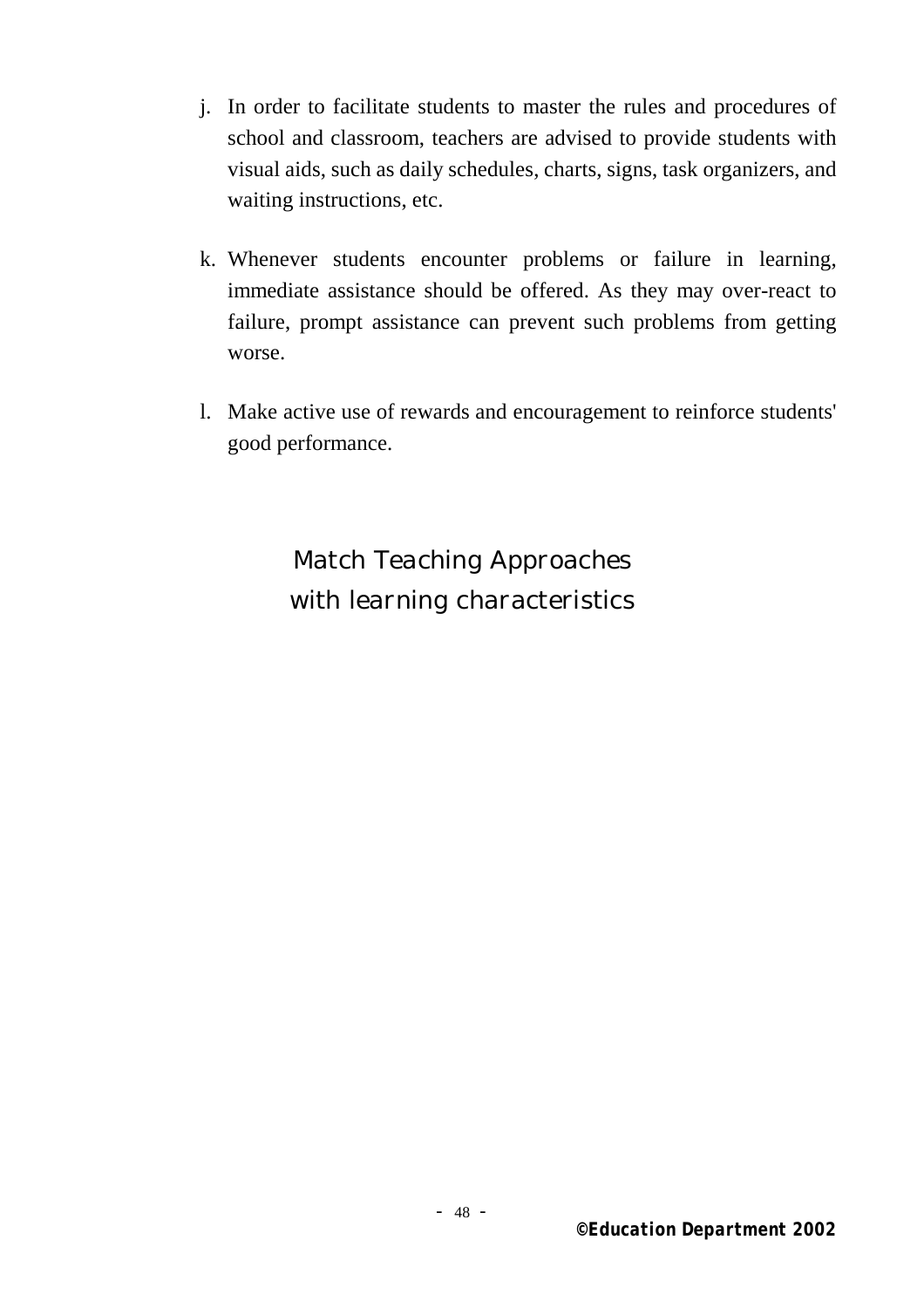### **5.8 Helping Students with Communication Difficulties**

 Students who cannot communicate effectively with others, or whose speech difficulties draw undue attention to their speech acts to such an extent that affects their academic, emotional and/or social developments are considered students with communication difficulties. They may have difficulties in understanding (comprehension) and/or speaking (expression). Difficulties may also occur at any of the following areas: voice and fluency control, phoneme production (phonetic), vocabulary use (semantic), sentence construction (syntactic) and use of the language (pragmatic).

#### **(1) Guidance Approaches**

i.

- a. Teachers should try to understand the students with communication difficulties. Observe their behaviours and deduce their interests, intents and motives in communication.
- b. Allow the students sufficient time to complete their expressions.
- c. We should respond, encourage and reward the students for adequate responses, expressions and attempts in communication.
- d. We should use appropriate modelling, expansion<sup>1</sup>, extension<sup>2</sup> and questioning techniques in interacting with students having communication difficulties.
- e. Refer such students for professional advice whenever necessary.
- f. Teachers should not speak for the students but use appropriate cues to assist them when they have difficulties with the expression.

<sup>1</sup> These are statements made by the teachers immediately after a student's sentence. Teachers take the student's word in the same order but add enough to make the sentence complete and correct.

<sup>2</sup> These statements should also immediately follow the student's statement. Teachers do not involve in the student's words but rather add in comments or information.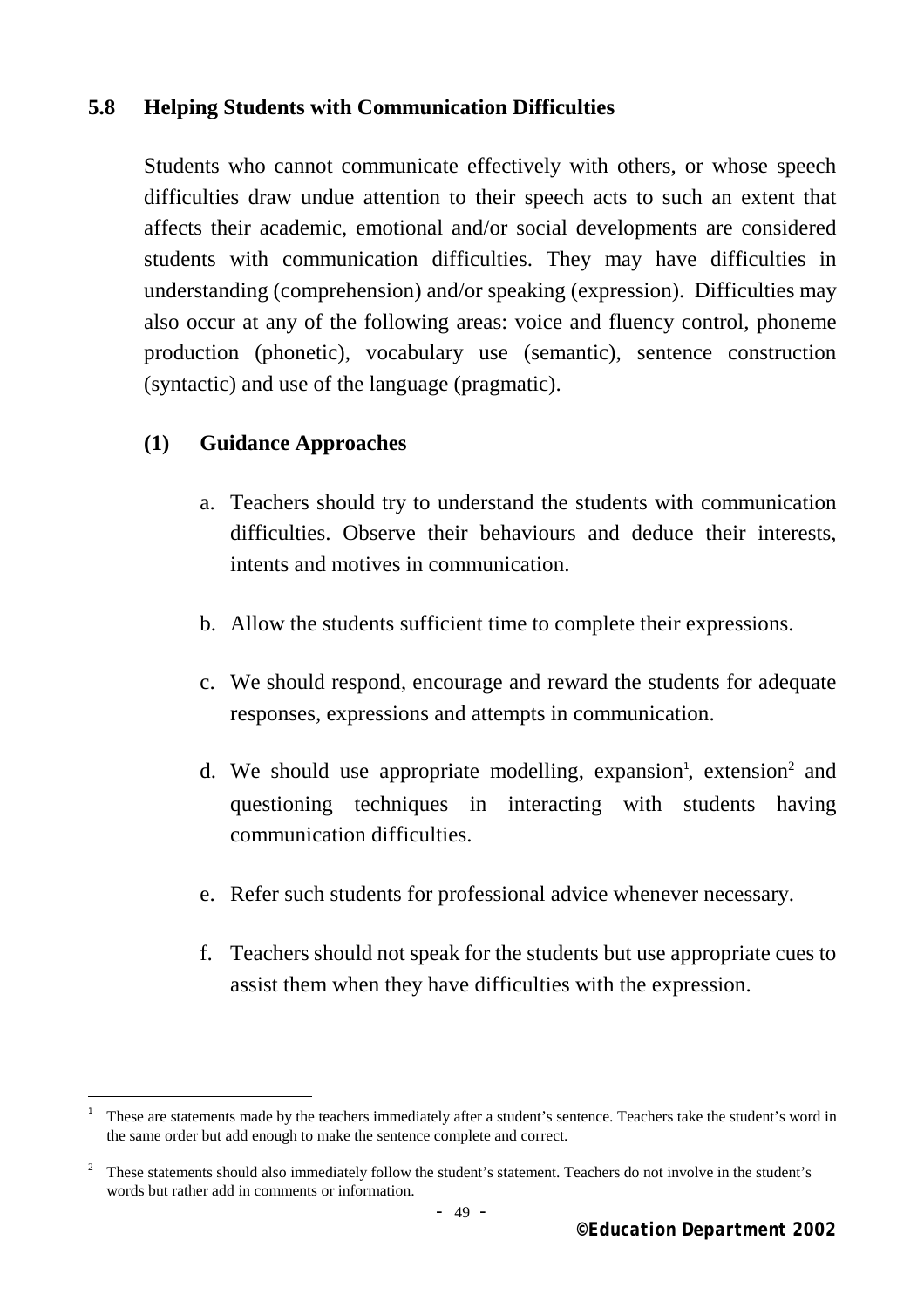- g. Don't blame the students for unclear speech or expression which is out of their control and will.
- h. Don't force the students to speak in front of the public if they do not want to.
- i. Don't correct every single error the students make when they are trying to speak.
- j. We should not laugh at or imitate the students' speech errors.

### **(2) Assessment Polices and Accommodations**

Students having communication difficulties should be provided with a fair assessment environment as other students. Their performance should be evaluated with due consideration of their communication disabilities. Special allowances and arrangement should be provided to these students. Teachers should note the following in assessment of subject domains that involve aspects of communication skills, e.g. oral examinations, listening and speaking domains of language subjects:

- a. Teachers should be aware of students' communication difficulties. They should not perceive them as manifestation of lack of knowledge.
- b. Students should be provided with special allowances for his / her speech defects (e.g. articulation defects, shortening of phonemes, tonal distortion, etc.) which may be caused by factors (e.g. hearing impairment, cleft palate, motor/ neurological difficulties or functional development difficulties, etc.) other than knowledge of assessment targets.
- c. Students having difficulties in speech delivery should be provided with sufficient time in speech production, e.g. students who stutter (non-fluent speech) or speak with jerky speech (due to motor/neurological difficulties), etc.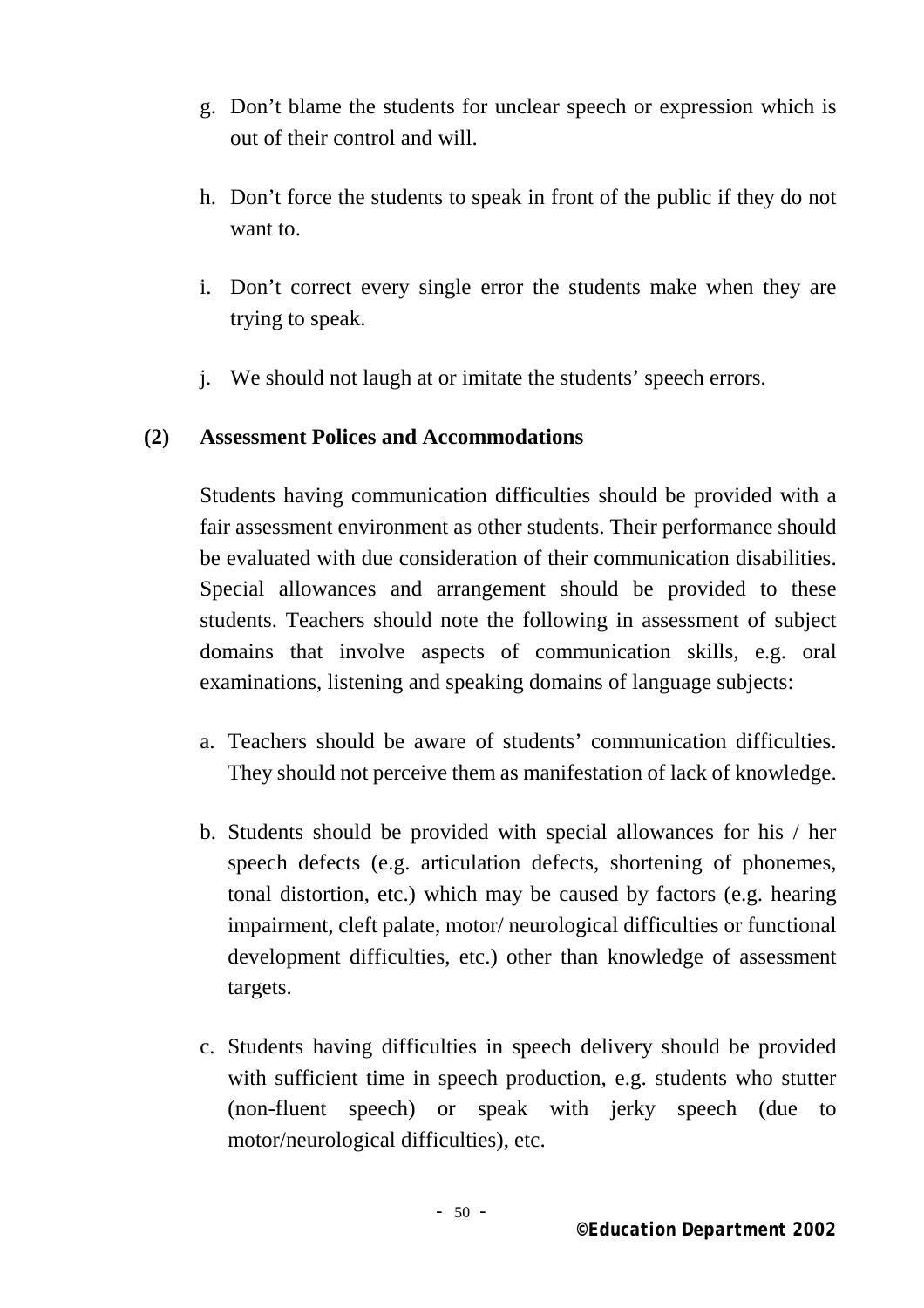- d. Students having difficulties in understanding of speech (e.g. students with hearing impairment or difficulties in comprehension) should be provided with extra processing time; and allowance of repetition of questions/instructions.
- e. Some students may need special arrangement for assessment, e.g. seating arrangement for students with hearing impairment for better speech perception, and less distractible environment for students with attention deficits.
- f. During group assessment, students with communication difficulties should be provided with adequate interaction to ensure that these students are fairly assessed.
- g. Teachers should not be distracted or biased by the speech characteristics/communication behaviour of these students, e.g. distorted nasality, hoarseness in voice, non-fluent speech, jerky speech, lack of eye contact, self-mumbling, etc.
- h. In case of severe communication difficulties, teachers may consider exemption of assessment. Grading should be adjusted accordingly. Professional advice should be sought whenever necessary.

*Patience to Guide Ready to Communicate*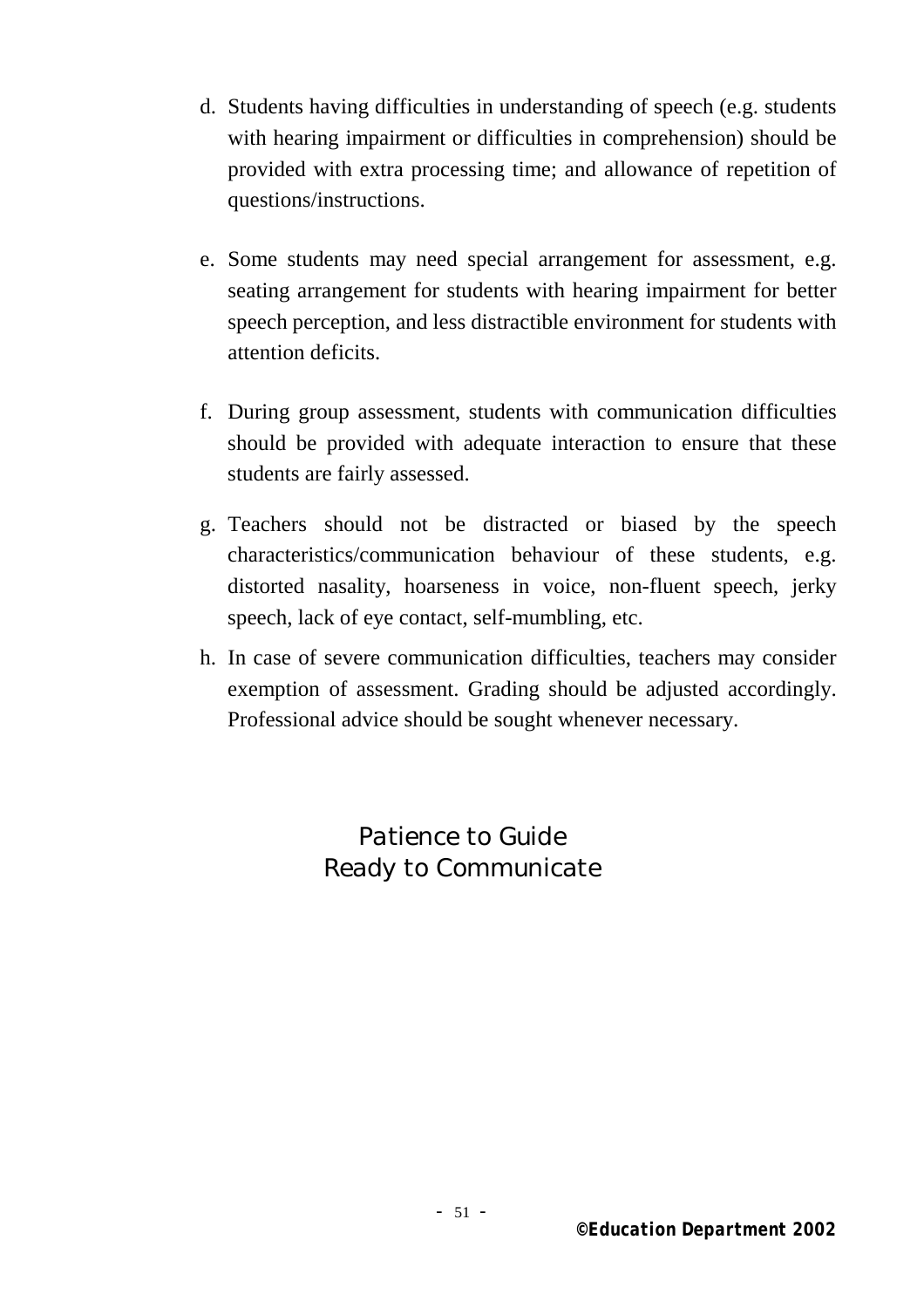# **5.9 Helping Students with Specific Learning Difficulties in Reading and Writing**

A student may suffer from one of a number of specific learning difficulties, the most common of which is difficulty in reading and writing (dyslexia). These students have a weak working memory and slow speed of processing. They may have deficits in their phonological and/or visual-perceptual skills. They may switch off easily and have difficulties with sequencing, orientation and organization. Their difficulty has a neurological basis, and is independent of any sensory deficits, emotional and behavioural difficulties, or lack of learning experience.

These students usually respond successfully to appropriate teaching methods. Research indicates that teaching strategies effective in helping these students are also beneficial to other students. If we teach according to the way these students learn, we can meet their individual needs and help them develop their potentials.

# **(1) Identification of Students with Specific Learning Difficulties in Reading and Writing**

- a. Characteristics
	- Their oral ability is better than written expression.
	- Weak in reading and spelling, despite having made considerable efforts to learn.
	- They may make errors of omission or addition of strokes/ letters in writing.
	- They may make errors of left-right reversals (e.g. 21 for 12,  $\overline{\text{TH}}$ for ) or mirror image (e.g. "d" for "b").
	- It takes longer than expected for them to read or do written work.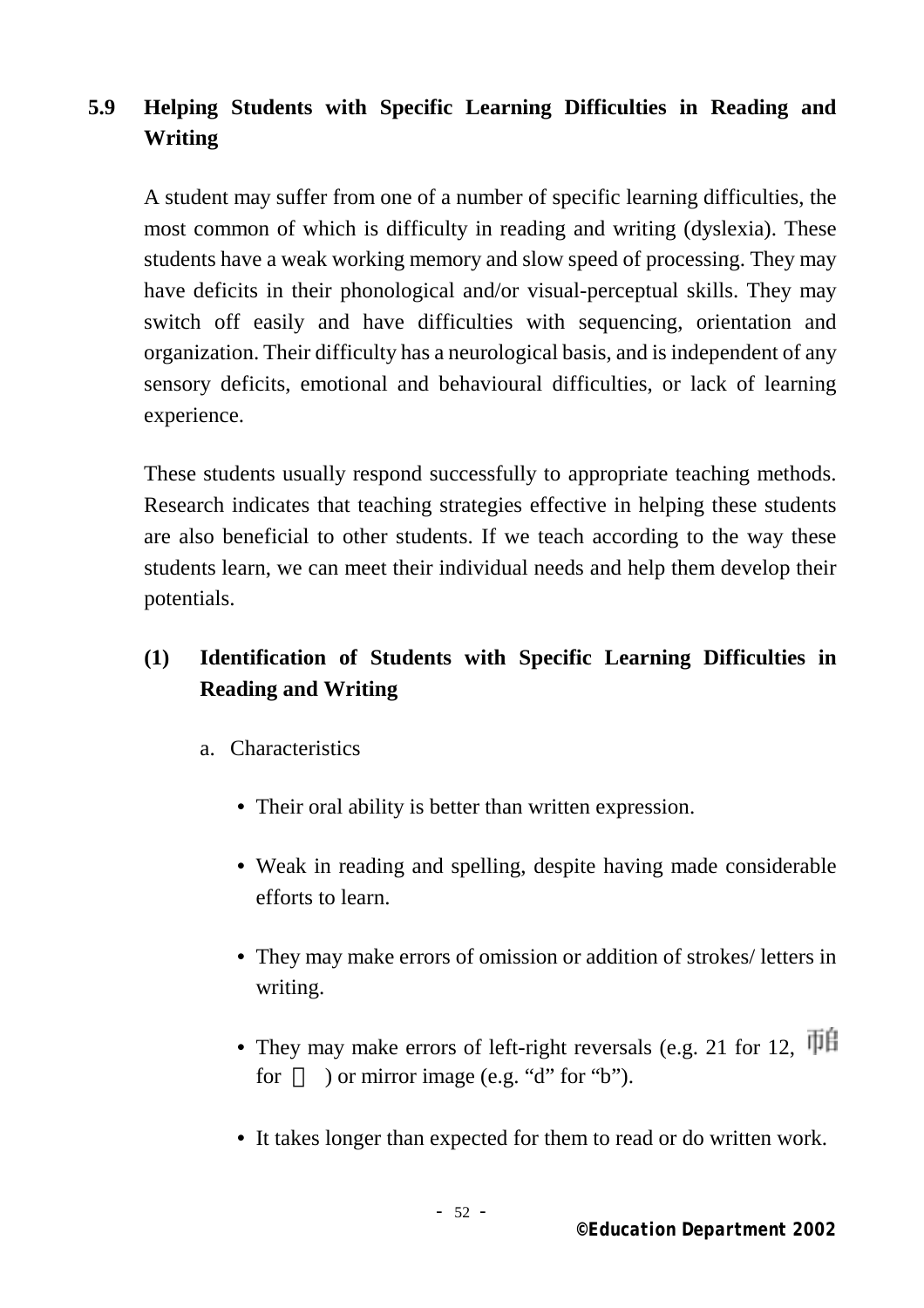- They get tired easily from the efforts required to read and write.
- They may have difficulty understanding what they read.
- They have fluctuating academic performance.
- Besides the specific difficulties in reading and writing mentioned above, some students may also have difficulties in mathematics, in oral/written comprehension and expression, and in visual-spatial perception.
- b. Behaviour Checklist for the Screening of Specific Learning Difficulties (For Primary School Pupils)

The Behaviour Checklist contains items covering observation of a student's literacy, cognitive/social-emotional behaviour. Teachers can make use of the Behaviour Checklist to identify areas of a student's learning difficulties and, in collaboration with parents and the student guidance officers, provide support for these students at school.

### **(2) General Principles of Remediation**

In general, these students need more time to learn and more deliberate planning to ensure progress. They need continued support from parents and teachers. Some tips for helping these students in the mainstream classrooms:

- a. Ensure good communication between parents and teachers to better understand and help these students.
- b. Enhance motivation and confidence in learning. For example:
	- Value students' efforts and progress.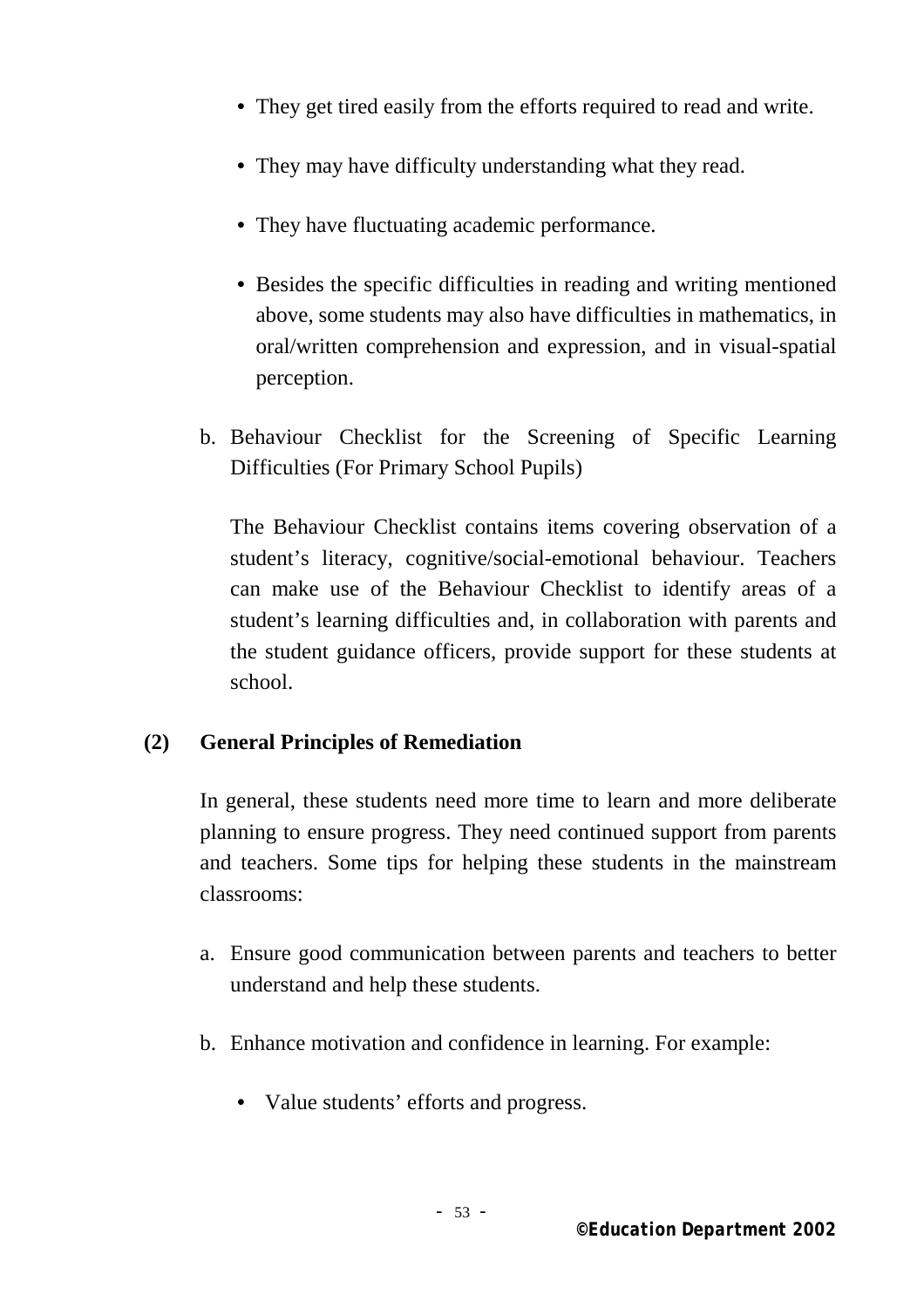- Build on their strengths, allow alternative responses to written questions or give them some responsibilities in class, etc.
- Build on peer support.
- c. Make accommodation in teaching and learning to facilitate their access to the curriculum.
	- Enhance memory through multi-sensory teaching and hands-on experience.
	- Adapt the curriculum, e.g. break the learning task into smaller steps and, in a structured and sequential manner, help them master key words/high frequency words and basic language skills.
	- Seat them near the teacher to improve concentration and facilitate copying from the blackboard.
	- Provide a copy of class notes if they have difficulties copying from the blackboard.
	- Reduce the amount of copying and correction work.
	- Allow alternative ways to do classwork, tests or examinations (e.g. circling or underlining the answers instead of writing).
	- Allow extra time for tests and examinations.
	- Reduce the amount required for dictation and allow extra time.
	- Consider alternative methods of assessment.
	- Utilize computer-assisted learning software, etc.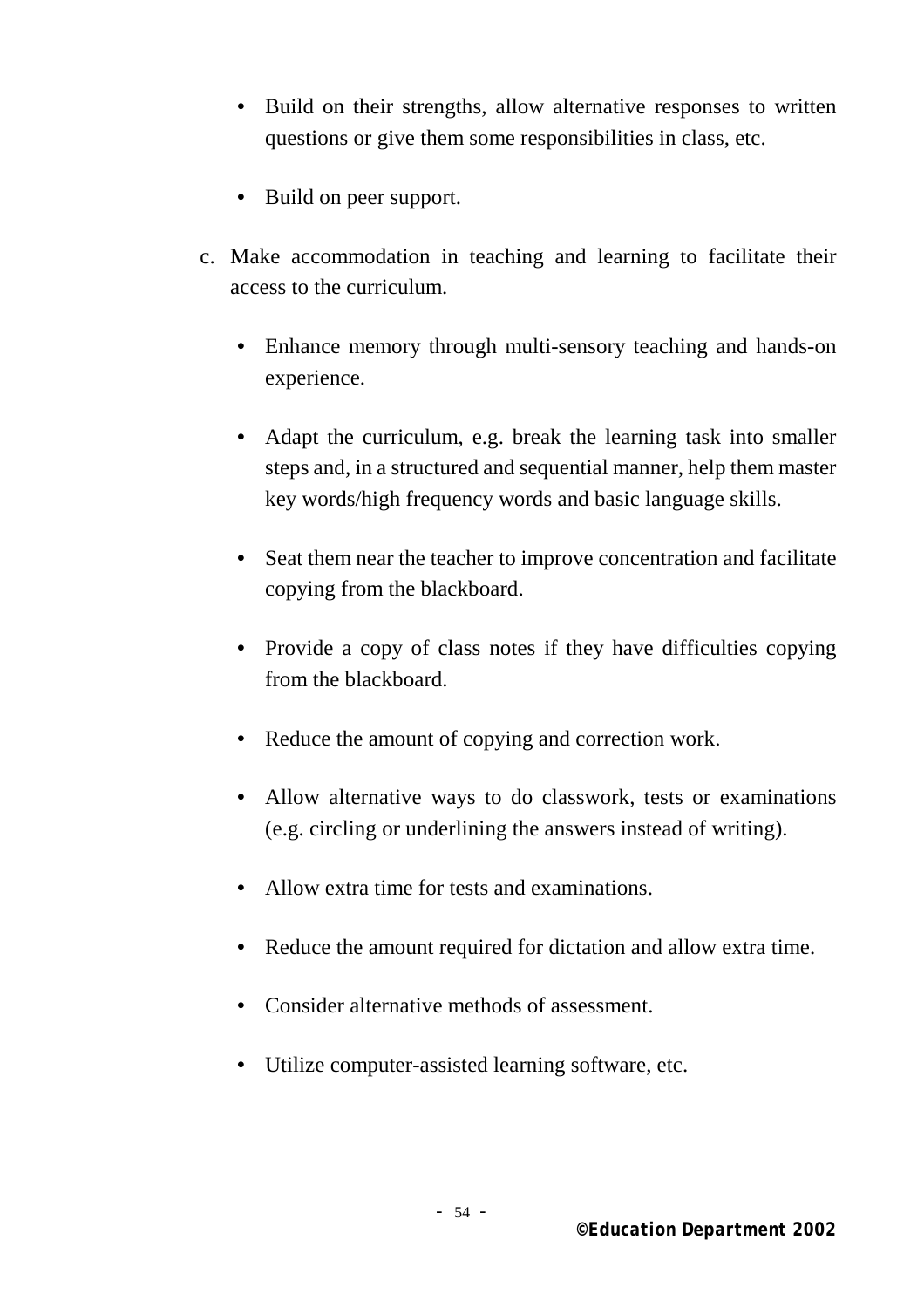### **(3) Enhancing Skills in Reading and Writing**

a. Multi-sensory Teaching

For example, read a word aloud while tracing the Chinese character on a piece of sand paper simultaneously (hence involving auditory, visual, tactile and motor functions).

b. Daily Assessment and Teaching for Primary Aged Children (Datapac)

Arrange for parents, teachers or senior students to spend about fifteen minutes daily to teach a student a small number of words (five to ten words) until mastery.

c. Paired Reading

Encourage parents, teachers or senior students to do paired reading with the student regularly. This allows the student to access meaning and facilitates reading for meaning and enjoyment.

For more suggestions on helping students to improve their Chinese word reading and writing abilities, please refer to Chapter 5, paragraphs (3) d and e, and (4) a to g under Section 5.9 of the Chinese version.

### **(4) Assessment Policy and Accommodations**

- a. General Principles of Internal Assessment
	- Schools should review their assessment methods to ensure that they serve the purpose of the assessment. If the purpose is to assist students to review their progress and identify future learning targets, more individualized instead of standardized methods should be adopted. Such individualized methods may include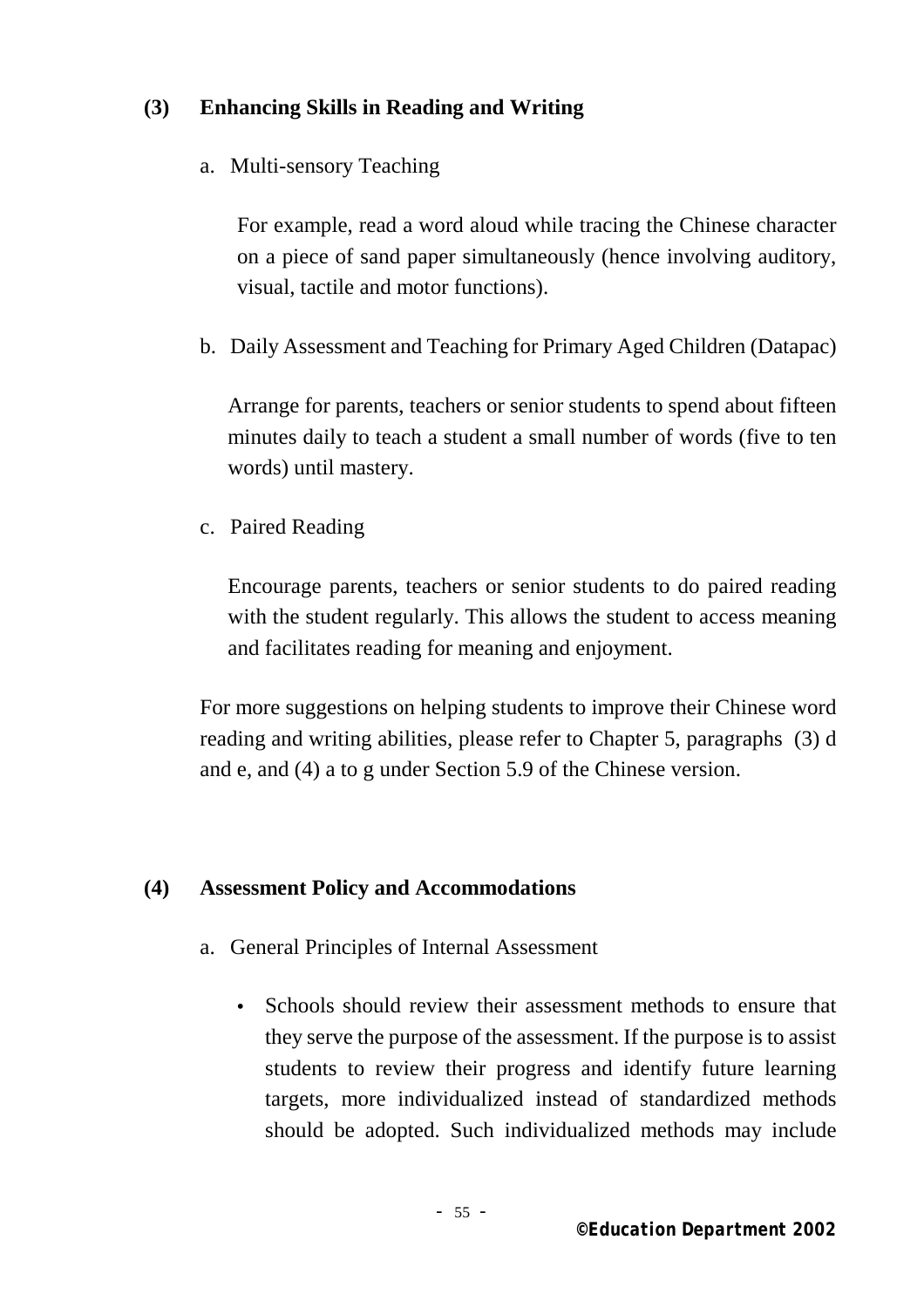portfolio assessment, oral tests/examinations, the use of drawings/ graphs instead of written answers, etc.

- Schools should not rely too much on factual recall to demonstrate mastery of the subject content, nor on reading or writing as a method of assessment.
- If the curriculum has been tailored to meet a student's special needs, the content as well as the method of assessment should also be adjusted accordingly.
- There are some students who can achieve the learning objectives of a curriculum but the standardized arrangements for the assessment may present a barrier to them. Schools should consider making provision for special arrangements so that these students can demonstrate their attainment in tests and examinations.
- b. Students with specific learning difficulties in reading and writing are likely to have experienced difficulties in at least one of the areas given below:
	- Reading Accuracy may affect the understanding of what the student reads.
	- Reading Speed the student may lose the sense of what he or she reads; may also affect the rate of work.
	- Spelling/Dictation may significantly slow down the rate of work, resulting in the use of alternative words that are easier to spell or failure to achieve any score in the marking of spelling.
	- Handwriting Speed
	- Handwriting Legibility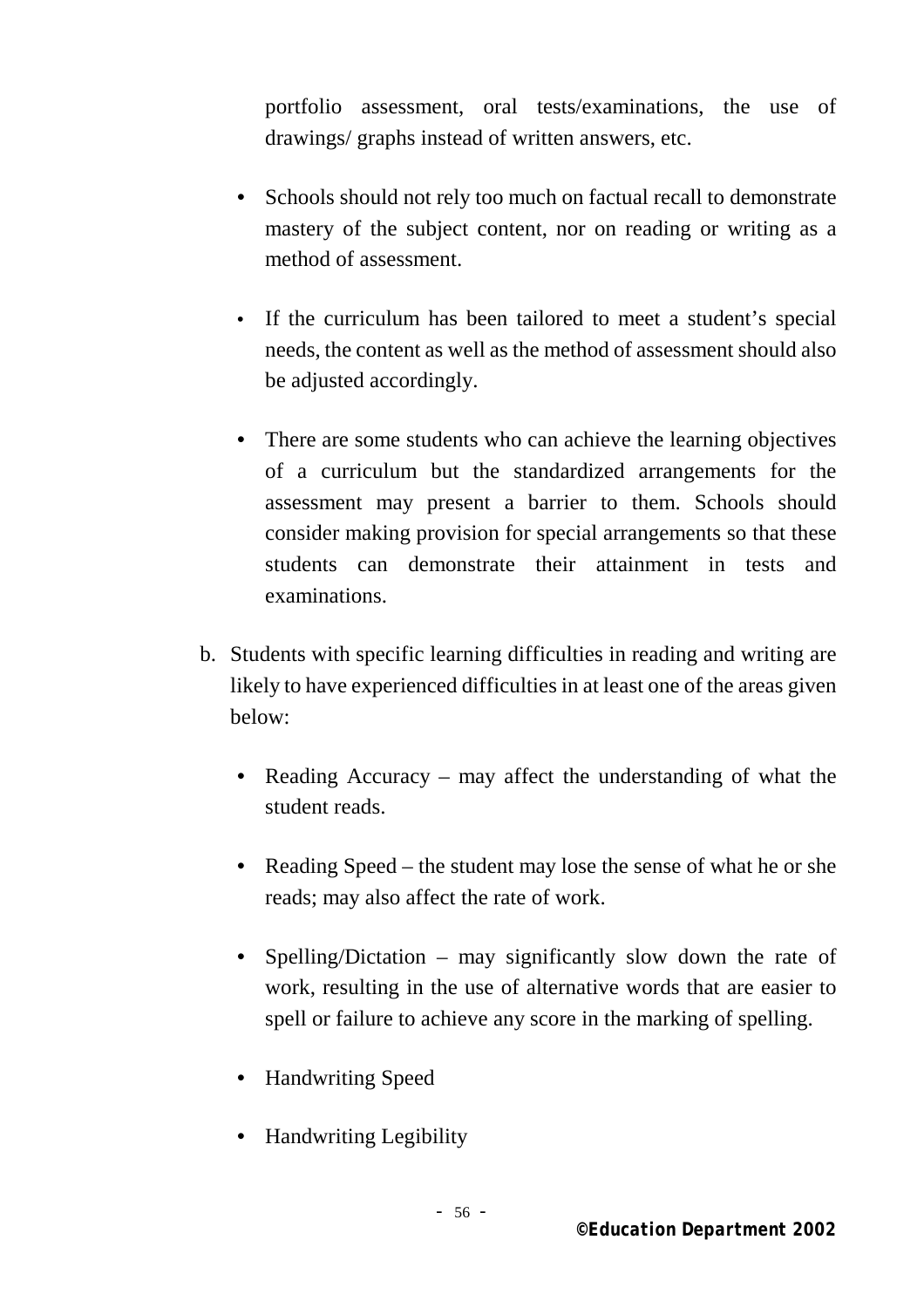- Other Difficulties e.g. attention and concentration, clumsiness and disorganization of such severity as to prevent the student from demonstrating his or her attainment.
- c. Adjustments in Internal Tests and Examinations
	- Time Allowance The needs of most students with specific learning difficulties in reading and writing will be met by an additional time allowance of up to 25% of the test/examination time.
	- Means of Access to Questions The reading of questions to students is permitted where there is a considerable discrepancy between reading ability and reasoning ability.
	- Means of Presenting and Scoring Responses
		- Allow the use of a word processor as a tool for writing (spell-checks, thesauri or similar electronic devices will not be permitted).
		- Make a verbatim transcript of any sections of a student's script which would be difficult for the examiner to decipher.
		- For cases in which extreme writing difficulty is demonstrated, the student may dictate answers (verbatim) to the examiner.
		- Provide alternative ways to answer questions (e.g. use numbers to replace the need for copying when placing fragmented sentences in the correct sequence; underline or encircle the correct answers in the passage instead of copying from the passage etc.)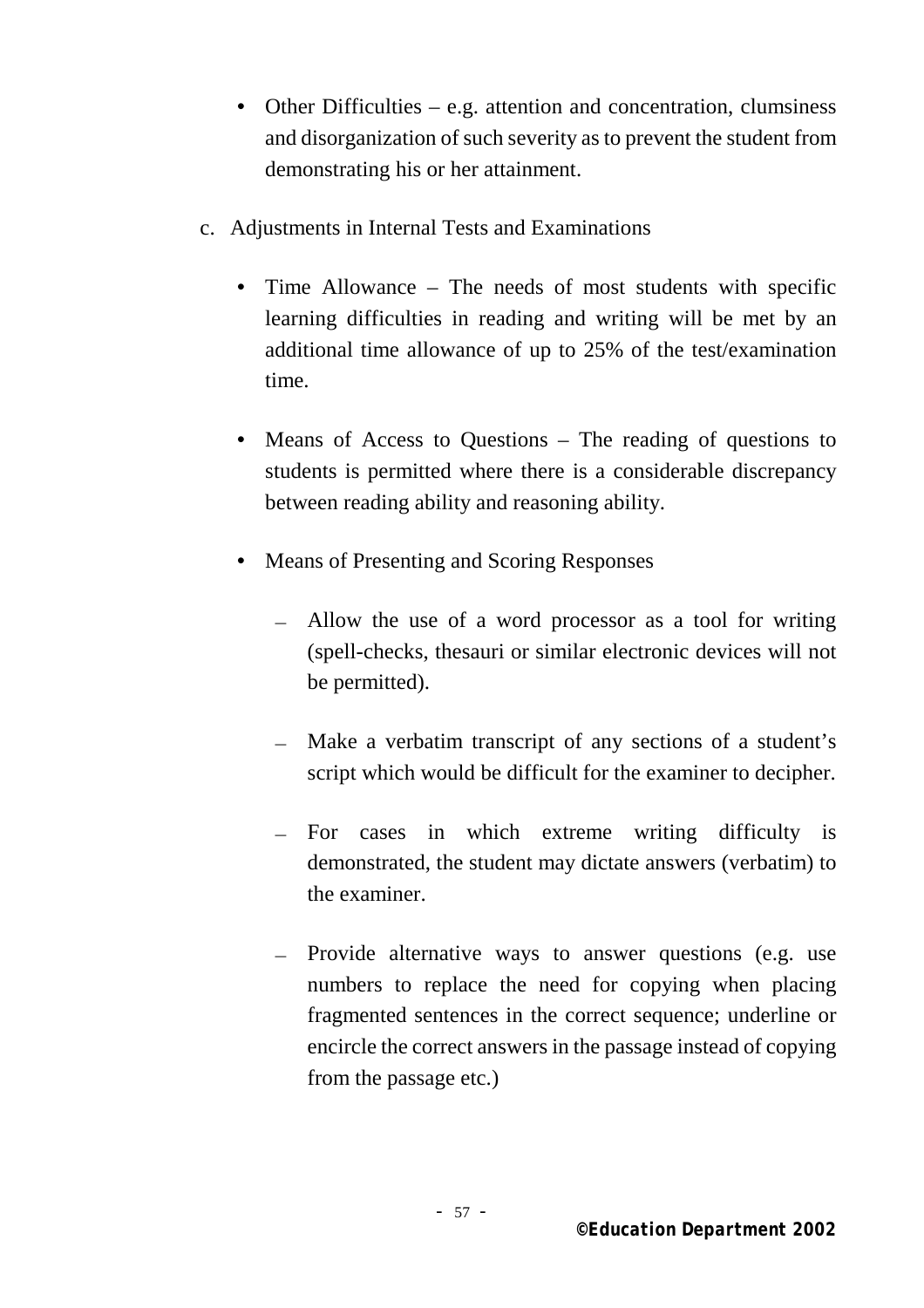- Avoid penalizing students for poor spelling/ dictation or poor handwriting.
- Presentation/Layout of the Question Paper
	- The student may use a large print version of the test.
	- Set enough space for answers.
	- Put the text, the questions and space for writing answers on the same page. Avoid the use of separate answer sheets particularly for young students.
	- Give clear instructions, highlighting keywords and examples.
	- Allow the use of a highlighter for marking in the test booklet.
	- Prompt the (young) student to attend to the test/ examination when he or she seems to have lost attention or when he or she has inadvertently missed out working on some pages of the test/ examination paper.

*Adopt Sensory Approaches Enhance Memory Skills*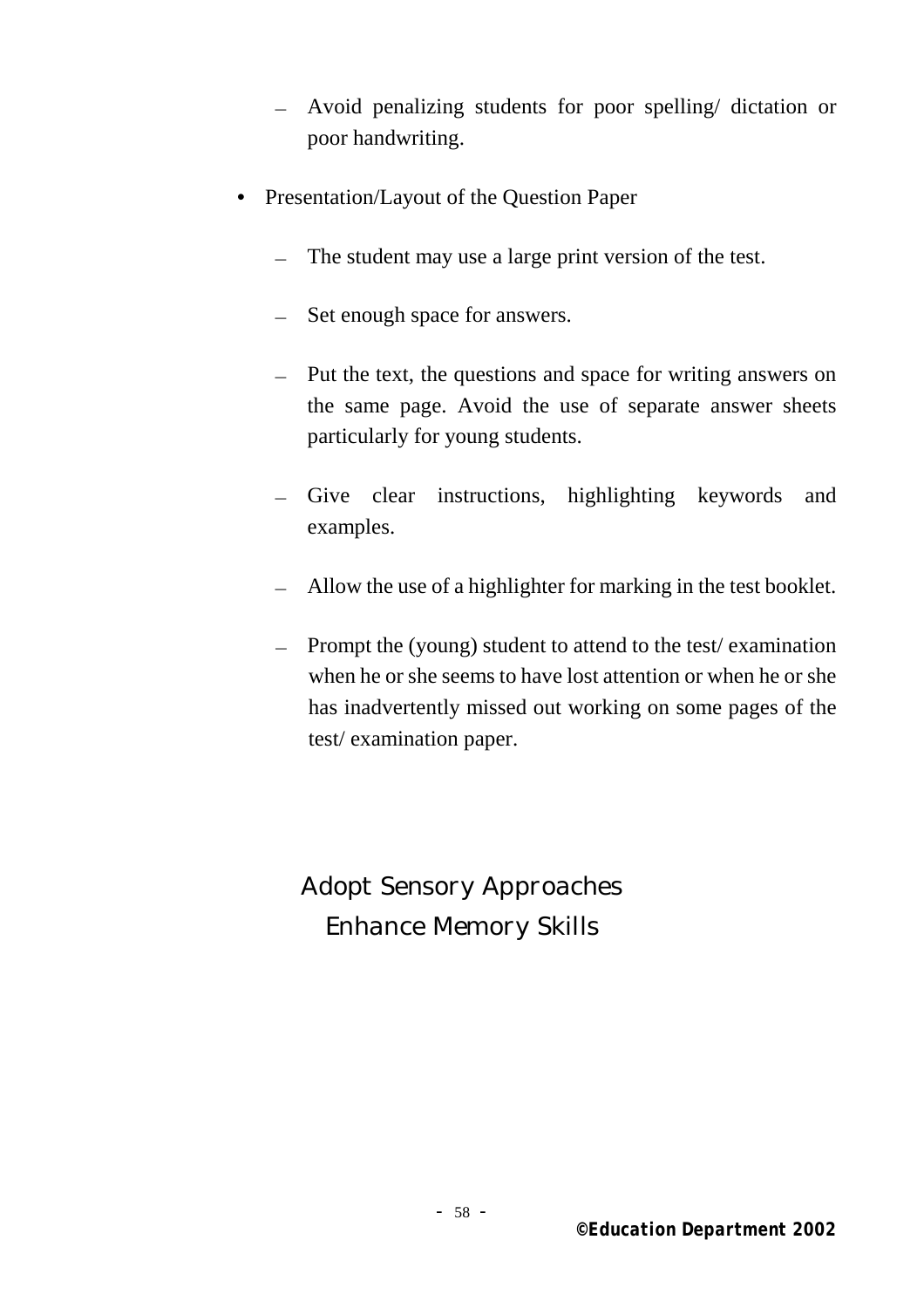### **5.10 Helping Gifted Students**

Giftedness is multidimensional and should not be only defined by an Intelligence Quotient. Gifted students may have exceptional achievement or potentials in one or more of the following areas: certain intellectual domains, a specific subject area, original thinking, visual spatial and artistic areas, social and leadership capacities, athletics, mechanical skills or other areas requiring motor coordination. However, 'giftedness' is not equivalent to all-round excellence. Some gifted students may have special educational needs such as physical or sensory disabilities, specific learning disabilities, emotional or behavioural difficulties, hyperactivity, etc.

### **(1) Characteristics of Gifted Students**

Gifted students generally possess certain characteristics, which enable them to learn at a fast pace when appropriate learning environment and teaching resources are available. On the other hand, these characteristics can become obstacles to students' learning and social development, or even lead to adjustment difficulties if the students' learning needs cannot be properly met and challenged. Listed below are some examples of the gifted students' characteristics and the possible difficulties that these students may encounter:

(a) Learning

Gifted students are often advanced in their language development and language ability compared to their peers. They usually like reading. The scope and content of the books they read are broader and deeper than their peers. They are very observant and highly inquisitive. As they raise questions frequently, and are articulate in expressing ideas and opinions which are advanced for their age, they are often misunderstood as 'loving to show off '.

They have exceptionally good memory, comprehension and information processing abilities. They are knowledgeable and able to analyze subtle cause-and-effect relationships. Hence, they may lack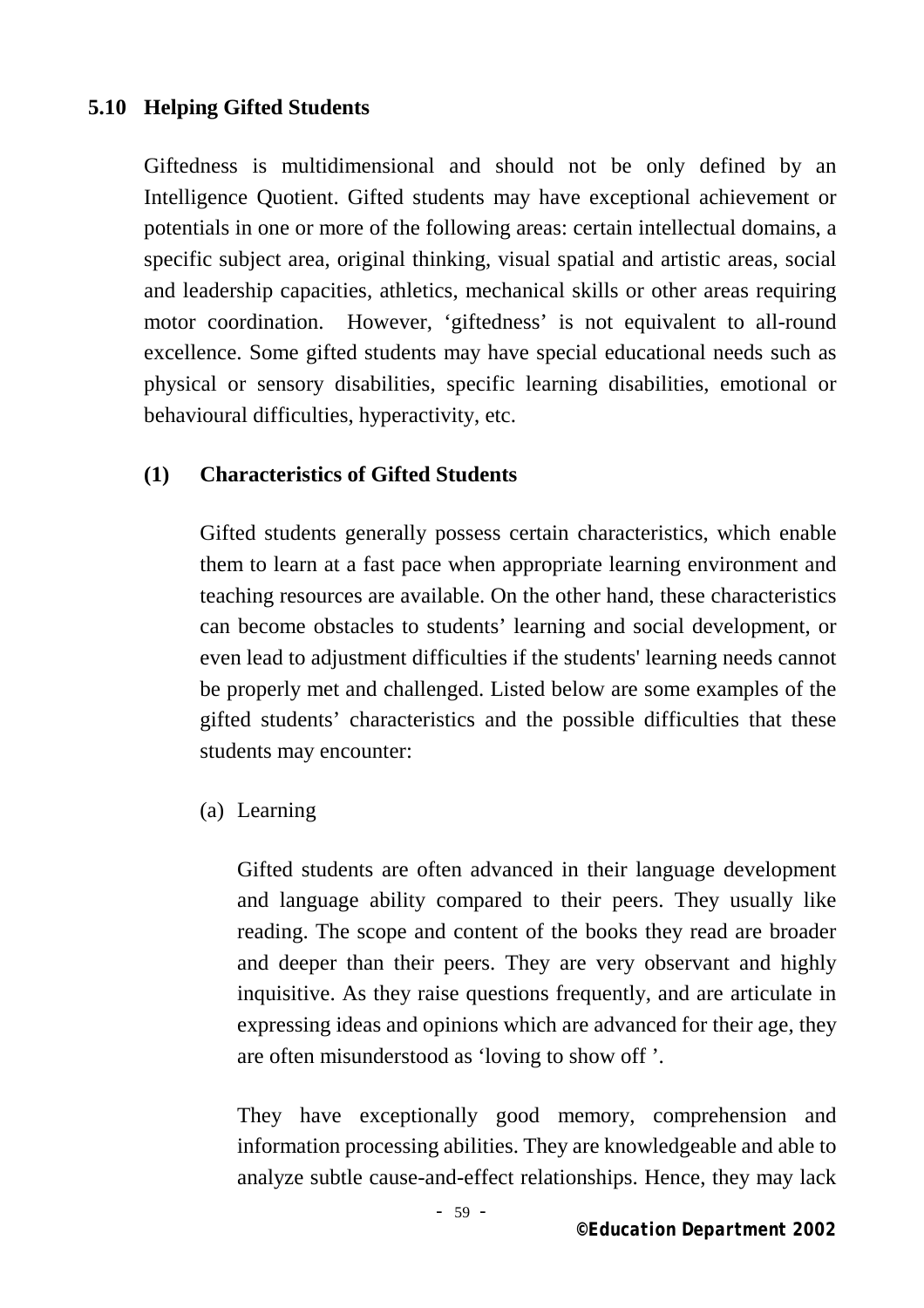interest and patience in the mainstream curriculum, or resist conventional teaching styles and practices. On the other hand, the relationship/concept that they discover may be perceived as a kind of fallacy by their peers, which would make them feel frustrated and gradually become estranged from their classmates.

(b) Affective Characteristics

Gifted students can concentrate intensely on things that interest them and carry out investigations persistently. They are seldom satisfied with their own performance since they pursue perfection in everything. They also value fairness, justice, right and wrong, and criticise people and things frequently. They often behave obstinately, hence, peers may not accept them. Furthermore, gifted students normally have high expectations for both themselves and others. This will easily lead to frustration and disappointment, and greater difficulty for them to establish good relationship with their peers.

(c) Creativity

Gifted students are curious and always have original and novel ideas. They are bold to attempt and investigate, active to express views, fearless to hold dissenting views, having a sense of humour, and in favour of pursuing perfectionism and achievement. Generally speaking, gifted students may have an extremely strong aspiration for achievement. Some students may fully concentrate on attainment of perfectionism and hence become unrealistic. In addition, if their sense of humour and peculiar thoughts are not accepted by their peers, the resultant lonely and solitary feelings may affect their confidence and self-image.

(d) Leadership

Gifted students love to direct or lead other people, and will perform with a high degree of self-confidence. They can function as leaders in group activities. Nevertheless, gifted students may occasionally be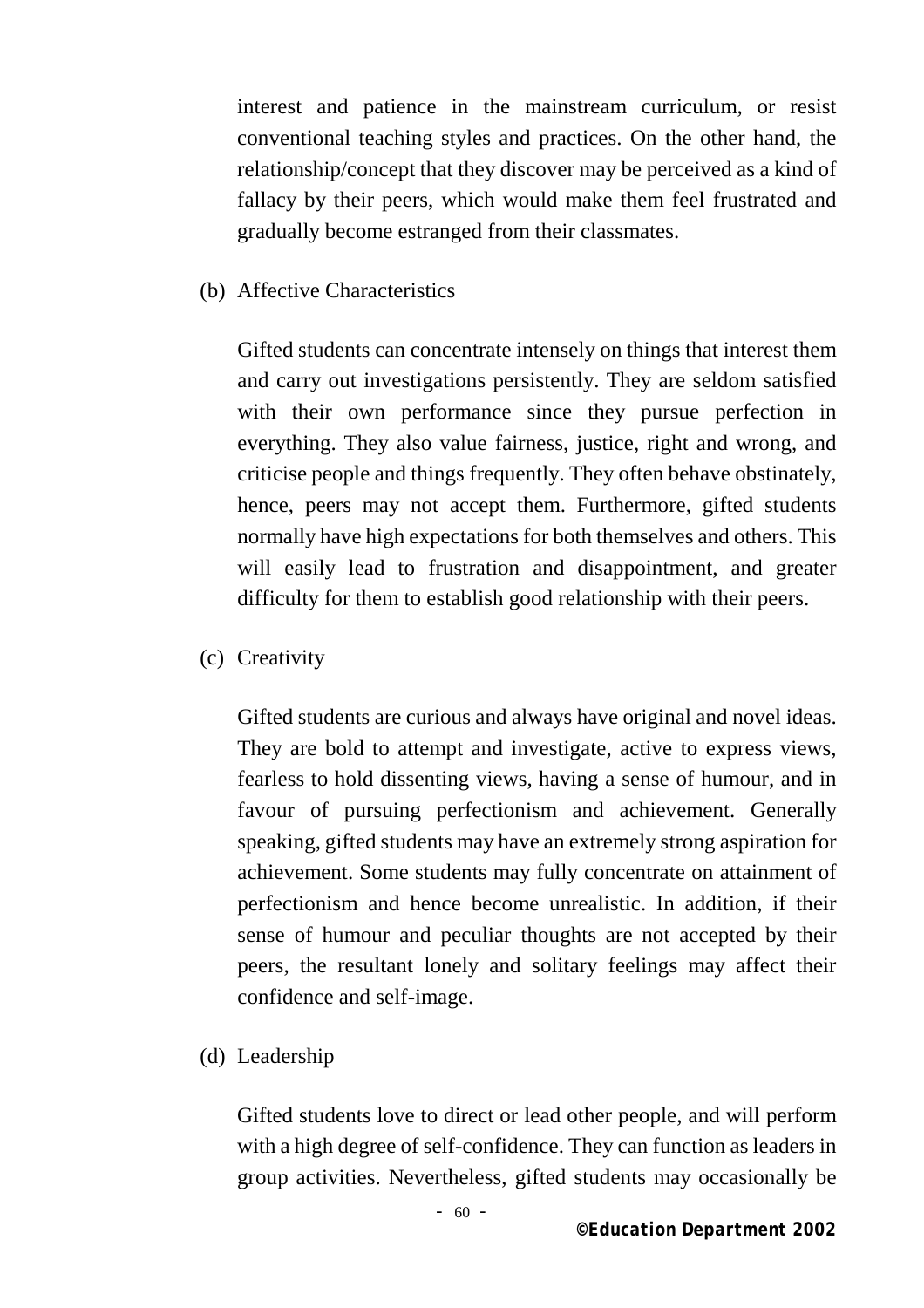confused of their roles and those of adults. Therefore, they may lose their rightful naivety.

#### **(2) Assessment of Gifted Students**

It is necessary to use a variety of assessment tools to assess a gifted student because of students' diverse characteristics and learning needs. The assessment tools include standardized intelligence tests, creativity tests, academic achievement tests, behavioural checklists/questionnaires, assessments of schoolwork, etc. Assessment should also take into account the information collected from teachers, parents, peers, the students themselves and professionals. When assessing a gifted student with special educational needs, special care should also be taken in choosing the appropriate test and in interpreting the assessment findings to avoid under-representing the child's real potential.

#### **(3) General Teaching Principles**

- (a) Understand and analyze gifted students' personality traits, strengths, interests and learning styles. In addition, provide them with appropriate learning opportunities, which are geared to meet individual needs and can facilitate further exploration and development of their potential.
- (b) Create a warm, safe, accepting, democratic and stimulating learning environment for gifted students to develop their creativity, higher order thinking skills and personal-social competence.
- (c) Fully utilize the resources within and outside the school. These include parents, social workers, community services and support from other professional organizations.
- (d) Foster communication and cooperation with parents, value parents' understanding of the learning objectives of gifted education programmes, and the characteristics of gifted students in order to help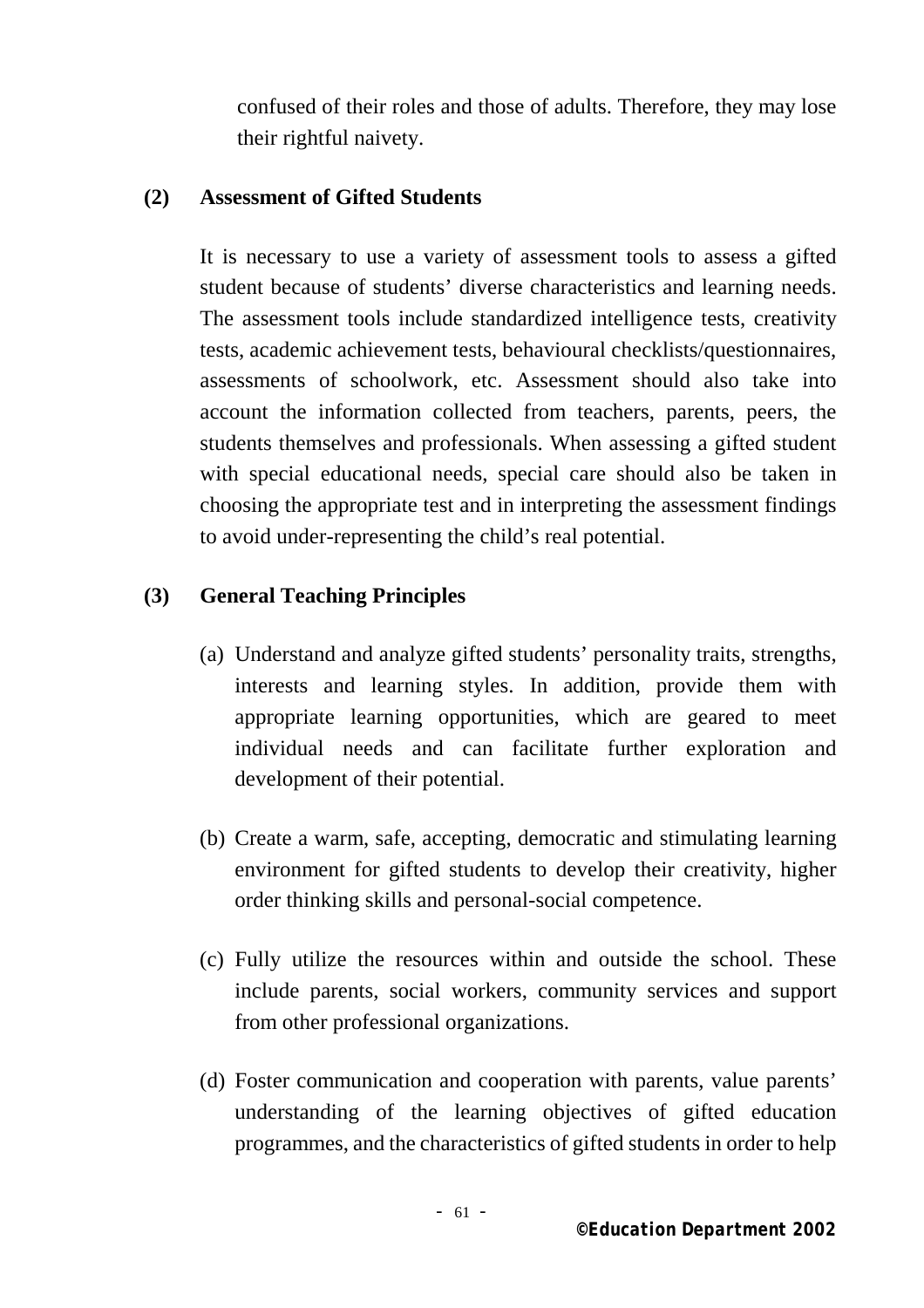them hold reasonable expectations on the programmes and their children.

- (e) Teachers sometimes need to provide counselling to gifted students (especially those with emotional/behavioural and/ or learning problems) to help them understand their own potentials, establish self-direction, enhance self-esteem and improve their social skills.
- (f) Provide students with more flexible learning approaches through school-based policies to cater for individual development and needs. Teachers can use flexible grouping, differentiated curriculum and assignments, project learning and independent studies, etc., in the classroom to facilitate students' learning progress or expanding their scope of learning. Teachers can also consider other learning approaches, e.g. curriculum compacting, accelerating learning, extended or enriched curriculum, advanced placement, grade/subject skipping, mentorship programme, after-school special programmes, etc. to maximize their potential.

#### **(4) Teaching Strategies**

- (a) Provide more challenging learning materials with a rich content and a variety of topics. Meanwhile, design teaching materials and learning tasks of varying levels and difficulties to meet the needs of students with different abilities.
- (b) It is possible to start with exploratory activities, intended to develop interpersonal relationship and independent research skills, then followed by project work and self-actualisation. For instance, start with the theme 'Who am I?' to help gifted students understand themselves. When they show an interest for deeper investigation, the theme can be further extended to 'My family and I', 'The community and I', or 'How to actualise my ideal?', etc.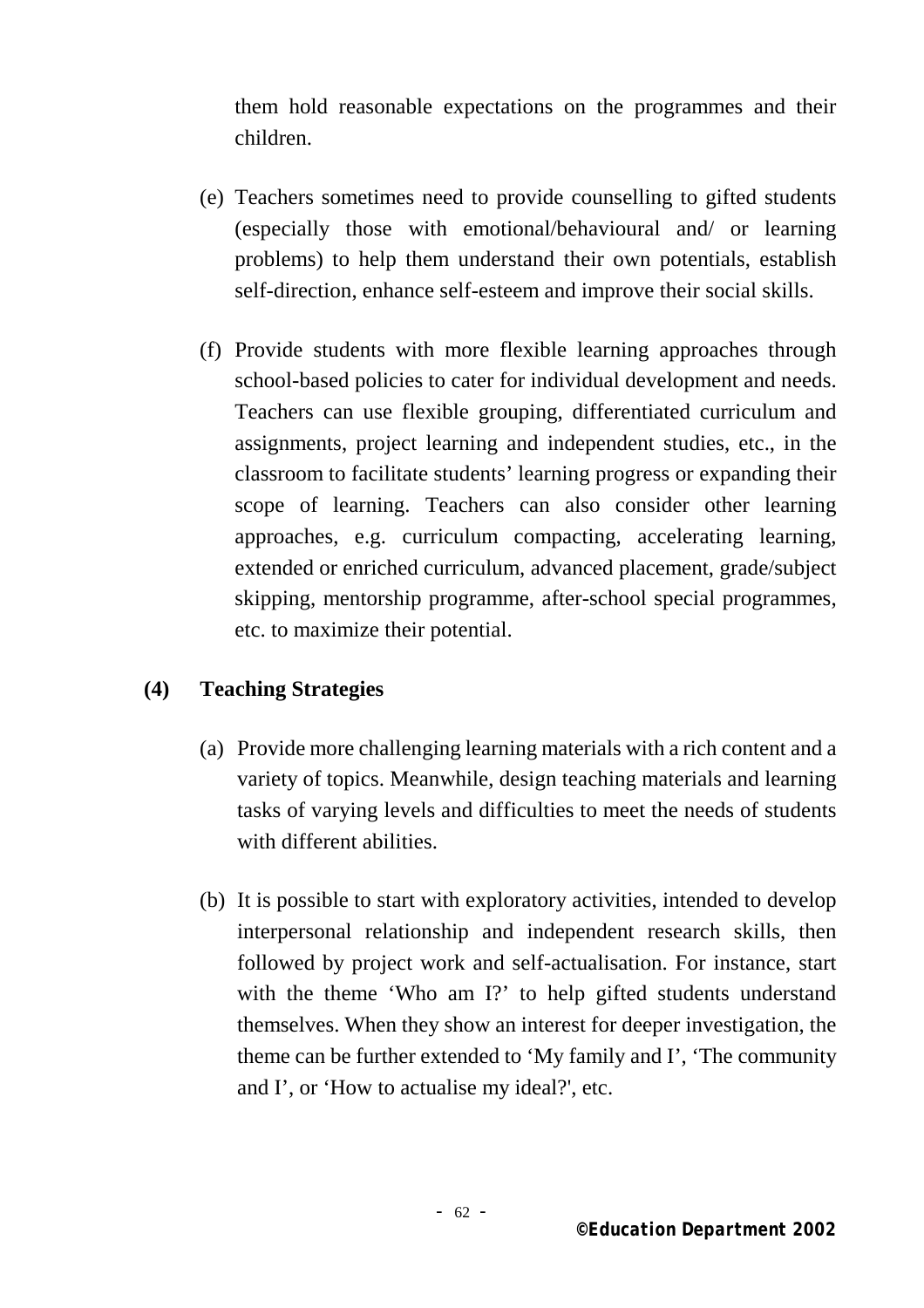- (c) Adopt diversified teaching strategies to enhance gifted students' learning interest and mastering of various skills and abilities. For examples:
	- By using open-ended questioning techniques, learning/ interest centre, differentiated tasks/worksheets, independent projects, etc., to reinforce gifted students' exploratory skills, higher order thinking skills and creativity.
	- By providing flexible learning opportunities and freedom on the choice of learning.
	- By training gifted students' critical thinking and questioning techniques through activities such as debates, simulated reporter interviews, group competitions, etc.
	- By encouraging active investigation to train their spontaneous learning and group collaboration skills by providing project learning with attractive and challenging themes.
	- By frequently adopting various self-evaluation methods and nurturing gifted students' self-reflection ability through self-appraisal or peer evaluation. Besides, teachers may provide feedback during students' self-evaluation and reflection process.
- (d) Infuse the core elements of gifted education such as higher order thinking, creativity, personal and social competence, etc., into existing subjects as the basis of learning. Furthermore, help students better master learning and skills including problem-solving process/decision making skills, target setting, time management, analysis and reasoning, data collection and investigation, etc., through after-school activities.
- (e) Matched with specific themes and learning objectives, arrange various grouping combinations and let gifted students serve as group leaders where appropriate. Alternatively, implement pullout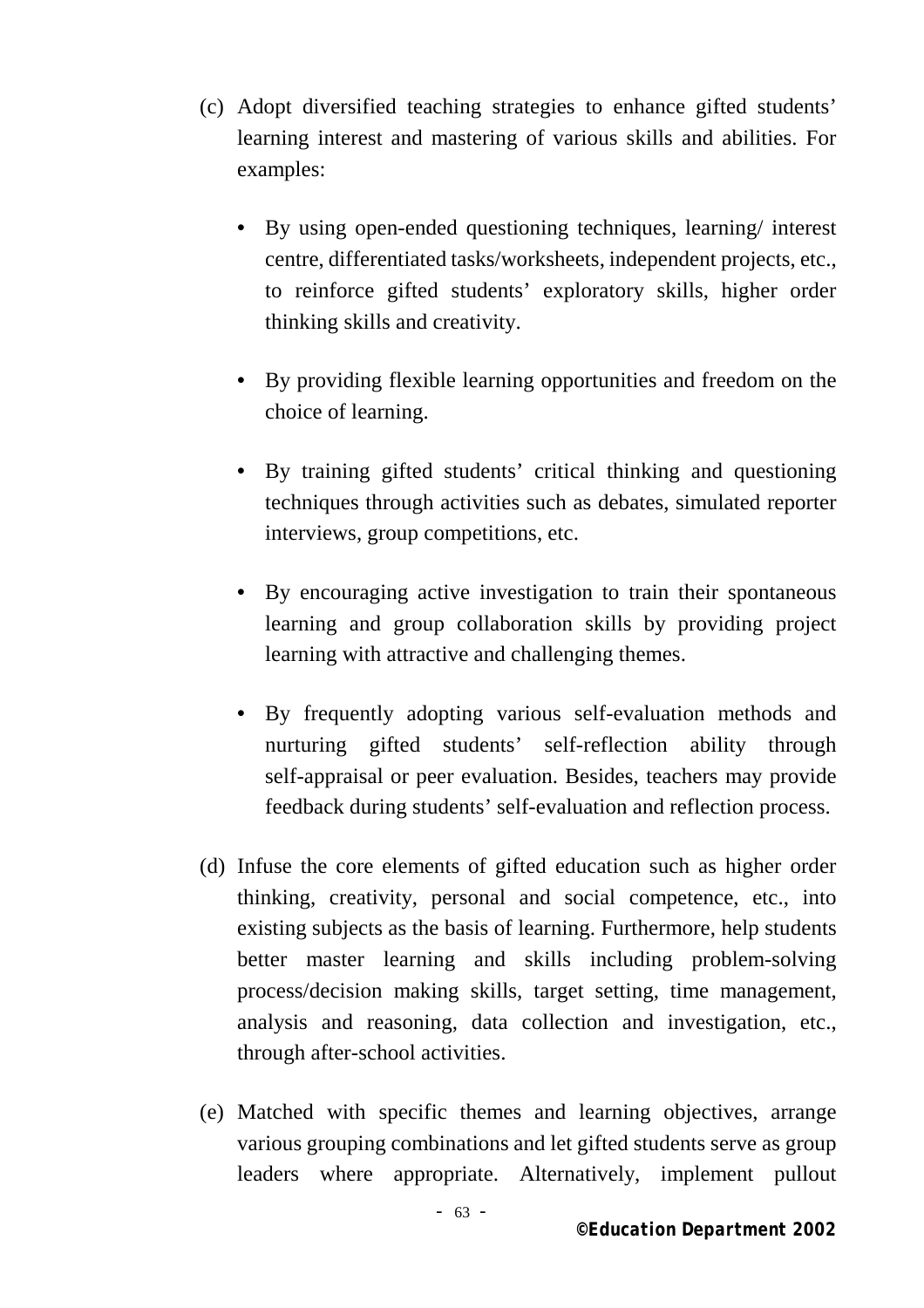programmes to let gifted students of homogeneous ability learn together. Members of small group can come from different grade levels or classes. Programme contents can include affective education, or thinking skills, project learning or academic subjects (such as science, mathematics, etc.).

- (f) In addition to the formal curriculum, arrange a variety of extended or enriched activities for gifted students such as visits, community services, viewing movies, individualized teaching, independent studies, mentorship programmes, etc., to reinforce their learning experiences in different areas.
- (g) Set aside resource rooms or learning corners in the school library or classroom which provide books, teaching materials, computers or internet, equipment for experiments, etc., to let students explore specific topics, or carry out creative activities individually or in groups.
- (h) Arrange mentorship programmes according to gifted students' individual interest to provide students with opportunities to learn or work with professionals of related fields, e.g. school librarians, university tutors, social workers, professionals of business and commerce fields, or parents of a related profession.

*Apply Multi-modality Teaching Develop Potentials to the Full*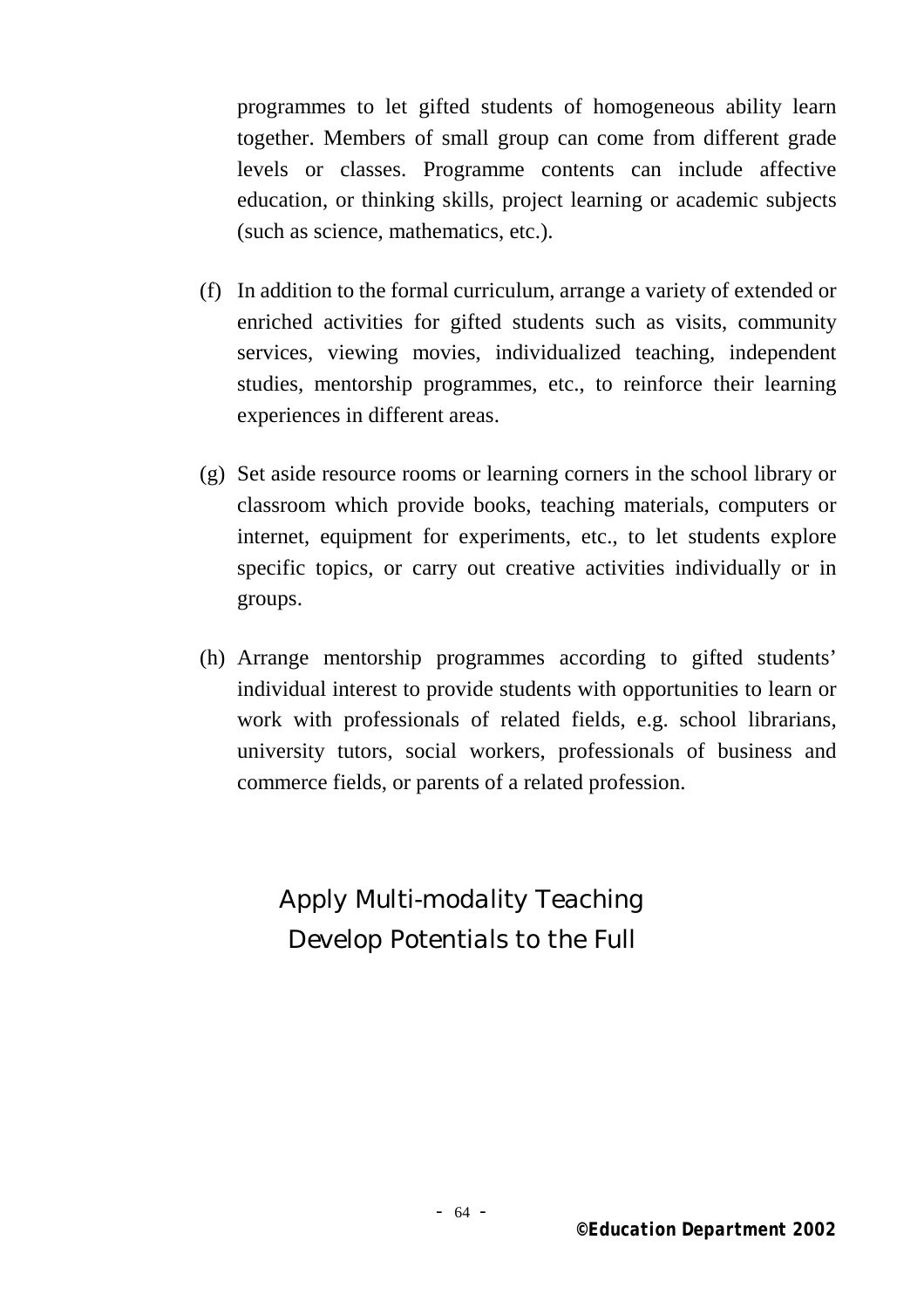# **Chapter Six**

# **Liaison with Specialists, School Personnel, Parents and the Community**

- 6.1 As frontline workers, teachers are in a better position to identify students' special needs and offer initial assistance. By working closely with other school personnel (such as school social workers, student guidance officers/student guidance teachers) and specialists in the community (such as speech therapists, educational audiologists, educational psychologists, physiotherapists, occupational therapists and visiting peripatetic teachers/advisory officers for the hearing- and visually impaired), an interdisciplinary approach for identifying and diagnosing special needs, designing and evaluating relevant educational programmes, as well as placement of these students can be achieved.
- 6.2 Teachers should strengthen communication with students' parents through Parent Teacher Associations (PTA) and other activities such as Parents' Day, parent-teacher meetings and extra-curricular activities involving parents. Such communication will help parents understand the learning progress, difficulties and needs of their children. Teacher should listen patiently to the parents' expectations and concerns, as well as liaise with the school and specialists, with a view to providing appropriate guidance and support for students with special educational needs.
- 6.3 For services provided by the Education Department for students with special educational needs, teachers may refer to the fact sheets on *Special Education* and *Special Education Services* as well as the *Information Guide to Support Services for Students with Special Educational Needs in Ordinary Schools*. By joining lectures, seminars and workshops organized by the Education Department, teachers can have a better understanding of the services and facilities of special education in Hong Kong. They can also learn more about teaching concepts and guidance strategies and share their teaching experience with other teachers.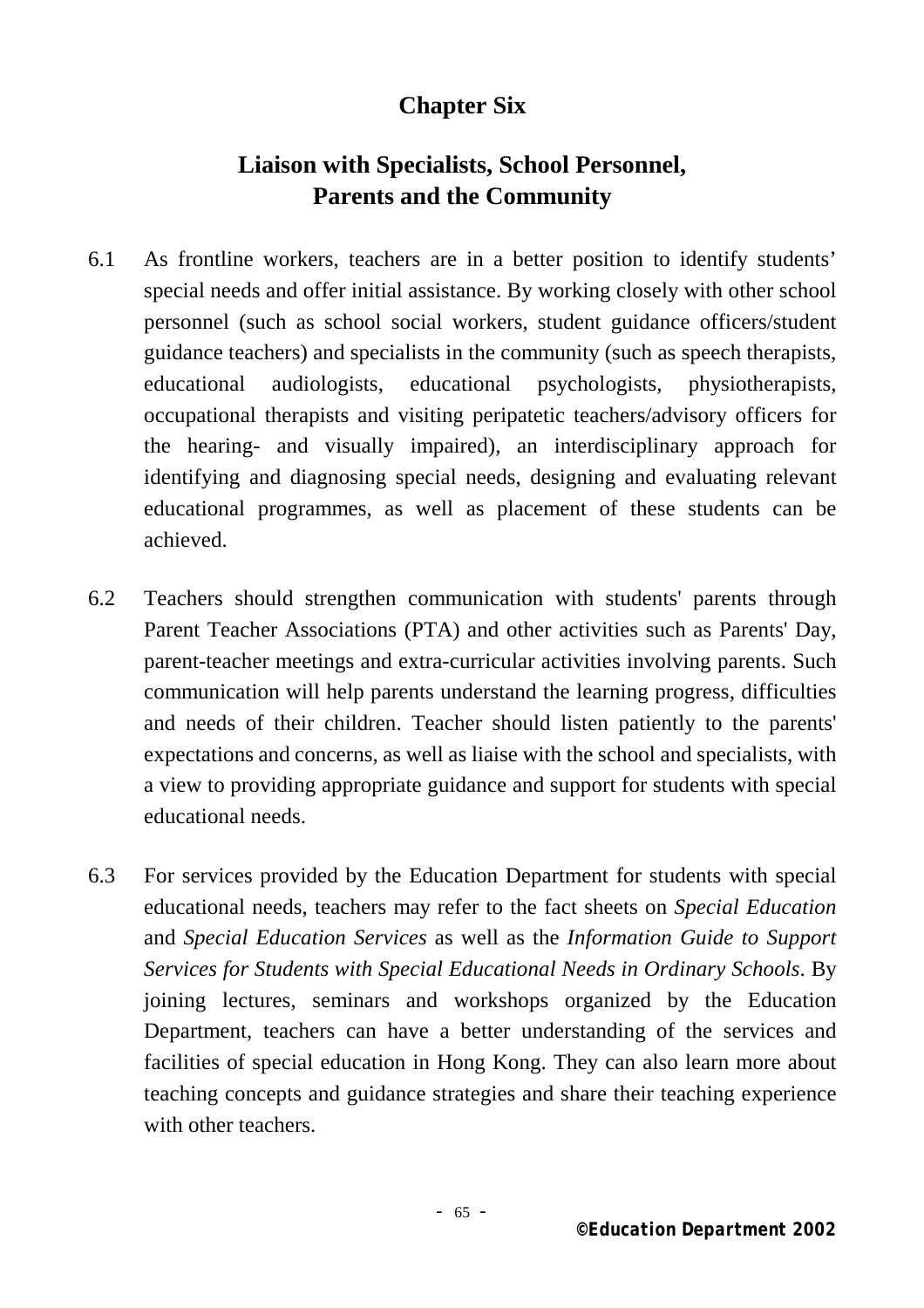6.4 Furthermore, teachers should maintain a close link with the community. They should make the best use of the facilities and resources available to support their teaching. By broadening the students' life and learning experiences and helping them to develop social and communicative skills, teachers can help students with special educational needs to integrate into the community. Teachers should also build up a good relationship with the community, and enhance public awareness of and support for integrated education.

# *Home and School are One In Spirit and in Work*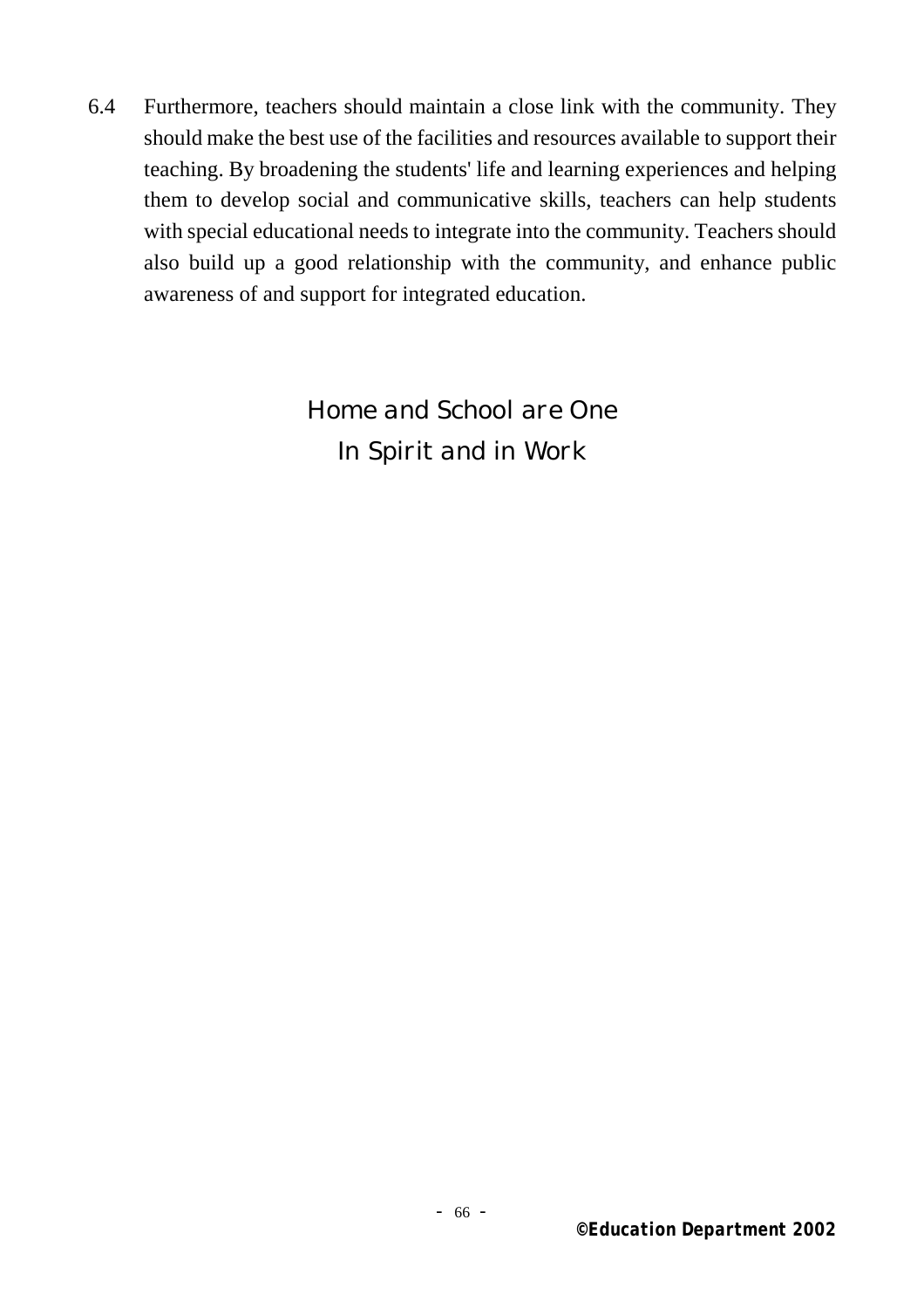## **Chapter Seven**

# **Conclusion**

- 7.1 Students with special educational needs may encounter different kinds of adjustment problems in classroom learning, most of which can be reduced if the school and learning environment is favourable to their integration. The school ethos is one of the crucial factors in helping these students to adapt to social life.
- 7.2 Schools assume definite role in promoting positive attitudes towards students with disabilities and special educational needs. It is the responsibility of educators to nurture students, and instil in them this important idea.
- 7.3 To provide quality education, individual needs of students should be attended to. We must practise the principle of equal opportunities in education. Below are some of the essential elements:
	- School Policy

To formulate a policy of whole school participation and equal opportunities, so as to provide suitable facilities (e.g. school passages) and flexibility in admission arrangements, curriculum, teaching and assessment to cater for student diversity and individual needs.

• School Culture

To adopt a whole school approach and to foster an inclusive school culture for achieving the goal of Education for All, as well as developing students' potential to the full.

• Professional Development

To provide training for teaching and non-teaching staff to enable them to better understand the principles and requirements of equal opportunities in education, and to strengthen teachers' professional knowledge and skills in identifying and teaching students with special educational needs.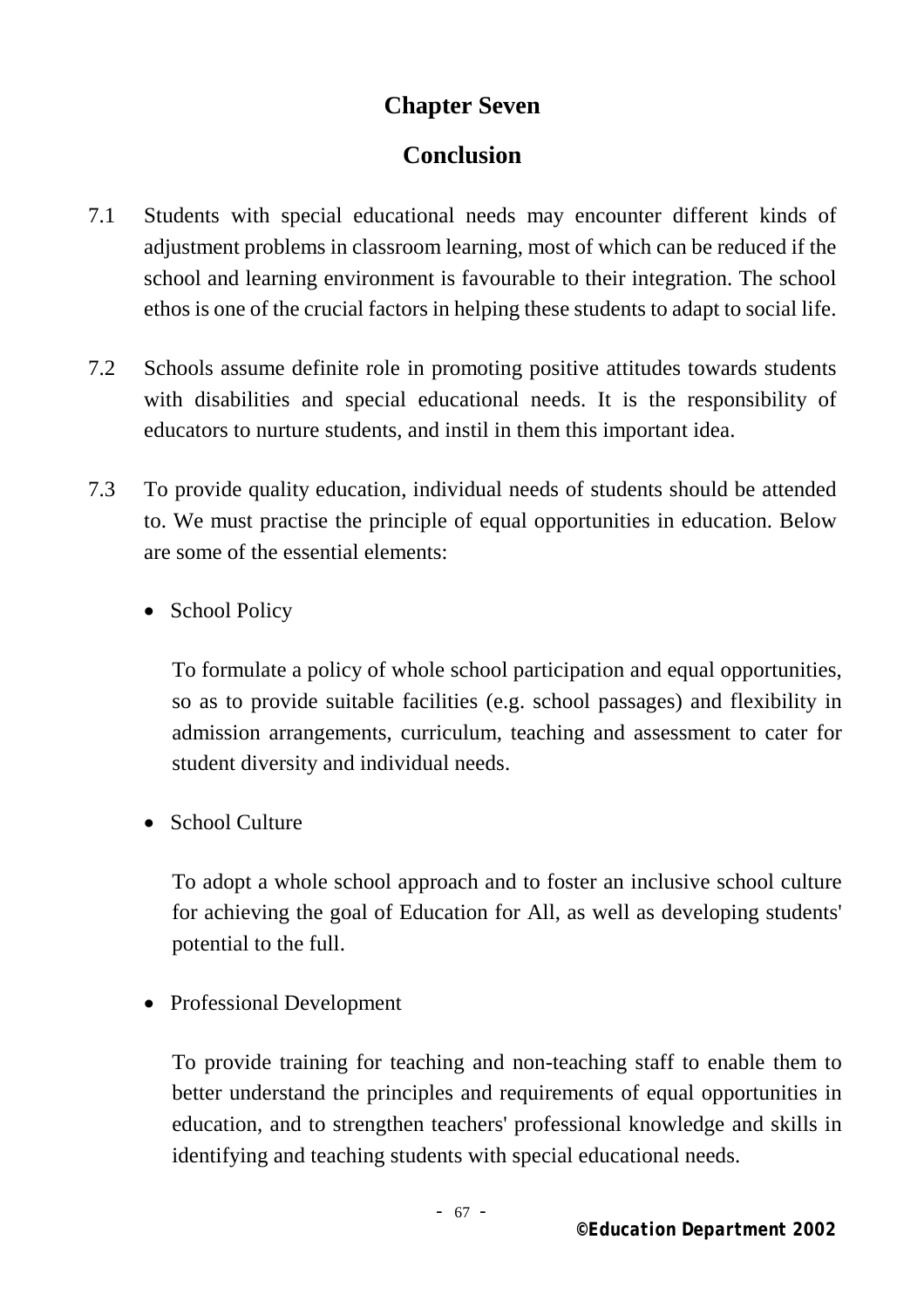• Teacher Collaboration

To work out in collaboration an appropriate curriculum, including diversified teaching methods and regulated assessments, in meeting students' varied needs.

• Peer Support

To promote a warm and caring environment through classroom learning, extra-curricular activities and peer tutoring, so as to enhance the learning opportunities of students with special educational needs.

• Home-school Cooperation

To enhance home-school cooperation, parents' understanding and acceptance of students with special educational needs through meetings, activities and daily contacts.

• Optimal Use of Resources

To optimise the use of school resources, community services and public facilities, so as to reinforce the guidance and support for students and promote public awareness of and support for integrated education.

7.4 With joint efforts of school personnel and parents, support from specialists and the public, equal participation and optimal integration of students with special educational needs can be achieved.

> *Establish Inclusive Culture Foster Whole-Person Education*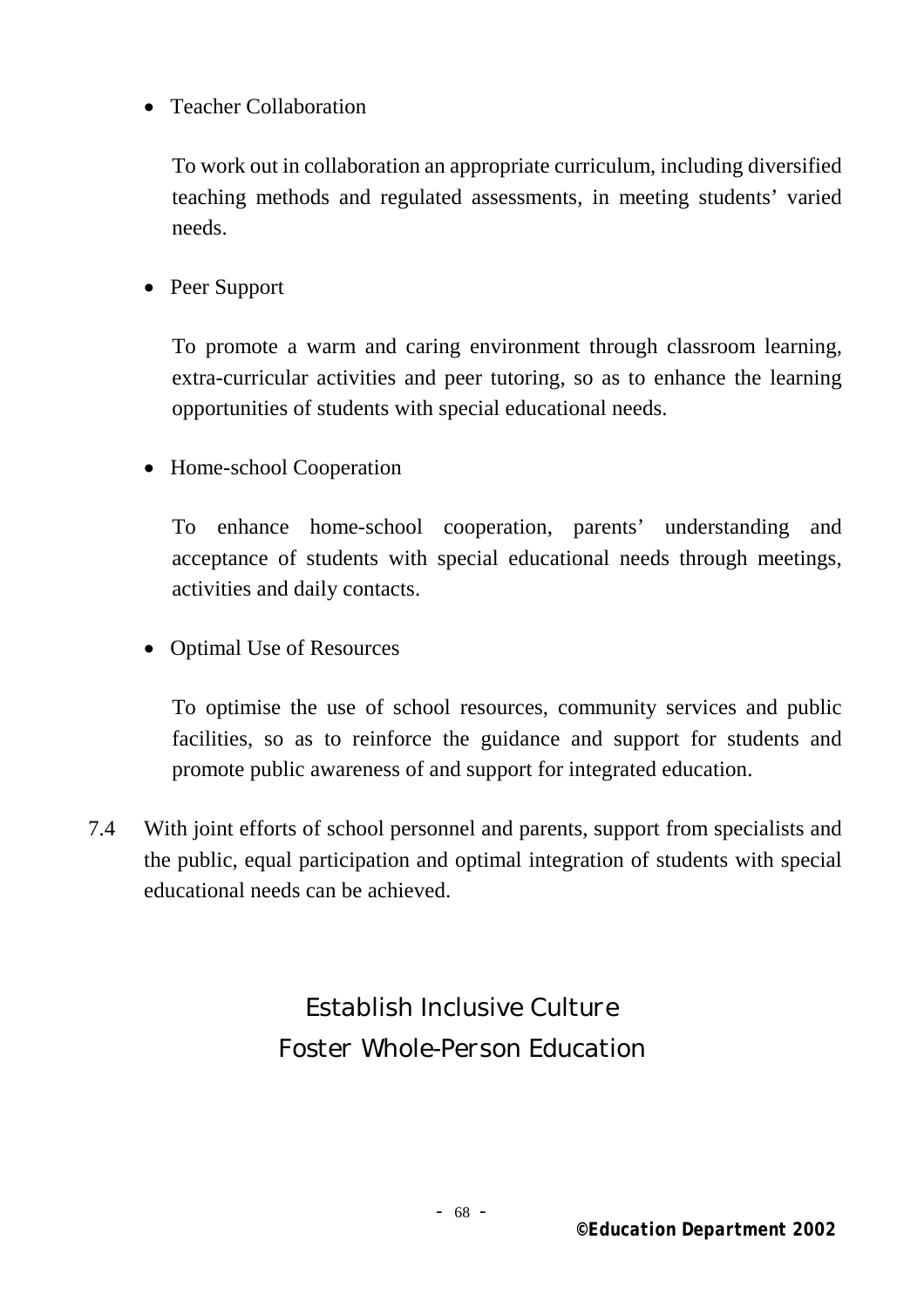# **Hong Kong Special Education Services**

# **Enquiry**

For further information on special education, please contact the Special Education Resource Centre:

| Tel No.: 2760 6203    |
|-----------------------|
| Fax No.: 2761 0976    |
| Web Site:             |
| http://www.ed.gov.hk  |
| Email: serc@ed.gov.hk |
|                       |

For enquiries on special education services, please contact the following special education services centres:

| <b>North Point</b>                       | Tel No. 2561 3441 |
|------------------------------------------|-------------------|
| <b>Special Education Services Centre</b> | Fax No. 2516 7854 |
| 323 Java Road, 3/F                       |                   |
| <b>North Point</b>                       |                   |
| Hong Kong                                |                   |
|                                          |                   |
| Perth Street                             | Tel No. 2760 6101 |
| <b>Special Education Services Centre</b> | Fax No. 2711 9644 |
| 6 Perth Street                           |                   |
| Homantin                                 |                   |
| Kowloon                                  |                   |
| Ha Kwai Chung                            | Tel No. 2307 6251 |
| <b>Special Education Services Centre</b> | Fax No. 2744 5315 |
|                                          |                   |
| 77 Lai Cho Road, 4/F                     |                   |
| Kwai Chung                               |                   |
| <b>New Territories</b>                   |                   |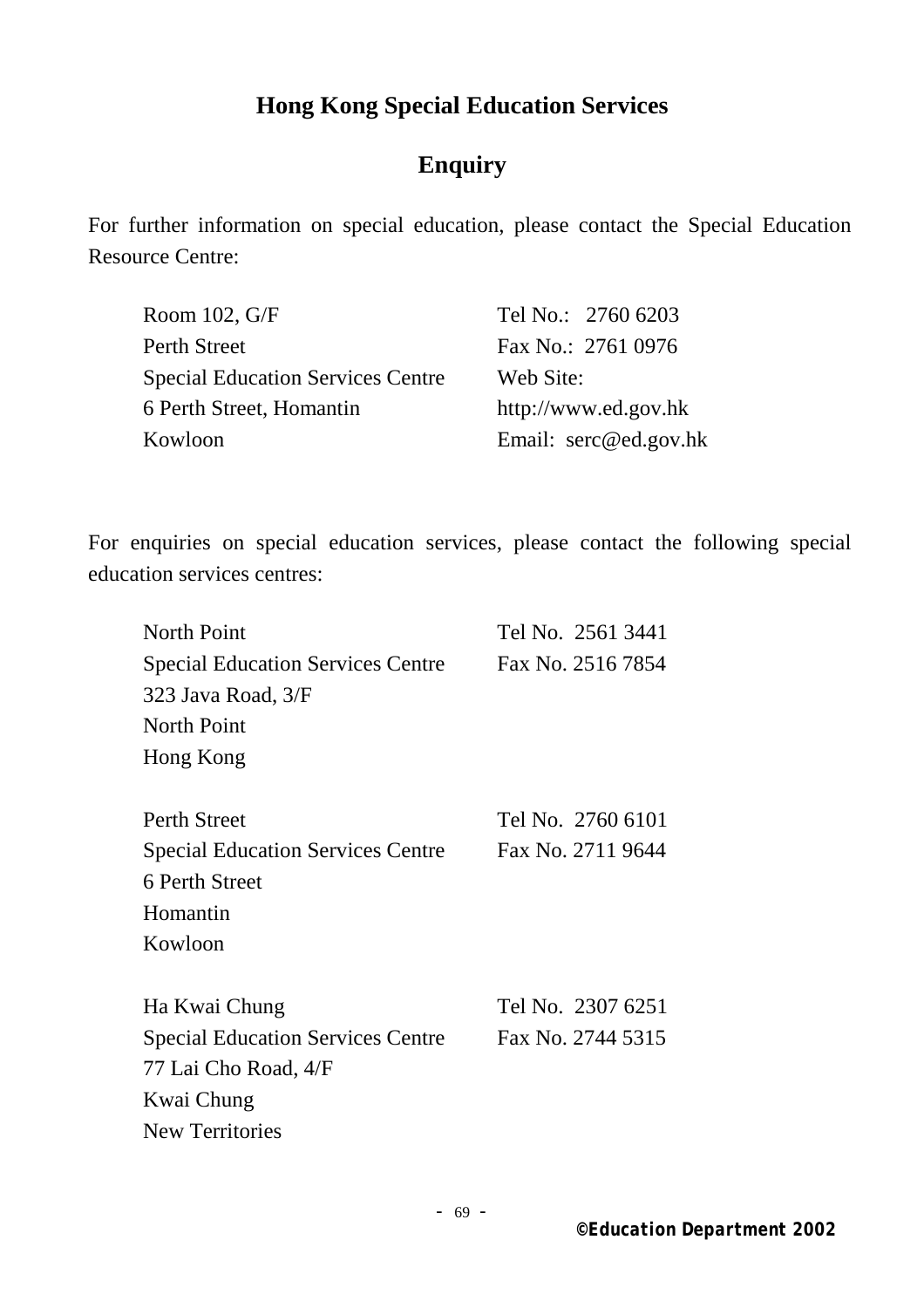#### **References**

- Education Commission (2000). Learning for life, learning through life reform proposals for the education system in Hong Kong. Hong Kong: Hong Kong Printing Department.
- Education Department (2000). Understanding and helping children with special educational needs (A guide for teachers)*.* Hong Kong: Hong Kong Printing Department*.*
- Equal Opportunities Commission (2001). Disability Discrimination Ordinance: Code of Practice on Education. Hong Kong: Equal Opportunities Commission.
- Hong Kong Government (1995). White Paper on Rehabilitation equal opportunities and full participation: a better tomorrow for all. Hong Kong: Hong Kong Printing Department.

 $(1996)$ 

 $(1996)$ 

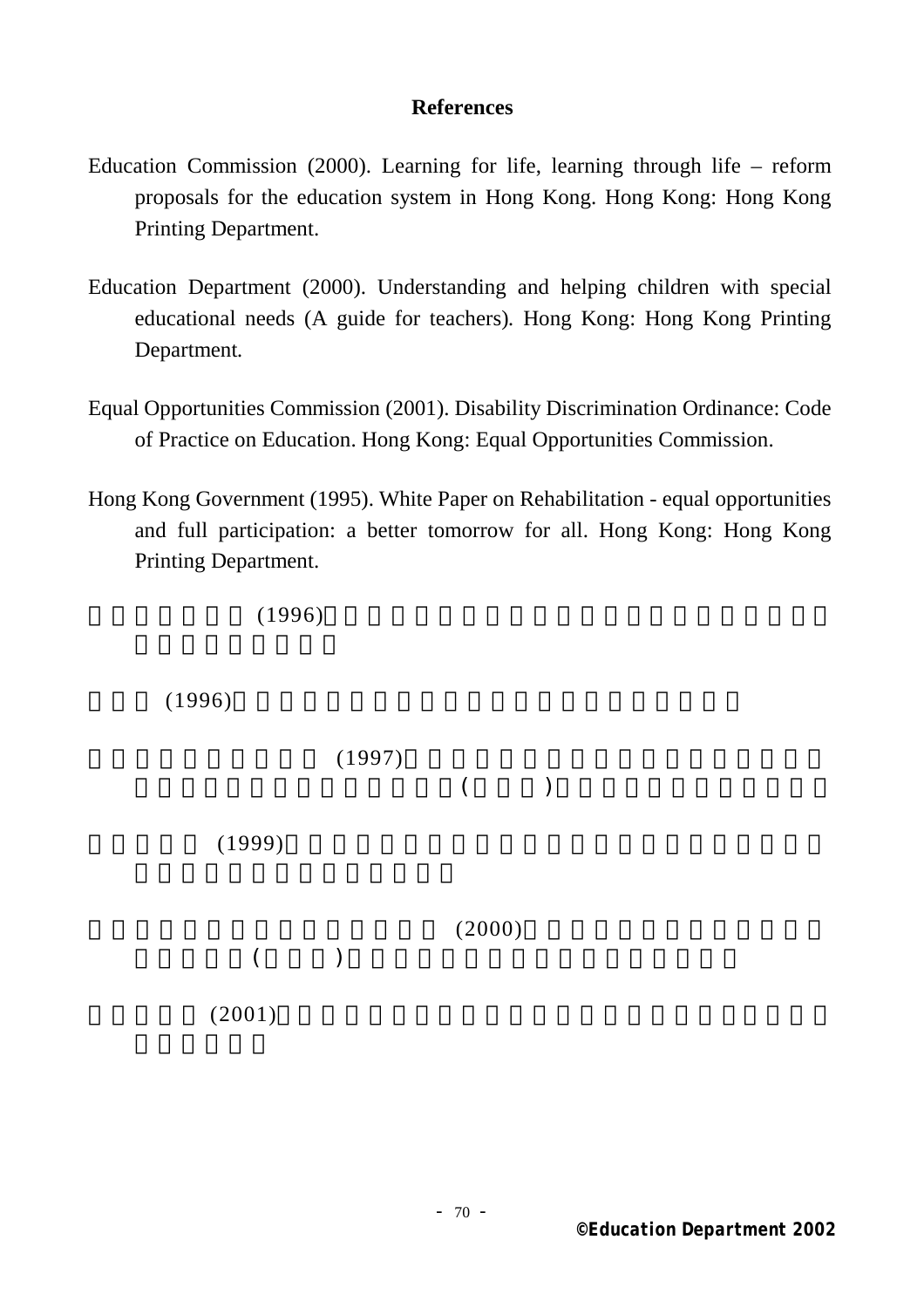Appendix I

# **Examples of Remarkable Success of Handicapped Persons**

- 1. With the help of textbooks and reference materials, teachers can instil in students a positive attitude towards disabled persons. They can help students realize how disabled persons worked strenuously to achieve success and eventually won recognition and acclaim. Some typical examples are:
	- *Ludwig van Beethoven*, with profound hearing loss, and yet his contribution to music is monumental.
	- *Thomas Alva Edison*, with hearing loss, and yet made important inventions in science.
	- *Helen Keller*, an outstanding writer with multiple handicaps in vision, hearing and speech.
	- *Franklin D Roosevelt*, a polio patient who later became the President of the United States of America.
	- *Christopher Brown*, a famous writer with cerebral palsy.
	- *Stephen Hawking*, a leading physicist with motor neuron disease.
	- *Erik Weihenmayer*, a mountaineer with visual impairment who reached the summit of Mt. Everest in 2001, and became the first sightless person ever to stand on the top of the world.
	- *Temple Grandin*, a scholar with autism, now Associate Professor of the University of Colorado.
	- *Hu Yi-zhou* (), mentally handicapped, gave his first performance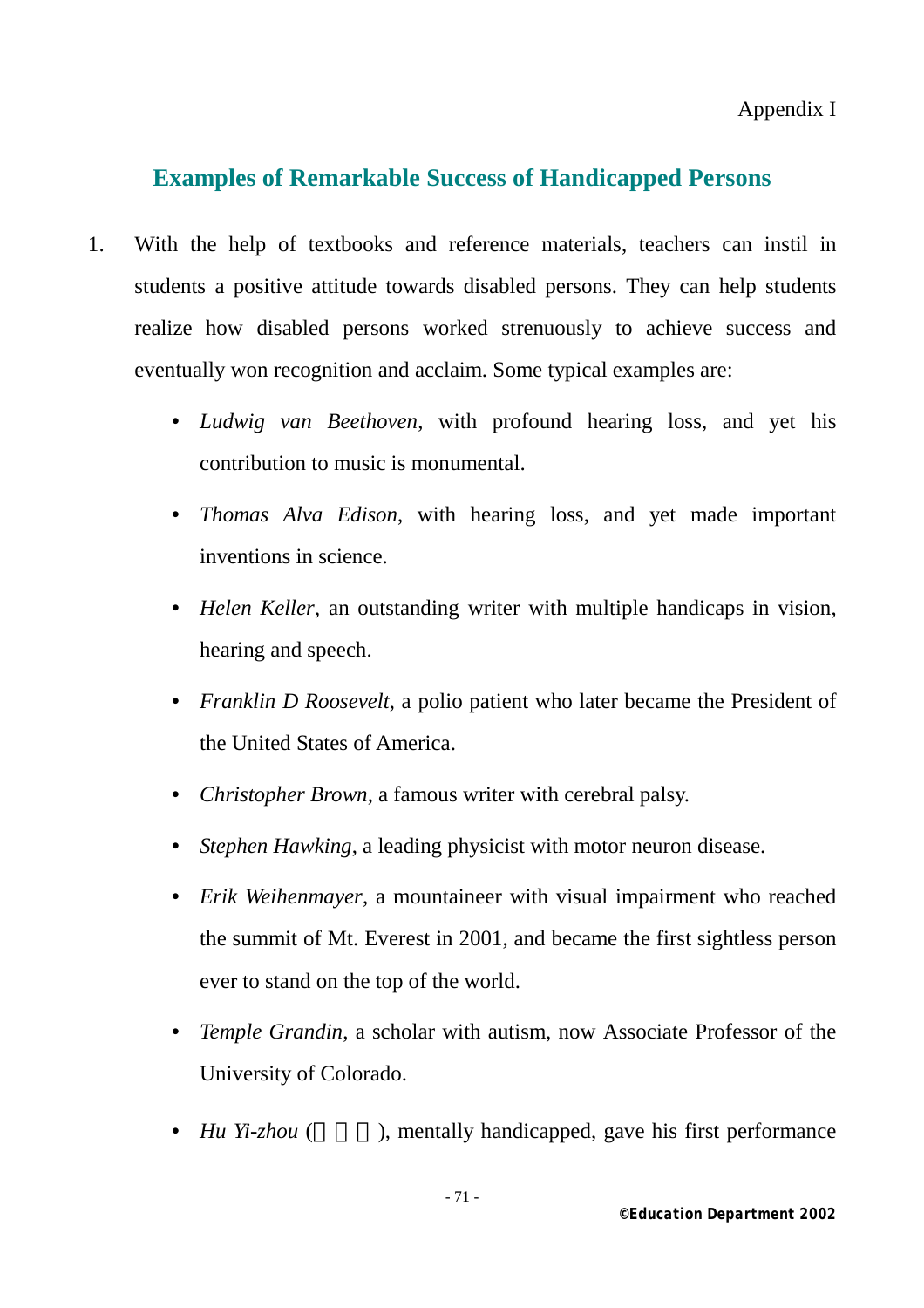as a conductor in China in 1999. He has since performed with over 10 Chinese and overseas philharmonic orchestras.

- *Hsing Lin Tsi* ( ), a famous writer of Taiwan who insisted on writing despite suffering from rheumatoid arthritis and paralysis. With a positive and optimistic attitude in life, Hsing set up the Eden Disabled Trust Fund Committee to look after the welfare of the disabled.
- *Stevie Wonder, Ray Charles, Jose Feliciano* and *Andrea Bocelli* are blind musicians.
- 2. In Hong Kong, many disabled persons have achieved great success and made remarkable contributions to academic studies, professional development, artistic creation and social services. The performance of our disabled athletes is also outstanding in many international competitions.
	- *Dr Stevenson Fung* (  $\blacksquare$  ), visually impaired, was awarded Doctor of Science by the University of Oxford and is now a lecturer of the University of Hong Kong.
	- *Leung Tsau-tin* (), visually impaired, set up the world's first daily newspaper for the blind in 1990 and now the Division Head (Rehabilitation) of the Hong Kong Society for the Blind.
	- *Chong Chan-yau* ( ), visually impaired, graduated from the University of Hong Kong, and obtained a Master Degree in Britain. He was selected one of the 10 Outstanding Young People in Hong Kong in 1991 and is now the Executive Director of Oxfam Hong Kong.
	- *©Education Department 2002*  - 72 - • *Vincent Mok Wai-sun* (  $\qquad$  ), mentally handicapped, set up the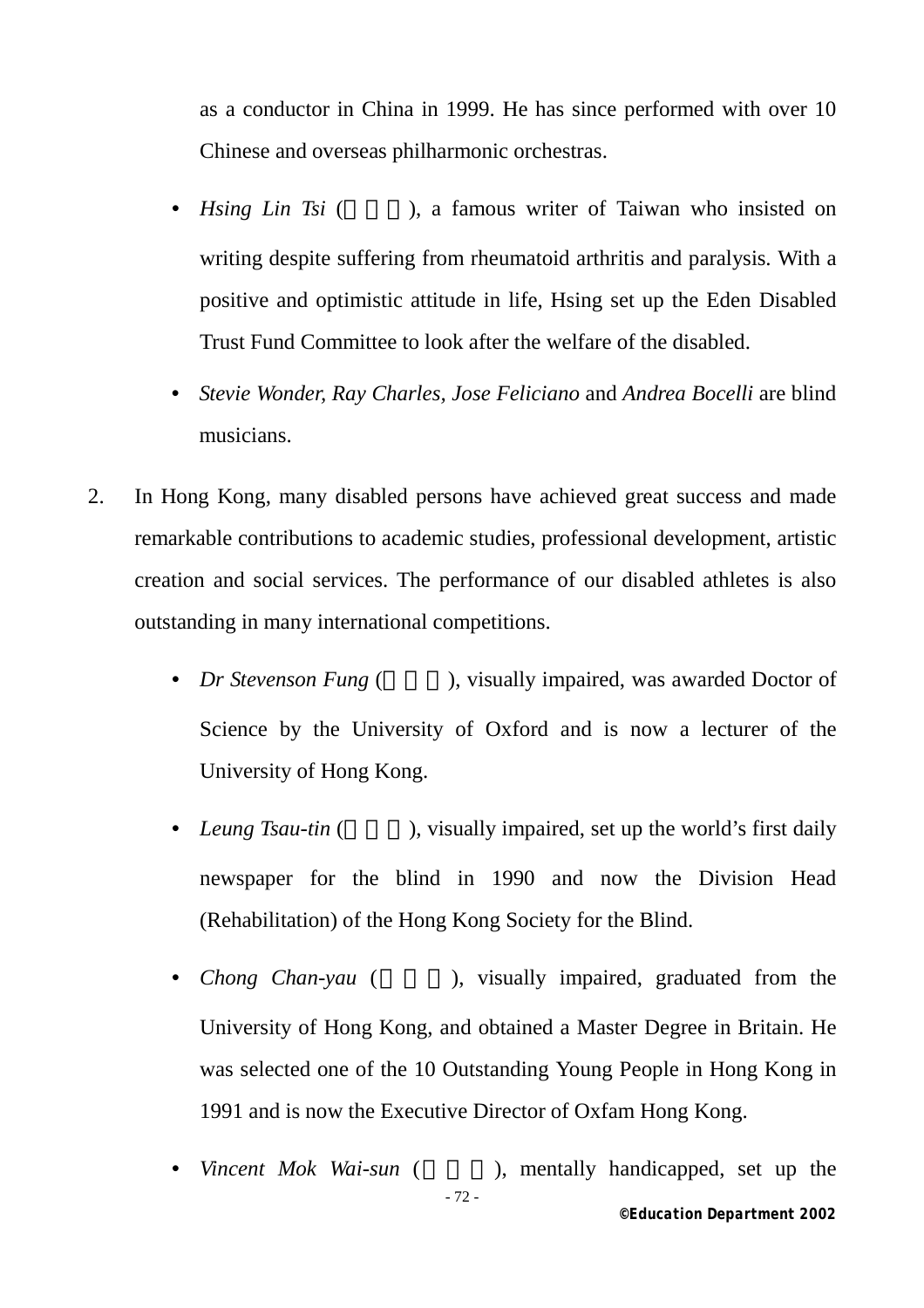Chosen Power, the first self-help organization of mentally handicapped persons in Asia in 1995. Mok is the President of this organization till now.

- *Benny Cheung Wai-leung* (  $\ldots$  ), won 4 gold medals of wheelchair fencing in the 1996 Paralympics, and was appointed the Sports Ambassador of Hong Kong in 1997. Cheung was selected one of the 10 Outstanding Young People of the World in 1998.
- *Liu Tung-mui* (), a painter with cerebral spasm, published her Album of Paintings in 1998. Liu has held many art exhibitions and participated in the International Festival of Arts with the Disabled.
- *Fung Ying-ki* (), a contestant of wheelchair fencing who won a gold medal of Foil in the Paralympics in 1998 and a gold medal in the World Cup International Garda in 1999. Fung was awarded the Medal of Honour for his outstanding achievement by the Government of the Hong Kong Special Administrative Region.
- *So Wah-wai* (  $\blacksquare$  ), an athlete who has won many gold medals in the Disability World Athletics Championship and the Disability Europe Athletics Championship. He has set two world records and was awarded the prize of Hong Kong Outstanding Leader in 2000.
- *Dr Margaret Chung* (), a patient of lupus erythematosus with a doctorate in Chemistry. Currently Honorary President of the Regeneration Society, Dr Chung adopts a positive attitude after contracting the disease. She assists people with chronic diseases to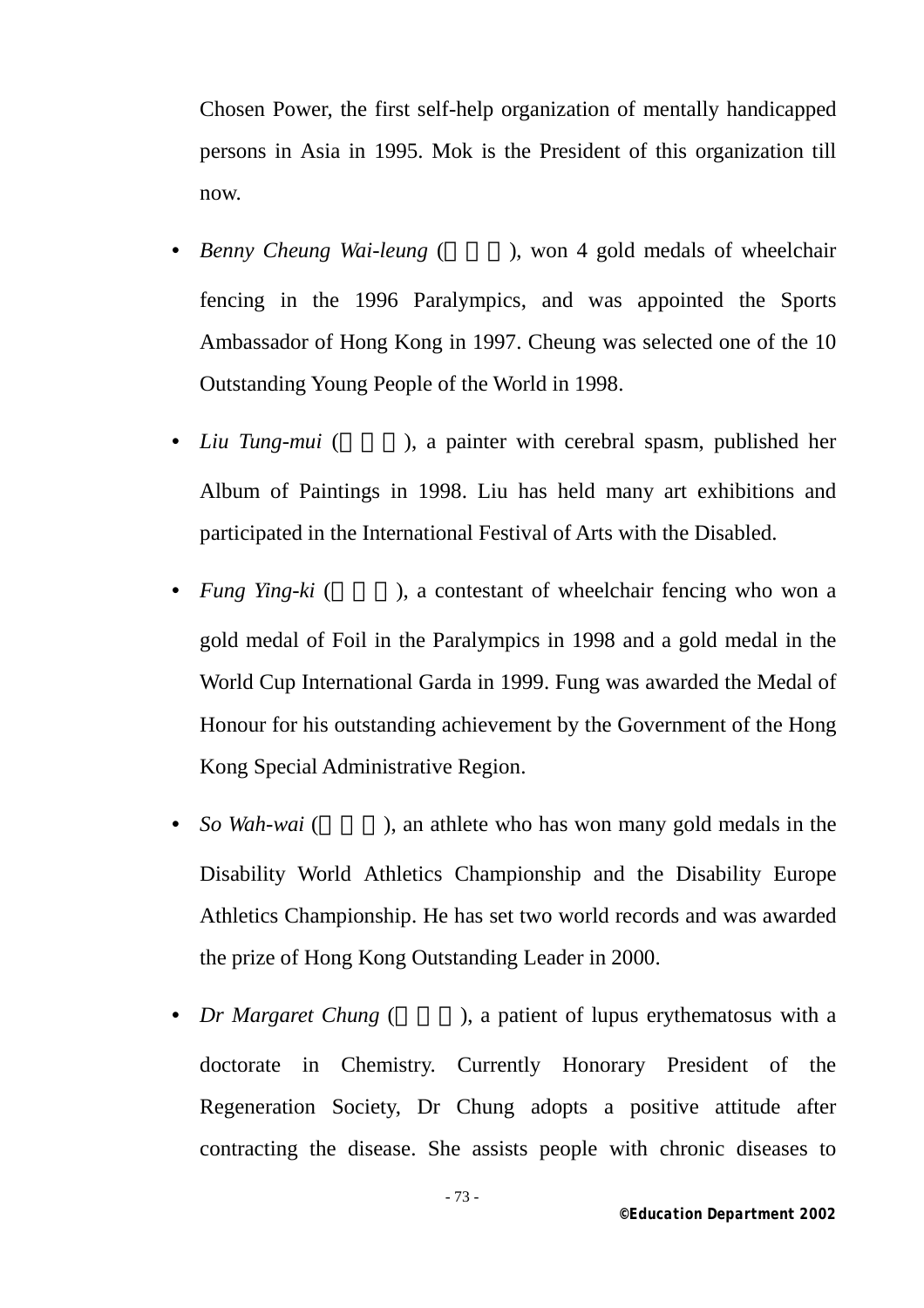overcome difficulties and rebuild confidence.

- 3. The Ten Outstanding Disabled Persons Awards are awarded to disabled persons in recognition of their outstanding achievements. The Selective Placement Division of the Labour Department also runs the Outstanding Disabled Employees Award to commend disabled employees with outstanding performance.
- 4. With strong determination and tenacity, many disabled students overcome great difficulties and hardship and eventually achieved remarkable success in academic studies, sports as well as development of personal interests and potentials.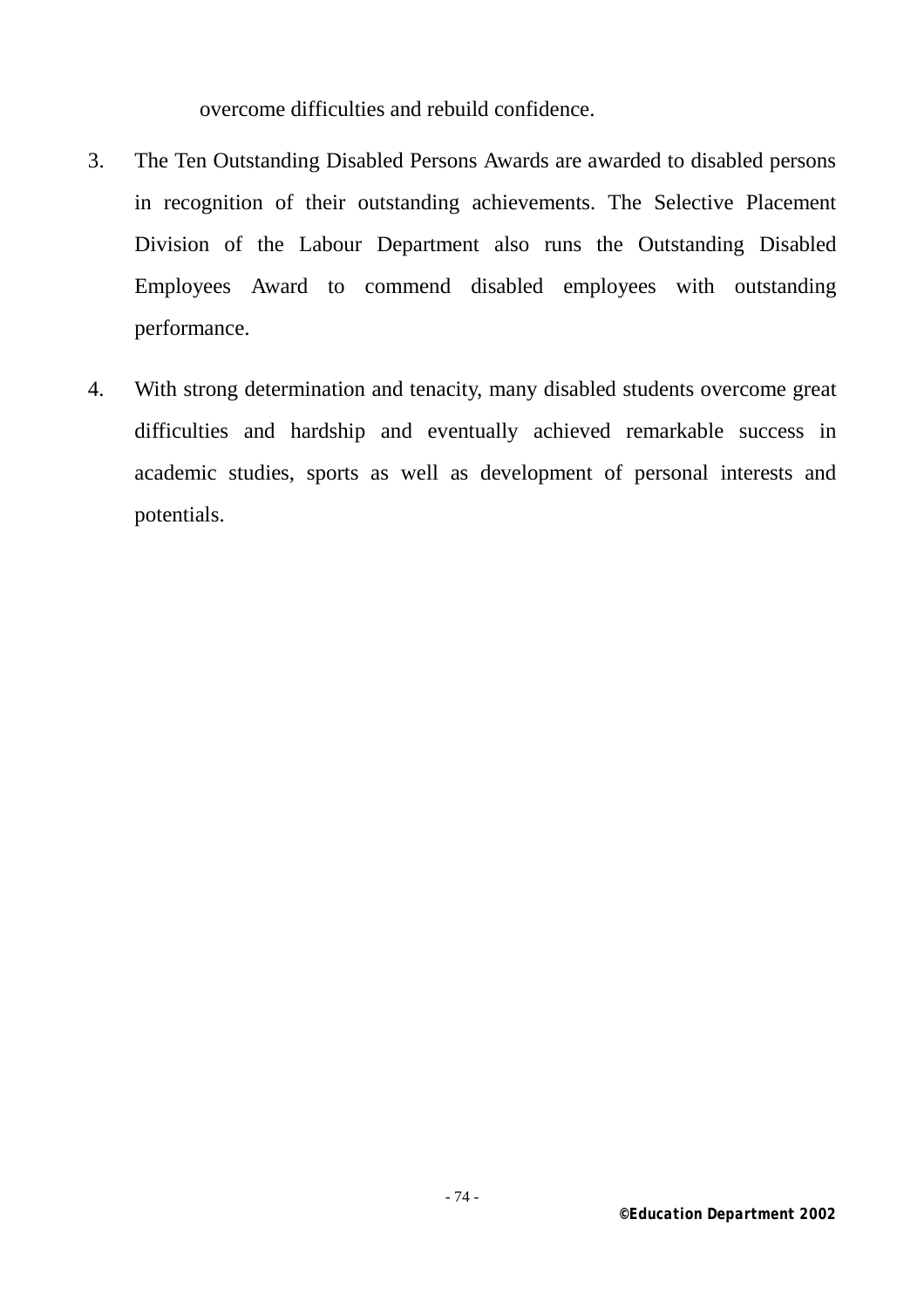Appendix 2

# **Supplementary Teaching Materials and Resources**

The Special Education Resource Centre provides the following items for reference:

- (I) Leaflets, pamphlets, curriculum guides and teaching kits issued by the Education Department:
- 1. Information Sheet on Special Education 2. Information Sheet on Special Education Services  $3.$  4. 身體弱能學童輔導教學服務簡介 5. 匡導班簡介 6. 言語治療服務組  $7.$  $8$  9. 如何協助子女有效學習 10. 11. 12. 13.  $14.$ 15. 16. 17. 你孩子的聽覺有問題嗎 18. 19.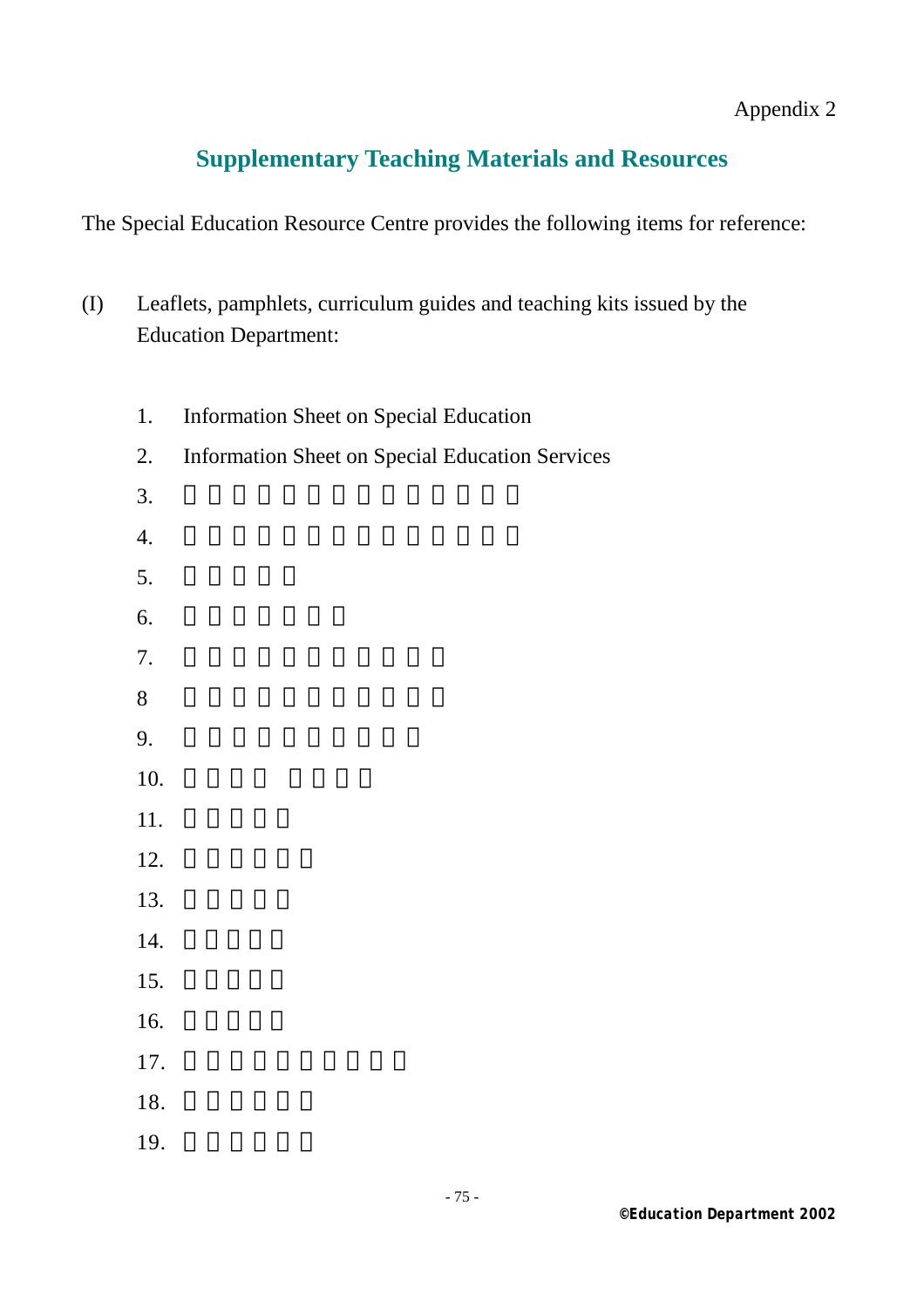| 20. |                                                                |        |
|-----|----------------------------------------------------------------|--------|
| 21. |                                                                |        |
| 22. |                                                                |        |
| 23. |                                                                |        |
| 24. | Guide to Curriculum for Hearing Impaired Children (1996)       |        |
| 25. | Guide to Curriculum for Visually Impaired Children (1996)      |        |
| 26. | Guide to Curriculum for Mentally Handicapped Children (1997)   |        |
| 27. | (1997)                                                         |        |
| 28. | (1997)                                                         |        |
| 29. | Guide to Curriculum for Maladjusted Children (1998)            |        |
| 30. | Guide to Curriculum for Physically Handicapped Children (1999) |        |
| 31. | (1999)                                                         |        |
| 32. | (1999)                                                         |        |
| 33. | Towards Integration CD-ROM (2000)                              |        |
| 34. | (2000)                                                         |        |
| 35. | (2000)                                                         |        |
| 36. | (2001)                                                         |        |
| 37. |                                                                | (2001) |
| 38. | (2001)                                                         |        |
| 39. | (2001)                                                         |        |
| 40. | (2001)                                                         |        |
| 41. | (2002)                                                         |        |
| 42. | (2002)                                                         |        |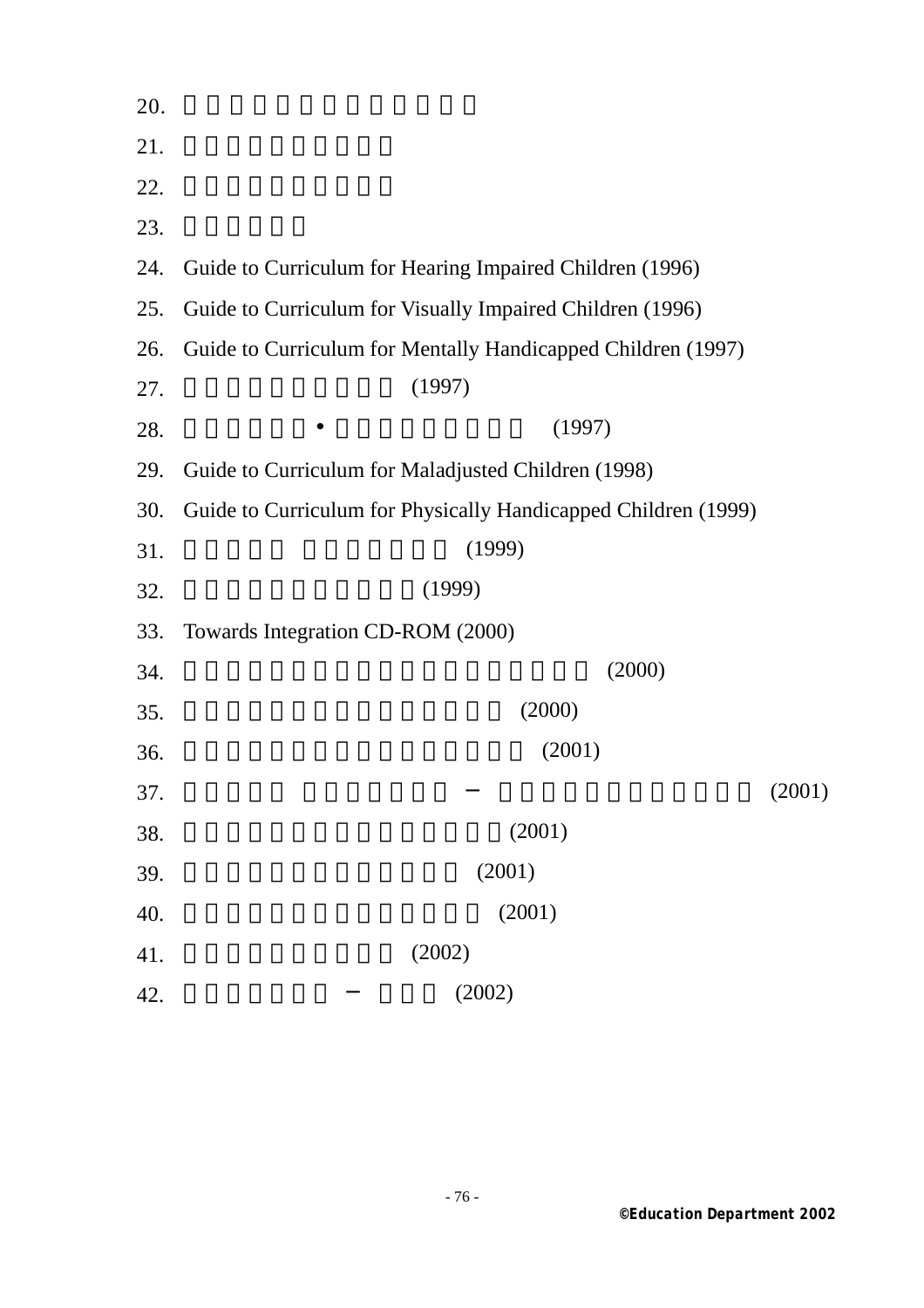### **(II) Others**

- 1. White Paper on Rehabilitation Equal Opportunities and Full Participation: A Better Tomorrow for All (1995)
- 2. Report of the Board of Education Sub-committee on Special Education (1996)
- $3.$  (1996)
- 4. a a  $1-4$  (1997)
- $5.$  (1998)
- 6. 香港痙攣協會《協助學前兒童智能發展手冊》1-17 (1999)
- $7.$  /  $/$ 
	- 8. Health and Welfare Bureau, Hong Kong Government: Hong Kong Rehabilitation Programme Plan (1998/99-2002/03) (1999)
- $9.$

(2000)

- 侏羅紀公園歷險記
- $\bullet$  and  $\bullet$  and  $\bullet$  and  $\bullet$
- 大小貓咪破奇案

- 
- $10.$   $(2000)$
- $11.$

- $(2000)$  $(2000)$
- $12.$  2000  $(2000)$ 
	- $13.$  (2001)
	- 14. Equal Opportunities Commission: Disability Discrimination Ordinance Code of Practice on Education (2001)
	- 15. Chinese and English journals related to special education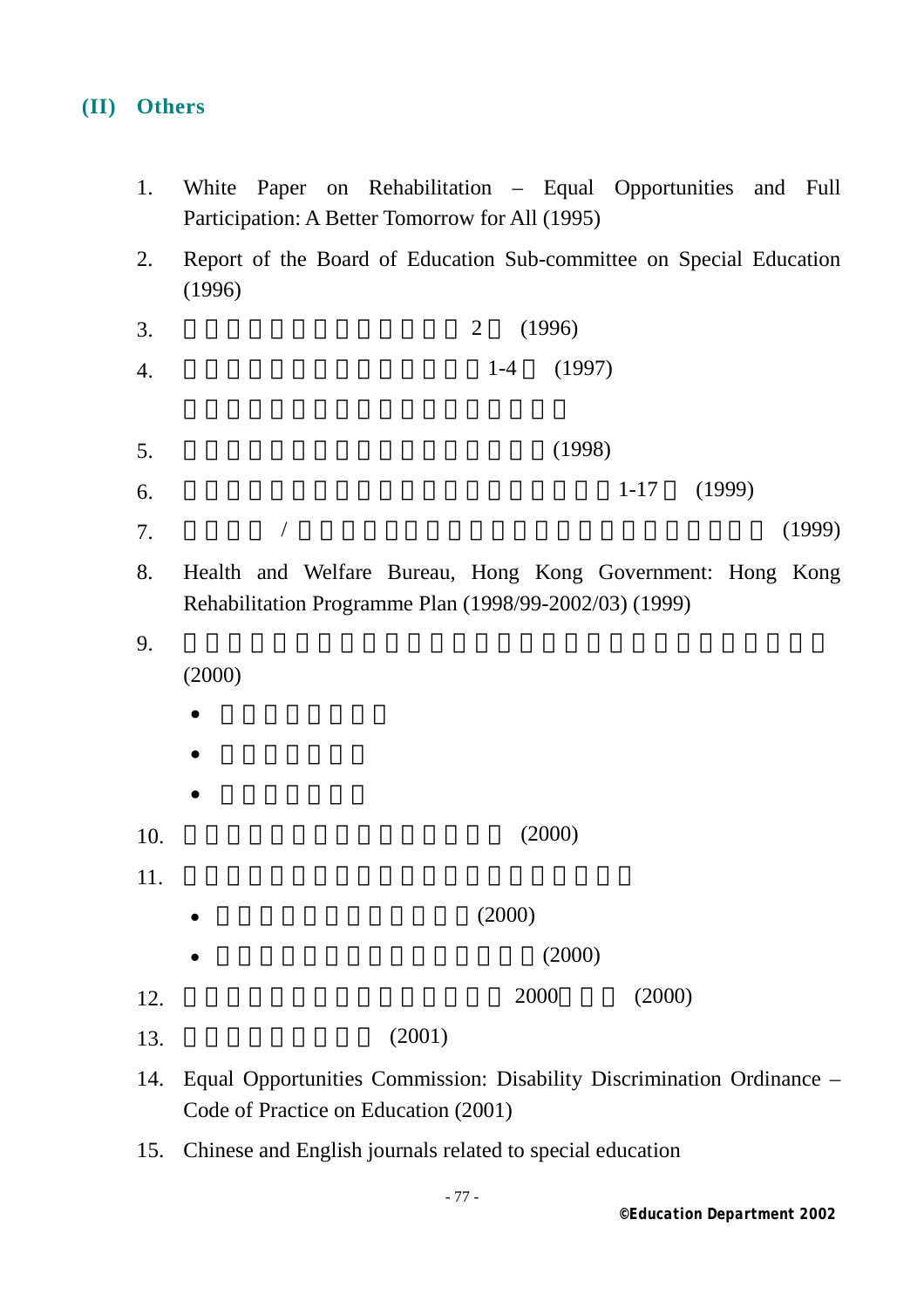$\bullet$  ( )  $\bullet$  and  $\bullet$  and  $\bullet$  and  $\bullet$  and  $\bullet$  and  $\bullet$  and  $\bullet$  and  $\bullet$  and  $\bullet$  and  $\bullet$  and  $\bullet$  and  $\bullet$  and  $\bullet$  and  $\bullet$  and  $\bullet$  and  $\bullet$  and  $\bullet$  and  $\bullet$  and  $\bullet$  and  $\bullet$  and  $\bullet$  and  $\bullet$  and  $\bullet$  and  $\bullet$  and  $\bullet$ 

- 
- 
- Journal of Visual Impairment & Blindness (American Foundation for the Blind)
- Journal for the Education of the Gifted (The Council of Exceptional Children)
- Focus on Autism & Other Developmental Disabilities (PRO-ED)
- Journal of Speech, Language, and Hearing Research (American Speech-Language-Hearing Association)
- Dyslexia: An International Journal of Research and Practice (BDA)
- Journal of Learning Disabilities (PRO-ED)
- Pediatric Rehabilitation (Taylor & Francis)
- The Journal of Child Psychology and Psychiatry and Allied Disciplines (Cambridge University Press)
- International Journal of Inclusive Education (Taylor  $&$  Francis)
- Journal of Emotional & Behavioral Disorder (PRO-ED)
- Special Children (Questions Publishing)
- Mental Retardation in Developmental Disabilities Research Reviews (John Wiley & Sons, Inc.)
- <sup>z</sup> Professional School Counseling (American School Counselor Association)
- The Journal of Special Education (PRO-ED)
- Remedial  $&$  Special Education (PRO-ED)
- $\bullet$  Educational Psychology in Practice (Taylor & Francis)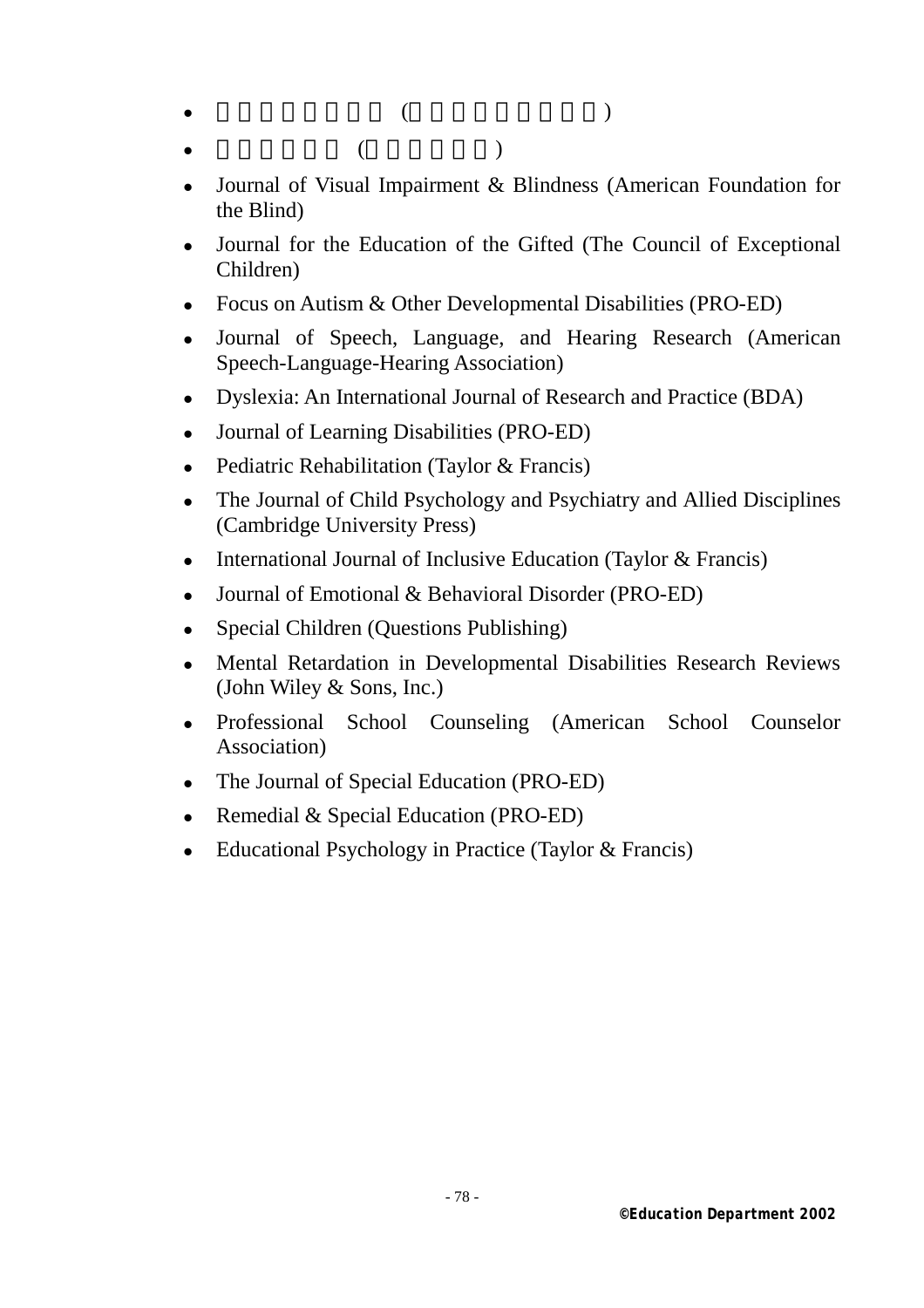# **Web Sites Related to Special Education**

### **(I) Special Educational Needs**

- 1. Special Educational Needs Section, Curriculum Development Institute (  $\overline{R}$ http://cd.ed.gov.hk/sen/cindex.htm
- 2. Special Education Resource Centre ( $\blacksquare$ ) http://www.ed.gov.hk
- 3. Special Education Society of Hong Kong (Separation 1) http://seshk.org/hk
- 4. China Online for the Special Needs (exceptional special Needs (approximately separately separately separately separately separately separately separately separately separately separately separately separately separately http://www.specialneeds.org.cn
- 5. The British Columbia Ministry of Education http://www.bced.gov.bc.ca/specialed/docs.htm
- 6. Accommodations for Students with Disabilities National Center on Educational Outcomes (NCEO) Special Topic Areas http://www.coled.umn.edu/nceo
- 7. Do2Learn Autism & Learning Disability Child Education http://www.do2learn.org
- 8. Special Education http://www.educationnews.org/SpecialEd.htm
- 9. Centre for Special Needs and Studies in Inclusive Education http://www.ied.edu.hk/csnsie
- 10. HKIEd Library Internet Resources Special Education http://www.lib.ied.edu.hk/resources/special.htm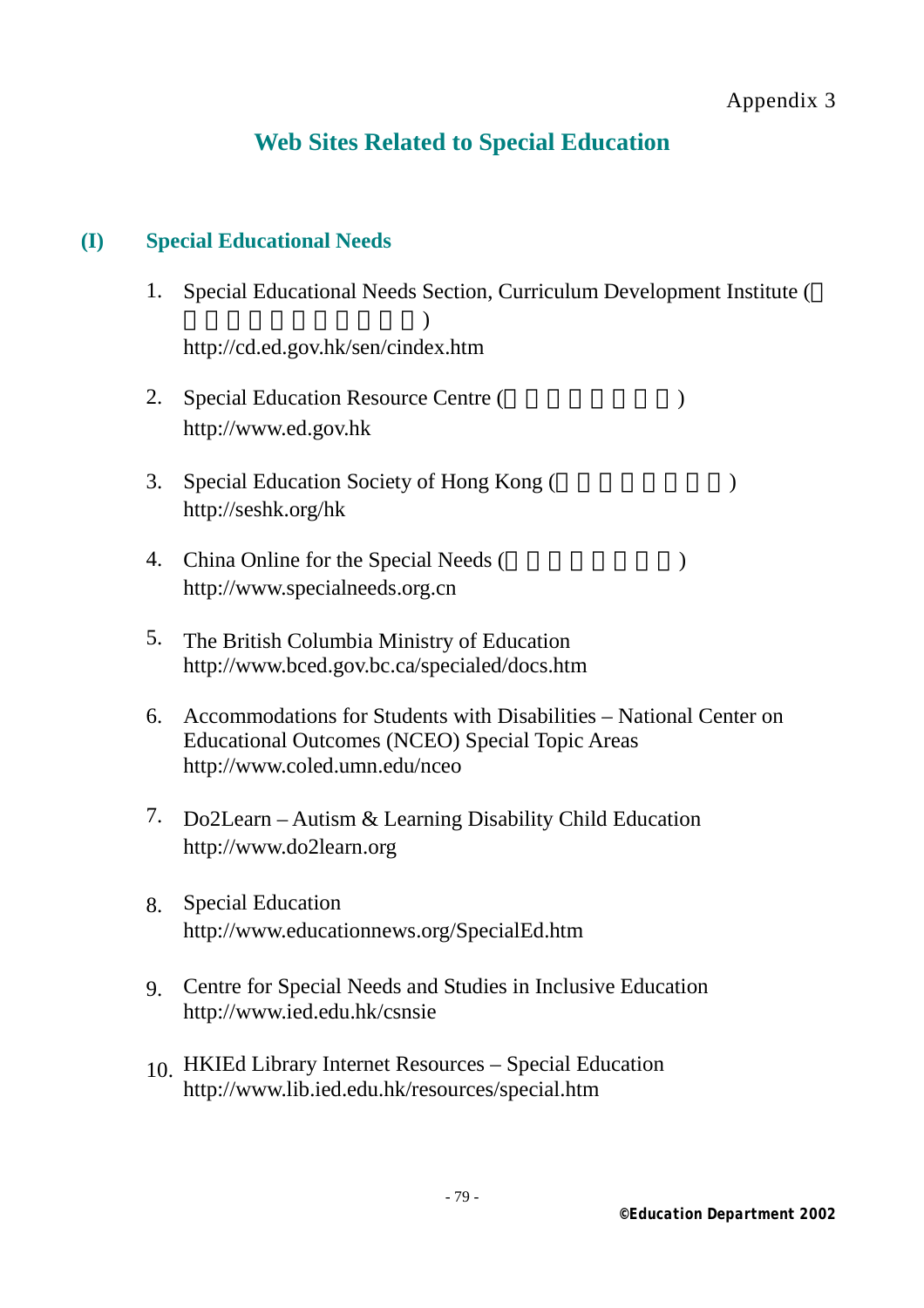- 11. Special Education Teachers Helping Teachers http://www.pacificnet.net./~mandel/SpecialEducation.html
- 12. Special Needs Network (SNN) http://www.snn.org.hk
- 13. Special Needs Opportunity Windows (SNOW) http://snow.utoronto.ca/best/accommodate/index.html

### **(II) Hearing Impairment**

 1. Children's Hearing Foundation (Helping Deaf Children Learn to Listen and Speak)

 $($ 

http://www.chfn.org.tw

- 2. Taiwan Provincial Taichung School and Education Resource for the Deaf  $($ http://www.thdf.tc.edu.tw
- 3. Auditory-Verbal International http://auditory-verbal.org
- 4. British Association of Teachers of the Deaf http://www.batod.org.uk
- 5. Learning to Listen Foundation http://www.learningtolisten.org
- 6. Oral Deaf Education http://www.oraldeafed.org
- 7. American Speech-Language-Hearing Association (ASHA) http://www.professional.asha.org
- 8. Self Help for Hard of Hearing People (SHHH) http://www.shhh.org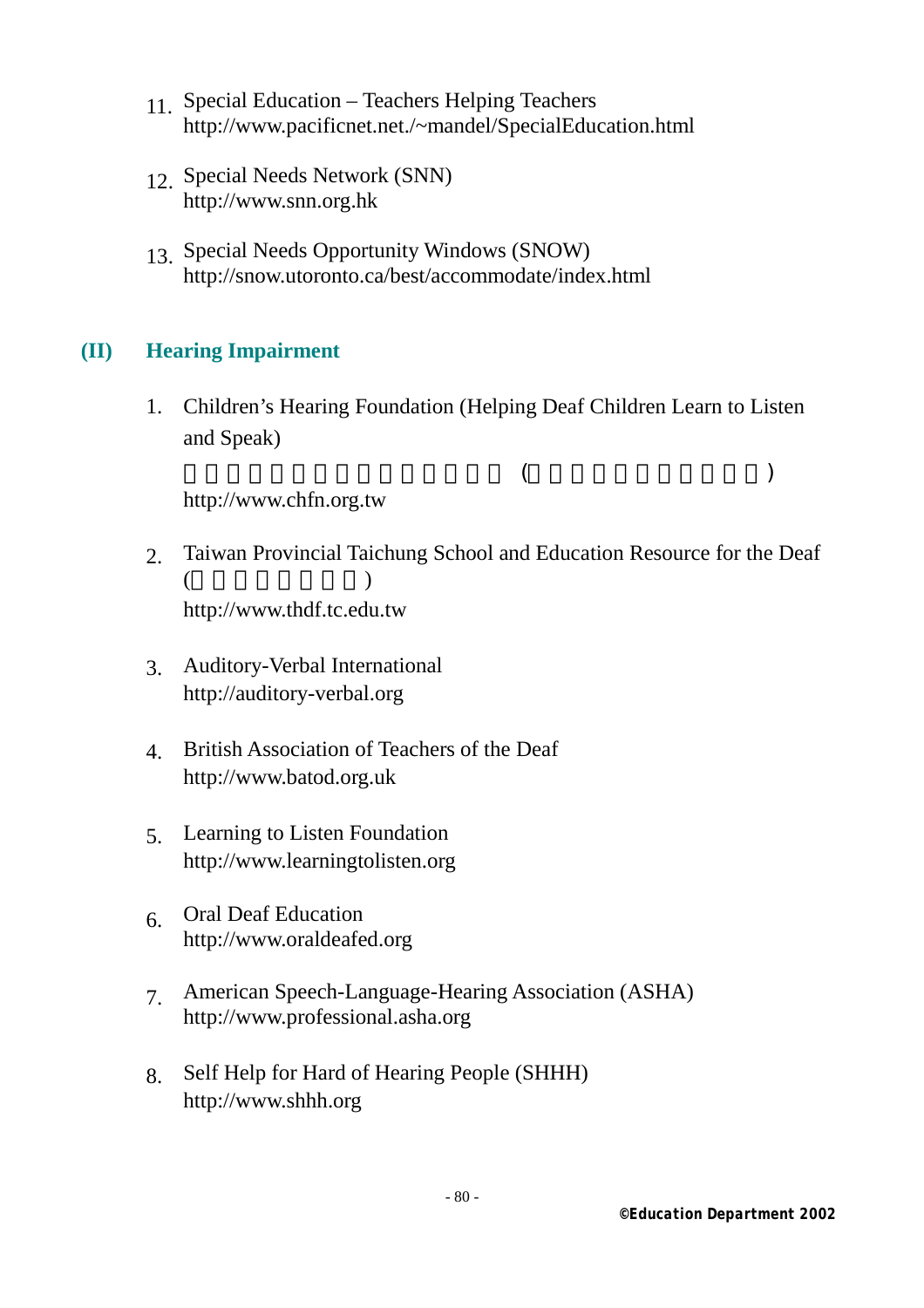## **(III) Visual Impairment**

- 1. National Taichung School for the Visually Impaired  $($ http://www.cmsb.tcc.edu.tw
- 2 Children with Special Needs http://www.children-special-needs.org
- 3 Various World Wide Websites: Blind & Visually Impaired Handicapped http://www.dpa.org.sg/VH
- 4 Tips on How to Communicate & Comply Effectively with Deaf-Blind http://www.dpa.org.sg/VH/tips.htm
- 5 Help Me See http://www.helpmesee.net
- 6 Blindness Resource Center: A Service of the New York Institute for Special Education http://www.nyise.org/blind.htm
- 7 Visually Impaired Special Education Department, University of Virginia http://teis.virginia.edu/curry/dept/cise/ose/categories/vi.html
- 8 Overview on Deaf-Blindness http://www.tr.wosc.osshe.edu/dblink/ovrview2.htm

### **(IV) Physical Handicap**

- 1. Cerebral Palsy (  $\qquad \qquad$  ) http://www.cpcare.com
- 2. Hong Kong Spastic Association Conductive Education ( )  $($   $-$  ) http://www.spastic.org.hk
- $3.$ http://140.116.60.95/~mark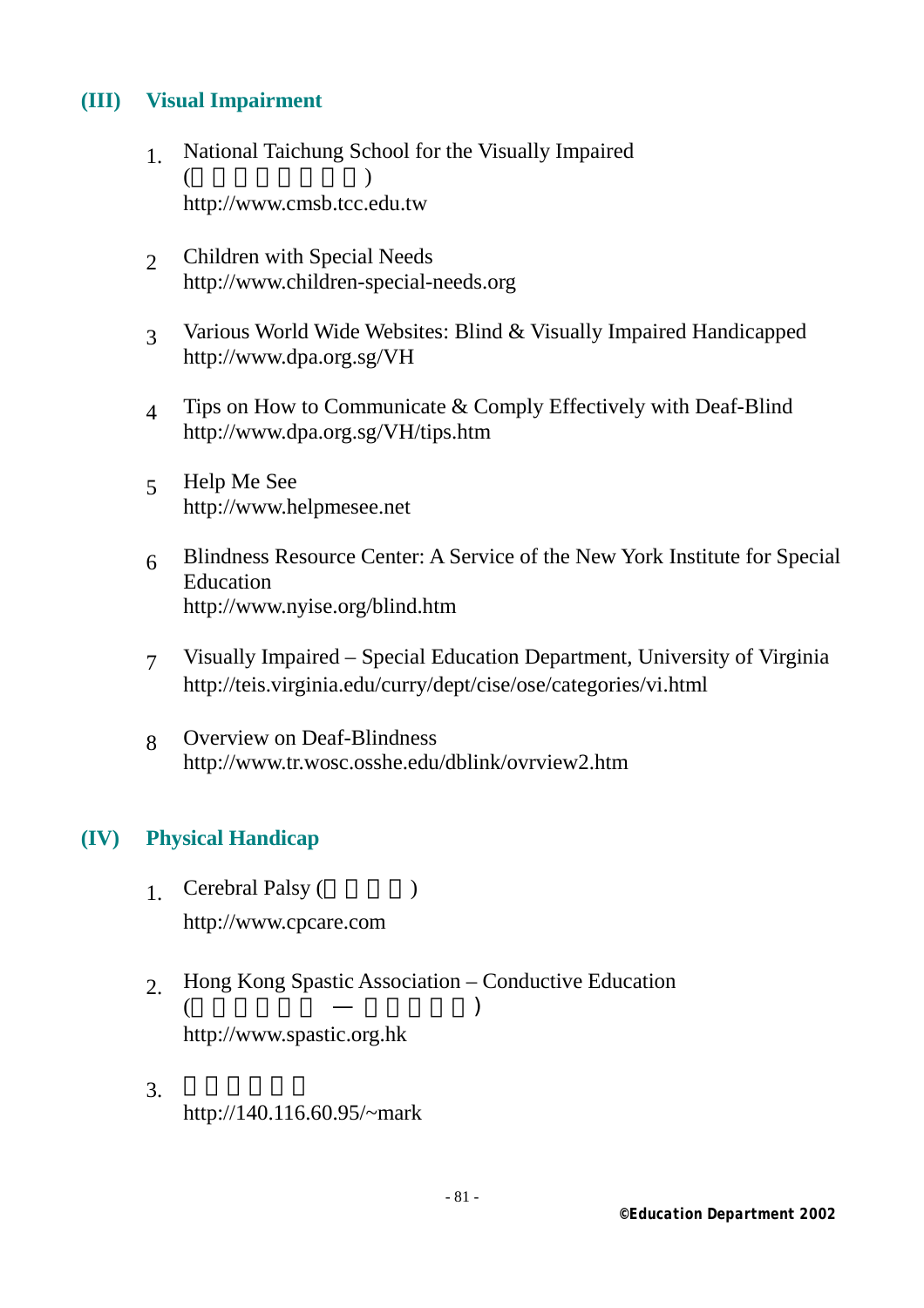4. Awareness of Chronic Health Conditions: What the Teacher Should Know http://www.bced.gov.bc.ca/specialed/awareness/contents.htm

## **(V) Mental Handicap**

- 1. 香港唐氏綜合症協會 http://www.healthbasic.com/downsyndrome
	- 2. Heep Hong Association (a) http://www.heephong.org
	- 3. Hong Kong Joint Council of the Parents of the Mentally Handicapped (  $\overline{\phantom{a}}$ http://www.hkjcpmh.org.hk
	- 4 Hong Chi Association (a) http://www.hongchi.org.hk
	- 5. Parents' Association for Persons with Intellectual Disability  $($   $)$ http://www.papmh.org.tw
	- $6.$  Special Education WWW ( $\qquad \qquad$ ) http://www.spc.ntnu.edu.tw
	- 7. Arbao's Paradise (The Society of Arbao's Paradise (Company) http://192.192.59.7
	- 8. The National Down Syndrome Society http://www.ndss.org

### **(VI) Emotional and Behavioural Disorders**

1.  $($  /  $)$ http://www.dale.nhctc.edu.tw

> 2. Discipline Resource from the MASTER Teacher http://www.disciplinehelp.com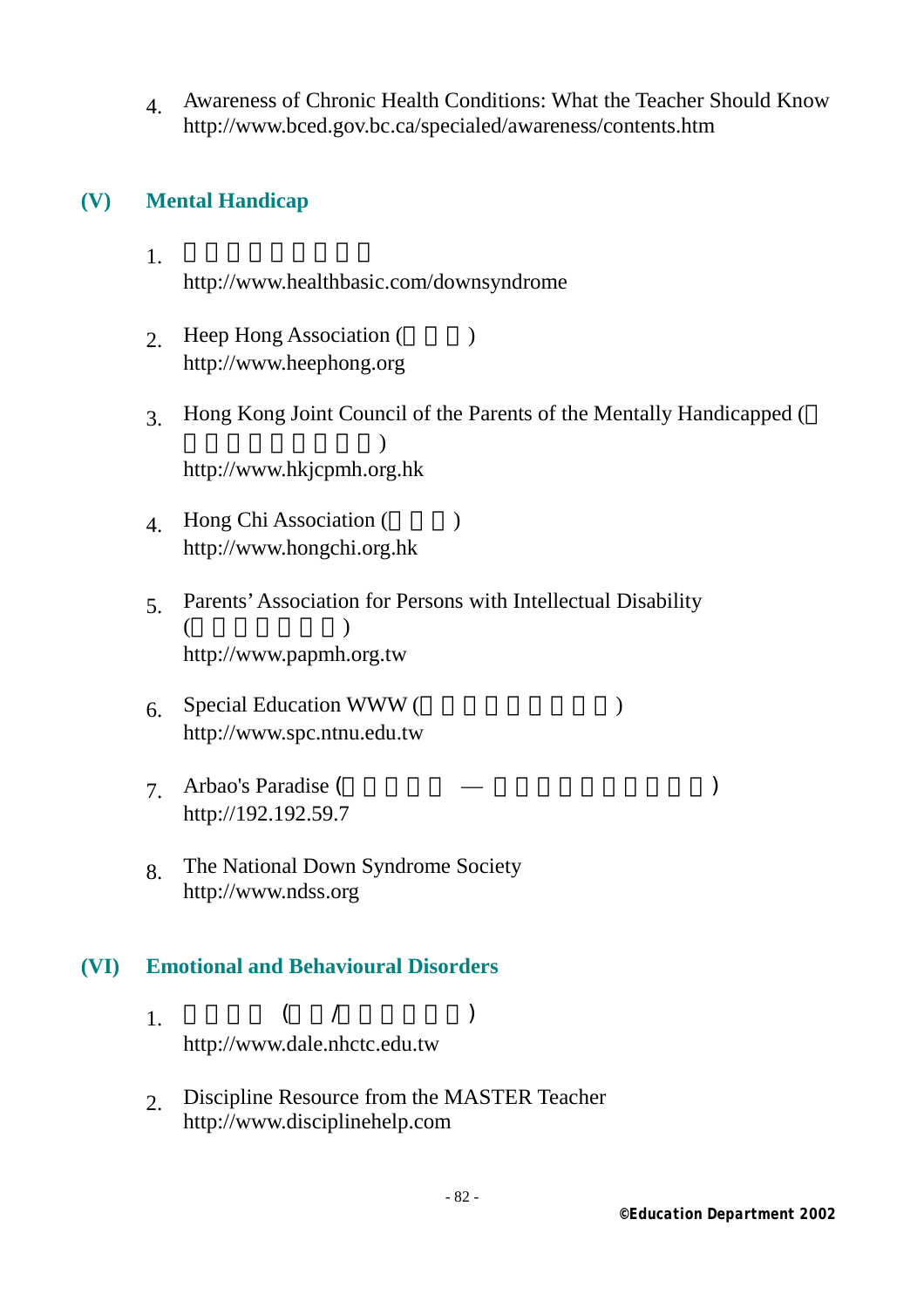- 3. Outdoor Education for Behavior Disordered Students http://www.ed.gov/databases/ERIC\_Digests/ed261811.html
- 4. Manitoba Education Training & Youth-Behaviour Intervention Planning http://www.edu.gov.mb.ca/metks4/instruct/specedu/bip

## **(VII) Attention Deficit and Hyperactive Disorders**

- 1 Hyperactive Children (and  $\overline{)$ ) http://www.contest.edu.tw/86/4/powerkinds/index.htm
- 2. Attention Deficit Disorder Help in the Classroom for Teachers http://add.about.com/cs/forteachers/index.htm
- 3. List of Appropriate School-based Accommodations & Interventions http://www.add.org/content/school/list.htm
- 4. Attention Deficit Hyperactivity Disorder On-line Community http://www.adhd.com
- 5. Mental Health Disorder & Conditions http://athealth.com/consumer/Disorders/ADHD.html
- 6. ADHA Owner's Manual http://edutechsbs.com/adhd
- 7. School Support for LD and ADD Learners http://www.iser.com/RLACarticle2.html

### **(VIII) Autism**

- 1. Autism Hong Kong  $($ http://www.autism-hongkong.com
- 2. Autism Society of Taiwan, R.O.C. (
Here are not been also been also been also been also been also been also been also been also been also been also been also been also been also been also been also been also been also b http://www.autism.org.tw
- $3.$ http://www.fact.org.tw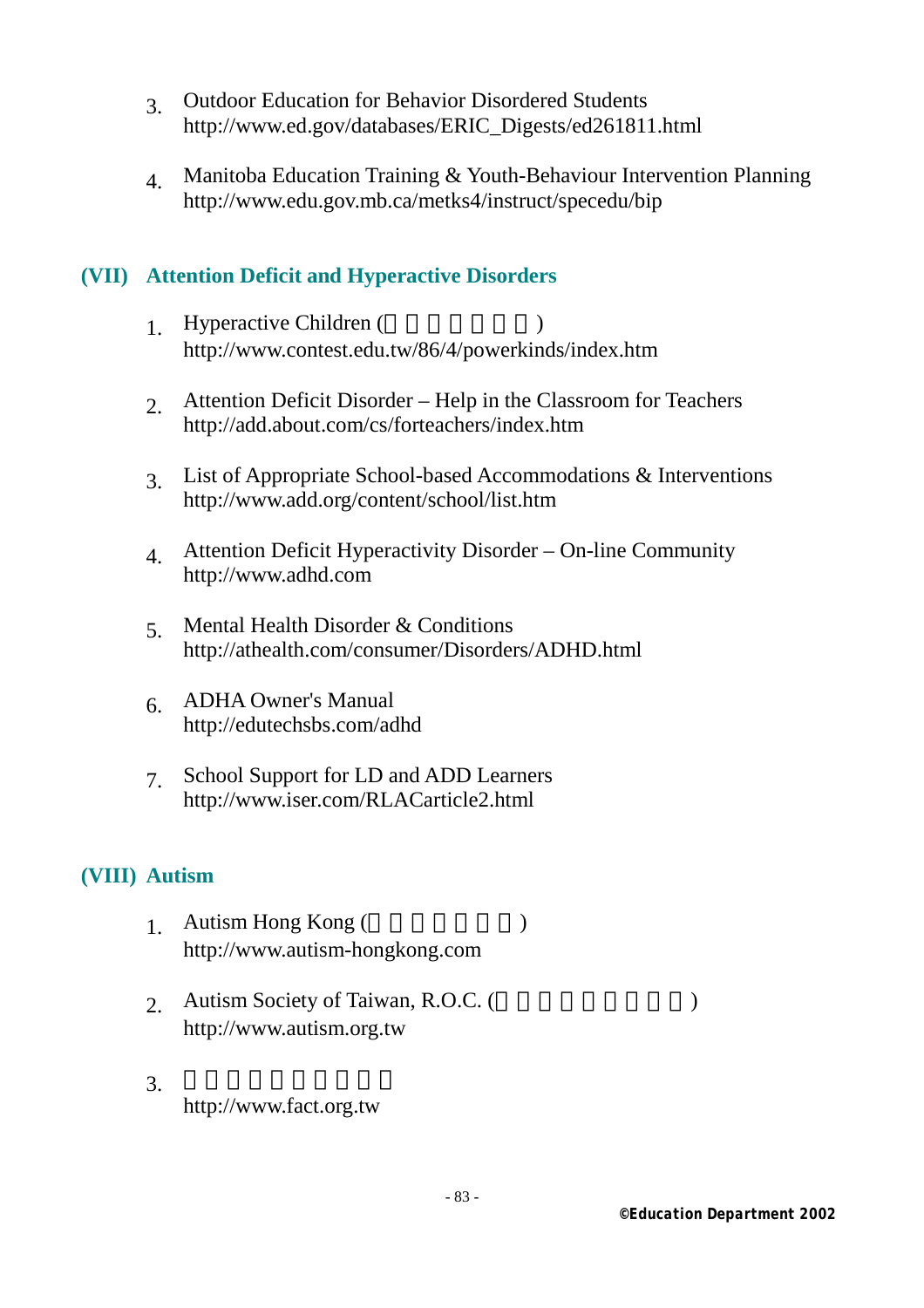- 4. Autism-PDD Resources Network http://www.autism-pdd.net
- 5. Center for the Study of Autism, The Autism Society http://www.autism.org
- 6. Teaching Tips for Children & Adults with Autism http://www.autism.org/temple/tips.html
- 7. Division TEACCH (Treatment and Education of Autistic and Related Communication Handicapped Children)

http://www.teacch.com

 8. Autism Resources http://www.unc.edu/~cory/autism-info

### **(IX) Communication Difficulties**

- 1. American Speech-Language-Hearing Association http://www.asha.org
- 2. Speech and Language Disorders http://www.mankato.msus.edu/dept/comdis/kuster2/splang.html
- 3. Examples of Materials That Can Be Adapted for Therapy http://www.mankato.msus.edu/dept/comdis/kuster2/therapy.html
- 4. Speech-Language Therapy http://www.telusplanet.net/public/friskney/Slp.htm

## **(X) Specific Learning Difficulties in Reading and Writing**

- 1. Hong Kong Association for Specific Learning Disabilities  $($ http://www.asld.org.hk
- $2.$ http://web.cc.ntnu.edu.tw/~t14010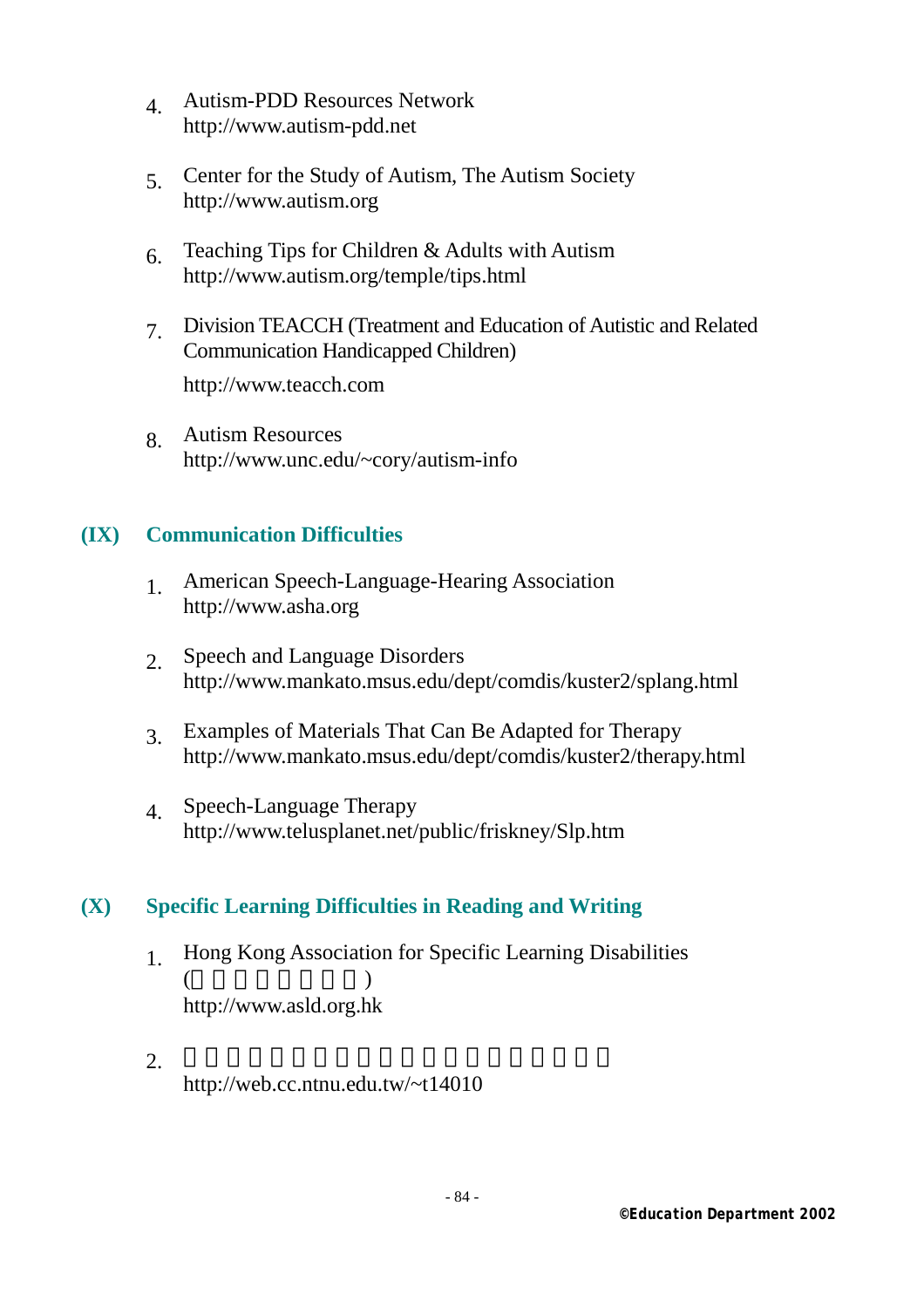- 3. Learning Disability (Branch Branch Branch Branch Branch Branch Branch Branch Branch Branch Branch Branch Branch Branch Branch Branch Branch Branch Branch Branch Branch Branch Branch Branch Branch Branch Branch Branch Br http://psyultra.psy.ccu.edu.tw/learning
- 4. The British Dyslexia Association http://www.bda-dyslexia.org.uk
- 5. The Institute for Neuro-psychological Psychology http://inpp.org.uk
- 6. The International Dyslexia Association http://interdys.org
- 7. LD OnLine: Learning Disabilities Information and Resources http://ldonline.org

### **(XI) Gifted**

- 1. Gifted Education A Resource Guide for Teachers http://www.bced.gov.bc.ca/specialed/gifted/whoare.htm
- 2. Keynote Address presented at the  $3<sup>rd</sup>$  Biennial Australian International Conference on the Education of Gifted Students http://www.cagifted.org/miraca.htm
- 3. ERIC Clearinghouse on Disabilities & Gifted Education http://ericec.org
- 4. Teaching Young Gifted Children in the Regular Classroom http://ericec.org/digests/e595.html
- 5. Neag Center for Gifted Education & Talent Development http://www.gifted.uconn.edu
- 6. The TAG Family Network http://www.teleport.com/~rkaltwas/tag

## **(XII) Others**

1. Arts with the Disabled Association Hong Kong (and  $\overline{R}$ ) http://www.adahk.org.hk/index.htm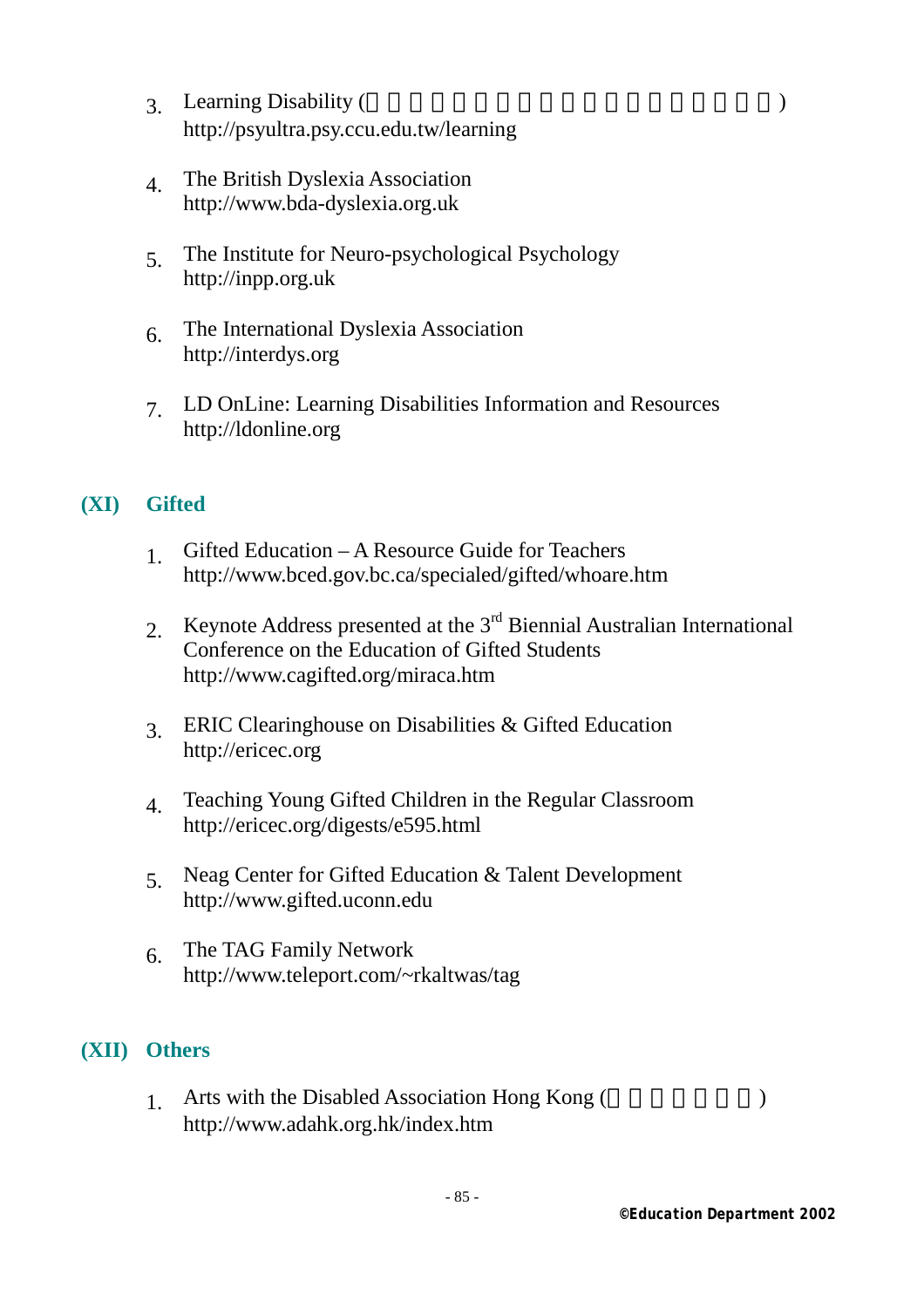- 2. Hong Kong Equal Opportunities Commission  $($ http://www.eoc.org.hk
- $3.$ http://www.hkartist.com/liutungmui.html
	- 4. Hong Kong Sports Association for the Mentally Handicapped  $($ http://www.hksam.org.hk
	- 5. Hong Kong Sports Association for the Physically Disabled  $($ http://www.hksap.org
	- $6.$  Support Group on Integrated Education ( $\qquad \qquad$ http://www.iehk.org
	- 7. Information Web Site for Downs Syndrome  $($   $)$ http://www.info-ds.com/winmyself/winmyself.htm
	- 8. Lessons in Life Radio Hong Kong  $($  —  $)$ http://www.netstar21.com/program\_detail.cfm?ID=74
	- 9. Jockey Club Rehabilitation Engineering Centre, Hong Kong Polytechnic University (Fig. 2.1 and 2.1 and 2.1 and 2.1 and 2.1 and 2.1 and 2.1 and 2.1 and 2.1 and 2.1 and 2.1 and 2.1 and 2.1 and 2.1 and 2.1 and 2.1 and 2.1 and 2.1 and 2.1 and 2.1 and 2.1 and 2.1 and 2.1 and 2.1 and 2.1 and 2.1 a http://www.polyu.edu.hk/~rec/index.html
- $10.$   $\qquad \qquad$   $\qquad \qquad$ http://www.socialwork.com.hk/weakgroup.htm
	- $11.$  TREATS ( $\qquad$ ) http://www.treats.org.hk
	- 12. Association of Mouth & Foot Painting Artists (The Superior State State State State State State State State State State State State State State State State State State State State State State State State State State Sta http://www.amfpa.com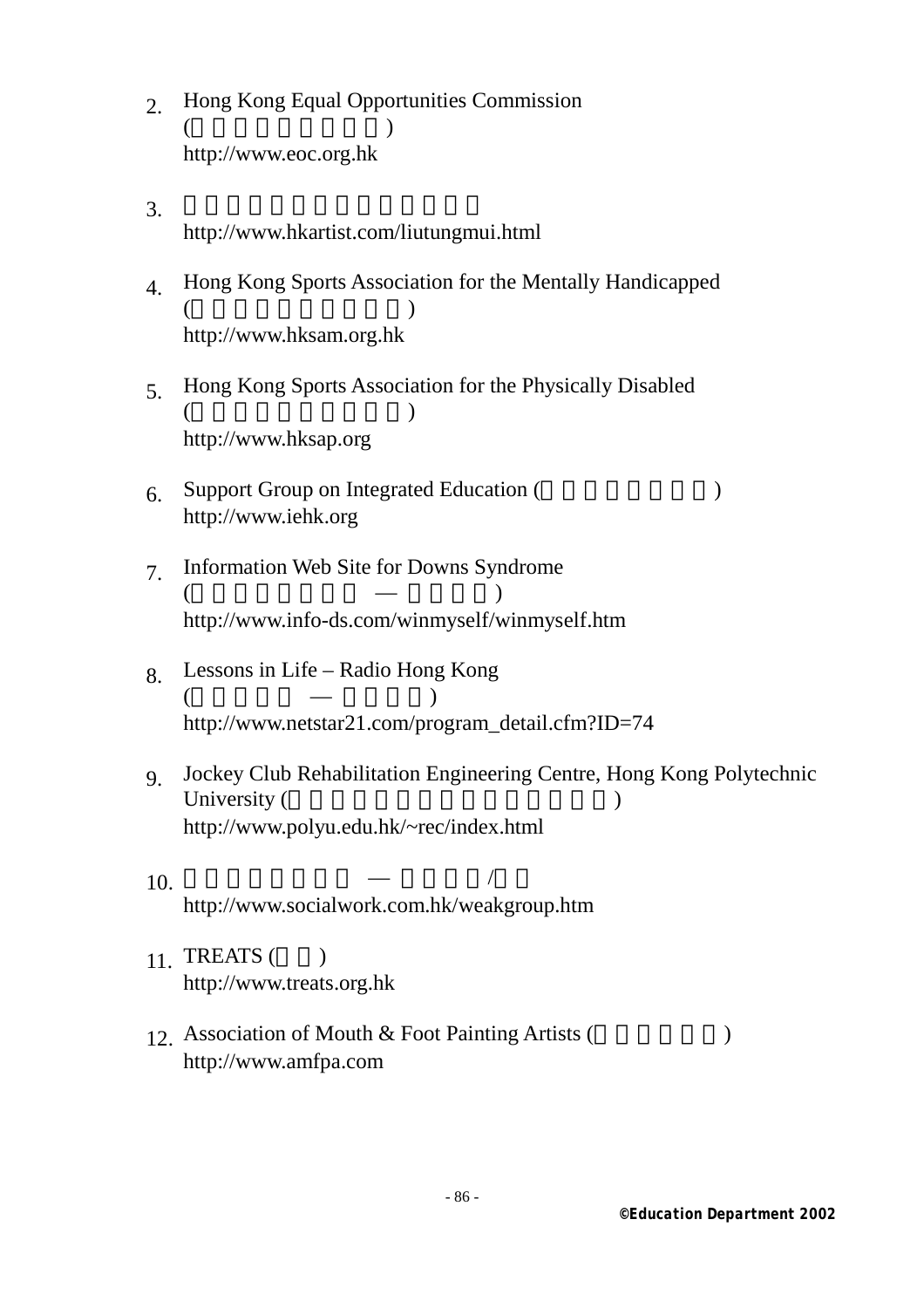- 13. Individuals with Special Needs in Film http://curry.edschool.virginia.edu/go/cise/ose/information/film/filmhall.htm l
- 14. Collaborative Teaching: Special Education for Inclusive Classrooms (An Online Textbook) http://www.parrotpublishing.com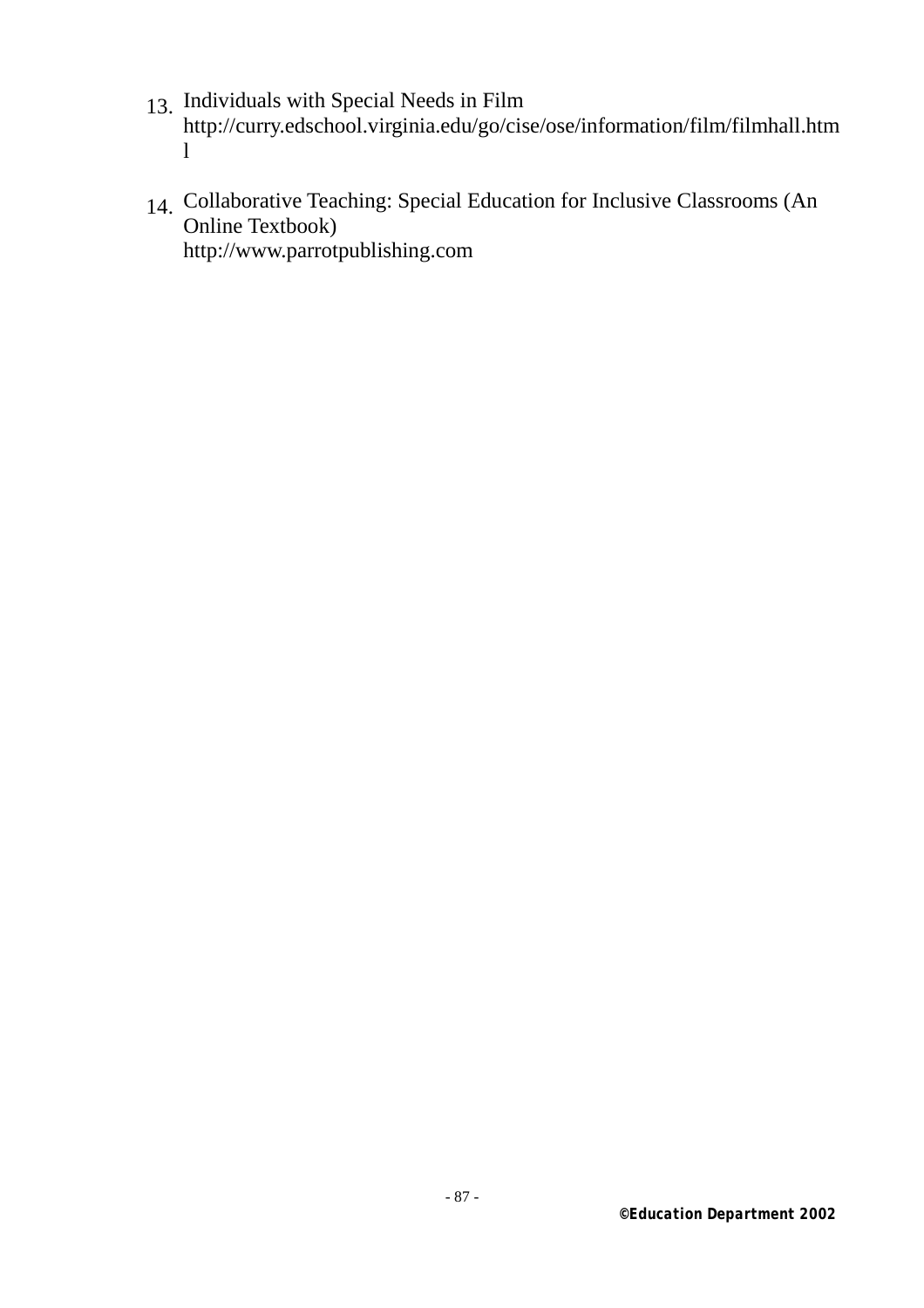# **Other Reference Books**

### **(I) Special Educational Needs**

 $(1995)$ 

 $(1997)$ 

### $(1997)$

- Cowne, E. (1998). The SENCO handbook: working within a whole-school approach. London: David Fulton Publishers.
- Friend, M. and Cook, L. (2000). Interactions: collaboration skills for school professionals. New York: Longman.
- Gibb, G. S. and Dychesm, T. T. (2000). Guide to writing quality individualized education programs: what's best for students with disabilities? Boston: Allyn and Bacon.
- Heward, W. L. (2000). Exceptional children an introduction to special education,  $6<sup>th</sup>$  Ed. New Jersey: Prentice Hall.
- Lorenz, S. (1998). Effective in-class support: the management of support staff in mainstream and special schools. London: David Fulton Publishers.
- Taylor, R. L. (2000). Assessment of exceptional students: educational and psychological procedures. Boston: Allyn and Bacon.
- Vahid, B., Harwood, S. and Brown, S. (1998). 500 tips for working with children with special needs. London: Kogan Page.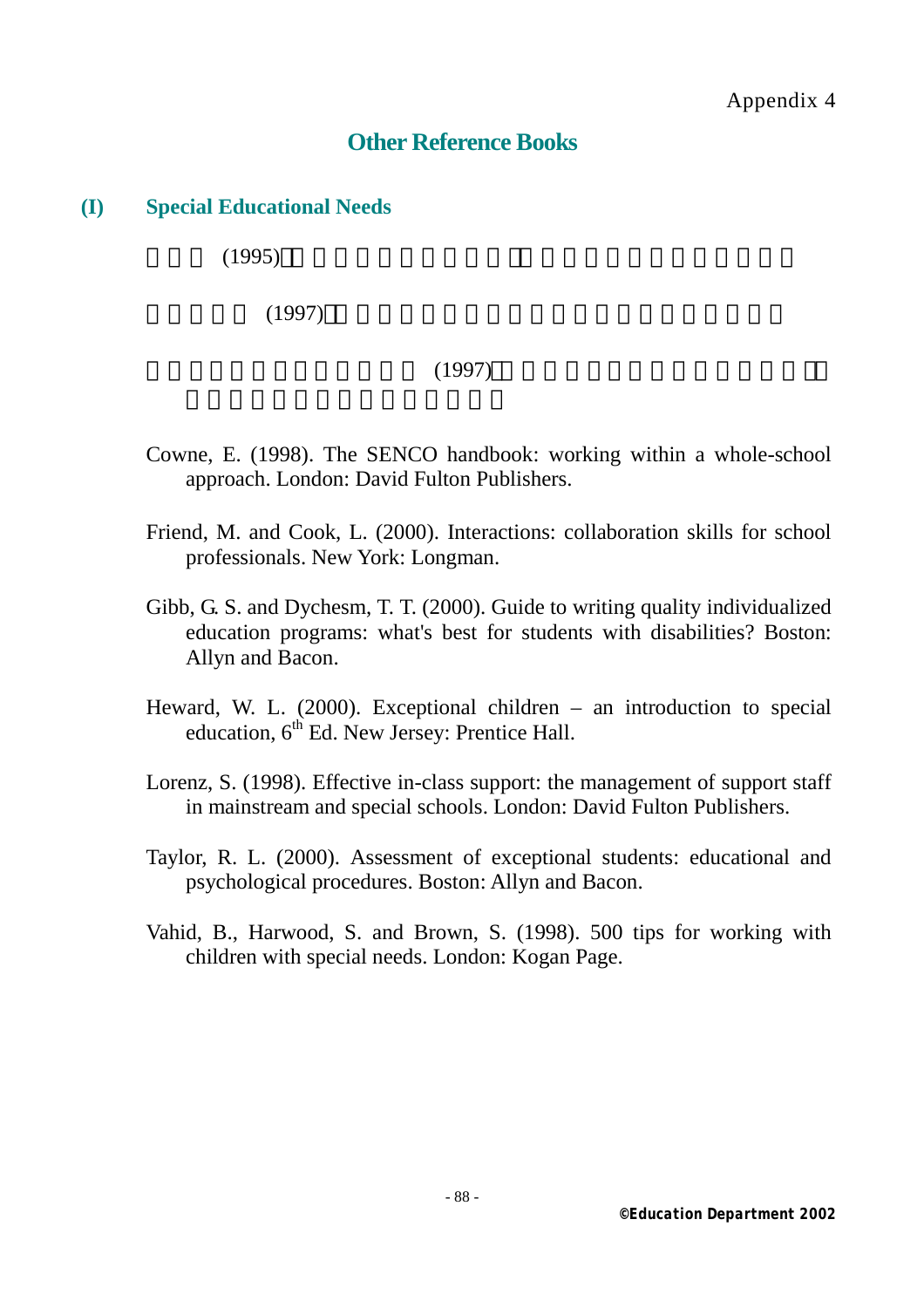#### **(II) Hearing Impairment**

 $(1994)$ 

- Powers, S., Gregory, S., Lynas, W., McCracken, W., Watson, L., Boulton, A. and Harris, D. (1999). A review of good practice in deaf education*.* London: RNID.
- Ross, M. (Ed.) (1990). Hearing impaired children in the mainstream*.*  Maryland: York Press.

#### **(III) Visual Impairment**

 $(1996)$ 

- Dawkins, J. (1991). Models of mainstreaming for visually impaired pupils studies of current practice with guidelines for service development (Vol. 1 & 2). London: HMSO.
- Sacks, S. Z. and Silberman, R. K. (Eds.) (1998). Educating students who have visual impairments with other disabilities. Baltimore: Paul H. Brookes Pub. Co.
- Trief, E. (1998). Working with visually impaired young students a curriculum guide for 3 to 5 year olds. Springfield: Charles C Thomas Publisher Ltd.

#### **(IV) Physical Handicap**

 $(1996)$  :

Bigge, J. L., Best, S. J. and Heller, K. W. (2001). Teaching individuals with physical, health, or multiple disabilities*.* New York: Merrill Prentice Hall.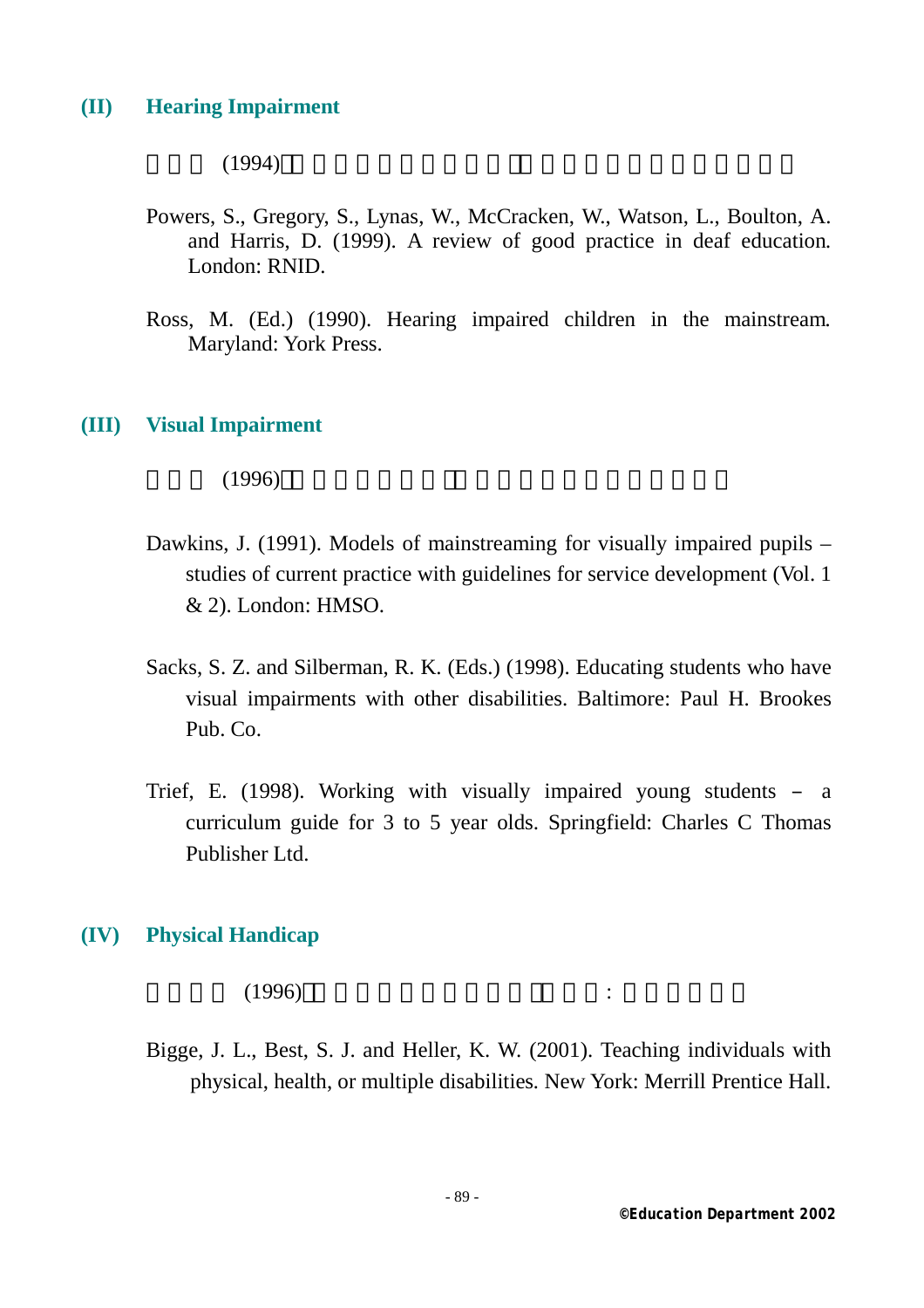### **(V) Mental Handicap**

- Henley, M., Ramsey, R. S. and Algozzine, R. F. (1999). Characteristics of and strategies for teaching students with mild disabilities. Boston: Allyn and Bacon.
- Hickson, L., Blackman, L.S., REIS, E.M. (1995). Mental retardation foundations of educational programming*.* London: Allyn and Bacon.
- Lorenz, S. (1998). Children with Down's Syndrome: a guide for teachers and learning support assistants in mainstream primary and secondary schools*.* California: McGraw Hill.
- Thomas, G. E. (1996). Teaching students with mental retardation: a life goal curriculum planning approaches*.* Englewood Cliffs, NJ: Prentice Hall.

#### **(VI) Emotional and Behavioural Difficulties**

- Danforth, S. and Boyle, J. R. (2000). Cases in behaviour management. Columbus, Ohio: Prentice Hall.
- Maag, J. W. (1999). Behaviour management: from theoretical implications to practical applications. London: Singular Publishing Group, Inc.
- Martin, G. and Pear, J. (1999). Behaviour modification: what it is and how to do it. Upper Saddle River, N.J.: Prentice Hall.
- Miltenberger, R. G. (1997). Behaviour modification: principles and procedures. New York: Brooks/Cole Publishing Company.
- Tattum, D. P. (Ed.). (1986). Management of disruptive pupil behaviour in school. Chichester: John Wiley & Sons.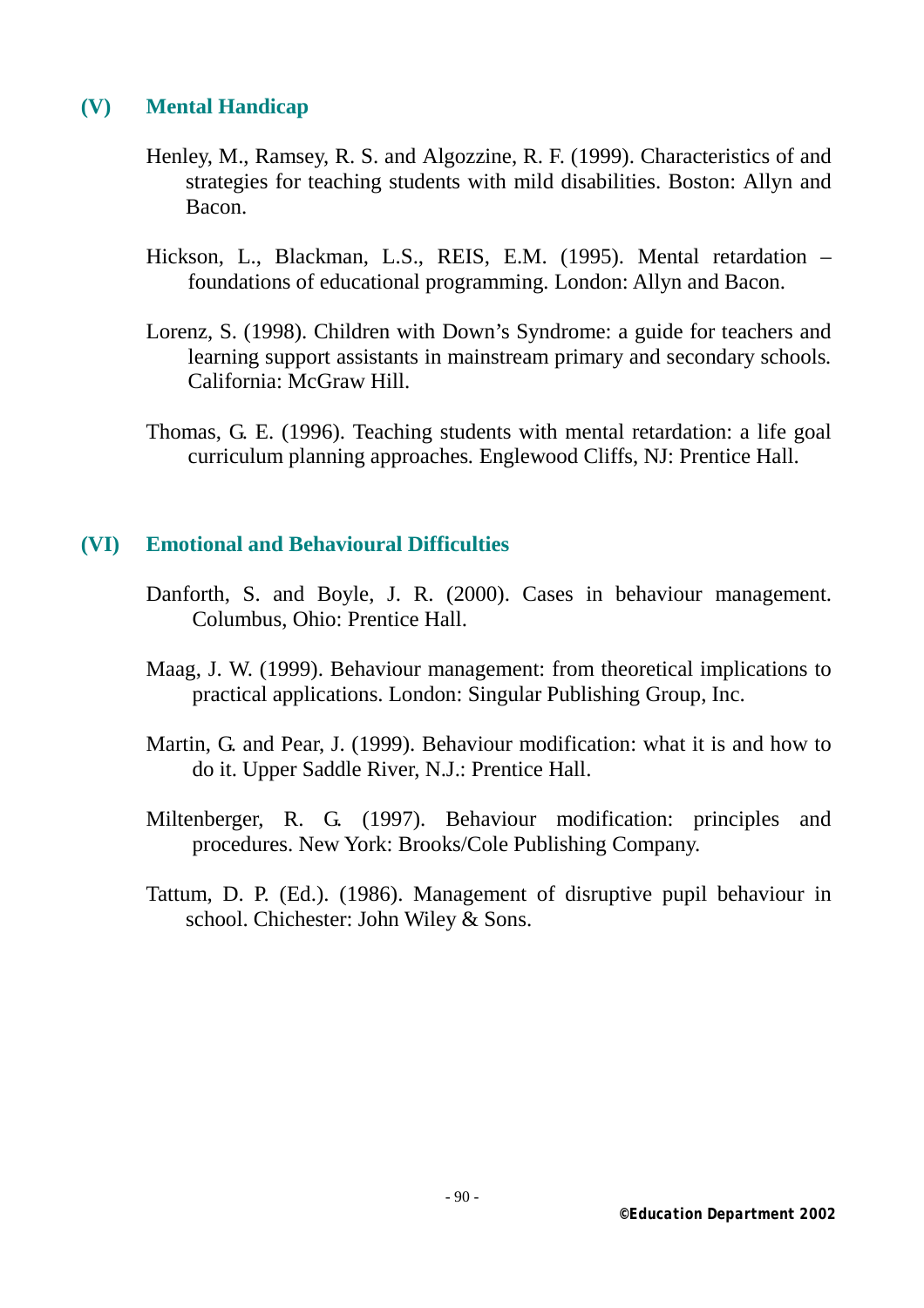#### **(VII) Attention Deficit and Hyperactivity Disorder**

- Green, C. and Chee, K. (1997). Understanding ADHD. New Zealand: Doubleday.
- Holowenko, H. (1999). Attention deficit / hyperactivity disorder a multidisciplinary approach. London: Jessica Kingsley Publishers.
- Strichart, S.S., Manrum II, C. T. and Iannuzzi, P. (1998). Teaching study skills and strategies – to students with learning disabilities, attention deficit disorders, or special needs,  $2<sup>nd</sup>$  Ed. London: Allyn and Bacon.

#### **(VIII) Autism**

- Cumine, V., Leach, J. and Stevenson, G. (1998). Asperger syndrome: a practical guide for teachers*.* London: David Fulton Publishers.
- Jordan, R. and Powell, S. (1995). Understanding and teaching children with autism*.* Chichester: John Wiley and Sons.
- Leicester City Council and Leicestershire County Council (1998). Asperger syndrome – practical strategies for the classroom: a teacher's guide. London: The National Autistic Society.

#### **(IX) Communication Difficulties**

- Dockrell, J. and Messer, D. (1999). Children's language and communication difficulties: understanding, identification, and intervention. London: Cassell.
- Dodge E. P. (1998). Communication lab 1: a classroom communication program. San Diego: Singular Publishing Group, Inc.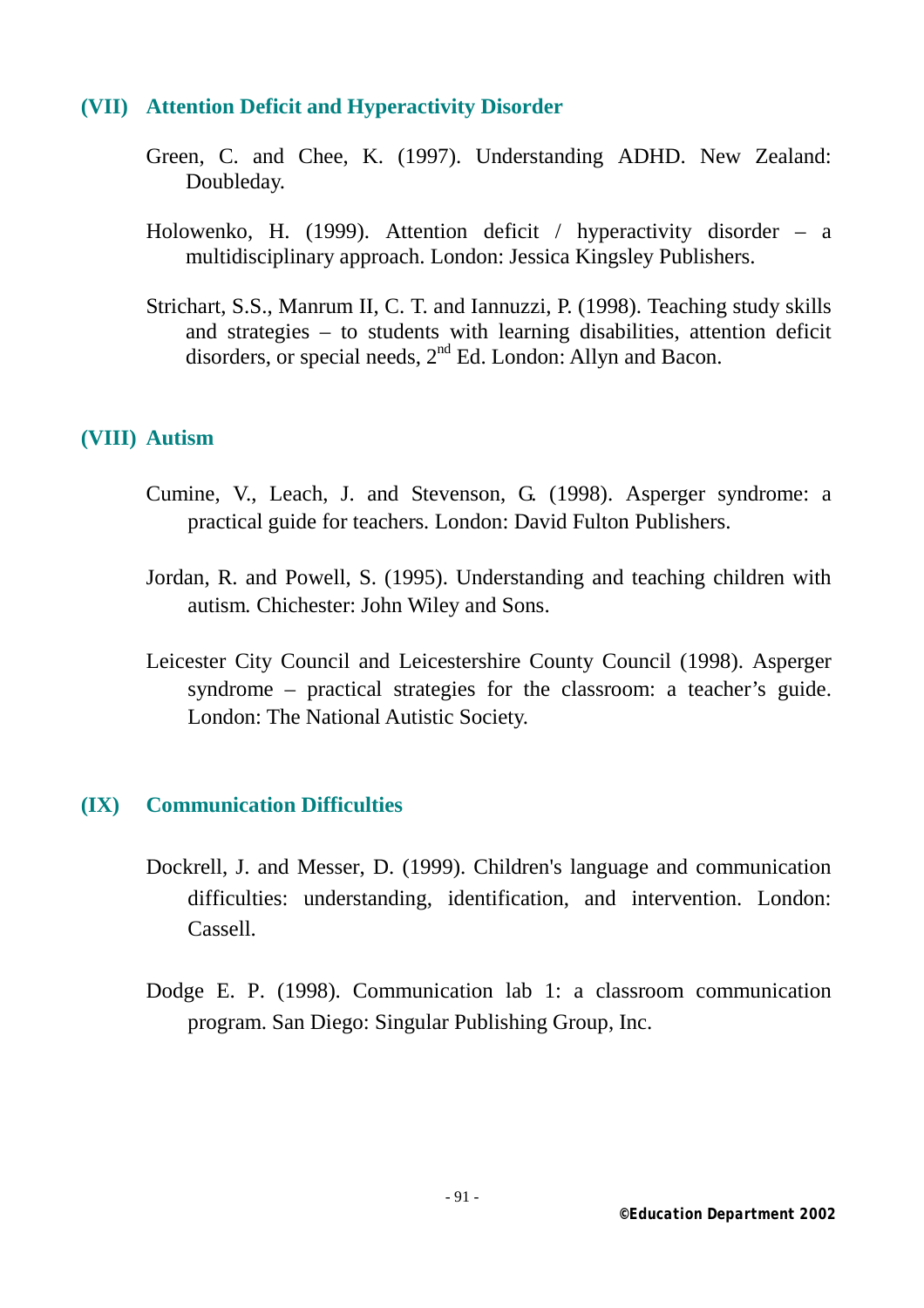- MacKay, G. and Anderson, C. (Eds.) (2000). Teaching children with pragmatic difficulties of communication: classroom approaches*.* London: David Fulton Publishers.
- Merritt, D. D. and Culatta, B. (1998). Language intervention in the classroom: school age children series*.* San Diego: Singular Publishing Group, Inc.
- Naremore, R. C., Densmore, A.E. and Harman, D.R. (1995). Language intervention with school-aged children: conversation, narrative, and text*.*  San Diego: Singular Publishing Group, Inc.
- Nelson, N. W. and Hoskins, B. (1997). Strategies for supporting classroom success: focus on communication. An audio workshop*.* San Diego: Singular Publishing Group, Inc.
- Ripley, K., Barrett, J. and Fleming, P. (2001). Inclusion for children with speech and language impairments: assessing the curriculum and promoting personal and social development*.* London: David Fulton Publishers.

#### **(X) Specific Learning Difficulties in Reading and Writing**

 $(1999)$ 

- Birsh, J. R. (Ed.) (1999). Multisensory teaching of basic language skills. Baltimore, Md.: P.H. Brookes Pub.
- Ott, P. (1997). How to detect and manage dyslexia: a reference and resource manual. Oxford: Heinemann.
- Pollock, J. and Waller, E. (1997). Day-to-Day Dyslexia in the Classroom*.* London: Routledge.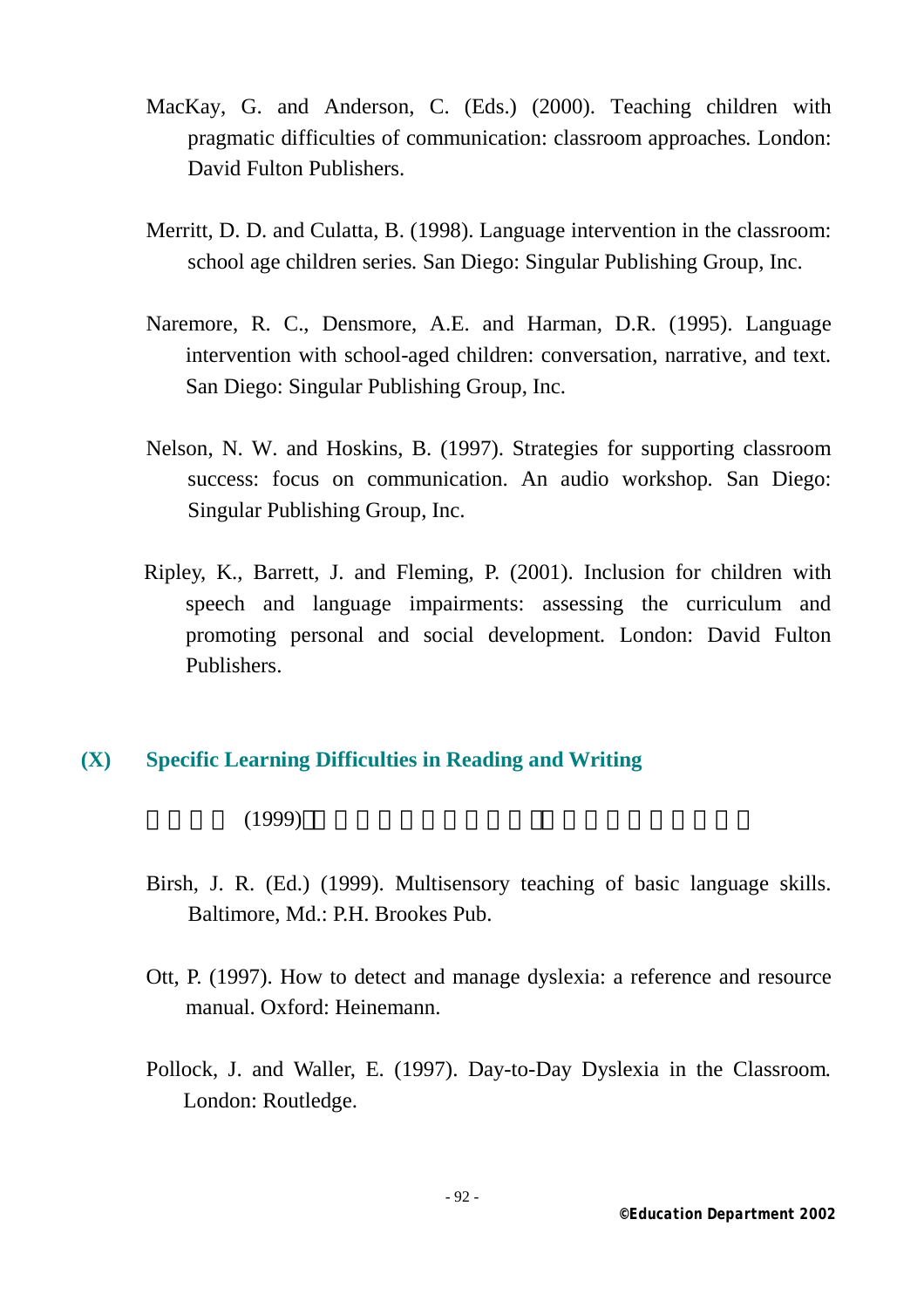- Sanders, M. (2001). Understanding dyslexia and the reading process: a guide for educators and parents. Boston: Allyn and Bacon.
- Smythe, I. (Ed.). (2001). The Dyslexia handbook 2001*.* Reading: British Dyslexia Association.
- Stowe, C. M. (2000). How to reach & teach children & teens with dyslexia. West Nyack, N.Y.: The Centre for Applied Research in Education.

#### **(XI) Gifted**

 $(1984)$  $(1996)$  —  $(1996)$ 

#### $(2000)$

- Espeland, P. (Ed.) (2001). Teaching gifted kids in the regular classroom: strategies and techniques every teacher can use to meet the academic needs of the gifted and talented. Minneapolis, MN: Free Spirit Pub.
- Lisovskis, M. (Ed.) (1997). Teaching young gifted children in the regular classroom: identifying, nurturing, and challenging ages 4-9. Minneapolis, MN: Free Spirit Pub.